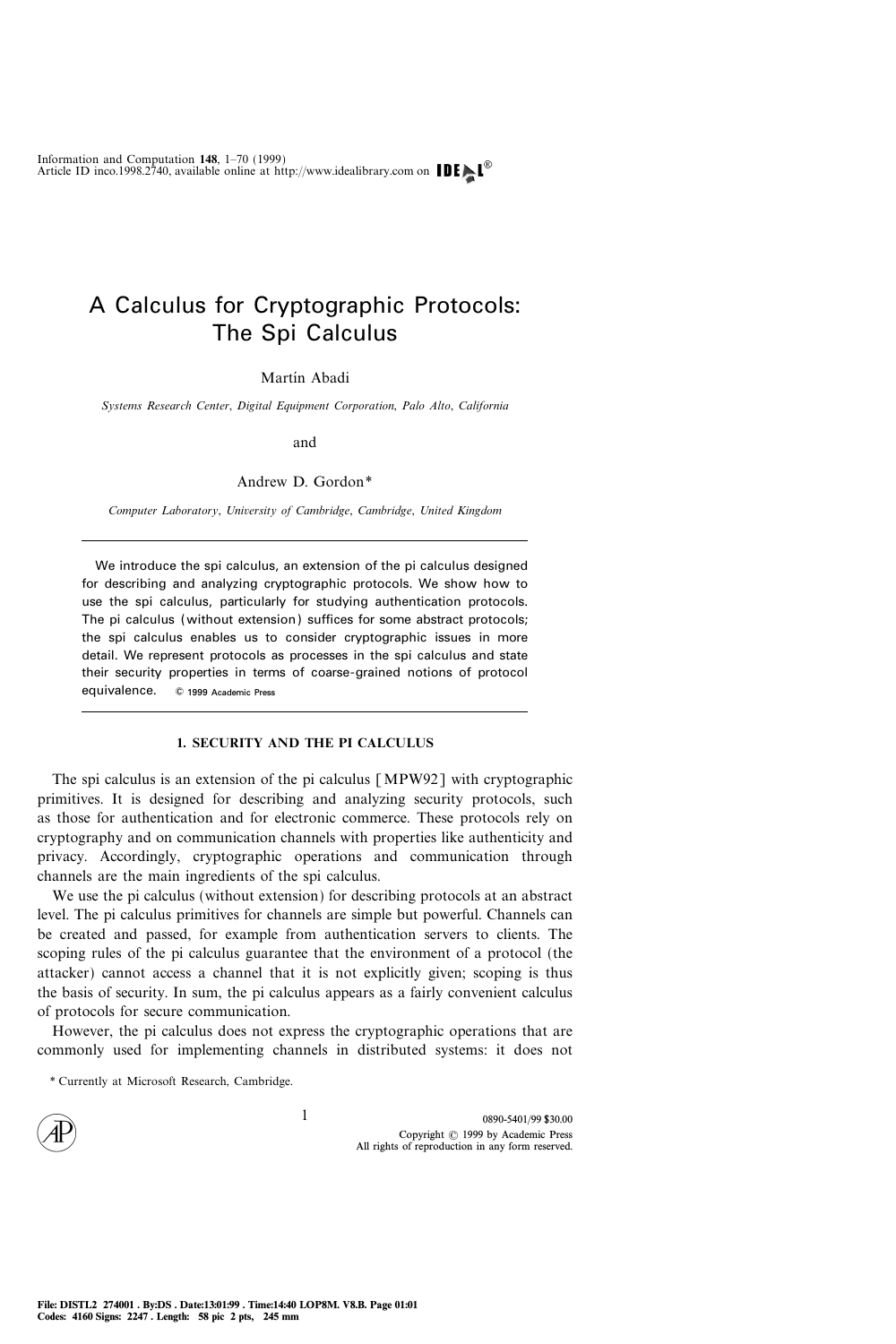include any constructs for encryption and decryption, and these do not seem easy to represent. Since the use of cryptography is notoriously error prone, we prefer not to abstract it away. We define the spi calculus in order to permit an explicit representation of the use of cryptography in protocols.

There are by now many other notations for describing security protocols. Some, which have long been used in the authentication literature, have a fairly clear connection to the intended implementations of those protocols (see, e.g., [NS78, Lie93]). Their main shortcoming is that they do not provide a precise and solid basis for reasoning about protocols. Other notations (e.g., [BAN89]) are more formal, but their relation to implementations may be more tenuous or subtle. The spi calculus is a middle ground: it is directly executable and it has a precise semantics.

Because the semantics of the spi calculus is not only precise but intelligible, the spi calculus provides a setting for analyzing protocols. Specifically, we can express security guarantees as equivalences between spi calculus processes. For example, we can say that a protocol keeps secret a piece of data  $X$  by stating that the protocol with X is equivalent to the protocol with  $X'$ , for every  $X'$ . Here, equivalence means equivalence in the eyes of an arbitrary environment. The environment can interact with the protocol, perhaps attempting to create confusion between different messages or sessions. This definition of equivalence yields the desired properties for our security applications. (Interestingly, we cannot take the standard bisimilarity relation as our notion of equivalence.) Moreover, equivalence is not too hard to prove; we demonstrate this by carrying out the analysis of a few small protocols.

Although the definition of equivalence makes reference to the environment, we do not need to give a model of the environment explicitly. This is one of the main advantages of our approach. Writing such a model can be tedious and can lead to new arbitrariness and error. In particular, it is always difficult to express that the environment can invent random numbers but is not lucky enough to guess the random secrets on which a protocol depends. We resolve this conflict by letting the environment be an arbitrary spi calculus process.

Our approach has some similarities with other recent approaches for reasoning about protocols. Like work based on temporal logics or process algebras (e.g., [GM95, Low96, Sch96a]), our method builds on a standard concurrency formalism; this has obvious advantages but it also implies that our method is less intuitive than some based on ad hoc formalisms (e.g., [BAN89]). As in some modal logics (e.g., [ABLP93, LABW92]), we emphasize reasoning about channels and their utterances. As in state-transition models (e.g., [DY81, MCF87, Mil95a, Kem89, Mea92, Pau97]), we are interested in characterizing the knowledge of an environment. The unique features of our approach are its reliance on the powerful scoping constructs of the pi calculus, the radical definition of the environment as an arbitrary spi calculus process, and the representation of security properties, both integrity and secrecy, as equivalences.

Our model of protocols is simpler, but poorer, than some models developed for informal mathematical arguments (e.g., [BR95]) because the spi calculus does not include any notion of probability or complexity. It would be interesting to bridge the gap between the spi calculus and those models, perhaps by giving a probabilistic interpretation for our results.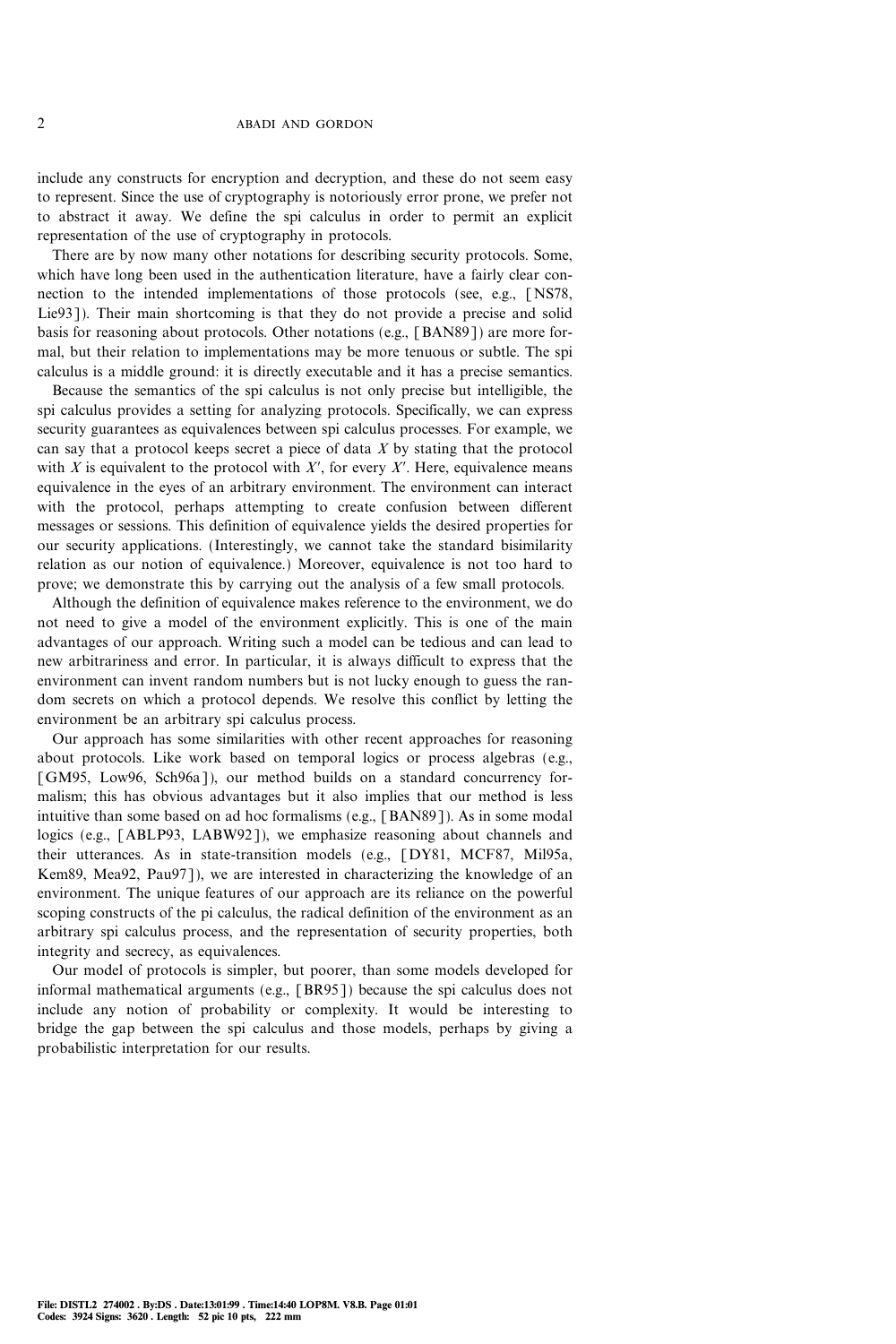#### Contents of this Paper

Section 2 introduces the pi calculus and our method of specifying authenticity and secrecy properties as equations. Section 3 extends the pi calculus with primitives for shared-key cryptography. Sections 4 and 5 define the formal semantics of the spi calculus and associated proof techniques, respectively. Section 6 uses these techniques in proofs of some of the properties stated earlier. Section 7 discusses how to add primitives for public-key cryptography to the pi calculus, and Section 8 offers some conclusions. The Appendices contain some proofs; a technical report [AG97a] contains additional proofs, as well as sketches of partial encodings of the spi calculus in the pi calculus.

Two conference papers contain part of the material of this paper, in preliminary form [AG97b, AG97c]. Other recent papers describe additional proof techniques [AG98] and a type system [Aba97] for the spi calculus.

# 2. PROTOCOLS USING RESTRICTED CHANNELS

In this section, we review the definition of the pi calculus informally. (We give a more formal presentation in Section 4.) We then introduce a new application of the pi calculus, namely its use for the study of security.

#### 2.1. Basics

The pi calculus is a small but extremely expressive programming language. It is an important result of the search for a calculus that could serve as a foundation for concurrent computation, in the same way in which the lambda calculus is a foundation for sequential computation.

Pi calculus programs are systems of independent, parallel processes that synchronize via message-passing handshakes on named channels. The channels that a process knows about determine the communication possibilities of the process. Channels may be restricted, so that only certain processes may communicate on them. In this respect the pi calculus is similar to earlier process calculi such as CSP [Hoa85] and CCS [Mil89].

What sets the pi calculus apart from earlier calculi is that the scope of a restriction—the program text in which a channel may be used—may change during computation. When a process sends a restricted channel as a message to a process outside the scope of the restriction, the scope is said to *extrude*, that is, it enlarges to embrace the process receiving the channel. Processes in the pi calculus are mobile in the sense that their communication possibilities may change over time; they may learn the names of new channels via scope extrusion. Thus, a channel is a transferable capability for communication.

A central technical idea of this paper is to use the restriction operator and scope extrusion from the pi calculus as a formal model of the possession and communication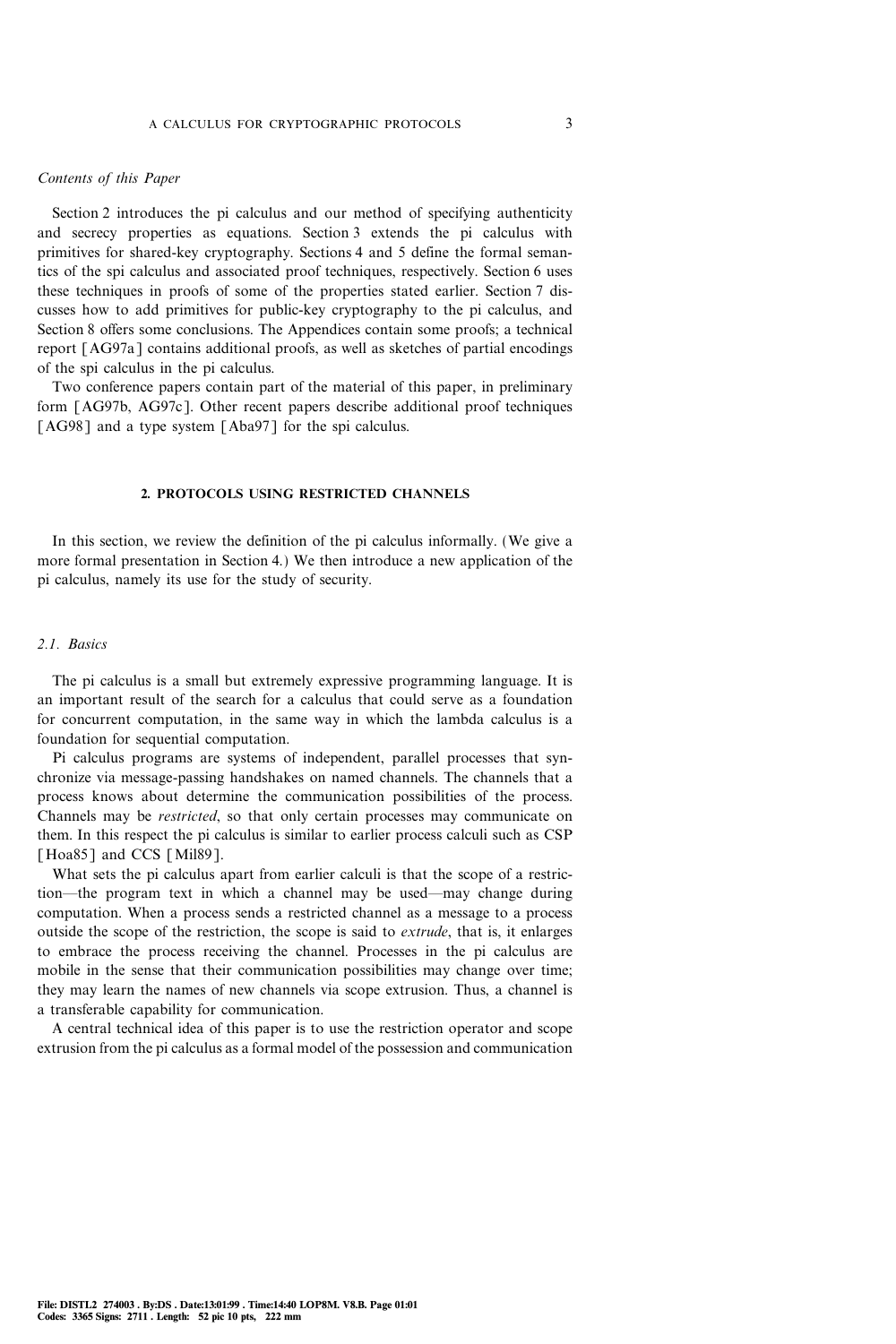of secrets, such as cryptographic keys. These features of the pi calculus are essential in our descriptions of security protocols.

## 2.2. Outline of the Pi Calculus

There are in fact several versions of the pi calculus. Here we present the syntax and semantics of a particular version of the pi calculus; although this version is not the standard one, our choices should be relatively uncontroversial. The differences with other versions are mostly orthogonal to our concerns.

We assume an infinite set of *names*, to be used for communication channels, and an infinite set of *variables*. We let *m*, *n*, *p*, *q*, and *r* range over names, and let *x*, *y*, and z range over variables.

The set of *terms* is defined by the grammar:

| $L, M, N ::=$ | terms     |
|---------------|-----------|
| n             | name      |
| (M, N)        | pair      |
| 0             | zero      |
| suc(M)        | successor |
| x             | variable  |
|               |           |

In the standard pi calculus, names are the only terms. For convenience we have added constructs for pairing and numbers, namely  $(M, N)$ , 0, and suc $(M)$ , and we have also distinguished variables from names. (This distinction simplifies the treatment of some equivalences.)

The set of processes is defined by the grammar:

| $P, Q, R ::=$                                | processes      |
|----------------------------------------------|----------------|
| $M \langle N \rangle P$                      | output         |
| $M(x)$ . $P$                                 | input          |
| $P \mid Q$                                   | composition    |
| $(vn)$ $P$                                   | restriction    |
| P                                            | replication    |
| $\left\lceil M \text{ is } N \right\rceil P$ | match          |
| 0                                            | nil            |
| let $(x, y) = M$ in P                        | pair splitting |
| case M of 0: P suc(x): Q                     | integer case   |
|                                              |                |

In (vn) P, the name n is bound in P. In  $M(x)$ . P, the variable x is bound in P. In let  $(x, y) = M$  in P, the variables x and y are bound in P. In case M of 0: P suc(x): Q, the variable x is bound in the second branch, Q. We write  $P[M/x]$ for the outcome of replacing each free occurrence of x in process  $P$  with the term M, and identify processes up to renaming of bound variables and names. We adopt the abbreviation  $\overline{M} \langle N \rangle$  for  $\overline{M} \langle N \rangle$ .0.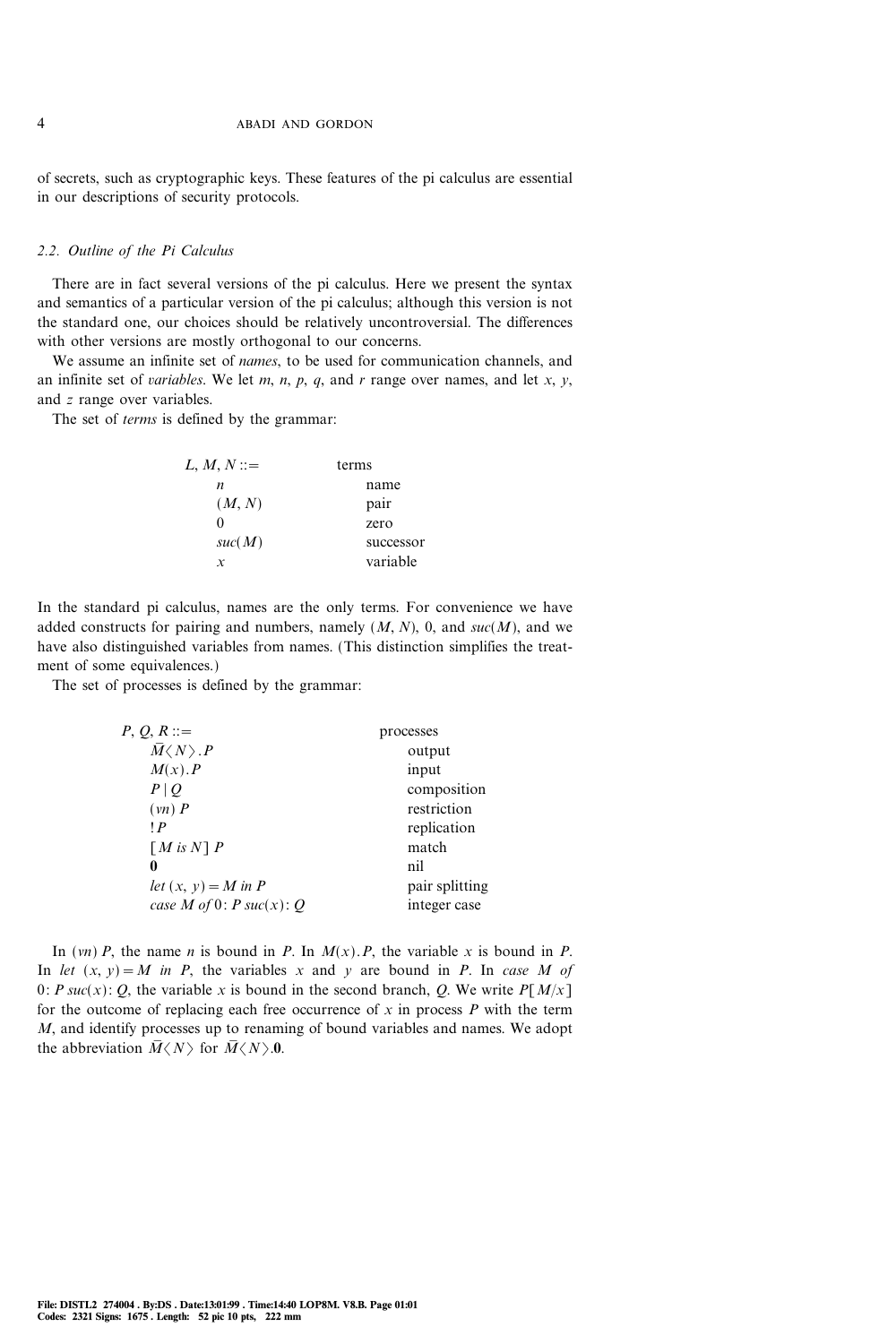Intuitively, the constructs of the pi calculus have the following meanings:

v The basic computational step and synchronization mechanism in the pi calculus is *interaction*, in which a term  $N$  is communicated from an output process to an input process via a named channel, m.

An *output process*  $\overline{m} \langle N \rangle$ *. P* is ready to output on channel *m*. If an interaction occurs, term  $N$  is communicated on  $m$  and then process  $P$  runs.

An *input process*  $m(x)$ . P is ready to input from channel m. If an interaction occurs in which N is communicated on m, then process  $P[N/x]$  runs.

(The general forms  $M \langle N \rangle$ ). P and  $M(x)$ . P of output and input allow for the channel to be an arbitrary term  $M$ . The only useful cases are for  $M$  to be a name, or a variable that gets instantiated to a name.)

• A composition  $P \mid Q$  behaves as processes P and Q running in parallel. Each may interact with the other on channels known to both, or with the outside world, independently of the other.

• A restriction ( $vn$ ) P is a process that makes a new, private name n, and then behaves as P.

• A replication  $P$  behaves as an infinite number of copies of  $P$  running in parallel.

• A match  $[M \text{ is } N]$  P behaves as P provided that terms M and N are the same; otherwise it is stuck, that is, it does nothing.

 $\bullet$  The nil process  $\mathbf 0$  does nothing.

Since we added pairs and integers, we have two new process forms:

• A pair splitting process let  $(x, y) = M$  in P behaves as  $P[N/x][L/y]$  if term M is the pair  $(N, L)$ . Otherwise, the process is stuck.

• An *integer case* process *case* M of 0: P suc(x): Q behaves as P if term M is 0, as  $O[N/x]$  if M is suc(N). Otherwise, the process is stuck.

We write  $P \simeq Q$  to mean that the behaviours of the processes P and Q are indistinguishable. In other words, the processes  $P$  and  $Q$  may have different internal structure, but a third process  $R$  cannot distinguish running in parallel with  $P$  from running in parallel with  $Q$ . As far as  $R$  can tell,  $P$  and  $Q$  have the same properties (more precisely, the same safety properties). We define the relation  $\simeq$  in Section 4.2 as a form of testing equivalence. For now, it suffices to understand  $\simeq$  informally.

## 2.3. Examples Using Restricted Channels

Next, we show how to express some abstract security protocols in the pi calculus. In security protocols, it is common to find channels on which only a given set of principals is allowed to send data or to listen. The set of principals may expand in the course of a protocol run, for example as the result of channel establishment. Remarkably, it is easy to model this property of channels in the pi calculus, via the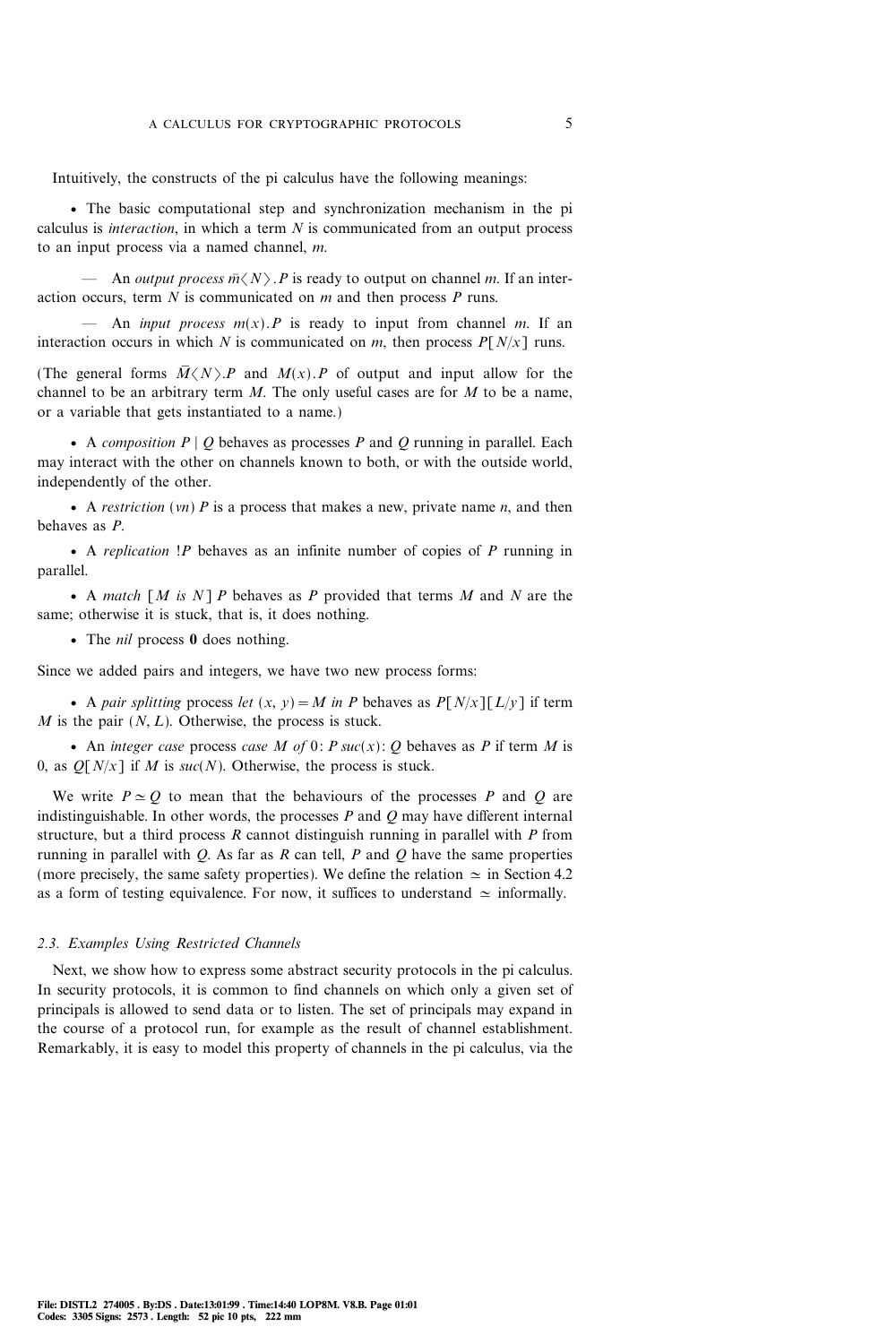restriction operation; the expansion of the set of principals that can access a channel corresponds to scope extrusion.

We do not provide a systematic translation from another language for describing protocols into the pi calculus, but rather show some examples of protocols written directly in the pi calculus, along with informal descriptions of the kind commonly found in the security literature. We do introduce a fairly systematic approach for stating properties of protocols as pi calculus equivalences.

2.3.1. A first example. Our first example is extremely basic. In this example, there are two principals A and B that share a channel,  $c_{AB}$ ; only A and B can send data or listen on this channel. The protocol is simply that A uses  $c_{AB}$  for sending a single message  $M$  to  $B$ .

In informal notation, we may write this protocol as follows:

$$
Message 1 \quad A \to B: M \quad \text{on } c_{AB}
$$

A first pi calculus description of this protocol is:

$$
A(M) \triangleq \overline{c_{AB}} \langle M \rangle
$$
  

$$
B \triangleq c_{AB}(x).0
$$
  

$$
Inst(M) \triangleq (vc_{AB})(A(M) | B)
$$

The processes  $A(M)$  and B describe the two principals, and  $Inst(M)$  describes (one instance of) the whole protocol. The channel  $c_{AB}$  is restricted; intuitively, this achieves the effect that only A and B have access to  $c_{AB}$ .

In these definitions,  $A(M)$  and  $Inst(M)$  are processes parameterized by M. More formally, we say that A and Inst are abstractions, and treat the  $M$ 's on the left of  $\triangleq$  as bound parameters. Roughly, abstractions are functions that map terms to processes. (Section 5.1 contains a precise definition of abstractions.) Abstractions can of course be instantiated (applied); for example, the instantiation  $A(0)$  yields  $\overline{c_{AB}}\langle 0 \rangle$ . The standard rules of substitution govern application, forbidding parameter captures; for example, expanding  $Inst(c_{AB})$  would require a renaming of the bound occurrence of  $c_{AB}$  in the definition of *Inst*.

The first pi calculus description of the protocol may seem a little futile because, according to it, B does nothing with its input. A more useful and general description says that  $B$  runs a process  $F$  with its input. We revise our definitions as

$$
A(M) \triangleq \overline{c_{AB}} \langle M \rangle
$$
  

$$
B \triangleq c_{AB}(x).F(x)
$$
  

$$
Inst(M) \triangleq (vc_{AB})(A(M) | B)
$$

Informally,  $F(x)$  is simply the result of applying F to x. More formally, F is an abstraction, and  $F(x)$  is an instantiation of the abstraction. We adopt the convention that the bound parameters of the protocol (in this case,  $M$ ,  $c_{AB}$ , and x) cannot occur free in F.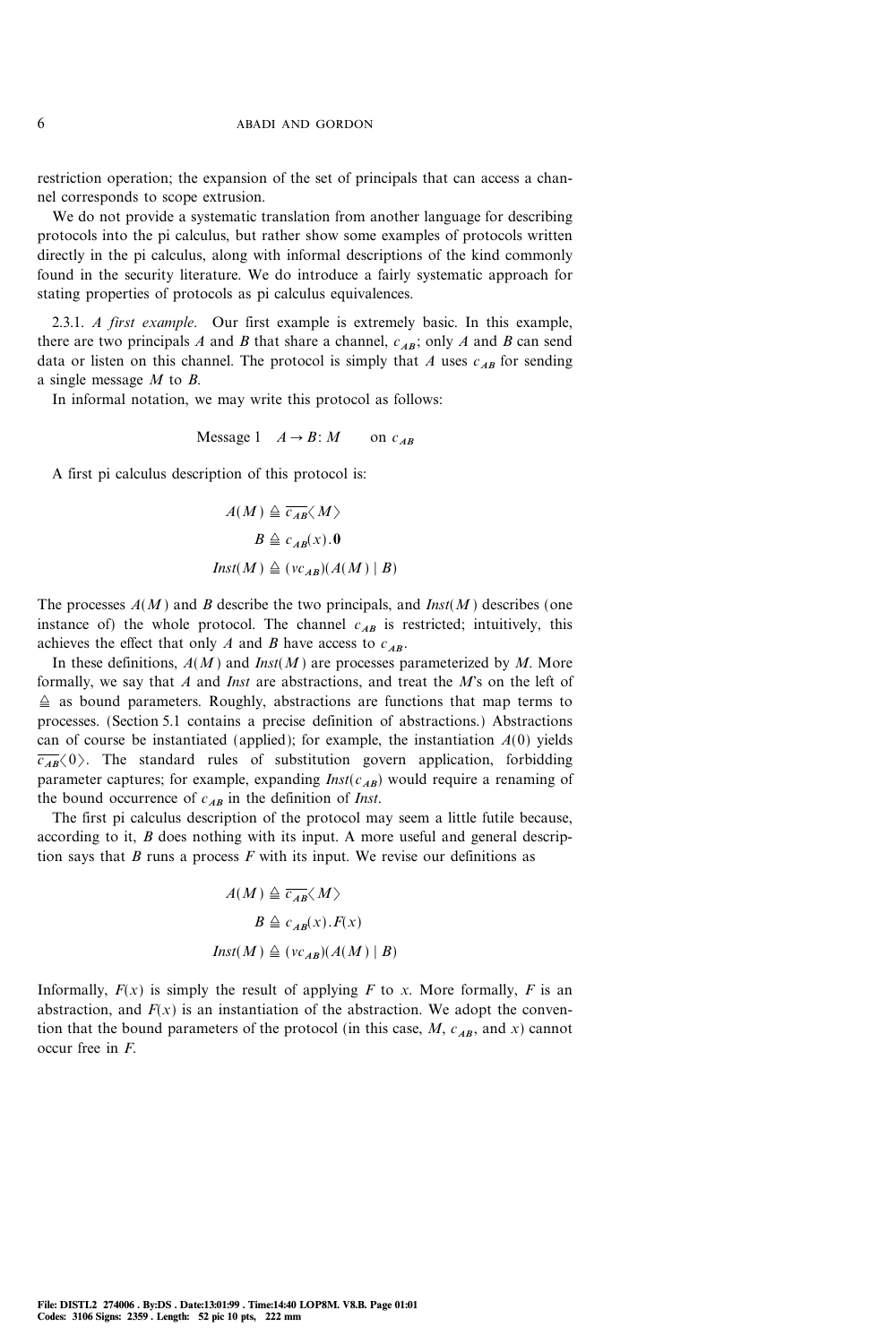This protocol has two important properties:

• Authenticity (or integrity): B always applies  $F$  to the message  $M$  that  $A$ sends; an attacker cannot cause  $B$  to apply  $F$  to some other message.

• Secrecy: The message  $M$  cannot be read in transit from  $A$  to  $B$ : if  $F$  does not reveal M, then the whole protocol does not reveal M.

The secrecy property can be stated in terms of equivalences: if  $F(M) \simeq F(M')$ , for all M and M', then  $Inst(M) \simeq Inst(M')$ . This means that if  $F(M)$  is indistinguishable from  $F(M')$ , then the protocol with message M is indistinguishable from the protocol with message  $M'$ .

There are many sensible ways of formalizing the authenticity property. In particular, it may be possible to use notions of refinement or a suitable program logic. However, we choose to write authenticity as an equivalence, for economy. This equivalence compares the protocol with another protocol. Our intent is that the latter protocol serves as a specification. In this case, the specification is:

$$
A(M) \triangleq \overline{c_{AB}} \langle M \rangle
$$
  
\n
$$
B_{spec}(M) \triangleq c_{AB}(x).F(M)
$$
  
\n
$$
Inst_{spec}(M) \triangleq (vc_{AB})(A(M) | B_{spec}(M))
$$

The principal A is as usual, but the principal B is replaced with a variant  $B_{\text{spec}}(M)$ ; this variant receives an input from  $A$  and then acts like  $B$  when  $B$  receives  $M$ . We may say that  $B_{spec}(M)$  is a "magical" version of B that knows the message M sent by  $A$ , and similarly  $Inst_{spec}$  is a "magical" version of Inst.

Although the specification and the protocol are similar in structure, the specification is more evidently "correct" than the protocol. Therefore, we take the following equivalence as our authenticity property:  $Inst(M) \simeq Inst_{spec}(M)$ , for all M.

In summary, we have:

**Authorticity:** 
$$
Inst(M) \simeq Inst_{spec}(M)
$$
, for all *M*.  
**Secrecy:**  $Inst(M) \simeq Inst(M')$  if  $F(M) \simeq F(M')$ , for all *M* and *M'*.

Each of these equivalences means that two processes being equated are indistinguishable, even when an active attacker is their environment. Neither of these equivalences would hold without the restriction of channel  $c_{AB}$ . We prove these equivalences in Section 6, which contains proofs for our examples.

2.3.2. An example with channel establishment. A more interesting variant of our first example is obtained by adding a channel establishment phase. In this phase, before they communicate any data, the principals  $A$  and  $B$  obtain a new channel with the help of a server S.

There are many different ways of establishing a channel, even at the abstract level at which we work here. The one we describe is inspired by the Wide Mouthed Frog protocol [BAN89], which has the basic structure shown in Fig. 1.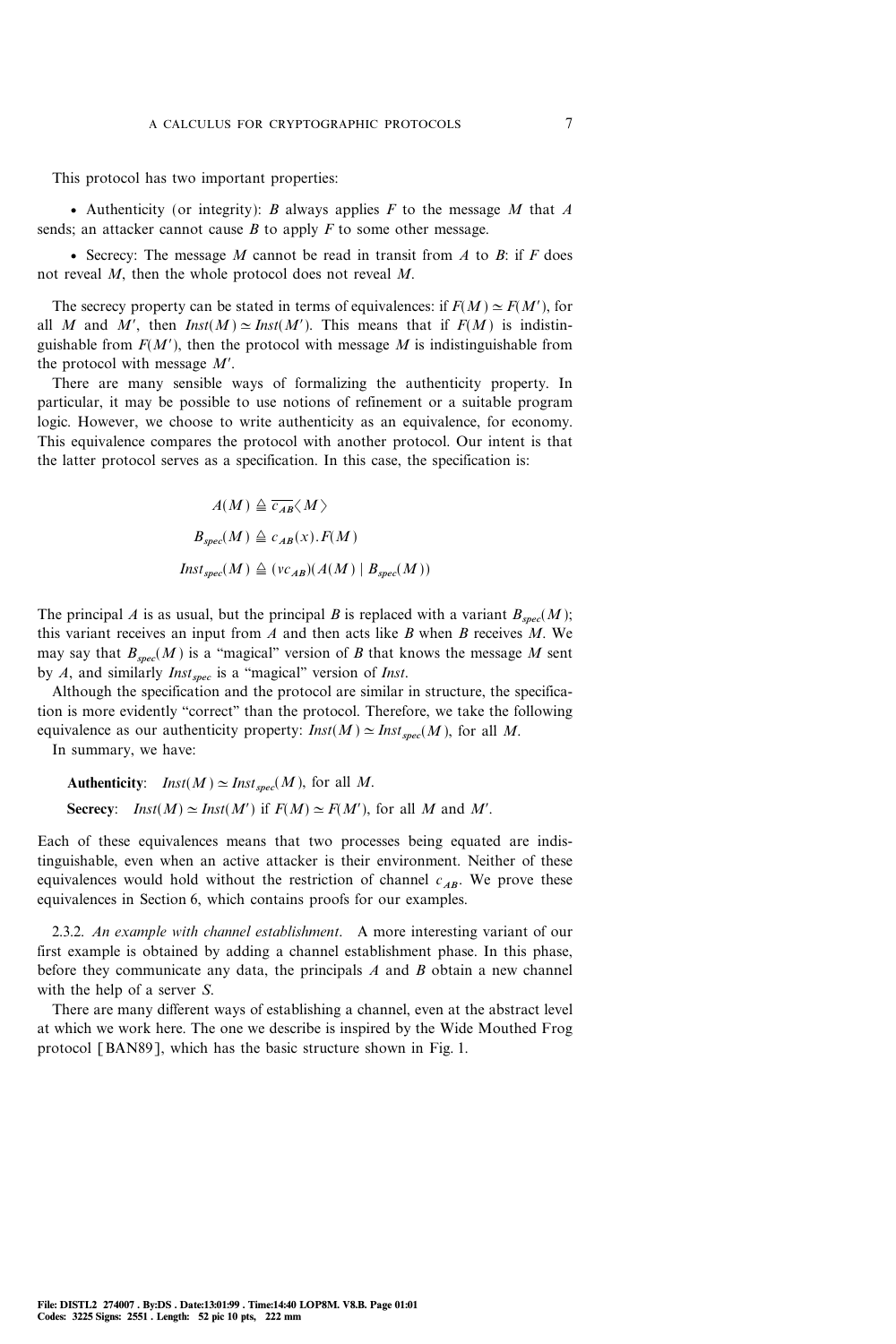

FIG. 1. Structure of the Wide Mouthed Frog protocol

We consider an abstract and simplified version of the Wide Mouthed Frog protocol. Our version is abstract in that we deal with channels instead of keys; it is simplified in that channel establishment and data communication happen only once (so there is no need for timestamps). In the next section we show how to treat keys and how to allow many instances of the protocol, with an arbitrary number of messages.

Informally, our version is:

| Message 1 $A \rightarrow S$ : $c_{AB}$ | on $c_{AS}$ |
|----------------------------------------|-------------|
| Message 2 $S \rightarrow B$ : $c_{AB}$ | on $c_{SB}$ |
| Message 3 $A \rightarrow B$ : M        | on $c_{AB}$ |

Here  $c_{AS}$  is a channel that A and S share initially,  $c_{SB}$  is a channel that S and B share initially, and  $c_{AB}$  is a channel that A creates for communication with B. After passing the channel  $c_{AB}$  to B through S, A sends a message M on  $c_{AB}$ . Note that S does not use the channel, but only transmits it.

In the pi calculus, we formulate this protocol as follows:

$$
A(M) \triangleq (vc_{AB}) \overline{c_{AS}} \langle c_{AB} \rangle \cdot \overline{c_{AB}} \langle M \rangle
$$
  

$$
S \triangleq c_{AS}(x) \cdot \overline{c_{SB}} \langle x \rangle
$$
  

$$
B \triangleq c_{SB}(x) \cdot x(y) \cdot F(y)
$$
  

$$
Inst(M) \triangleq (vc_{AS})(vc_{SB})(A(M) | S | B)
$$

Here we write  $F(y)$  to represent what B does with the message y that it receives, as in the previous example. The restrictions on the channels  $c_{AS}$ ,  $c_{SB}$ , and  $c_{AB}$ reflect the expected privacy guarantees for these channels. The most salient new feature of this specification is the use of scope extrusion: A generates a fresh channel  $c_{AB}$ , and then sends it out of scope to B via S. We could not have written this description in formalisms such as CCS or CSP; the use of the pi calculus is important.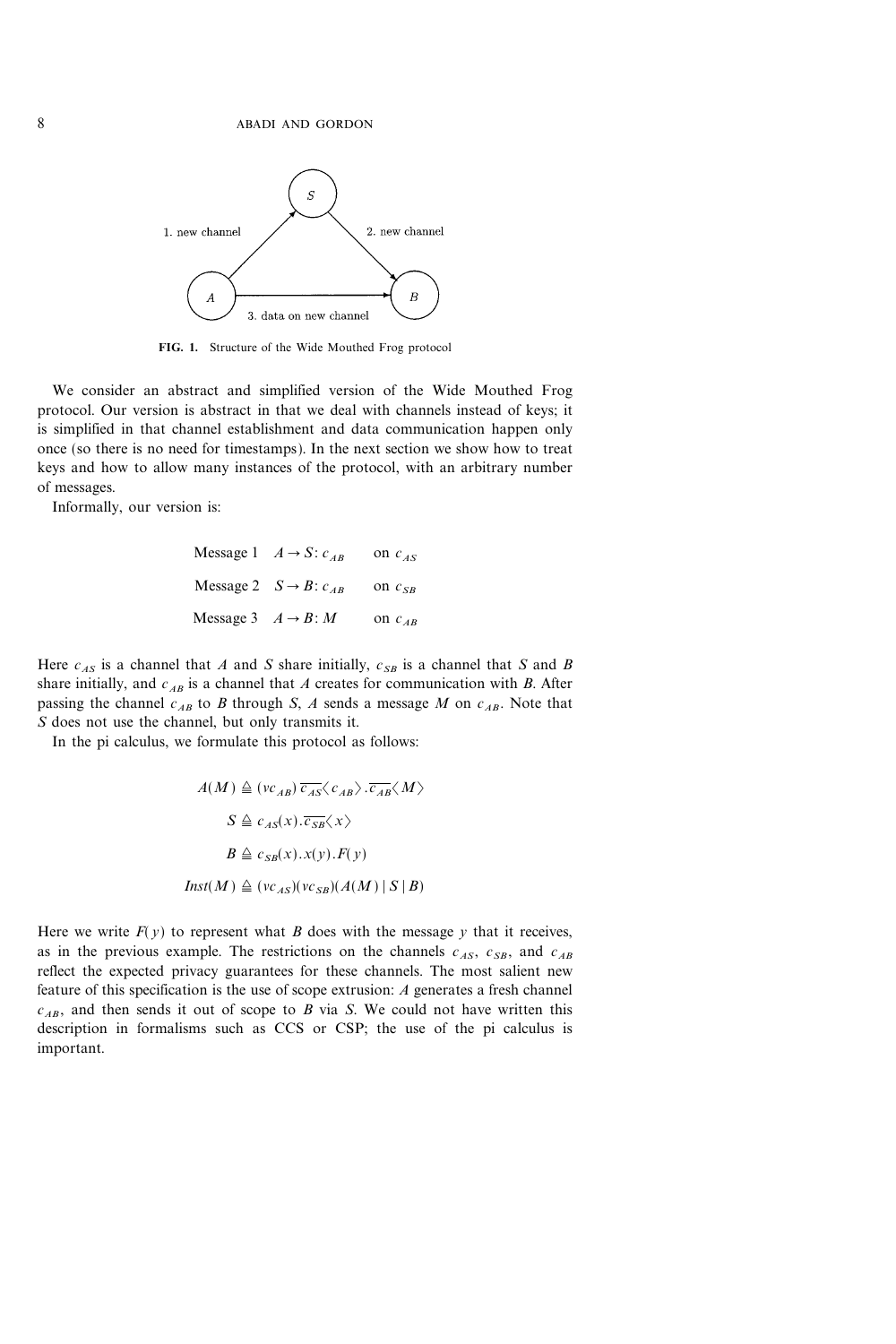For discussing authenticity, we introduce the specification:

$$
A(M) \triangleq (vc_{AB}) \overline{c_{AS}} \langle c_{AB} \rangle \cdot \overline{c_{AB}} \langle M \rangle
$$
  

$$
S \triangleq c_{AS}(x) \cdot \overline{c_{SB}} \langle x \rangle
$$
  

$$
B_{spec}(M) \triangleq c_{SB}(x) \cdot x(y) \cdot F(M)
$$
  

$$
Inst_{spec}(M) \triangleq (vc_{AS})(vc_{SB})(A(M) | S | B_{spec}(M))
$$

According to this specification, the message  $M$  is communicated "magically": the process  $F$  is applied to the message  $M$  that  $A$  sends independently of whatever happens during the rest of the protocol run.

We obtain the following authenticity and secrecy properties:

**Authorticity:** 
$$
Inst(M) \simeq Inst_{spec}(M)
$$
, for all *M*.  
**Secrecy:**  $Inst(M) \simeq Inst(M')$  if  $F(M) \simeq F(M')$ , for all *M* and *M'*.

Again, these properties hold because of the scoping rules of the pi calculus.

2.3.3. Discussion. We believe that the two examples just given are rather encouraging. They indicate that the pi calculus is a natural language for describing some security protocols. In particular, the restriction operator and scope extrusion allow convenient representations for the possession and communication of channels.

We do not wish to suggest that the pi calculus enables us to describe all security protocols, even at an abstract level. For example, some protocols rely on asymmetric channels (channels of the kind implemented with public-key cryptography [DH76, RSA78]). It may be possible to represent such asymmetric channels in the pi calculus but extending the pi calculus may be simpler and more effective. However, the restriction operator and scope extrusion should be useful for describing security protocols even in extensions of the pi calculus.

## 3. PROTOCOLS USING CRYPTOGRAPHY

Just as there are several versions of the pi calculus, there are several versions of the spi calculus. These differ in particular in what cryptographic constructs they include.

In this section we introduce a relatively simple spi calculus, namely the pi calculus extended with primitives for shared-key cryptography. We then write several protocols that use shared-key cryptography in this calculus.

As in Section 2, the presentation is rather informal. Later sections contain further formal definitions. Throughout the paper, we often refer to the calculus presented in this section as "the" spi calculus; but we define other versions of the spi calculus in Section 7.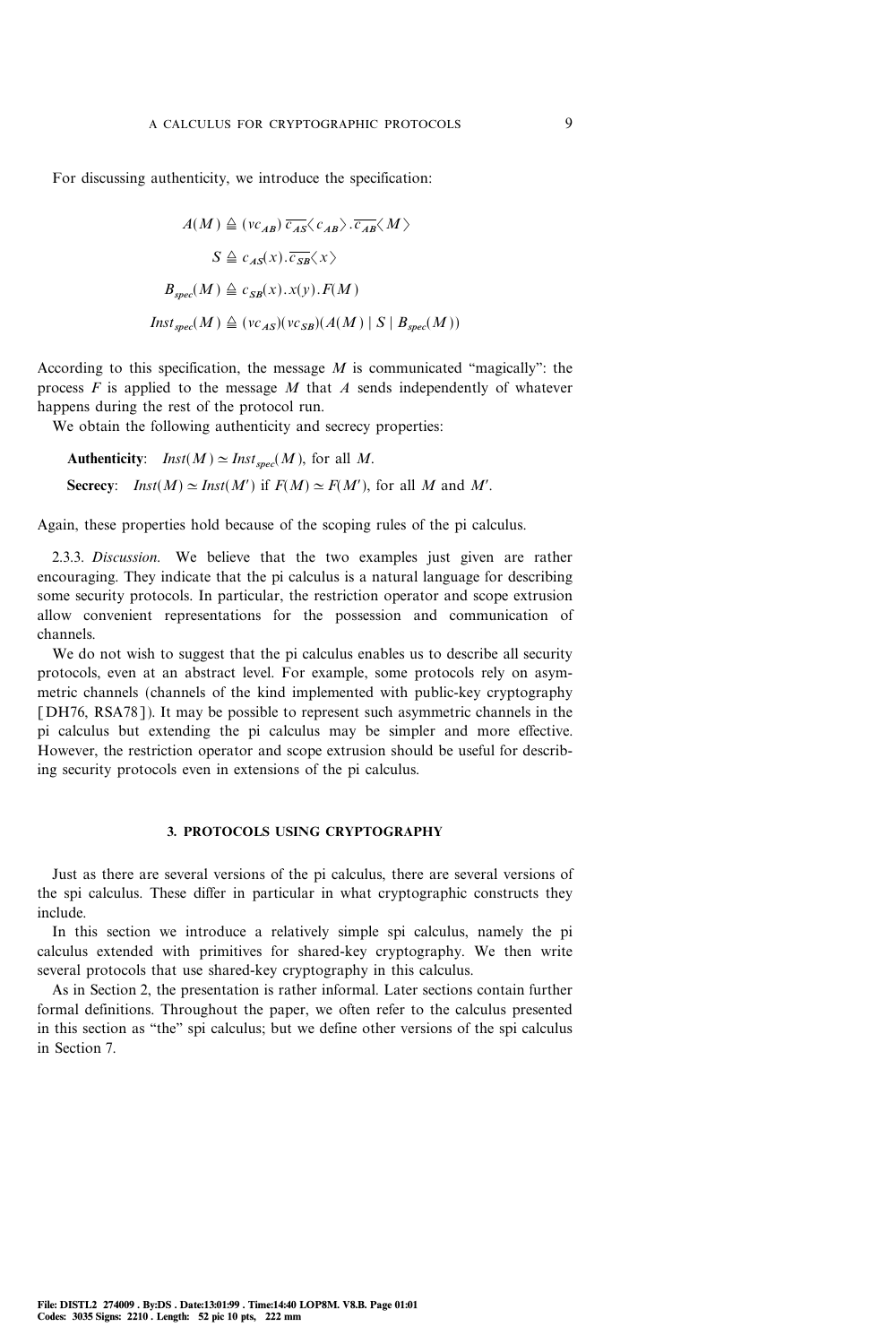3.1. The Spi Calculus with Shared-Key Cryptography

The syntax of the spi calculus is an extension of that of the pi calculus. In order to represent encrypted messages, we add a clause to the syntax of terms:

| L, $M, N ::=$ | terms                 |
|---------------|-----------------------|
| $\cdots$      | as in Section 2.2     |
| ${M}_N$       | shared-key encryption |

In order to represent decryption, we add a clause to the syntax of processes:

| $P, Q ::=$                          | processes             |
|-------------------------------------|-----------------------|
| $\cdots$                            | as in Section 2.2     |
| case L of $\{x\}$ <sub>N</sub> in P | shared-key decryption |

The variable  $x$  is bound in  $P$ .

Intuitively, the meaning of the new constructs is as follows:

• The term  $\{M\}_{N}$  represents the ciphertext obtained by encrypting the term M under the key  $N$  using a shared-key cryptosystem such as DES [DES77].

• The process case L of  $\{x\}_N$  in P attempts to decrypt the term L with the key N. If L is a ciphertext of the form  $\{M\}_N$ , then the process behaves as  $P[M/x]$ . Otherwise, the process is stuck.

Implicit in this definition are some standard but significant assumptions about cryptography:

• The only way to decrypt an encrypted packet is to know the corresponding key.

• An encrypted packet does not reveal the key that was used to encrypt it.

v There is sufficient redundancy in messages so that the decryption algorithm can detect whether a ciphertext was encrypted with the expected key.

It is not assumed that all messages contain information that allows each principal to recognize its own messages (cf. [BAN89]).

The semantics of the spi calculus can be formalized in much the same way as the semantics of the pi calculus. We carry out this formalization in Section 4. The most interesting issues in this formalization concern the notion of equivalence. Again, we write  $P \simeq Q$  to mean that the behaviours of the processes P and Q are indistinguishable. However, the notion of indistinguishability is complicated by the presence of cryptography.

As an example of these complications, consider the following process:

$$
P(M) \triangleq (vK) \bar{c} \langle \{M\}_K \rangle
$$

This process simply sends M under a new key K on a public channel  $c$ ; the key K is not transmitted. Intuitively, we would like to be able to say that  $P(M)$  and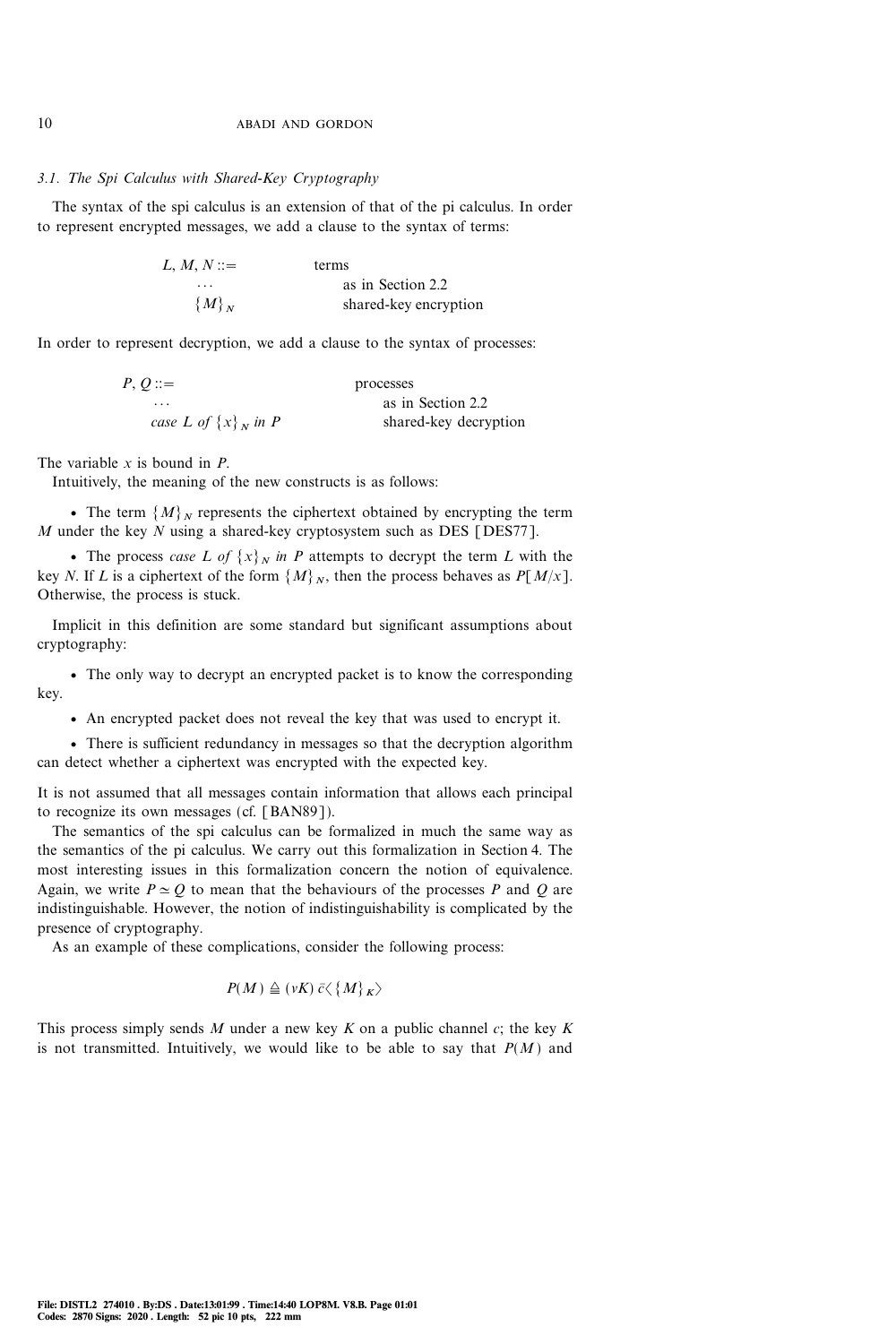$P(M')$  are indistinguishable, for any M and M', because an observer cannot discover K and hence cannot tell whether  $M$  or  $M'$  is sent under K. On the other hand,  $P(M)$  and  $P(M')$  are clearly different, since they transmit different messages on c. A fine-grained equivalence—such as the standard strong bisimilarity—would distinguish  $P(M)$  and  $P(M')$ . Our equivalence is coarse-grained enough not to make this unwanted distinction.

## 3.2. Examples Using Shared-Key Cryptography

The spi calculus enables more detailed descriptions of security protocols than the pi calculus. While the pi calculus enables the representation of channels, the spi calculus also enables the representation of the channel implementations in terms of cryptography. In this section we show a few example cryptographic protocols.

As in the pi calculus, scoping is the basis of security in the spi calculus. In particular, restriction can be used to model the creation of fresh, unguessable cryptographic keys. Restriction can also be used to model the creation of fresh nonces of the sort used in challenge-response exchanges.

Security properties can still be expressed as equivalences, although the notion of equivalence is more delicate, as we have discussed.

3.2.1. A first cryptographic example. Our first example is a cryptographic version of the example of Section 2.3.1. We consider two principals  $A$  and  $B$  that share a key  $K_{AB}$ ; in addition, we assume there is a public channel  $c_{AB}$  that A and B can use for communication, but which is in no way secure. The protocol is simply that A sends a message M under  $K_{AB}$  to B, on  $c_{AB}$ .

Informally, we write this protocol as follows:

Message 1 
$$
A \rightarrow B
$$
:  $\{M\}_{K_{AB}}$  on  $c_{AB}$ 

In the spi calculus, we write:

$$
A(M) \triangleq \overline{c_{AB}} \langle \{M\}_{K_{AB}} \rangle
$$
  

$$
B \triangleq c_{AB}(x).case \ x \ of \{y\}_{K_{AB}} in \ F(y)
$$
  

$$
Inst(M) \triangleq (vK_{AB})(A(M) | B)
$$

According to this definition, A sends  $\{M\}_{K_{AB}}$  on  $c_{AB}$  while B listens for a message on  $c_{AB}$ . Given such a message, B attempts to decrypt it using  $K_{AB}$ ; if this decryption succeeds, B applies F to the result. The assumption that A and B share  $K_{AB}$  gives rise to the restriction on  $K_{AB}$ , which is syntactically legal and meaningful although  $K_{AB}$  is not used as a channel. On the other hand,  $c_{AB}$  is not restricted, since it is a public channel. Other principals may send messages on  $c_{AB}$ , so B may attempt to decrypt a message not encrypted under  $K_{AB}$ ; in that case, the protocol will get stuck. We are not concerned about this possibility, but it would be easy enough to avoid it by writing a slightly more elaborate program for B.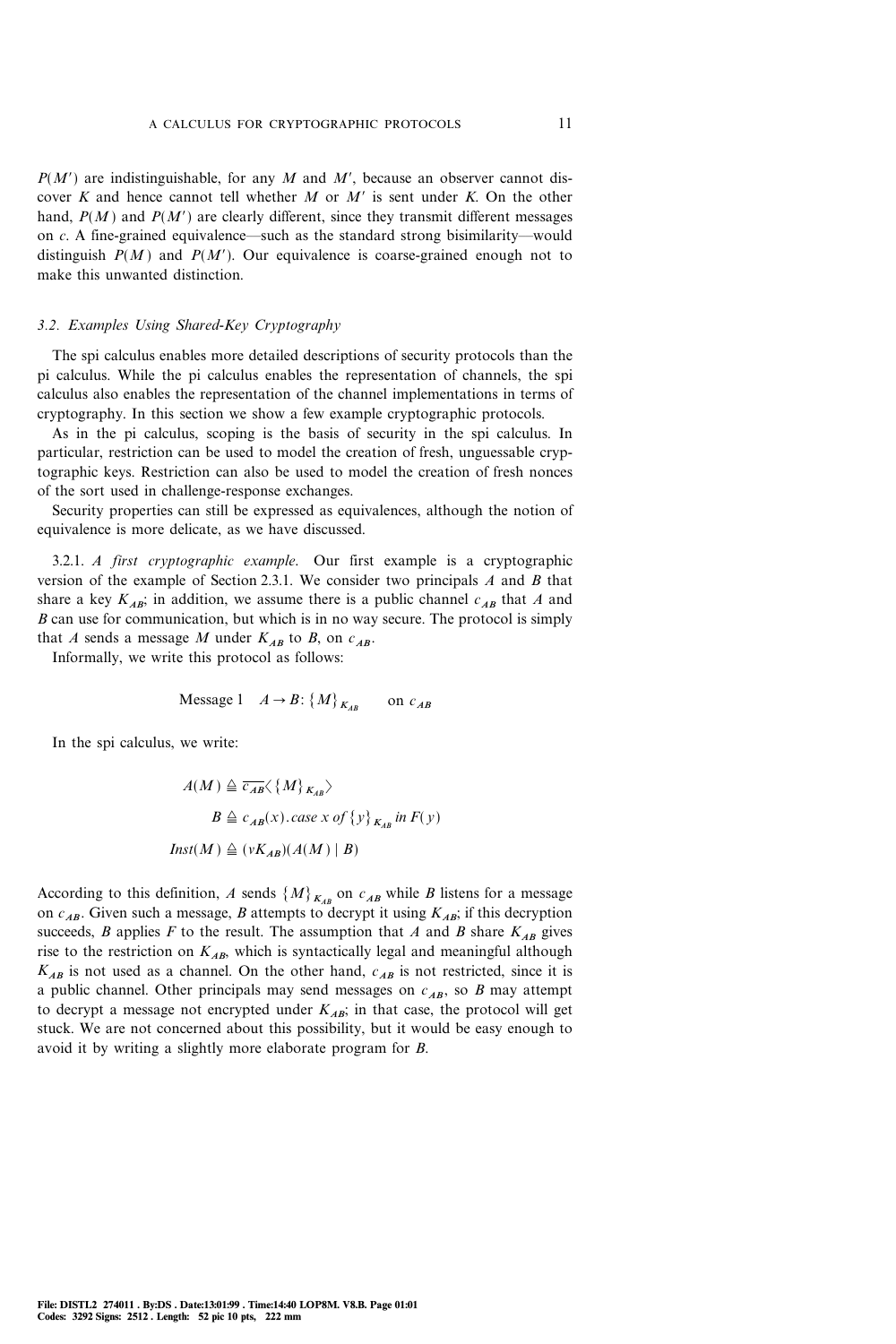We use the following specification:

$$
A(M) \triangleq \overline{c_{AB}} \langle \{M\}_{K_{AB}} \rangle
$$
  
\n
$$
B_{spec}(M) \triangleq c_{AB}(x).case \ x \ of \{y\}_{K_{AB}} in F(M)
$$
  
\n
$$
Inst_{spec}(M) \triangleq (vK_{AB})(A(M) | B_{spec}(M))
$$

and we obtain the properties:

Authenticity:  $Inst(M) \simeq Inst_{spec}(M)$ , for all M. Secrecy:  $Inst(M) \simeq Inst(M')$  if  $F(M) \simeq F(M')$ , for all M and M'.

Intuitively, authenticity holds even if the key  $K_{AB}$  is somehow compromised after its use. Many factors can contribute to key compromise, for example incompetence on the part of protocol participants, and malice and brute force on the part of attackers. We cannot model all these factors, but we can model deliberate key publication, which is in a sense the most extreme of them. It suffices to make a small change in the definitions of B and  $B_{spec}$ , so that they send  $K_{AB}$  on a public channel after receiving  $\{M\}_{K,\rho}$ . This change preserves the authenticity equation, but clearly not the secrecy equation.

There is an apparent correspondence between the protocol of this section and that of Section 2.3.1, which does not use cryptography. Informally, we may say that this is a cryptographic implementation of the protocol of Section 2.3.1. More precisely, we conjecture that this protocol is an implementation of the parallel composition of the protocol of Section 2.3.1 with  $(wn) \overline{c_{AB}} \langle n \rangle | c_{AB}(x)$ . (Our notion of implementation is a testing preorder; see Section 4.) The role of  $(m) \overline{c_{AB}} \langle n \rangle$  is to send a decoy message on  $c_{AB}$ ; similarly, the role of  $c_{AB}(x)$ . 0 is to absorb a message on  $c_{AB}$ . These processes are needed because an environment can detect whether  $c_{AB}$  is used or not, and hence (in absence of these processes) can distinguish the protocol of this section from that of Section 2.3.1.

We do not study implementation relations in this paper. However, we do believe that such relations are important and that they deserve more attention in the field of security. We view this example of an implementation relation as an intriguing novelty; it suggests the possibility of hierarchical development of cryptographic protocols from non-cryptographic specifications.

3.2.2. An example with key establishment. In cryptographic protocols, the establishment of new channels often means the exchange of new keys. There are many methods (most of them flawed) for key exchange. The following example is the cryptographic version of that of Section 2.3.2, and uses a simplified form of the Wide Mouthed Frog key exchange. The example is represented in Fig. 2.

In the Wide Mouthed Frog protocol, the principals A and B share keys  $K_{AS}$  and  $K_{SB}$  respectively with a server S. When A and B want to communicate securely, A creates a new key  $K_{AB}$ , sends it to the server under  $K_{AS}$ , and the server forwards it to B under  $K_{SB}$ . Since all communication is protected by encryption, communication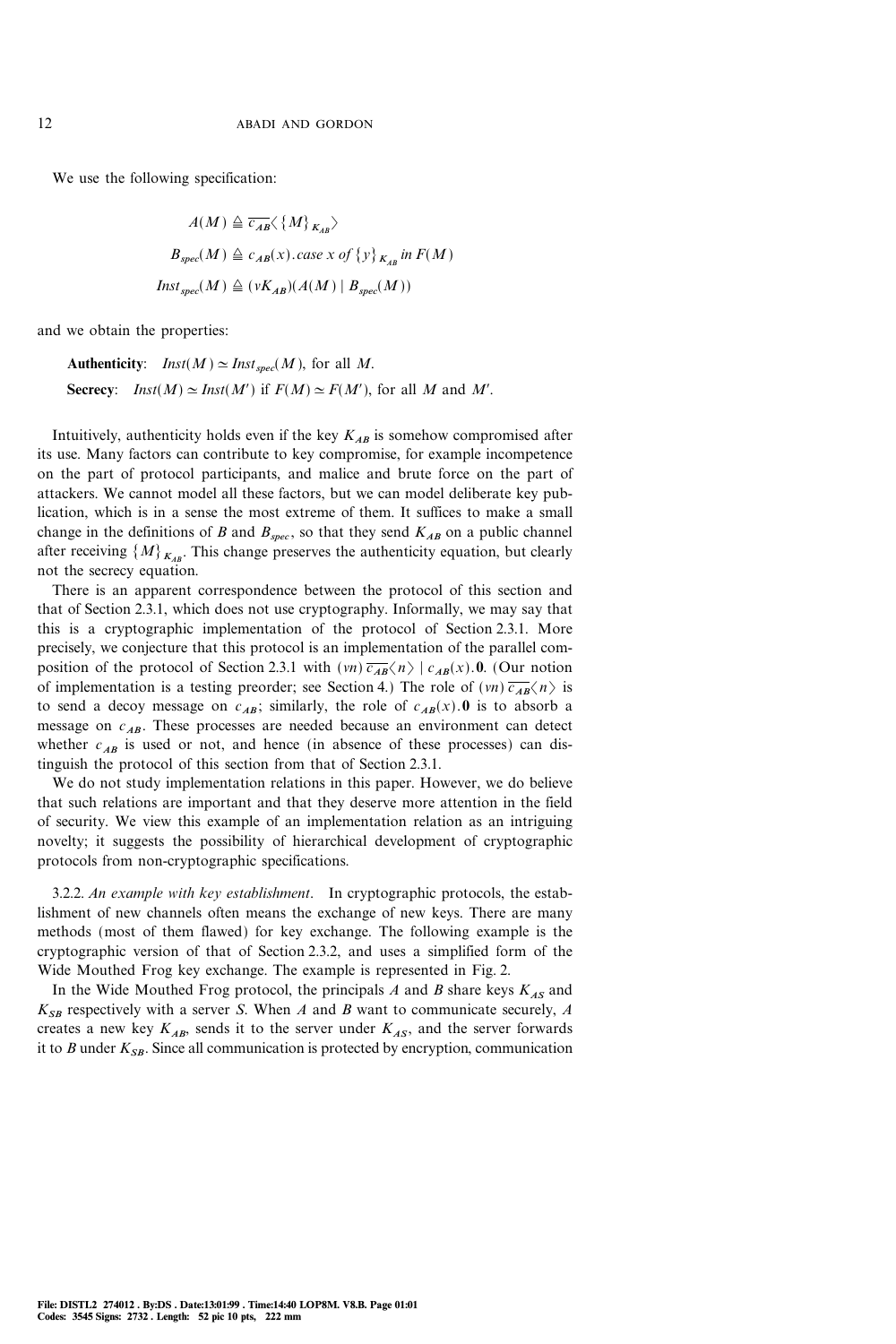

FIG. 2. Sketch of the Wide Mouthed Frog protocol.

can take place through public channels, which we write  $c_{AS}$ ,  $c_{SB}$ , and  $c_{AB}$ . Informally, a simplified version of this protocol is:

| Message 1 $A \rightarrow S: {K_{AB}}_{K_{AS}}$   | on $c_{AS}$ |
|--------------------------------------------------|-------------|
| Message 2 $S \rightarrow B: \{K_{AB}\}_{K_{SR}}$ | on $c_{SB}$ |
| Message 3 $A \rightarrow B: \{M\}_{K_{AB}}$      | on $c_{AB}$ |

In the spi calculus, we can express this message sequence as follows:

$$
A(M) \triangleq (vK_{AB})(\overline{c_{AS}}\langle \{K_{AB}\}_{K_{AS}}\rangle \cdot \overline{c_{AB}}\langle \{M\}_{K_{AB}}\rangle)
$$
  
\n
$$
S \triangleq c_{AS}(x) \cdot case \ x \ of \{y\}_{K_{AS}} \ in \ \overline{c_{SB}}\langle \{y\}_{K_{SB}}\rangle
$$
  
\n
$$
B \triangleq c_{SB}(x) \cdot case \ x \ of \{y\}_{K_{SB}} \ in
$$
  
\n
$$
c_{AB}(z) \cdot case \ z \ of \{w\}_{y} \ in \ F(w)
$$
  
\n
$$
Inst(M) \triangleq (vK_{AS})(vK_{SB})(A(M) \mid S \mid B)
$$

where  $F(w)$  is a process representing the rest of the behaviour of B upon receiving a message w. Notice the essential use of scope extrusion: A generates the key  $K_{AB}$ and sends it out of scope to B via S.

Following our usual pattern, we introduce a specification for discussing authenticity:

$$
A(M) \triangleq (vK_{AB})(\overline{c}_{AS} \langle \{K_{AB}\}_{K_{AS}} \rangle \cdot \overline{c_{AB}} \langle \{M\}_{K_{AB}} \rangle)
$$
  
\n
$$
S \triangleq c_{AS}(x) \cdot case \ x \ of \{y\}_{K_{AS}} \ in \ \overline{c_{SB}} \langle \{y\}_{K_{SB}} \rangle
$$
  
\n
$$
B_{spec}(M) \triangleq c_{SB}(x) \cdot case \ x \ of \{y\}_{K_{SB}} \ in
$$
  
\n
$$
c_{AB}(z) \cdot case \ z \ of \{w\}_{y} \ in \ F(M)
$$
  
\n
$$
Inst_{spec}(M) \triangleq (vK_{AS})(vK_{SB})(A(M) \ | \ S \ | \ B_{spec}(M))
$$

One may be concerned about the apparent complexity of this specification. On the other hand, despite its complexity, the specification is still more evidently "correct" than the protocol. In particular, it is still evident that  $B_{spec}(M)$  applies F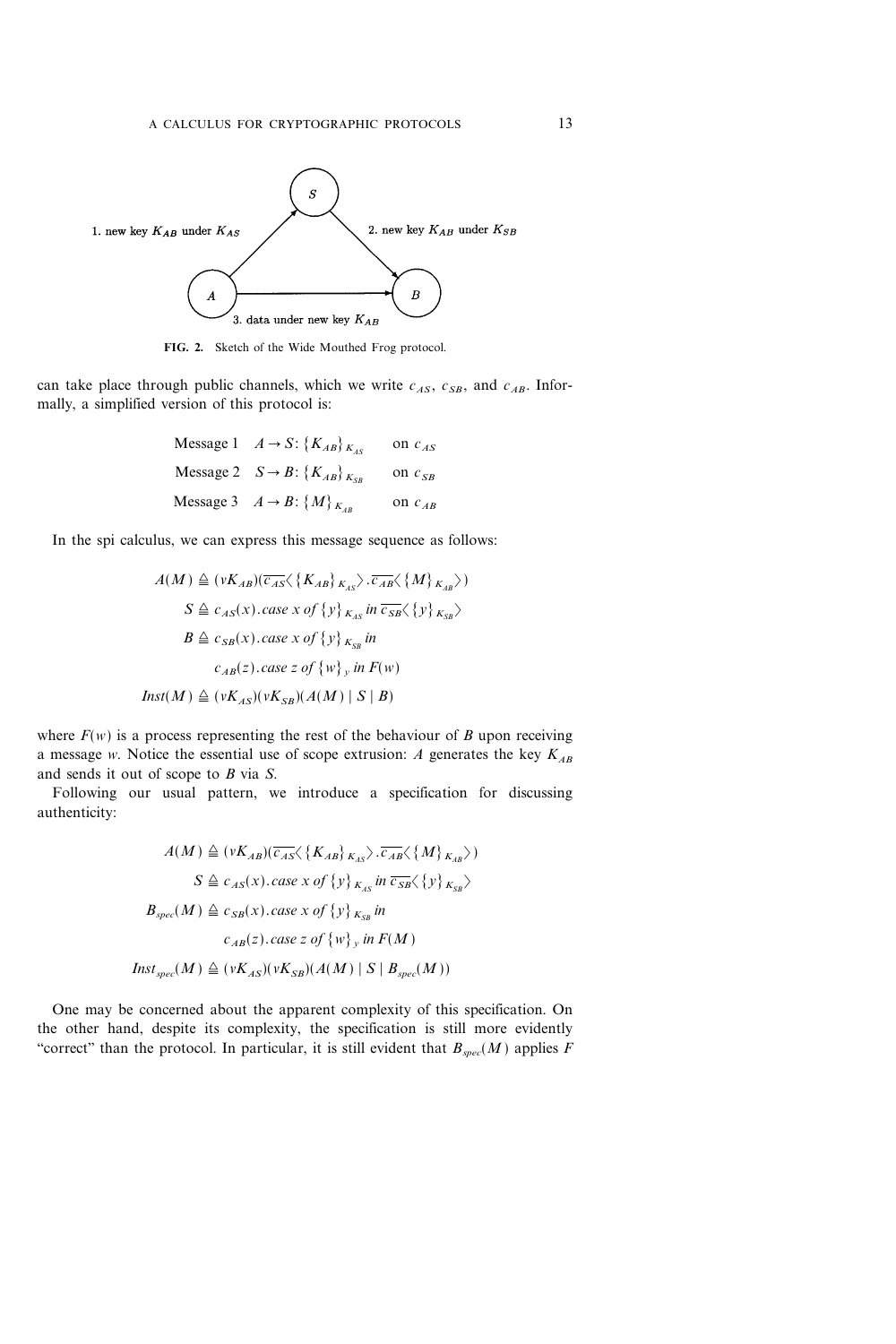to the data M from  $A$ , rather than to some other message chosen as the result of error or attack.

We obtain the usual properties of authenticity and secrecy:

**Authenticity:**  $Inst(M) \simeq Inst_{spec}(M)$ , for all M. Secrecy: *Inst*(*M*)  $\simeq$  *Inst*(*M'*) if  $F(M) \simeq F(M')$ , for all M and M'.

3.2.3. A complete authentication example (with a flaw). In the examples discussed so far, channel establishment and data communication happen only once. As we demonstrate now, it is a simple matter of programming to remove this restriction and to represent more sophisticated examples with many sessions between many principals. However, as the intricacy of our examples increases, so does the opportunity for error. This should not be construed as a limitation of our approach, but rather as the sign of an intrinsic difficulty: many of the mistakes in authentication protocols arise from confusion between sessions.

We consider a system with a server  $S$  and  $n$  other principals. We use the terms  $suc(0)$ ,  $suc(suc(0))$ , ..., which we abbreviate to 1, 2, ..., as the names of these other principals. We assume that each principal has an input channel; these input channels are public and have the names  $c_1$ ,  $c_2$ , ...,  $c_n$  and  $c_s$ . We also assume that the server shares a pair of keys with each other principal, one key for each direction: principal i uses a key  $K_{iS}$  to send to S and a different key  $K_{Si}$  to receive from S, for  $1 \le i \le n$ . In the Wide Mouthed Frog protocol, as in many other small protocols, the keys  $K_{iS}$  and  $K_{Si}$  are identical; our use of two different keys simplifies reasoning by making it impossible to confuse certain messages.

We extend our standard example to this system of  $n+1$  principals, with the following message sequence:

| Message 1 $A \rightarrow S: A, \{B, K_{AB}\}_{K_{AS}}$ | on $c_s$ |
|--------------------------------------------------------|----------|
| Message 2 $S \rightarrow B: \{A, K_{AB}\}_{K_{SR}}$    | on $c_B$ |
| Message 3 $A \rightarrow B: A, \{M\}_{K_{AB}}$         | on $c_B$ |

Here  $A$  and  $B$  range over the *n* principals. The names  $A$  and  $B$  appear in messages in order to avoid ambiguity; when these names appear in clear, they function as hints that help the recipient choose the appropriate key for decryption of the rest of the message. The intent is that the protocol can be used by any pair of principals, arbitrarily often; concurrent runs are allowed.

As it stands, the protocol is seriously flawed; a correct protocol appears below, in Section 3.2.4. (The flaws and their fixes should be clear to readers knowledgeable in security.) However, we continue to discuss the protocol in order to explain our method for representing it in the spi calculus.

In our spi calculus representation, we use several convenient abbreviations. First, we rely on pair splitting on input and on decryption:

$$
c(x_1, x_2).P \triangleq c(y).let (x_1, x_2) = y in P
$$
  
*case L of* { $x_1, x_2$ }<sub>N</sub> in P  $\triangleq$  *case L of* { $y$ }<sub>N</sub> in let ( $x_1, x_2$ ) = y in P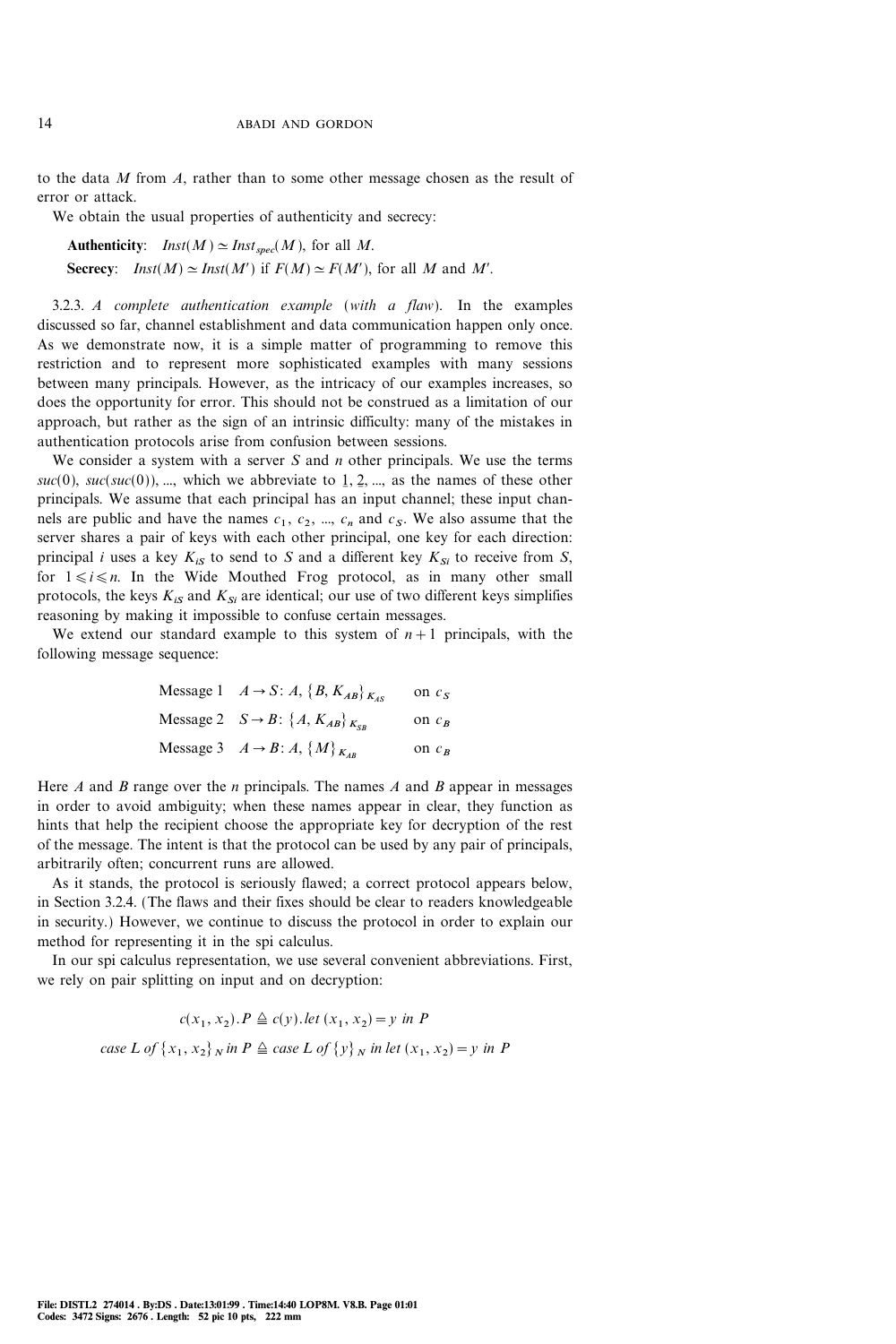where variable  $y$  does not occur free in P. Second, we need the standard notation for the composition of a finite set of processes. Given a finite family of processes  $P_1, ..., P_k$ , we let  $\prod_{i \in 1..k} P_i$  be their k-way composition  $P_1 \cup \cdots \cup P_k$ . Finally, we omit the inner brackets from an encrypted pair of the form  $\{(N, N')\}_{N''}$ , and simply write  $\{N, N'\}_{N''}$ , as is common in informal descriptions.

Informally, an instance of the protocol is determined by a choice of parties (who is  $A$  and who is  $B$ ) and by the message sent after key establishment. More formally, an instance I is a triple  $(i, j, M)$  such that i and j are principals and M is a message. We say that  $i$  is the source address and  $j$  the destination address of the instance. Moreover, we assume that there is an abstraction  $F$  representing the behaviour of any principal after receipt of Message 3 of the protocol. For an instance  $(i, j, M)$ that runs as intended, the argument to F is the triple  $(i, j, M)$ .

֚֚ Given an instance  $(i, j, M)$ , the following process corresponds to the role of A:

Send(i, j, M) 
$$
\triangleq
$$
 ( $\nu K$ )( $\overline{c_S} \langle (i, \{j, K\}_{K_S}) \rangle | \overline{c_j} \langle (i, \{M\}_{K}) \rangle$ ).

The sending process creates a key  $K$  and sends it to the server, along with the names  $i$  and  $j$  of the principals of the instance. The sending process also sends  $M$ ֚֚֚֡֡֓֡֡֓֡֡֡֡֬ .<br>י under  $K$ , along with its name  $i$ . We have put the two messages in parallel, some- what arbitrarily; but putting them in sequence would have much the same effect.

The following process corresponds to the role of  $B$  for principal  $j$ :

$$
Recv(j) \triangleq c_j(y_{\text{cipher}}).case \ y_{\text{cipher}} \ of \{x_A, x_{\text{key}}\}_{K_{Sj}} \ in
$$

$$
c_j(z_A, z_{\text{cipher}}).[x_A \text{ is } z_A]
$$

$$
case \ z_{\text{cipher}} \ of \{z_{\text{plain}}\}_{x_{\text{key}}} \ in \ F(x_A, \underline{j}, z_{\text{plain}})
$$

The receiving process waits for a message  $y_{\text{cipher}}$  from the server, extracts a key  $x_{\text{key}}$ from this message, then waits for a message  $z_{\text{cipher}}$  under this key, and finally applies F to the name  $x_A$  of the presumed sender, to its own name j, and to the contents ĺ  $z_{plain}$  of the message. The variables  $x_A$  and  $z_A$  are both intended as the name of the sending process, so they are expected to match.

The server  $S$  is the same for all instances:

$$
S \triangleq c_S(x_A, x_{cipher}).
$$
  
\n
$$
\prod_{i \in 1..n} [x_A \text{ is } i] \text{ case } x_{cipher} \text{ of } \{x_B, x_{key}\}_{K_{iS}} \text{ in}
$$
  
\n
$$
\prod_{j \in 1..n} [x_B \text{ is } j] \overline{c_j} \langle \{x_A, x_{key}\}_{K_{Sj}} \rangle
$$

The variable  $x_A$  is intended as the name of the sending process,  $x_B$  as the name of the receiving process,  $x_{key}$  as the new key, and  $x_{cipher}$  as the encrypted part of the first message of the protocol. In the code for the server, we program an  $n$ -way branch on the name  $x_A$  by using a parallel composition of processes indexed by  $i \in 1...n$ . We also program an *n*-way branch on the name  $x_B$ , similarly. (This casual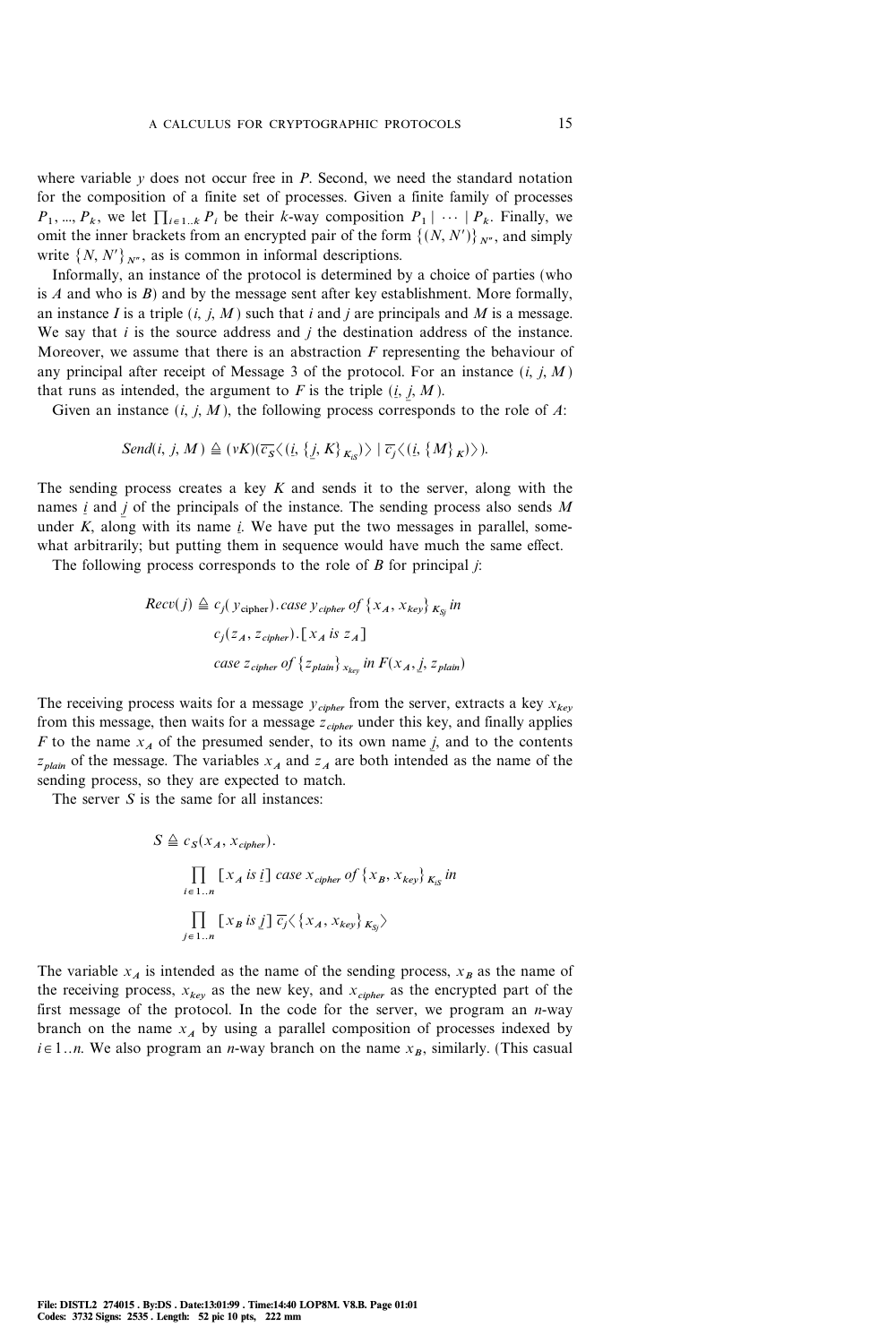use of multiple threads is characteristic of the pi calculus; in practice the branch could be implemented more efficiently, but here we are interested only in the behaviour of the server, not in its efficient implementation.)

Finally, we define a whole system, parameterized on a list of instances of the protocol:

$$
Sys(I_1, ..., I_m) \triangleq (\overrightarrow{vK_{is}})(\overrightarrow{vK_{sj}})
$$
  
\n
$$
(Send(I_1) | \cdots | Send(I_m) |
$$
  
\n
$$
! S |
$$
  
\n
$$
! Rev(1) | \cdots | ! Recv(n))
$$

where  $(\overrightarrow{vK_{is}})(\overrightarrow{vK_{sj}})$  stands for  $(vK_{1s})...(vK_{ns})(vK_{s1})...(vK_{sn})$ . The expression  $Sys(I_1, ..., I_m)$  represents a system with m instances of the protocol. The server is replicated; in addition, the replication of the receiving processes means that each principal is willing to play the role of receiver in any number of runs of the protocol in parallel. Thus, any two runs of the protocol can be simultaneous, even if they involve the same principals.

As before, we write a specification by modifying the protocol. The style of this specification is somewhat more complex than that used in previous examples, but it has the advantage of accommodating multiple sessions. For this specification, we revise both the sending process and the receiving process, but not the server:

Send<sub>spec</sub>(i, j, M) 
$$
\triangleq
$$
 (vp)(Send(i, j, p) | p(x).F(i, j, M))  
\nRecv<sub>spec</sub>(j)  $\triangleq c_j$  (y<sub>cipher</sub>).case y<sub>cipher</sub> of {x<sub>A</sub>, x<sub>key</sub>}<sub>K<sub>Sj</sub></sub> in  
\n $c_j$ (z<sub>A</sub>, z<sub>cipher</sub>). [x<sub>A</sub> is z<sub>A</sub>]  
\ncase z<sub>cipher</sub> of {z<sub>plain</sub>}<sub>x<sub>key</sub></sub> in z<sub>plain</sub>  $\langle *\rangle$   
\n $Sysspec(I1, ..., Im) \triangleq (v\overrightarrow{K_{is}})(v\overrightarrow{K_{sj}}$ )  
\n(Send<sub>spec</sub>(I<sub>1</sub>) | ... | Send<sub>spec</sub>(I<sub>m</sub>) |  
\n! S |  
\n! Recv<sub>spec</sub>(1) | ... |! Recv<sub>spec</sub>(n))

In this specification, the sending process for instance  $(i, j, M)$  is as in the implementation, except that it sends a fresh channel name p instead of M, and runs  $F(i, j, M)$ ֢֢ׅ֦֧֢ׅ֖֧֚֚֚֚֚֚֚֚֚֚֚֚֚֚֚֚֚֚֚֚֚֬֓֡֓֡֡֝֓֡֡֓ ֖֖֖ׅ֖֧ׅ֪֪ׅ֖֧֪֪ׅ֖֧֪֪ׅ֖֚֚֚֚֚֚֚֚֚֚֚֚֚֚֚֚֚֚֚֚֚֚֚֡֡֡֡֡֡֡֡֬֝֡֡֡֬֝֝֓֞֡֡֓֞֬֞֝֓֞֞֝֓֞֬֝֬֝֞֞ when it receives any message on  $p$ . The receiving process in the specification is identical to that in the implementation, except that  $F(y_A, j, z_{plain})$  is replaced with ֖֚֚֚֚֚֚֚֚֚֚֚֚֚֚֚֚֚֚֚֚֚֚֡֝֡֡֡֡֡  $\overline{z_{plain}}\langle * \rangle$ , where the symbol \* represents a fixed but arbitrary message. The variable  $z_{plain}$  will be bound to the fresh name p for the corresponding instance of the protocol. Thus, the receiving process will signal on  $p$ , triggering the execution of the appropriate process  $F(i, j, M)$ .

֖֖֖֖֖֖֪֪ׅ֪֪֪֪֪֪֪֪֪֪֪֪֪ׅ֚֚֚֚֚֚֚֚֚֚֚֚֚֚֚֚֚֡֝֝֝֝֝֝֝֝֝֓֝֓֝֬֝֓֝֓֝֓ ֖֖֖֖֖֖֧֪֪֪֪֪֪֪֪֪֪֪֪֪֪֪֪֚֚֚֚֚֚֚֚֚֚֚֚֚֚֚֚֚֚֚֚֚֬֝֓֞֡֞֡֞֡֓֞֡֓֞֡֓ A crucial property of this specification is that the only occurrences of  $F$  are bundled into the description of the sending process. There,  $F$  is applied to the desired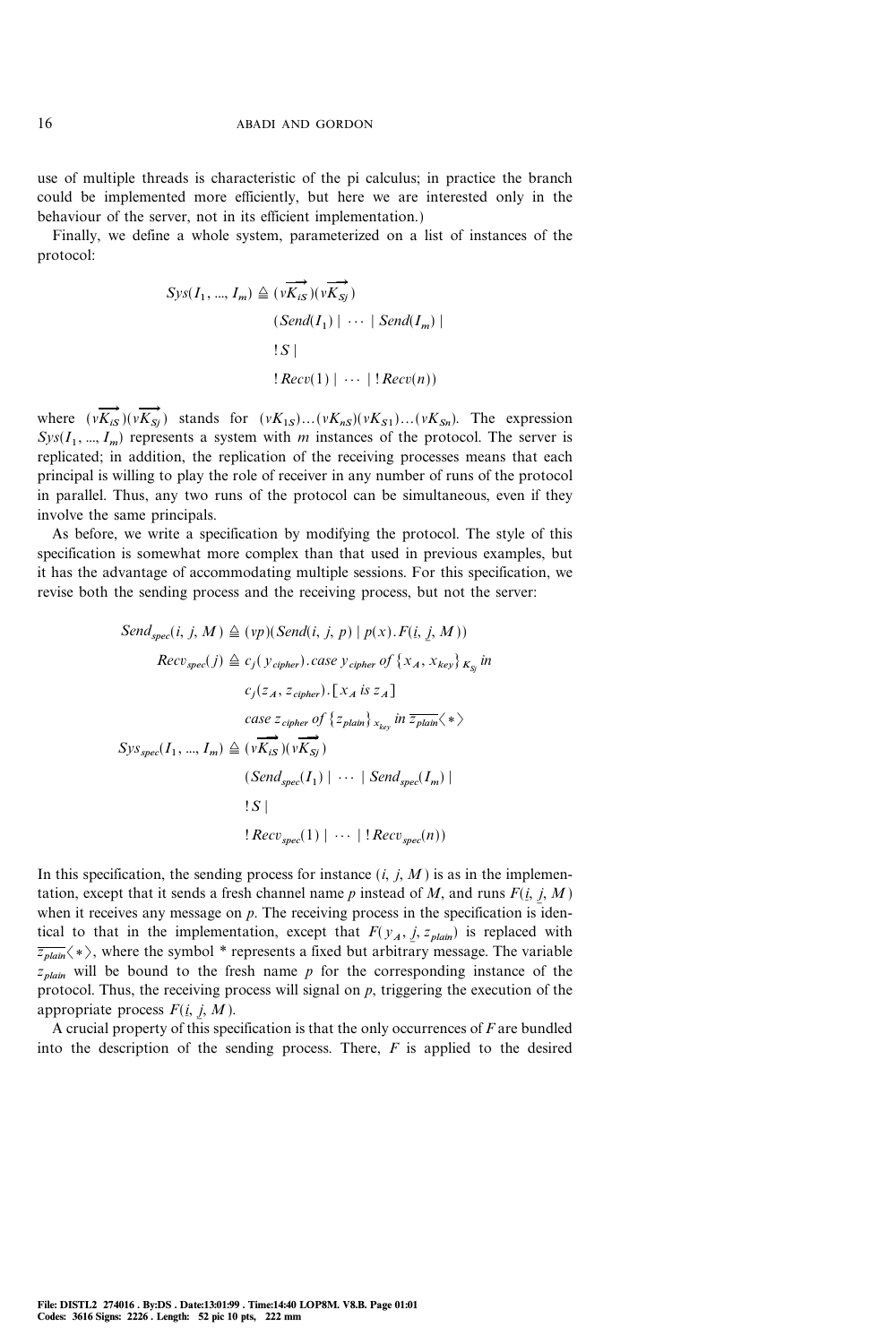Much as in previous examples, we would like the protocol to have the following authenticity property:

$$
Sys(I_1, ..., I_m) \simeq Sys_{spec}(I_1, ..., I_m), \qquad \text{for any instances } I_1, ..., I_m.
$$

Unfortunately, the protocol is vulnerable to a replay attack that invalidates the authenticity equation. Consider the system  $Sys(I, I')$  where  $I=(i, j, M)$  and  $I' = (i, j, M')$ . An attacker can replay messages of one instance and get them mistaken for messages of the other instance, causing  $M$  to be passed twice to  $F$ . Thus,  $Sys(I, I')$  can be made to execute two copies of  $F(i, j, M)$ . In contrast, no matter ֚֚ what an attacker does,  $Sys_{spec}(I, I')$  will run each of  $F(i, j, M')$  and  $F(i, j, M')$  at ֖֖֖֧֚֚֚֚֚֚֚֚֚֚֚֚֚֚֚֚֚֚֚֚֚֚֚֚֚֚֡֬֝֓֡֞֓֡֓֓֞֡֓֓֡֓֓ ֖֖ׅ֚֚֚֚֚֚֚֚֚֚֚֚֚֚֚֚֚֚֚֚֚֚֡֡֡֜֓֡֡ ֚֚֚֚֞ most once. The authenticity equation therefore does not hold. We disprove it more formally in Section 6.3.

We leave the discussion of secrecy for the next example.

3.2.4. A complete authentication example (repaired). We now improve the protocol of the previous section by adding nonce handshakes as protection against replay attacks. The Wide Mouthed Frog protocol uses timestamps instead of handshakes. The treatment of timestamps in the spi calculus is possible, but it requires additional elements, including at least a rudimentary account of clock synchronization. Protocols that use handshakes are fundamentally more self-contained than protocols that use timestamps; therefore, handshakes make for clearer examples.

Informally, our new protocol is:

| Message 1 $A \rightarrow S : A$ |                                                                                    | on $c_s$ |
|---------------------------------|------------------------------------------------------------------------------------|----------|
|                                 | Message 2 $S \rightarrow A : N_S$                                                  | on $c_A$ |
|                                 | Message 3 $A \rightarrow S: A$ , { $A, A, B, K_{AB}, N_S$ } $_{K_{AS}}$            | on $c_s$ |
| Message 4 $S \rightarrow B$ : * |                                                                                    | on $c_R$ |
|                                 | Message 5 $B \rightarrow S: N_B$                                                   | on $c_s$ |
|                                 | Message 6 $S \rightarrow B$ : {S, A, B, $K_{AB}$ , N <sub>B</sub> } <sub>Ksp</sub> | on $c_R$ |
|                                 | Message 7 $A \rightarrow B: A, \{M\}_{K_{AB}}$                                     | on $c_R$ |

Messages 1 and 2 are the request for a challenge and the challenge, respectively. The challenge is  $N<sub>s</sub>$ , a nonce created by S; the nonce must not have been used previously for this purpose. Obviously the nonce is not secret, but it must be unpredictable (for otherwise an attacker could simulate a challenge and later replay the response [AN96]). In Message 3,  $A$  says that  $A$  and  $B$  can communicate under  $K_{AB}$ , sometime after receipt of  $N_S$ . All the components A, B,  $K_{AB}$ ,  $N_S$  appear explicitly in the message, for safety  $[AN96]$  but A could perhaps be elided. The presence of  $N<sub>S</sub>$  in Message 3 proves the freshness of the message. In Message 4,  $*$ represents a fixed but arbitrary message;  $S$  uses  $*$  to signal that it is ready for a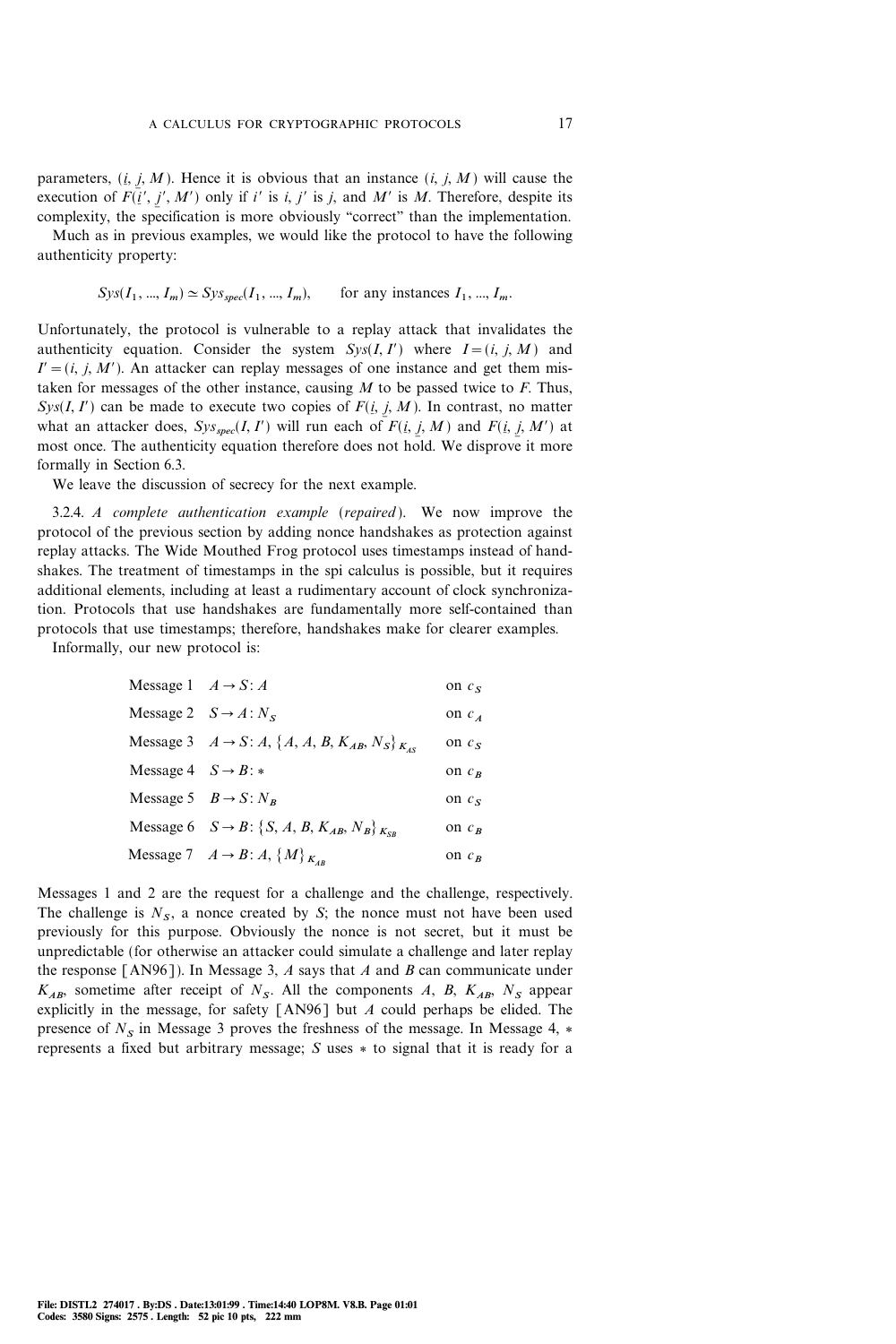nonce challenge  $N_B$  from B. In Message 6, S says that A says that A and B can communicate under  $K_{AB}$ , sometime after receipt of  $N_B$ . The first field of the encrypted portions of Messages 3 and 6 (A or S) makes explicit the senders of the messages (somewhat redundantly). Finally, Message 7 is the transmission of data under  $K_{AB}$ .

The messages of this protocol have many components. For the spi calculus representation it is therefore convenient to generalize our syntax of pairs to arbitrary tuples. We use the following standard abbreviation, given inductively for any  $k \geq 2$ ,

$$
(N_1, ..., N_k, N_{k+1}) \triangleq ((N_1, ..., N_k), N_{k+1})
$$

and similarly we write let  $(x_1, ..., x_k) = N$  in P,  $c(x_1, ..., x_k)$ . P, and case L of  $\{x_1, ..., x_k\}_N$  in P.

In the spi calculus, we represent the nonces of this protocol as newly created names. We obtain the following spi calculus expressions:

Send(i, j, M) 
$$
\triangleq \overline{c_S \langle i \rangle}
$$
  
\n $c_i(x_{none})$ .  
\n $(vK)(\overline{c_S} \langle (i, \{i, i, j, K, x_{none} \} _{K_S}) \rangle | \overline{c_j} \langle (i, \{M\}_K) \rangle)$   
\n $S \triangleq c_S(x_A)$ .  $\prod_{i \in 1..n} [x_A \text{ is } i] (vN_S)(\overline{c_i} \langle N_S \rangle |$   
\n $c_S(x'_A, x_{cipher}) [x'_A \text{ is } i]$   
\n $case x_{cipher} of \{y_A, z_A, x_B, x_{key}, x_{none} \} _{K_S} \text{ in}$   
\n $\prod_{j \in 1..n} [y_A \text{ is } i] [z_A \text{ is } i] [x_B \text{ is } j] [x_{none} \text{ is } N_S]$   
\n $(\overline{c_j} \langle * \rangle | c_S(y_{none}) \cdot \overline{c_j} \langle \{S, i, j, x_{key}, y_{none} \} _{K_S} \rangle)$ )  
\n $Recv(j) \triangleq c_j(w) \cdot (vN_B)(\overline{c_S} \langle N_B \rangle |$   
\n $c_j(y_{other})$ .  
\n $case y_{cipher} of \{x_S, x_A, x_B, x_{key}, y_{none} \} _{K_S} \text{ in}$   
\n $\prod_{i \in 1..n} [x_S \text{ is } S][x_A \text{ is } i] [x_B \text{ is } j] [y_{none} \text{ is } N_B]$   
\n $c_j(z_A, z_{cipher}) \cdot [z_A \text{ is } x_A]$   
\n $case z_{other} of \{z_{plain} \} _{x_{key}} \text{ in } F(i, j, z_{plain}) )$   
\n $Sys(I_1, ..., I_m) \triangleq (vK_{is})(vK_{sj})$   
\n $(Send(I_1) | \cdots | Send(I_m) |$   
\n $1. S |$   
\n $1. Recv(1) | \cdots | Recv(n))$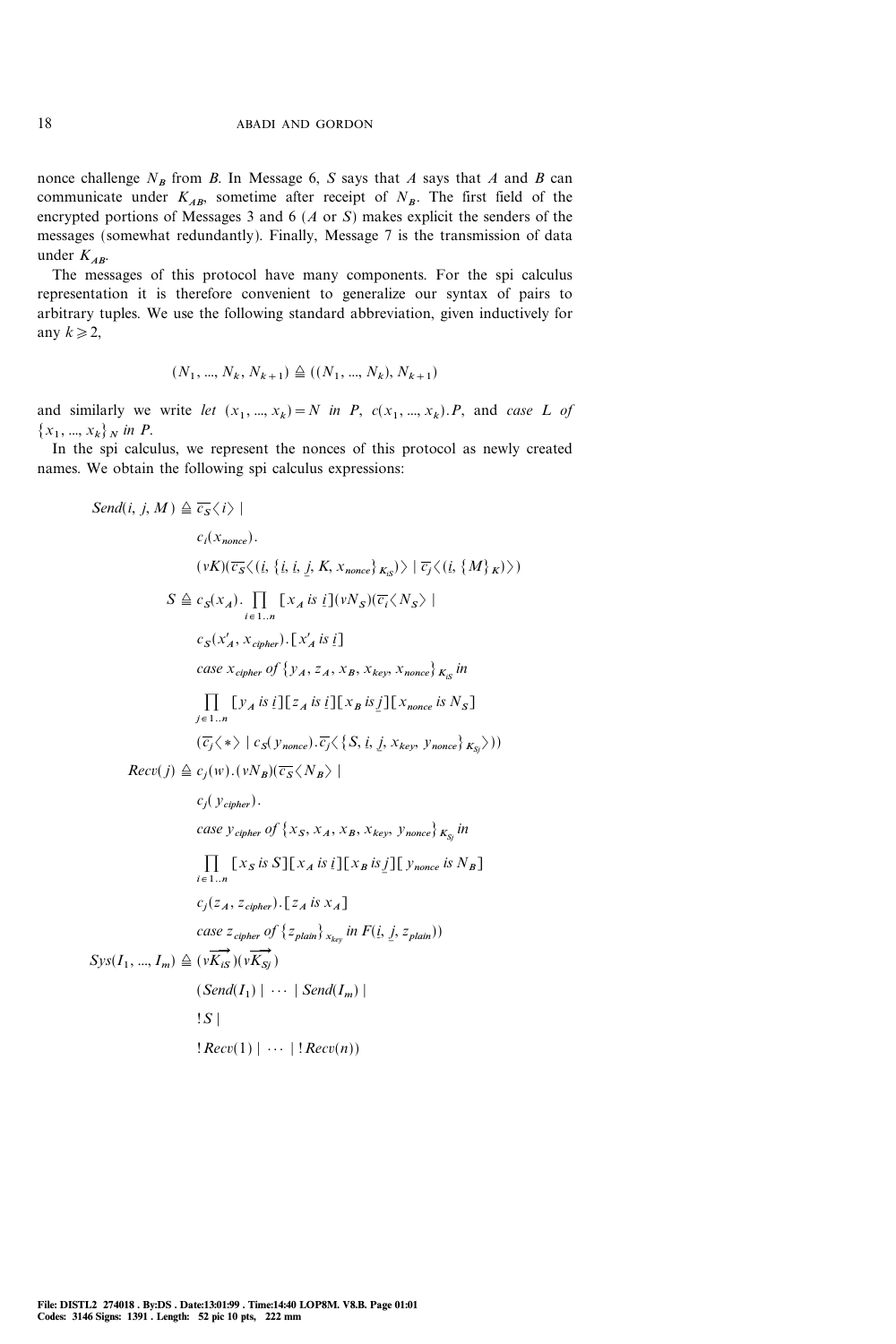The names  $N<sub>S</sub>$  and  $N<sub>B</sub>$  represent the nonces. The variable subscripts are hints that indicate what the corresponding variables should represent; for example,  $x_A$ ,  $x'_A$ ,  $y_A$ , and  $z_A$  are all expected to be the name of the sending process, and  $x_{\text{none}}$  and  $y_{\text{nonce}}$  are expected to be the nonces generated by S and B, respectively.

The definition of  $Sys_{spec}$  is exactly analogous to that of the previous section, so we omit it.

We now obtain the authenticity property:

$$
Sys(I_1, ..., I_m) \simeq Sys_{spec}(I_1, ..., I_m)
$$
, for any instances  $I_1, ..., I_m$ .

This property holds because of the use of nonces. In particular, the attack described in Section 3.2.3 can no longer distinguish  $Sys(I_1, ..., I_m)$  from  $Sys_{spec}(I_1, ..., I_m)$ .

As a secrecy property, we would like to express that there is no way for an external observer to tell apart two executions of the system with identical participants but different messages. The secrecy property should therefore assert that the protocol does not reveal any information about the contents of exchanged messages if none is revealed after the key exchange.

In order to express that no information is revealed after the key exchange, we introduce the following definition. We say that a pair of instances  $(i, j, M)$  and  $(i', j', M')$  is indistinguishable if the two instances have the same source and destination addresses  $(i = i'$  and  $j = j'$ ) and if  $F(i, j, M) \simeq F(i, j, M')$ .

֚֞֘֝֬ ֺ֝֡ İ i Our definition of secrecy is that, if each pair  $(I_1, J_1)$ , ...,  $(I_m, J_m)$  is indistinguishable, then  $Sys(I_1, ..., I_m) \simeq Sys(J_1, ..., J_m)$ . This means that an observer cannot distinguish two systems parameterized by two sets of indistinguishable instances. This property holds for our protocol.

In summary, we have:

**Authorticity:** 
$$
Sys(I_1, ..., I_m) \simeq Sys_{spec}(I_1, ..., I_m)
$$
,  
for any instances  $I_1, ..., I_m$ .

**Secrecy:**  $Sys(I_1, ..., I_m) \simeq Sys(J_1, ..., J_m),$ if each pair  $(I_1, J_1)$ , ...,  $(I_m, J_m)$  is indistinguishable.

We could ask for a further property of anonymity, namely that the source and the destination addresses of instances be protected from eavesdroppers. However, anonymity holds neither for our protocol nor for most current, practical protocols. It would be easy enough to specify anonymity, should it be relevant.

As suggested in Section 3.2.1, we could also consider a variant of the protocol where some keys are compromised. For this protocol, the compromised keys could include both session keys and longer-term keys shared with S. Allowing the longerterm keys  $K_{iS}$  and  $K_{Si}$  to be compromised is basically equivalent to considering the case where principal i may behave dishonestly and not follow the protocol. We believe that, even in the presence of dishonest principals, the protocol guarantees security for sessions between honest principals.

3.2.5. Discussion. After these examples, it should be obvious that writing a protocol in the spi calculus is a little harder than writing it in the informal notations common in the literature. On the other hand, the spi calculus versions are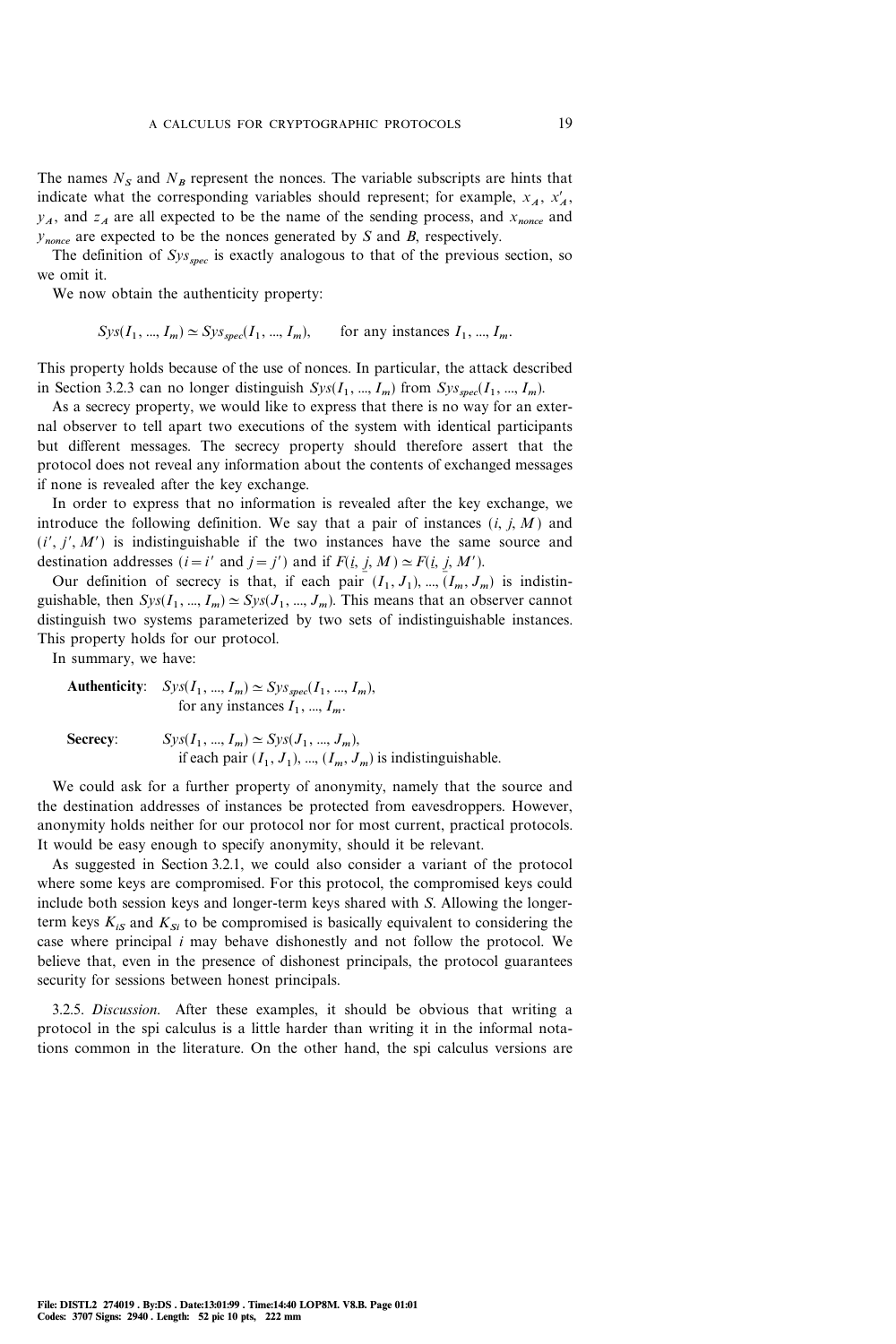more detailed. They make clear not only what messages are sent but also how the messages are generated and how they are checked. These aspects of the spi calculus descriptions add complexity, but they enable finer analysis. (Recall, for example, that one of the mistakes in the CCITT X.509 protocol was to omit a timestamp check [BAN89].)

It should also be obvious that writing a protocol in the spi calculus is essentially analogous to writing it in any programming language with suitable communication and encryption libraries. The main advantage of the spi calculus is its formal precision.

We cannot say that the spi calculus will be as good a tool for finding flaws in protocols as some of the logics listed in the introduction. On the other hand, the spi calculus seems to rest on firmer ground, so it yields more convincing proofs of correctness.

## 4. FORMAL SEMANTICS OF THE SPI CALCULUS

In this section, we start the formal treatment of the spi calculus. In Section 4.1 we introduce the reaction relation;  $P \rightarrow Q$  means there is a reaction between subprocesses of  $P$  such that the whole can take a step to process  $Q$ . Reaction is the basic notion of computation in both the pi calculus and the spi calculus. In Section 4.2, we give a precise definition of the equivalence relation  $\approx$ , which we have used for expressing security properties.

#### Syntactic Conventions

The grammar of the spi calculus is given in Sections 2.2 and 3.1. It has two syntactic categories, of *terms*, ranged over by  $L, M, N$ , and of *processes*, ranged over by P, Q, R. The metavariables m, n, p, q, and r range over an infinite set of names. The metavariables  $x$ ,  $y$ , and  $z$  range over a disjoint, infinite set of *variables*.

We write  $fn(M)$  and  $fn(P)$  for the sets of names free in term M and process P respectively. Similarly, we write  $f(v|M)$  and  $f(v|P)$  for the sets of variables free in M and  $P$ , respectively. We say that a term or process is *closed* to mean that it has no free variables. (To be able to communicate externally, a process must have free names.) The set  $Proc = {P | f v(P) = \emptyset}$  is the set of closed processes.

#### 4.1. The Reaction Relation

The reaction relation is a concise account of computation in the pi calculus introduced by Milner [Mil92], inspired by the Chemical Abstract Machine of Berry and Boudol [BB92]. One thinks of a process as consisting of a chemical solution of molecules waiting to react. A reaction step arises from the interaction of the adjacent molecules  $m \langle N \rangle$ . P and  $m(x)$ . Q, as follows:

(React Inter) 
$$
\bar{m}\langle N\rangle \cdot P | m(x) \cdot Q \rightarrow P | Q[N/x]
$$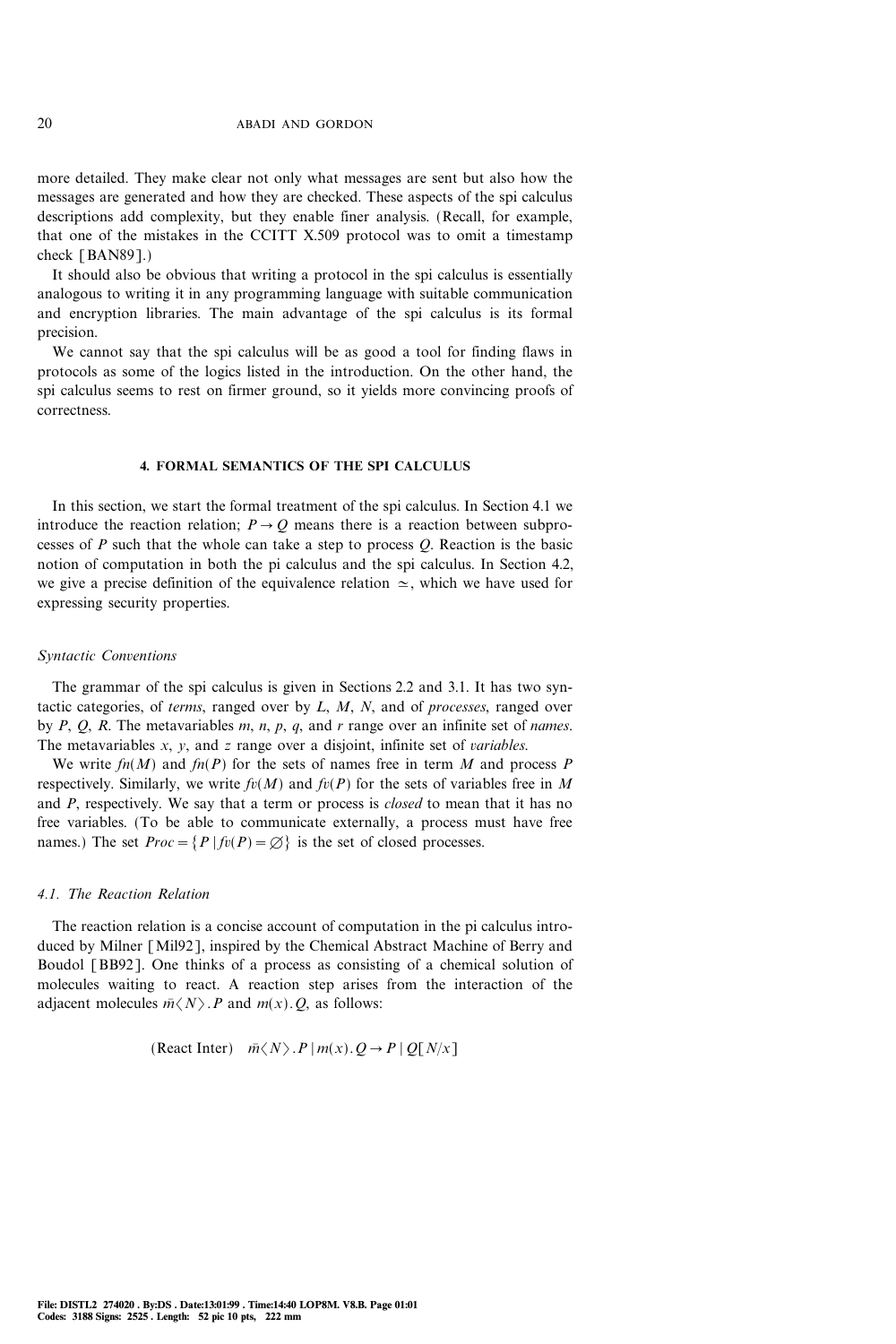Just as one might stir a chemical solution to allow non-adjacent molecules to react, we define a relation, structural equivalence, that allows processes to be rearranged so that (React Inter) is applicable. We first define the *reduction relation* > on closed processes:

> $(Red Repl)$   $!P > P | !P$ (Red Match)  $[M \text{ is } M]$   $P > P$ (Red Let)  $let(x, y) = (M, N)$  in  $P > P[M/x][N/y]$ (Red Zero) case 0 of 0: P suc(x):  $Q > P$ (Red Suc) case suc(M) of 0: P suc(x):  $Q > Q[M/x]$ (Red Decrypt) case  $\{M\}_{N}$  of  $\{x\}_{N}$  in  $P > P[M/x]$

(The reduction relation is not found in previous accounts of the pi calculus; we introduce it here because it is useful also in the definition of commitment, given in Section 5.1.) We let structural equivalence,  $\equiv$ , be the least relation on closed processes that satisfies the following equations and rules:

| (Struct Nil)                                               | $P \mid 0 \equiv P$                                   |                                                                                                   |
|------------------------------------------------------------|-------------------------------------------------------|---------------------------------------------------------------------------------------------------|
| (Struct Comm)                                              | $P \mid Q \equiv Q \mid P$                            |                                                                                                   |
| (Struct Assoc) $P (Q R) \equiv (P Q) R$                    |                                                       |                                                                                                   |
| (Struct Switch) $(\nu m)(\nu n) P \equiv (\nu n)(\nu m) P$ |                                                       |                                                                                                   |
| (Struct Drop)                                              | $(vn)$ $\mathbf{0} \equiv \mathbf{0}$                 |                                                                                                   |
|                                                            |                                                       | (Struct Extrusion) $(vn)(P   Q) \equiv P   (vn) Q$ if $n \notin fn(P)$                            |
|                                                            | (Struct Red) (Struct Refl) (Struct Symm)              |                                                                                                   |
| $rac{P>Q}{P\equiv Q}$                                      | $P \equiv P$                                          | $\frac{P \equiv Q}{Q \equiv P}$                                                                   |
|                                                            | (Struct Trans) (Struct Par) (Struct Res)              |                                                                                                   |
|                                                            | $P \equiv Q$ $Q \equiv R$ $P \equiv P'$ $P \equiv P'$ | $\overline{P \equiv R}$ $\overline{P \mid Q \equiv P' \mid Q}$ $\overline{(vm) P \equiv (vm) P'}$ |

Now we can complete the formal description of the reaction relation. We let the reaction relation,  $\rightarrow$ , be the least relation on closed processes that satisfies (React Inter) and the following rules: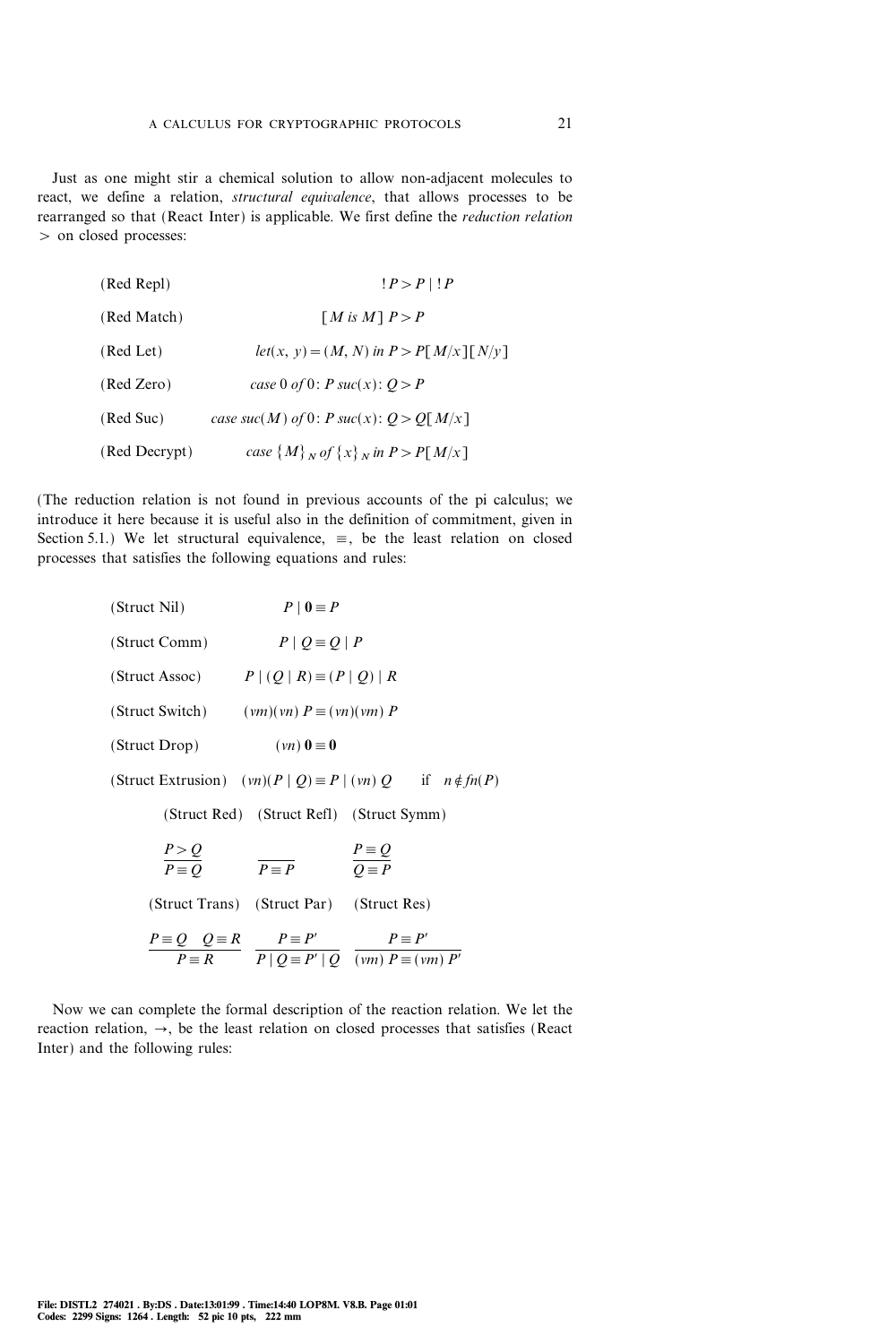(React Struct)

$$
\frac{P \equiv P' \quad P' \to Q' \quad Q' \equiv Q}{P \to Q}
$$

(React Par) (React Res)

$$
\frac{P \to P'}{P \mid Q \to P' \mid Q} \quad \frac{P \to P'}{(vn) \; P \to (vn) \; P'}.
$$

This definition of the reaction relation corresponds to the informal description of process behaviour given in Sections 2.2 and 3.1.

As an example, we can use the definition of the reaction relation to show the behaviour of the protocol of Section 3.2.2.

$$
Inst(M) \equiv (\nu K_{AS})(\nu K_{SB})(A(M) | S | B)
$$
  
\n
$$
\rightarrow (\nu K_{AS})(\nu K_{SB})(\nu K_{AB})
$$
  
\n
$$
(\overline{c_{AB}} \langle \{M\}_{K_{AB}} \rangle | \overline{c_{SB}} \langle \{K_{AB}\}_{K_{SB}} \rangle | B)
$$
  
\n
$$
\rightarrow (\nu K_{AS})(\nu K_{SB})(\nu K_{AB})
$$
  
\n
$$
(\overline{c_{AB}} \langle \{M\}_{K_{AB}} \rangle | c_{AB}(z).case z of \{W\}_{K_{AB}} in F(W))
$$
  
\n
$$
\rightarrow (\nu K_{AS})(\nu K_{SB})(\nu K_{AB}) F(M)
$$
  
\n
$$
\equiv F(M)
$$

The last step in this calculation is justified by our general convention that none of the bound parameters of the protocol (including, in this case,  $K_{AS}$ ,  $K_{SB}$ , and  $K_{AB}$ ) occurs free in F.

#### 4.2. Testing Equivalance

In order to define testing equivalence, we first define a predicate that describes the channels on which a process can communicate. We let a *barb*,  $\beta$ , be an input or output channel, that is, either a name  $m$  (representing input) or a *co-name*  $\overline{m}$ (representing output). For a closed process  $P$ , we define the predicate  $P$  exhibits *barb*  $\beta$ *, written P*  $\downarrow \beta$ , by the two axioms:

(Barb In) 
$$
m(x).P \downarrow m
$$
 (Barb Out)  $\bar{m}\langle M \rangle.P \downarrow \bar{m}$ 

and the three rules

(Barb Par) (Barb Res) (Barb Struct)  
\n
$$
\frac{P \downarrow \beta}{P \mid Q \downarrow \beta} \qquad \frac{P \downarrow \beta \beta \notin \{m, \bar{m}\}}{(vm) P \downarrow \beta} \qquad \frac{P \equiv Q \quad Q \downarrow \beta}{P \downarrow \beta}
$$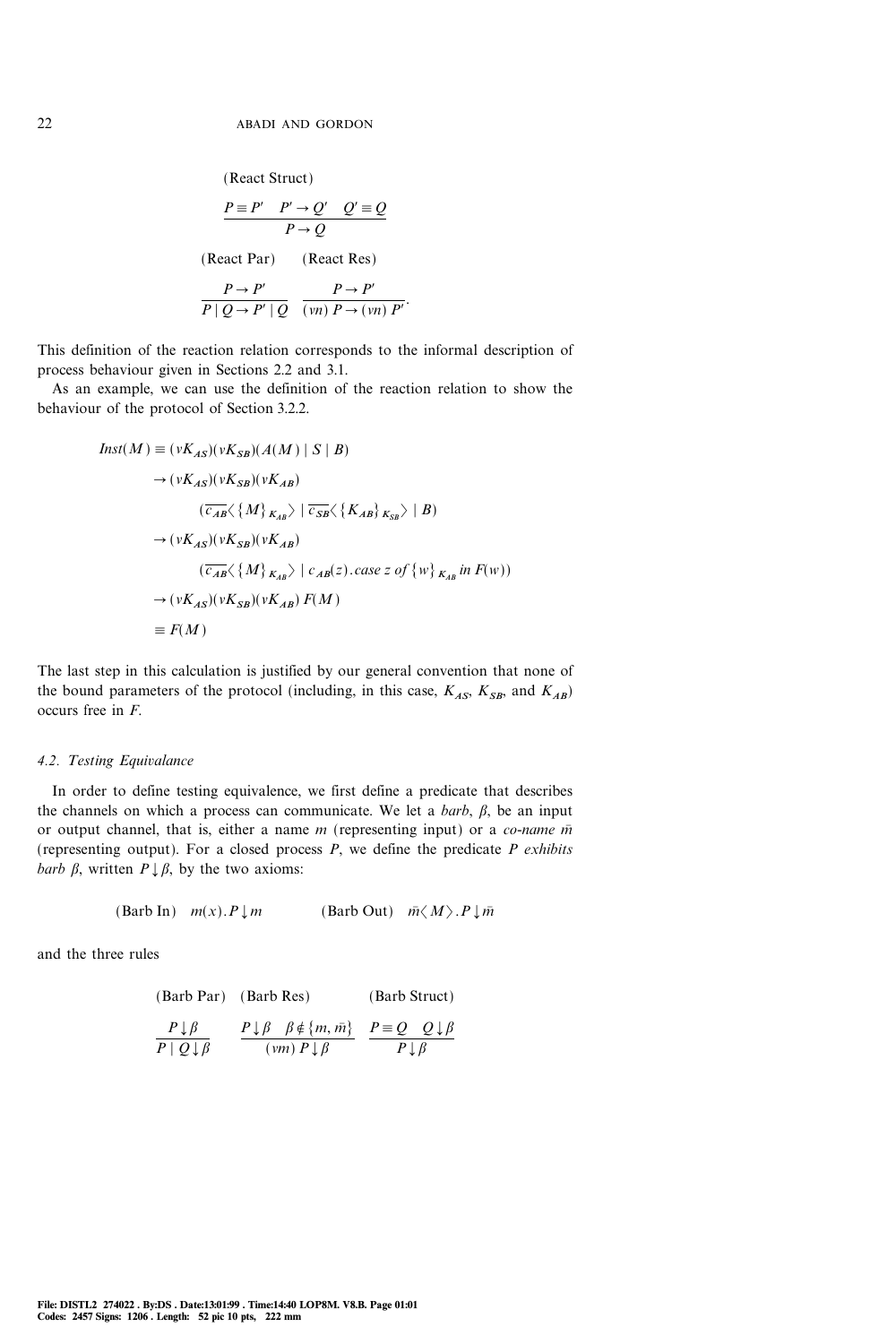Intuitively,  $P \downarrow \beta$  holds just if P is a closed process that may input or output immediately on barb  $\beta$ . The convergence predicate  $P \nparallel \beta$  holds if P is a closed process that exhibits  $\beta$  after some reactions:

(Conv Barb) (Conv React)  
\n
$$
\frac{P \downarrow \beta}{P \Downarrow \beta} \qquad \qquad \frac{P \rightarrow Q \quad Q \Downarrow \beta}{P \Downarrow \beta}
$$

We let a test consist of any closed process  $R$  and any barb  $\beta$ . A closed process P passes the test if and only if  $(P | R) \psi \beta$ . The notion of testing gives rise to a testing preorder  $\equiv$  and to a testing equivalence  $\approx$  on the set *Proc* of closed processes:

$$
P \sqsubseteq Q \triangleq \text{ for any test } (R, \beta), \text{ if } (P \mid R) \Downarrow \beta \text{ then } (Q \mid R) \Downarrow \beta
$$
  

$$
P \simeq Q \triangleq P \sqsubseteq Q \text{ and } Q \sqsubseteq P
$$

The idea of testing equivalence comes from the work of De Nicola and Hennessy [DH84]. In that work, tests are processes that contain the distinguished name  $\omega$ (instead of being parameterized by a barb  $\beta$ ). This is only a superficial difference, and we can show that our relation  $\simeq$  is a version of De Nicola and Hennessy's may-testing equivalence. As De Nicola and Hennessy have explained, may-testing corresponds to partial correctness (or safety), while must-testing corresponds to total correctness. Like much of the security literature, our work focuses on safety properties, hence our definitions.

One of the advantages of testing equivalence as the basis of our specifications of authenticity and secrecy is its simple definition in terms of the convergence predicate. A test neatly formalizes the idea of a generic experiment or observation that another process (such as an attacker) might perform on a process. Thus testing equivalence concisely captures the concept of equivalence in an arbitrary environment.

According to our definitions, two closed processes  $P$  and  $Q$  are testing equivalent if their respective parallel compositions with a third process  $R$  behave similarly. It follows that P and Q can be used interchangeably in any context (not just in parallel with R). More precisely, testing equivalence is a congruence; that is,  $\simeq$  is an equivalence relation with the property that if  $P \simeq Q$  then  $\mathscr{C}[P] \simeq \mathscr{C}[Q]$  for any closed context  $\mathscr C$ . (A closed context  $\mathscr C$  is a closed process with a single hole;  $\mathscr C[P]$ and  $\mathscr{C}[\mathcal{Q}]$  are the outcomes of filling the hole with P and Q, respectively.)

PROPOSITION 1. (1) Structural equivalence implies testing equivalence.

- (2) Testing equivalence is reflexive, transitive, and symmetric.
- (3) Testing equivalence is a congruence on closed processes.

This proposition is essential for equational reasoning with testing equivalence. Its proof is in Appendix C, where we show that testing equivalence remains a congruence when extended to open processes.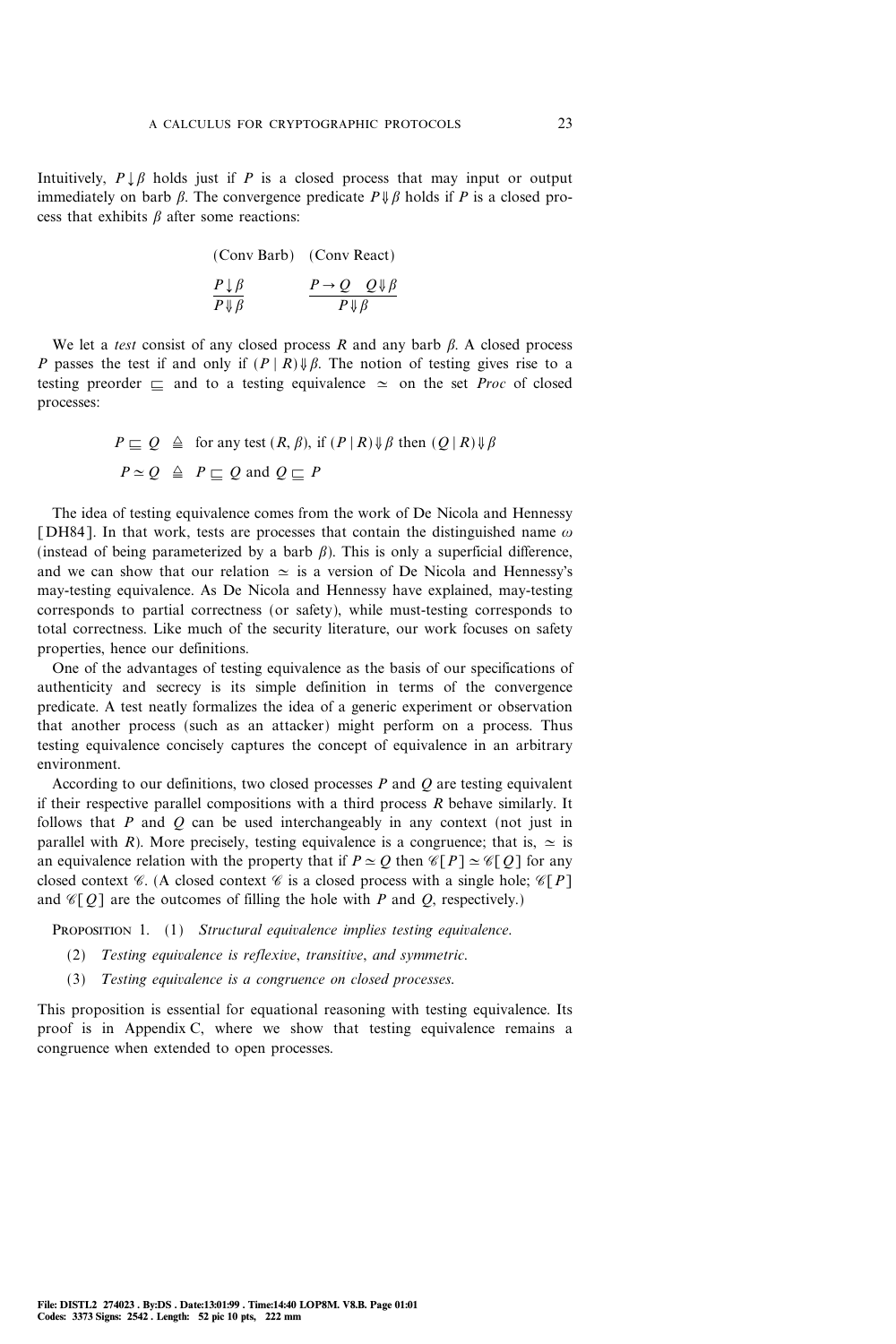Testing equivalence is sensitive to the choice of language. Two processes that are testing equivalent in our calculus may not be testing equivalent after new constructs are added to the calculus. As Boreale and De Nicola have shown [BN95], testing equivalence becomes finer-grained in the presence of a mismatch construct ( $\lceil M \rceil$  is not  $N$ ] P). Our calculus does not include a mismatch construct because we have not found a need for it in writing protocols; however, such a construct is sensible and perhaps yields a better definition of testing equivalence. The same is true for other "negative" constructs that check whether a term is not a name, not a number, not a pair, or not encrypted under a given key. We believe that the results of this paper remain valid for a range of reasonable extensions of our calculus, but we leave the study of such extensions for future work.

### 5. SEMANTIC NOTIONS USEFUL IN PROOFS

This section develops proof techniques for the spi calculus, based on earlier work on the pi calculus. Section 5.1 defines the commitment relation, providing in particular a characterization of the reaction relation. Section 5.2 reviews the notions of strong bisimulation, barbed equivalence, and barbed congruence [MS92]. Finally, Section 5.3 introduces the *underpinning relation* and shows its use for proofs of secrecy.

In order to prove a testing equivalence directly, we need to consider arbitrary tests and arbitrary sequences of reactions. The use of structural equivalence to define reaction is elegant, but makes proofs a little awkward. One of the purposes of this section is to obtain a direct inductive characterization of reaction without appeal to structural equivalence, and a co-inductive method for proving testing equivalence.

## 5.1. The Commitment Relation

The original semantics of the pi calculus (given in [MPW92]) is not based on the notion of reaction, but rather on a labelled transition system. Here we define a labelled-transition semantics for the spi calculus, imitating Milner's recent lecture notes [Mil95b]. Despite differences in style, this semantics is essentially equivalent to the one of Section 4, so it can be used in proofs about that semantics.

We need some new syntactic forms: abstractions, concretions, and agents. An abstraction is an expression of the form  $(x)$  P, where x is a bound variable and P is a process. Intuitively,  $(x)$  P is like the process  $p(x)$ . P minus the name p. A con*cretion* is an expression of the form  $(wm_1, ..., m_k)\langle M\rangle P$ , where M is a term, P is a process,  $k\geq0$ , and the names  $m_1$ , ...,  $m_k$  are bound in M and P. Intuitively,  $(wm_1, ..., m_k)\langle M\rangle P$  is like the process  $(wm_1)...(vm_k)\bar{p}\langle M\rangle P$  minus the name p, provided p is not one of  $m_1$ , ...,  $m_k$ . We often write concretions as  $(v\vec{m})\langle M\rangle P$ , where  $\vec{m}=m_1, ..., m_k$ , or simply  $(v)\langle M\rangle P$  if  $k=0$ . Finally, an agent is an abstraction, a process, or a concretion. We use the metavariables  $A$  and  $B$  to stand for arbitrary agents, and let  $f\nu(A)$  and  $f\nu(A)$  be the sets of free variables and names of an agent A, respectively.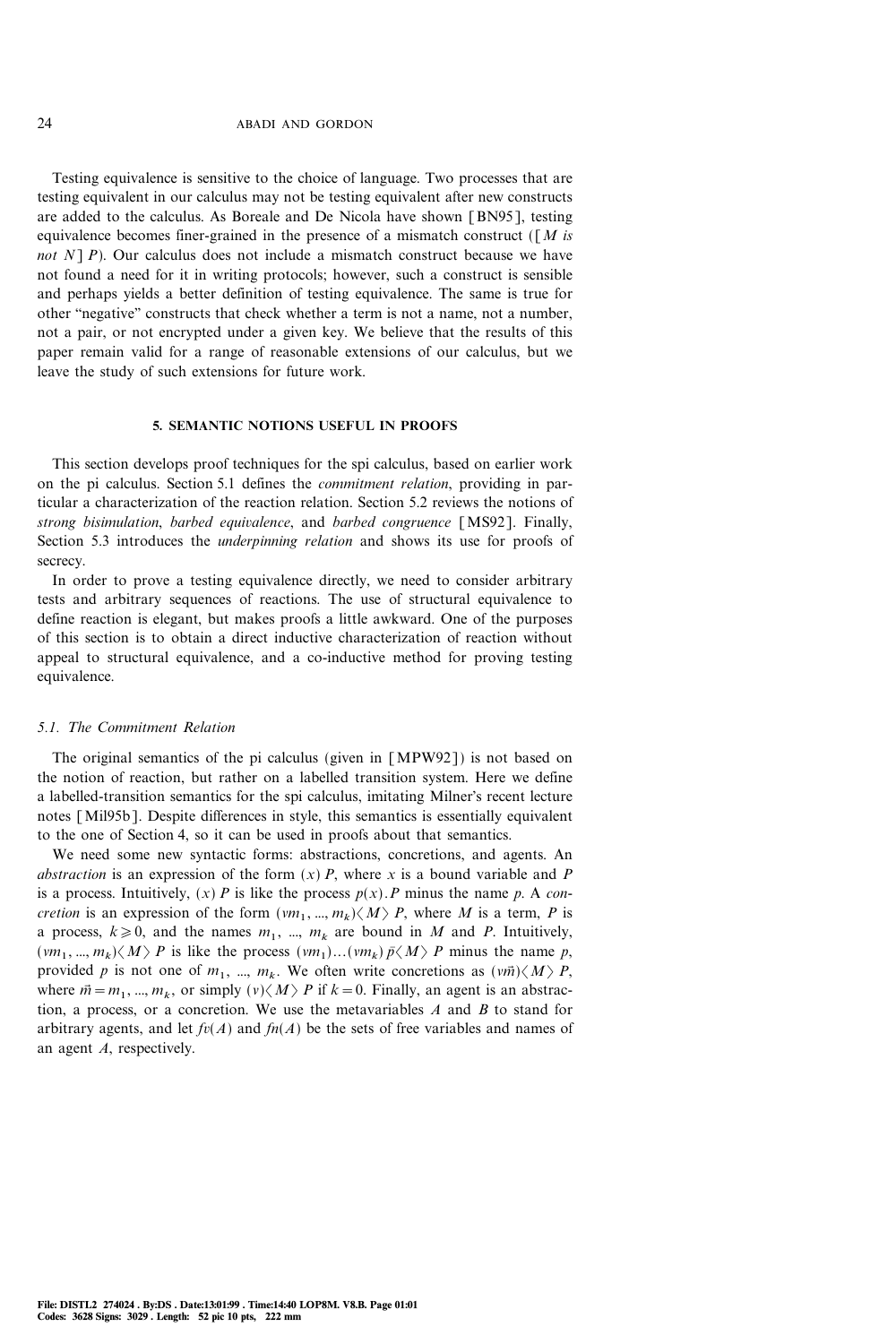We extend the restriction and composition operators to arbitrary agents, as follows. For an abstraction,  $(x)$  P, we set:

$$
(vm)(x) P \triangleq (x)(vm) P
$$
  

$$
R | (x) P \triangleq (x)(R | P)
$$

assuming that  $x \notin fv(R)$ . For a concretion,  $(v\vec{n})\langle M\rangle$  Q, we set:

$$
(vm)(v\vec{n})\langle M \rangle Q \triangleq \begin{cases} (vm, \vec{n})\langle M \rangle Q & \text{if } m \in f_n(M) \\ (v\vec{n})\langle M \rangle (vm) Q & \text{otherwise} \end{cases}
$$
  

$$
R \mid (v\vec{n})\langle M \rangle Q \triangleq (v\vec{n})\langle M \rangle (R \mid Q)
$$

assuming that  $m \notin {\{\vec{n}\}}$  and that  ${\{\vec{n}\}} \cap f_n(R) = \emptyset$ . We define the dual composition  $A \mid R$  symmetrically. If F is the abstraction  $(x)$  P and C is the concretion  $(w\vec{n})\langle M\rangle Q$ , and  $\{\vec{n}\}\cap f\vec{n}(P) = \emptyset$ , we define the *interactions*  $F@C$  and  $C@F$  to be the processes given by:

$$
F@C \triangleq (v\vec{n}) (P[M/x] | Q)
$$
  

$$
C@F \triangleq (v\vec{n}) (Q | P[M/x])
$$

When F is the abstraction  $(x)$  P, we may write  $F(M)$  for its instantiation to M, that is, for  $P[M/x]$ . With this notation, we have  $F@C=(v\vec{n})(F(M) | Q)$  and  $C@F=(\vec{v}\vec{n})(Q \mid F(M))$ . Intuitively, these processes are the possible immediate results of the encounter of  $F$  and  $C$ . Given a common name  $p$ , we have that  $F$  is like  $p(x)$ . P and C is like  $(v\vec{n})\bar{p} \langle M \rangle$  P, so an interaction of F and C is a process obtained when  $p(x)$ . P and  $(\nu \vec{n}) \bar{p} \langle M \rangle$  P, put in parallel, communicate on p.

An *action* is a name  $m$ , a co-name  $\bar{m}$ , or the distinguished *silent action*  $\tau$ . That is, an action is either a barb or  $\tau$ . The *commitment relation* is written  $P \stackrel{\alpha}{\longrightarrow} A$ , where P is a closed process,  $\alpha$  is an action, and A is a closed agent. We define this relation inductively, by the following rules:

(Comm In)

\n(Comm Out)

\n
$$
\overline{m(x).P \xrightarrow{m} (x) P} \quad \overline{m} \langle M \rangle . P \xrightarrow{\overline{m}} (v) \langle M \rangle P
$$
\n(Comm Inter 1)

\n(Comm Inter 2)

\n
$$
\frac{P \xrightarrow{m} F \ Q \xrightarrow{\overline{m}} C}{P | Q \xrightarrow{\tau} F \textcircled{c}} \quad \frac{P \xrightarrow{\overline{m}} C \ Q \xrightarrow{m} F}{P | Q \xrightarrow{\tau} C \textcircled{c}} F
$$
\n(Comm Par 1)

\n(Comm Par 2)

\n
$$
\frac{P \xrightarrow{\alpha} A}{P | Q \xrightarrow{\alpha} A | Q} \quad \frac{Q \xrightarrow{\alpha} A}{P | Q \xrightarrow{\alpha} P | A}
$$
\n(Comm Res)

\n(Comm Red)

\n
$$
\frac{P \xrightarrow{\alpha} A \ \alpha \notin \{m, \overline{m}\}}{(\nu m) P \xrightarrow{\alpha} (\nu m) A} \quad \overline{P \xrightarrow{\alpha} A}
$$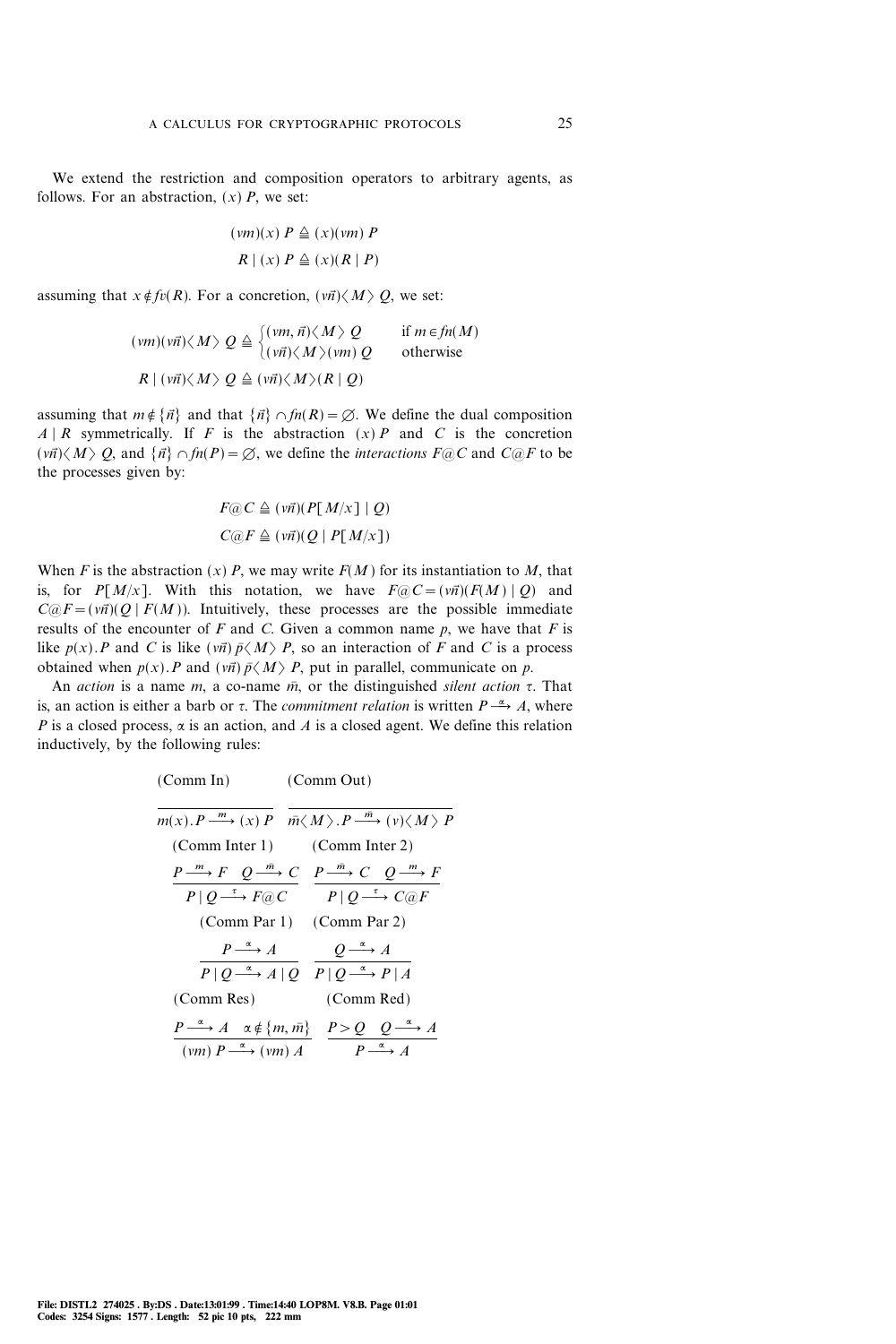Intuitively, (Comm In) says that an abstraction is the residue of an input commitment; (Comm Out) says that a concretion is the residue of an output commitment; and (Comm Inter 1) and (Comm Inter 2) say that the combination of an abstraction and a concretion gives an interaction. Thus, the commitment relation has a straightforward structural definition; that is its main appeal.

Whenever  $P \stackrel{\alpha}{\longrightarrow} A$ , the action  $\alpha$  is  $\tau$ , a name, or a co-name just if the agent A is a process, an abstraction, or a concretion, respectively. Therefore, the commitment relation indexed by  $\tau$ ,  $\stackrel{\tau}{\longrightarrow}$ , is a binary relation on closed processes. We write  $\rightarrow^*$  for the reflexive and transitive closure of  $\rightarrow^*$ . Moreover, we write  $P \stackrel{\tau}{\longrightarrow} \equiv Q$  when there exists a process R such that  $P \stackrel{\tau}{\longrightarrow} R$  and  $R \equiv Q$ .

The following propositions connect the commitment relation with some of the formal notions of Section 4: exhibiting a barb, reaction, and testing.

PROPOSITION 2.  $P \downarrow \beta$  if and only if there exists an agent A such that  $P \stackrel{\beta}{\longrightarrow} A$ .

PROPOSITION 3.  $P \rightarrow Q$  if and only if  $P \stackrel{\tau}{\longrightarrow} \equiv Q$ .

PROPOSITION 4. P passes a test  $(R, \beta)$  if and only if there exist an agent A and a process Q such that  $P | R \longrightarrow^* Q$  and  $Q \longrightarrow A$ .

The proofs of these propositions are in Appendix A.

## 5.2. Some Auxiliary Equivalences

In this section, we describe several equivalences on processes that approximate testing equivalence. In particular, in Section 5.2.3, we define barbed congruence, which is a stronger relation than testing equivalence but is sometimes easier to prove directly.

5.2.1. Strong bisimilarity. We first recall the definition of strong bisimulation [Mil95]. If  $\mathcal{R}$  is a relation on closed processes, we define the relation  $\bar{\mathcal{R}}$  on closed agents:

| $P \bar{M}$ O |                             | iff $P\Re O$                                                                                                                                                                             |
|---------------|-----------------------------|------------------------------------------------------------------------------------------------------------------------------------------------------------------------------------------|
|               | $(x)$ $P \mathcal{R} (x) O$ | iff $P[M/x] \mathcal{R} Q[M/x]$ for all closed M                                                                                                                                         |
|               |                             | $(v\vec{n})\langle M\rangle P \quad \vec{\mathcal{R}} \quad (v\vec{m})\langle M\rangle Q \quad \text{iff} \quad \vec{m} \text{ is a permutation of } \vec{n} \text{ and } P\mathcal{R}Q$ |

A strong simulation is a binary relation  $\mathcal{S} \subseteq Proc \times Proc$  such that if P $\mathcal{S}Q$  and  $P \xrightarrow{\alpha} A$  then there exists B with  $Q \xrightarrow{\alpha} B$  and  $A\overline{S}B$ . A relation  $\mathscr S$  is a strong bisimulation if and only if both  $\mathcal{S}$  and its converse  $\mathcal{S}^{-1}$  are strong simulations.

Strong bisimilarity, written  $\sim$ <sub>s</sub>, is the greatest strong bisimulation, namely the union of all strong bisimulations. Strong bisimilarity is a rather fine-grained equivalence for the spi calculus. For instance, it discriminates between the processes  $(vK) \bar{c} \langle \{M\}_K \rangle$  and  $(vK) \bar{c} \langle \{M'\}_K \rangle$ , which we would wish to equate as we explained in Section 3.1. Still, strong bisimilarity is often useful in justifying particular steps of our proofs.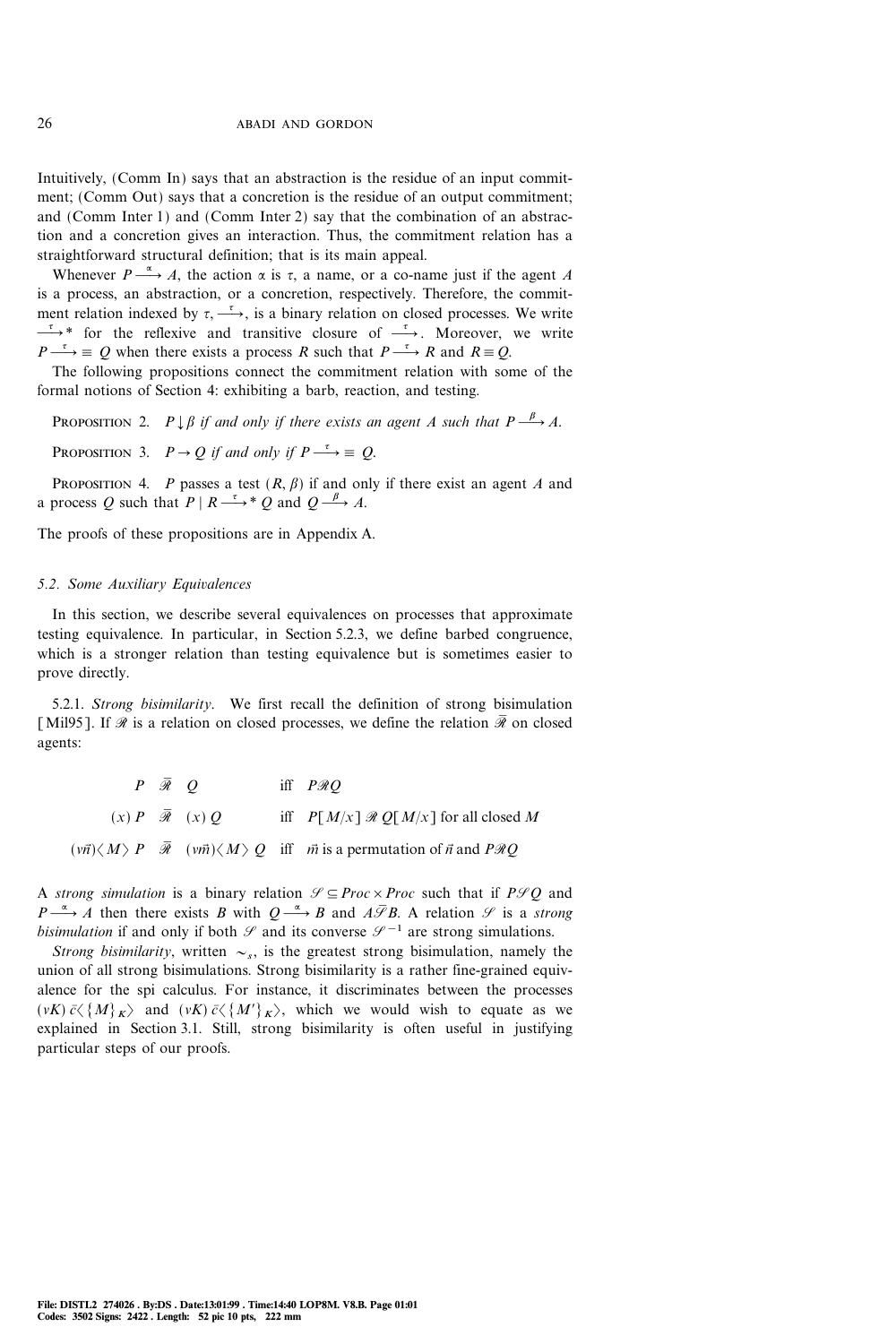5.2.2. Barbed equivalence. Intuitively, one way of weakening strong bisimilarity is to ignore what messages are sent on what channels, and to record only what channels are used. This informal idea leads to the concepts defined here and in Section 5.2.3.

A barbed simulation is a binary relation  $\mathcal{S} \subseteq Proc \times Proc$  such that  $P\mathcal{S}Q$  implies:

- (1) for each barb  $\beta$ , if  $P \downarrow \beta$  then  $Q \downarrow \beta$ , and
- (2) if  $P \rightarrow P'$  then there exists Q' such that  $Q \rightarrow Q'$  and  $P' \equiv \mathcal{S} \equiv Q'$

where  $P' \equiv \mathcal{S} \equiv Q'$  means that there exist P" and Q" such that  $P' \equiv P''$ ,  $P'' \mathcal{S}Q''$ , and  $Q'' = Q'$ . A barbed bisimulation is a relation  $\mathscr S$  such that both  $\mathscr S$  and  $\mathscr S^{-1}$  are barbed simulations.

*Barbed equivalence*, written  $\dot{\sim}$ , is the greatest barbed bisimulation. We prove the following basic facts about barbed equivalence in Appendix C:

PROPOSITION 5. (1) Barbed equivalence is reflexive, transitive, and symmetric.

- (2) Structural equivalence implies barbed equivalence.
- (3) Strong bisimilarity implies barbed equivalence.
- (4) Barbed equivalence is preserved by restriction.

It follows from these facts, in particular, that if  $P \sim Q$  and  $P \rightarrow P'$  then there exists Q' such that  $Q \rightarrow Q'$  and  $P' \sim Q'$ .

In order to establish a barbed equivalence, it is often convenient to use Milner's standard technique of "bisimulation up to" [Mil89, MPW92]. A barbed simulation up to  $\sim$  is a binary relation  $\mathcal{S} \subseteq Proc \times Proc$  such that  $P\mathcal{S}Q$  implies

- (1) for each barb  $\beta$ , if  $P \downarrow \beta$  then  $Q \downarrow \beta$ , and
- (2) if  $P \rightarrow P'$  then there exists Q' such that  $Q \rightarrow Q'$  and  $P' \sim \mathcal{S} \sim Q'$ ,

where  $P' \approx \mathcal{S} \approx Q'$  means that there exist P" and Q" such that  $P' \approx P''$ ,  $P'' \mathcal{S}Q''$ , and  $Q'' \approx Q'$ . A barbed bisimulation up to  $\dot{\sim}$  is a relation  $\mathscr S$  such that both  $\mathscr S$  and  $\mathscr{S}^{-1}$  are barbed simulations up to  $\dot{\sim}$ .

More generally, a barbed simulation up to  $\dot{\sim}$  and restriction is a binary relation  $\mathscr{S} \subseteq \text{Proc} \times \text{Proc}$  such that  $P\mathscr{S}Q$  implies:

(1) for each barb  $\beta$ , if  $P \downarrow \beta$  then  $Q \downarrow \beta$ , and

(2) if  $P \rightarrow P'$  then there exists Q' such that  $Q \rightarrow Q'$ , and there exist P", Q", and names  $\vec{n}$  such that  $P' \sim (v\vec{n}) P''$ ,  $Q' \sim (v\vec{n}) Q''$ , and  $P'' \mathcal{L}Q''$ .

A barbed bisimulation up to  $\dot{\sim}$  and restriction is a relation  $\mathscr S$  such that both  $\mathscr S$  and  $\mathscr{S}^{-1}$  are barbed simulations up to  $\dot{\sim}$  and restriction.

PROPOSITION 6. If  $\mathcal G$  is a barbed bisimulation up to  $\dot{\mathcal Z}$  and restriction, then  $\mathscr{S} \subseteq \mathscr{L}$ . A fortiori, if  $\mathscr{S}$  is a barbed bisimulation up to  $\mathscr{L}$ , then  $\mathscr{S} \subseteq \mathscr{L}$ .

The proof of this proposition is in Appendix C.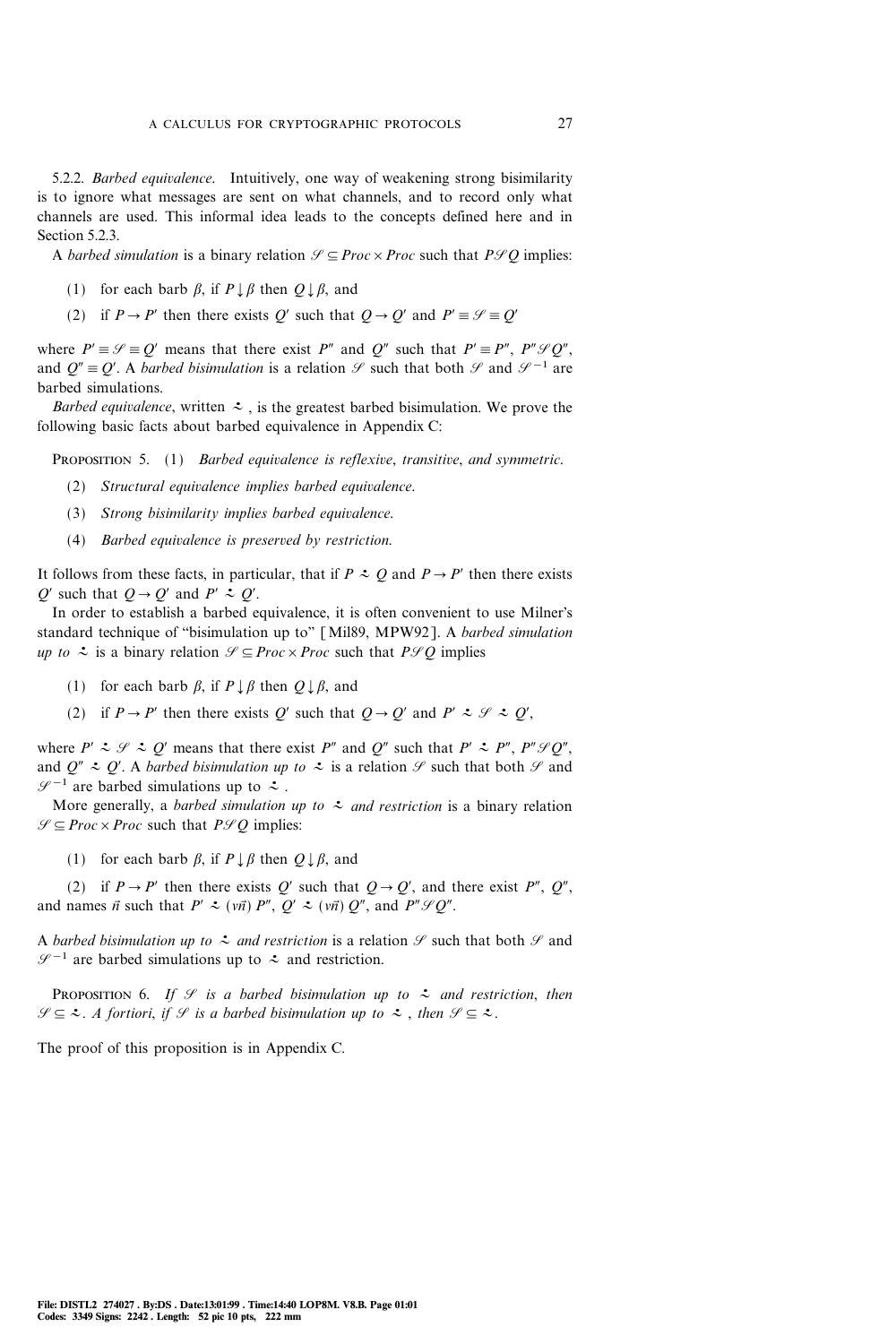Barbed equivalence is still only a stepping stone. One reason for this is that there are processes that are barbed equivalent but not strongly bisimilar or testing equivalent, such as  $\overline{m} \langle n \rangle \cdot \overline{m} \langle n \rangle \cdot 0$  and  $\overline{m} \langle n \rangle \cdot 0$ , which have the barb  $\overline{m}$  and no reactions. Moreover, barbed equivalence is far from being a congruence: it is not even closed under composition, as can be seen by comparing  $(\bar{m}\langle n\rangle \cdot \bar{m}\langle n\rangle \cdot \mathbf{0})|(m(x)\cdot \mathbf{0})$  and  $(\bar{m}\langle n\rangle \cdot \mathbf{0})|(m(x)\cdot \mathbf{0})$ .

5.2.3. Barbed congruence. Barbed congruence, written  $\sim$ , is the relation on Proc obtained by strengthening barbed equivalence as follows:

$$
P \sim Q \triangleq \forall R \in \text{Proc}(P \mid R \sim P \mid R)
$$

Unlike barbed equivalence, barbed congruence implies testing equivalence. Therefore, whenever one wishes to prove a testing equivalence (for instance, a secrecy equation), it suffices to prove a barbed congruence. We establish the following properties of barbed congruence in Appendix C:

PROPOSITION 7. (1) Barbed congruence is reflexive, transitive, and symmetric.

- (2) Barbed congruence is a congruence on closed processes.
- (3) Structural equivalence implies barbed congruence.
- (4) Strong bisimilarity implies barbed congruence.
- (5) Barbed congruence implies testing equivalence.

The converses of the implications in parts  $(3)$ ,  $(4)$ , and  $(5)$  do not hold, as we show next.

That barbed congruence does not imply structural equivalence should be fairly evident. We prove it by first establishing a general property of barbed congruence. Let us say that a closed process P is stuck if and only if there is no  $\alpha$  and A such that  $P \stackrel{\alpha}{\longrightarrow} A$ . In other words, P is *stuck* if and only if it has no reactions and no barbs.

PROPOSITION 8. If P is stuck then  $P \sim 0$ .

*Proof.* Assuming that P is stuck, we need to show that  $P | R \ge 0 | R$  for any closed process R. This holds because any barb or reaction of  $P | R$  must be due to  $R$  alone.  $\blacksquare$ 

This proposition implies, for example,

case M of 
$$
\{x\}_K
$$
 in  $P \sim \begin{cases} P[N/x] & \text{if } M = \{N\}_K \text{ for some } N \\ 0 & \text{otherwise} \end{cases}$ 

since case M of  $\{x\}_K$  in P is stuck unless M is a ciphertext encrypted with K. Since none of the rules of structural equivalence allows us to derive *case* M of  $\{x\}_{\kappa}$  in  $P = 0$ , barbed congruence does not imply structural equivalence.

Second, barbed congruence does not imply strong bisimilarity. For instance, the processes (vK)  $\bar{c} \langle \{M\}_K \rangle$  and (vK)  $\bar{c} \langle \{M'\}_K \rangle$  are not strongly bisimilar, but they are barbed congruent (as we prove in Section 5.3).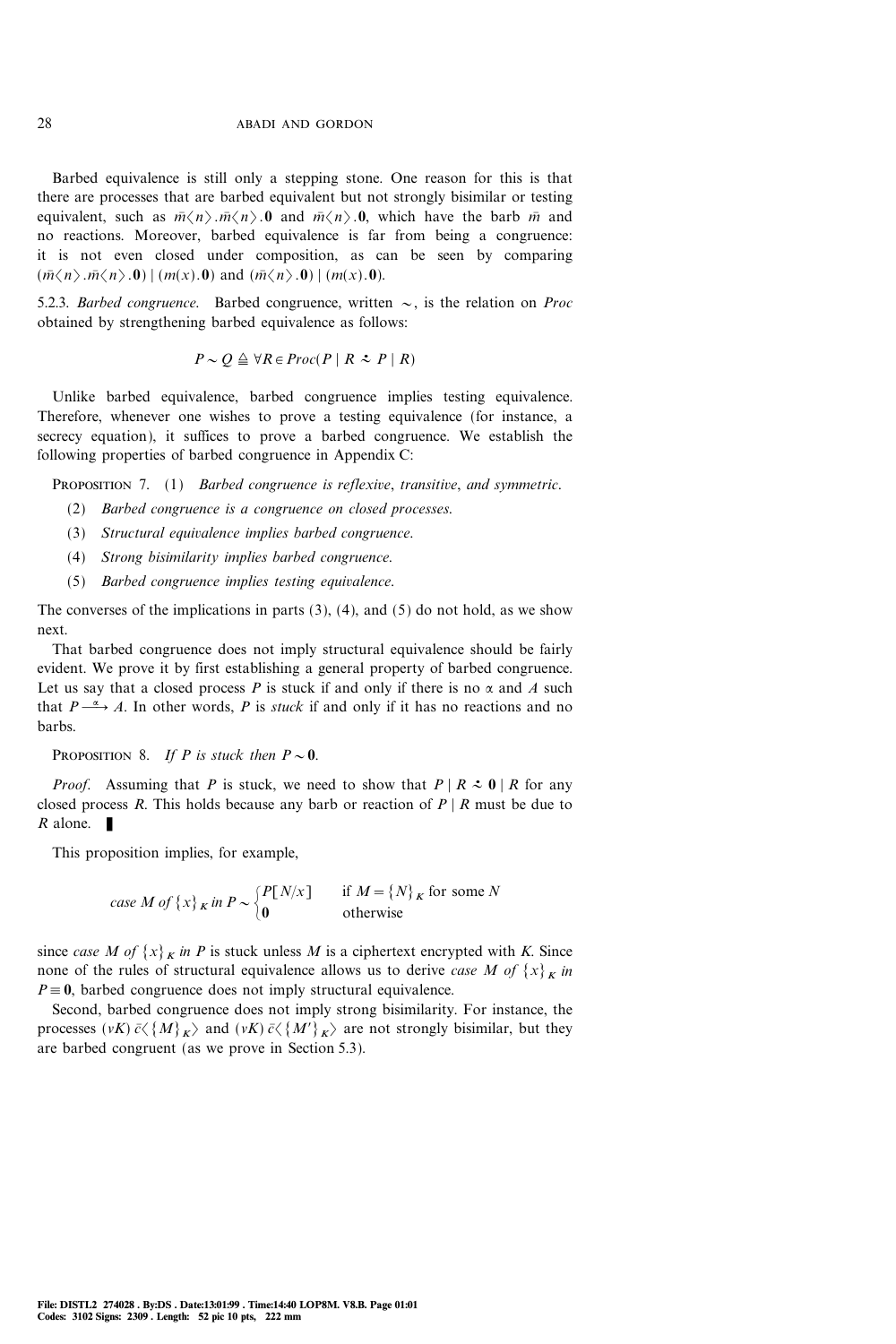Third, testing equivalence does not imply barbed congruence. Setting

$$
\tau.P \triangleq (vm)(\bar{m}\langle \ast \rangle \mid m(x).P)
$$

for  $m \notin fn(P)$ ,  $x \notin fv(P)$ , we obtain the testing equivalence  $P \simeq \tau.P$ . (We prove this equivalence in Appendix C.) On the other hand,  $P \sim \tau.P$  does not hold in general. Moreover, barbed congruence is more sensitive to the branching structure of processes than testing equivalence.

#### 5.3. The Underpinning Relation

In order to reason about attackers and their knowledge, we introduce the underpinning relation. We say that  $x_1$ :  $\{-\}_{p_1}$ , ...,  $x_n$ :  $\{-\}_{p_n}$  underpins the agent A roughly if A is an agent that may contain occurrences of any of the variables  $x_1$ , ...,  $x_n$ , but no occurrences of any of the names  $p_1$ , ...,  $p_n$ . We write this:

$$
x_1: \{-\}_{p_1}, ..., x_n: \{-\}_{p_n} \vdash A
$$

Our intention is that the variables  $x_1$ , ...,  $x_n$  represent ciphertexts that an attacker may have intercepted encrypted under the keys  $p_1$ , ...,  $p_n$ , which the attacker does not have;  $A$ , or a subprocess of  $A$ , represents the attacker. (Here we take all keys to be names as this suffices for our present purposes; but the general case, where a key is an arbitrary term, could also be interesting.)

Next we give a formal definition of the underpinning relation. A *cipher environment E* is a finite list of entries of the form  $x: \{-\}_n$ , where x is a variable and n is a name; all the variables must be distinct (but the names need not be). We let  $dom(E)$  be the set of variables mentioned in the entries in E, and  $keys(E)$  be the set of names mentioned in the entries in  $E$ . When  $E$  is a cipher environment,  $M$  a term, and A an agent, we define:

$$
E \mid M \quad \text{iff} \quad fv(M) \subseteq dom(E) \text{ and } fn(M) \cap keys(E) = \varnothing
$$
\n
$$
E \mid A \quad \text{iff} \quad fv(A) \subseteq dom(E) \text{ and } fn(A) \cap keys(E) = \varnothing
$$

The relation  $\vdash$  is the underpinning relation.

When  $x: \{-\}_n$  occurs in a cipher environment, we intend that x stands for a ciphertext of the form  $\{M\}_n$ . An *E-closure* is a substitution that fixes all the variables in  $E$  to appropriate ciphertexts; more precisely, an  $E$ -closure is a substitution  $\sigma$  of closed ciphertexts for variables such that  $E |_{\sigma} \sigma$  is derivable from the following rules:

(Closure  $\emptyset$ ) (Closure Under)

$$
\overline{\varnothing \mid \varnothing} \qquad \frac{E \mid -\sigma \quad x \notin dom(E) \quad fv(M) = \varnothing}{E, x: \{-\}_n \mid -\sigma, \{M\}_n/x}
$$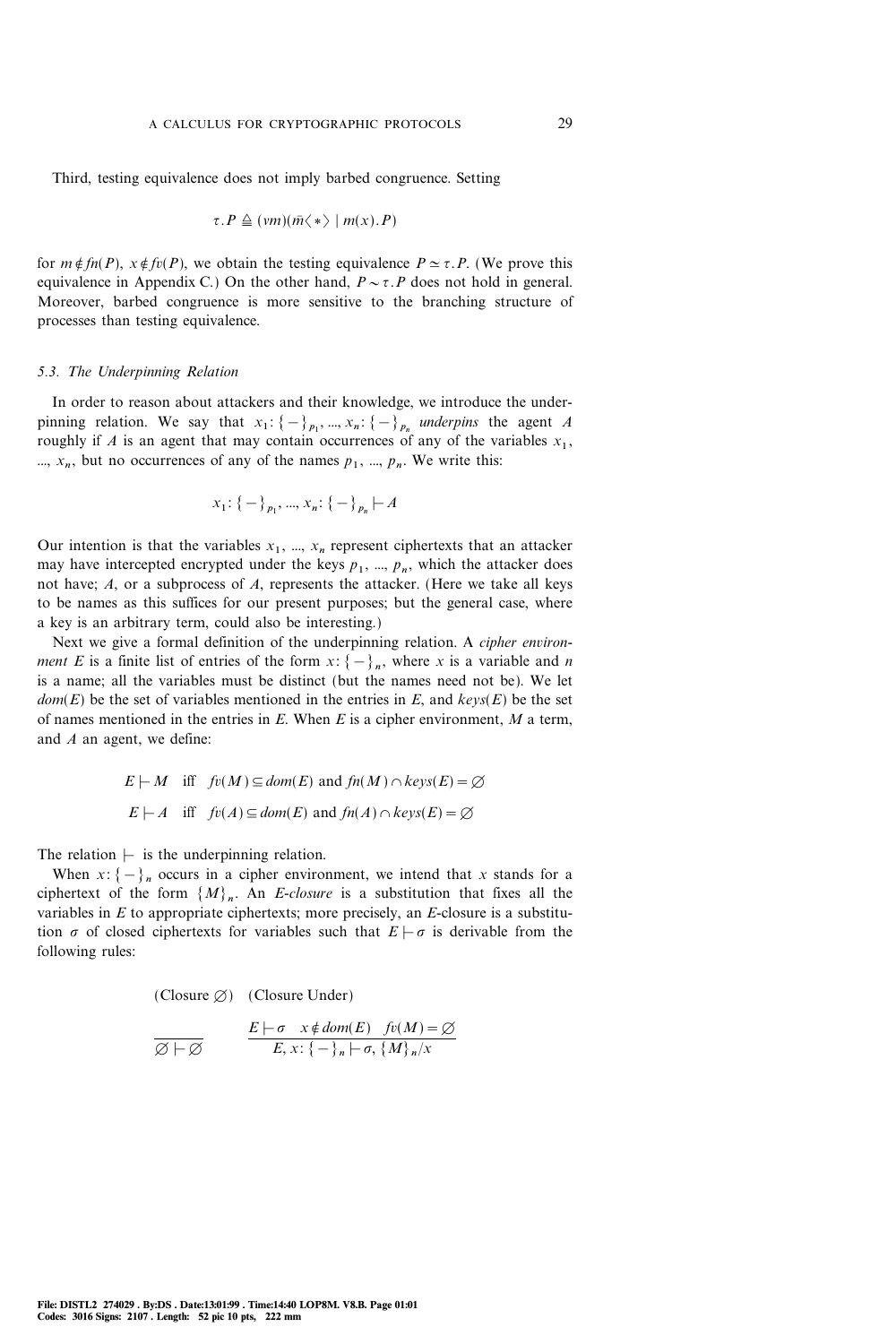where  $\varnothing$  represents the empty environment, the empty substitution, and the empty set, and  $\sigma$ ,  $\{M\}_n$  is the extension of  $\sigma$  that maps x to  $\{M\}_n$ .

To prove secrecy properties, we would like to show that a process underpinned by a cipher environment acts uniformly no matter which ciphertexts are substituted for the variables in the environment. At first sight one might think that if  $E \mid P$ ,  $E \mid \sigma$ , and  $E \mid \sigma'$ , then  $P\sigma \sim P\sigma'$  on the reasoning that, since P cannot unwrap the ciphertexts in  $\sigma$  or  $\sigma'$ , it will behave the same whether closed by one or the other E-closure. This would hold were it not for the presence of matching in the language. For example,  $E = x: \{-\}_m, y: \{-\}_m, P = [x \text{ is } y] \bar{p} \langle 0 \rangle, \sigma = [\{0\}_m / x, \{0\}_m / y],$ and  $\sigma' = [\{0\}_m/x, \{1\}_m/y]$  meet the conditions above, but  $P\sigma$  may output 0 ֖֚֞֘֝֬ whereas  $P\sigma'$  is stuck. Thus, P can act contingently on the ciphertexts even though it cannot decrypt them. However, if we insist that  $\sigma$  and  $\sigma'$  be injective (that is,  $x = y$  whenever  $x\sigma = y\sigma$ , and similarly for  $\sigma'$ ) then we obtain  $P\sigma \sim P\sigma'$ .

These informal arguments lead to the following results.

LEMMA 9. Suppose that  $E \mid P$  and  $E \mid \neg \sigma$ , and that  $\sigma$  is injective.

(1) If  $P\sigma > Q'$  then there is a process Q with  $E \vdash Q$ ,  $fv(Q) \subseteq fv(P)$ ,  $fn(Q) \subseteq fn(P)$ , and  $Q' = Q\sigma$  such that, whenever  $E |_{\sigma'}$  and  $\sigma'$  is injective,  $P\sigma' > Q\sigma'.$ (2) If  $P\sigma \stackrel{\alpha}{\longrightarrow} A'$  then there is an agent A with  $E \mid A$ ,  $fv(A) \subseteq fv(P)$ ,  $fn(A) \subseteq fn(P)$ , and  $A' = A\sigma$  such that, whenever  $E |_{\sigma'}$  and  $\sigma'$  is injective,  $P\sigma' \stackrel{\alpha}{\longrightarrow} A\sigma'.$ 

The proof of this lemma is in Appendix D.

PROPOSITION 10. Suppose that  $E \mid \sigma$  and  $E \mid \sigma'$ , and that both  $\sigma$  and  $\sigma'$  are injective. Then  $\mathscr{S} = \{(P\sigma, P\sigma') | E | P\}$  is a barbed bisimulation.

*Proof.* Consider any commitment  $P\sigma \xrightarrow{\alpha} A'$ . By Lemma 9, there is an agent A with  $E \mid A, A' = A\sigma$ , and  $P\sigma' \stackrel{\alpha}{\longrightarrow} A\sigma'$ . Therefore, any barb of  $P\sigma$  is also exhibited by  $P\sigma'$ , and any reaction of  $P\sigma$  may be matched up to  $\mathscr S$  by  $P\sigma'$ . Therefore,  $\mathscr S$  is a barbed simulation. Indeed by symmetry it is a barbed bisimulation.

This last proposition provides an easy way to prove some equivalences, as we now demonstrate with a small proof of a familiar secrecy property. We prove that, for any closed terms  $M$  and  $M'$ :

$$
(vK)\bar{c}\langle \{M\}\rangle_K \sim (vK)\bar{c}\langle \{M'\}\rangle_K \rangle
$$

By (Struct Extrusion) and Proposition 5, it suffices to prove that:

$$
\bar{c}\langle \{M\}_K\rangle \mid R \stackrel{\star}{\sim} \bar{c}\langle \{M'\}_K\rangle \mid R
$$

for any R such that  $K \notin \mathfrak{fn}(R)$ . But this follows from Proposition 10 with  $E=x: \{-\}_K , P=\bar{c}\langle x\rangle | R, \sigma=[\{M\}_{K}/x],$  and  $\sigma'=[\{M'\}_{K}/x].$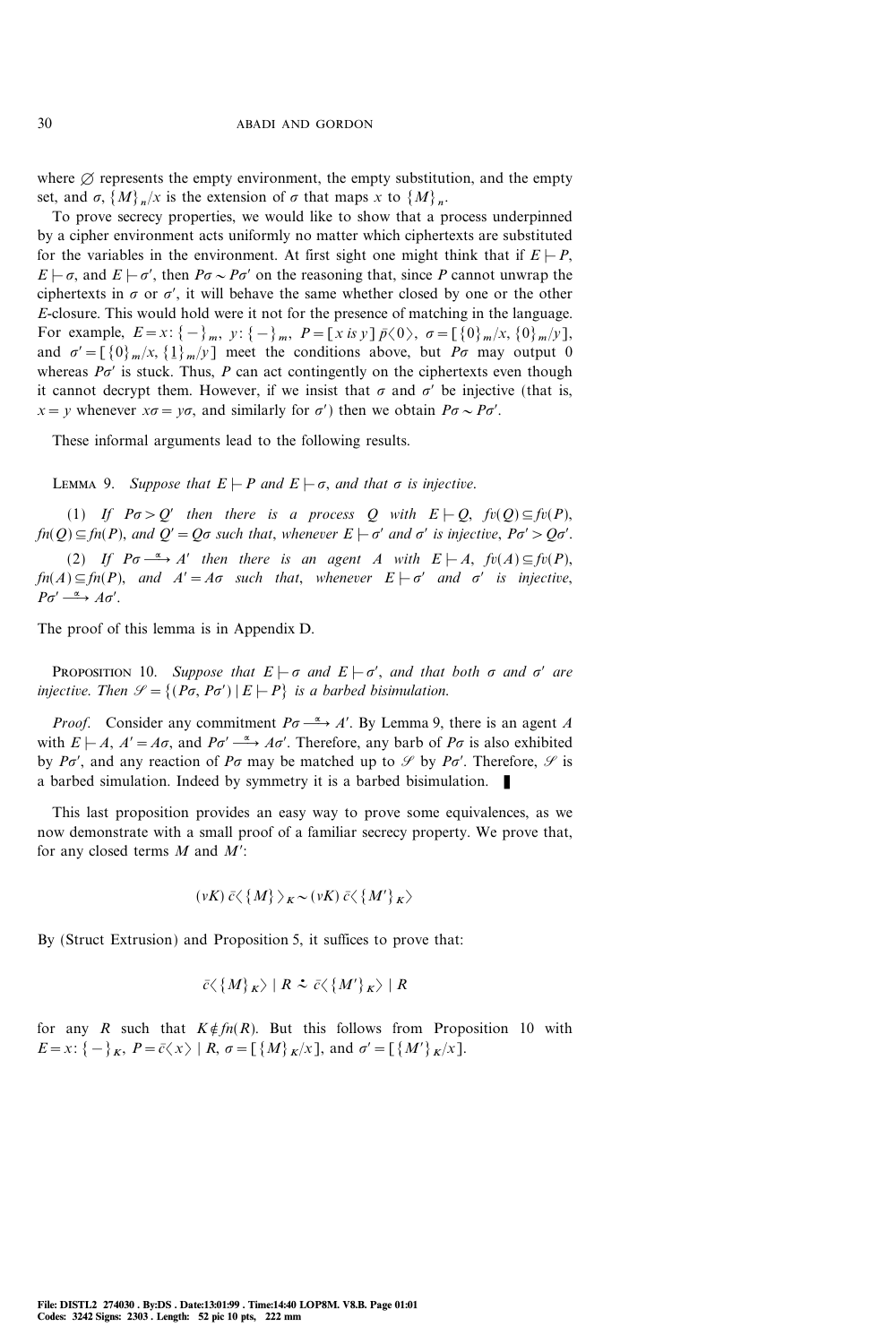#### 6. PROOFS FOR THE EXAMPLES

Having defined the semantics of the spi calculus and developed some proof techniques, we revisit the examples of the first half of the paper. We prove most of the authenticity and secrecy properties claimed in those examples. Additional proofs appear in a technical report [AG97a]. Our proofs are not quite as easy as those of special-purpose formalisms (e.g., [BAN89]), but they have a somewhat clearer status. With a few further techniques and tools, proofs such as ours could well become routine.

## 6.1. Proofs for the Example of Section 2.3.1

The example of Section 2.3.1 is our simplest one. We can prove the authenticity property  $Inst(M) \simeq Inst_{spec}(M)$  by using strong bisimilarity.

PROPOSITION 11. For any closed term M,  $Inst(M) \simeq Inst_{spec}(M)$ .

*Proof.* The only commitments of  $Inst(M)$  and  $Inst_{spec}(M)$  are:

$$
Inst(M) \xrightarrow{\tau} (vc_{AB})(0 \mid F(M))
$$
  

$$
Inst_{spec}(M) \xrightarrow{\tau} (vc_{AB})(0 \mid F(M))
$$

It follows that  $Inst(M) \sim_s Inst_{spec}(M)$ , that  $Inst(M) \sim Inst_{spec}(M)$  (by Proposition 7(4)), and finally that  $Inst(M) \simeq Inst_{spec}(M)$  (by Proposition 7(5)).

Turning to secrecy, we first prove a restricted version of the secrecy property claimed in Section 2.3.1:

LEMMA 12. Inst(M)  $\simeq$  Inst(M') if  $F(x)$  is  $\bar{c}\langle * \rangle$ , for any closed terms M and M'.

*Proof.* For any N, the only commitment of  $Inst(N)$  is:

$$
Inst(N) \stackrel{\tau}{\longrightarrow} (vc_{AB})(0 \mid \bar{c}\langle * \rangle)
$$

so clearly  $Inst(M) \sim_s Inst(M')$ . As in the previous proof,  $Inst(M) \simeq Inst(M')$ follows.  $\blacksquare$ 

Now a little calculation yields the full secrecy property:

PROPOSITION 13. Inst(M)  $\simeq$  Inst(M') if  $F(M) \simeq F(M')$ , for any closed terms M and  $M'$ .

*Proof.* Let us write  $Inst(M, (x) \bar{c} \langle * \rangle)$  for  $Inst(M)$  in the special case where  $F(x)$ is  $\bar{c} \langle * \rangle$  (as in Lemma 12); note that in this case Inst(M) and Inst<sub>spec</sub>(M) are literally identical.

Assuming that c is a fresh name and y a fresh variable, we write  $\tau$ .  $F(N)$  for  $(vc)(\bar{c}\langle\ast\rangle | c(y).F(N))$ . For any closed N, we have

$$
(vc)(c_{AB}(x),\bar{c}\langle\ast\rangle\mid c(y),F(N))\sim_s c_{AB}(x),\tau.F(N)
$$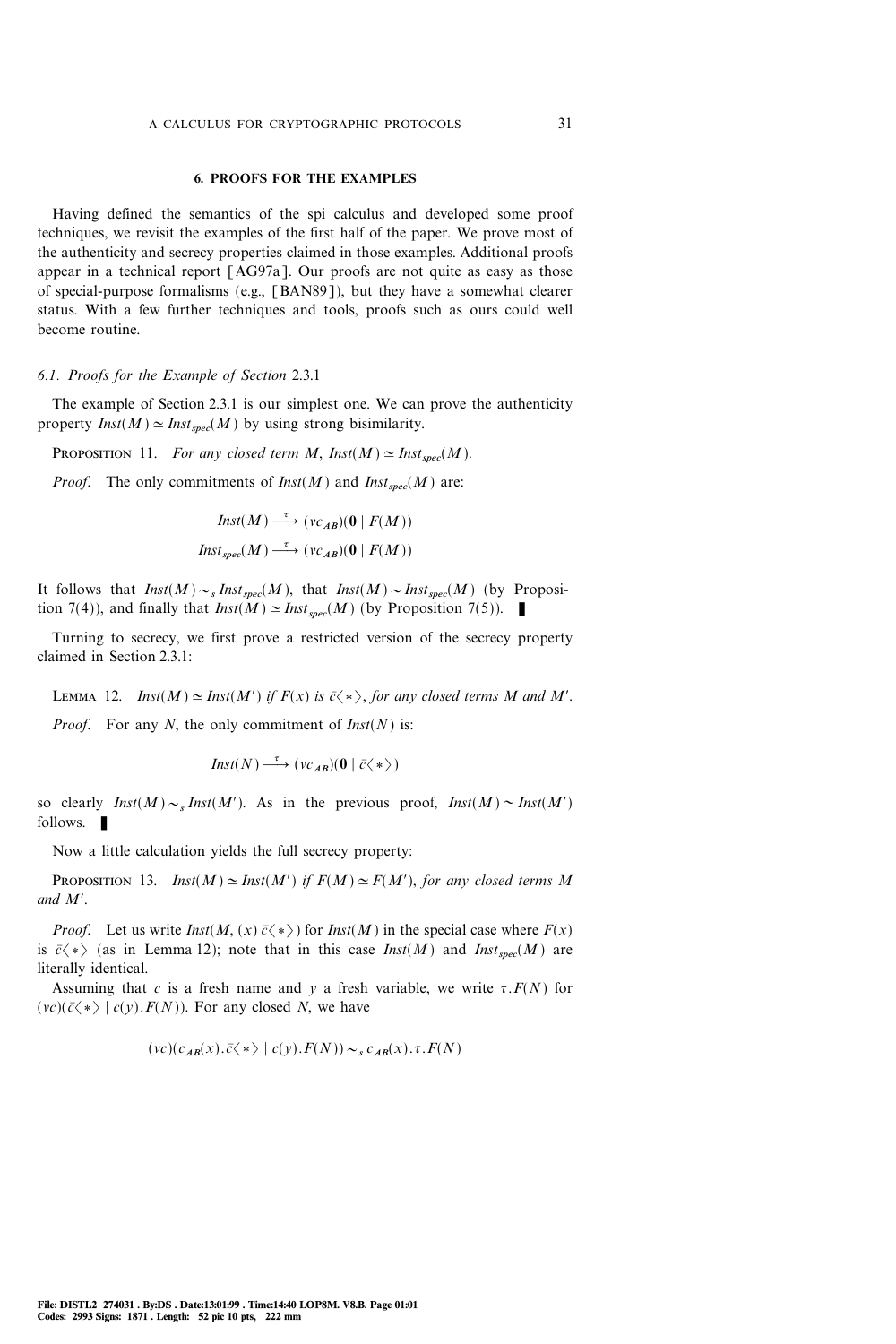because the only commitments of these processes are:

$$
(vc)(c_{AB}(x),\bar{c}\langle\ast\rangle \mid c(y),F(N)) \xrightarrow{c_{AB}} (x) \tau.F(N)
$$

$$
c_{AB}(x),\tau.F(N) \xrightarrow{c_{AB}} (x) \tau.F(N)
$$

Hence we obtain the equation:

$$
Inst_{spec}(N) \simeq (vc)(Inst(N, (x) \bar{c} \langle * \rangle) | c(y).F(N))
$$
\n(1)

as follows:

$$
Inst_{spec}(N) = (vc_{AB})(\overline{c_{AB}}\langle N \rangle \cdot \mathbf{0} \mid c_{AB}(x).F(N))
$$
  
\n
$$
\simeq (vc_{AB})(\overline{c_{AB}}\langle N \rangle \cdot \mathbf{0} \mid c_{AB}(x).(\tau.F(N)))
$$
  
\n
$$
\simeq (vc_{AB})(\overline{c_{AB}}\langle N \rangle \cdot \mathbf{0} \mid (vc)(c_{AB}(x).\overline{c} \langle * \rangle \mid c(y).F(N)))
$$
  
\n
$$
\equiv (vc)(vc_{AB})(\overline{c_{AB}}\langle N \rangle \cdot \mathbf{0} \mid c_{AB}(x).\overline{c} \langle * \rangle) \mid c(y).F(N))
$$
  
\n
$$
= (vc)(Inst(N, (x) \overline{c} \langle * \rangle) \mid c(y).F(N))
$$

making use of the " $\tau$  law"  $F(N) \simeq \tau$ .  $F(N)$  (Proposition 32), and of the facts that testing equivalence is a congruence (Proposition 1) and that strong bisimilarity implies testing equivalence (Proposition 7).

Finally, Eq. (1), Lemma 12, the authenticity property of Proposition 11, and the assumption  $F(M) \simeq F(M')$  justify the following calculation:

$$
Inst(M) \simeq Inst_{spec}(M)
$$
  
\n
$$
\simeq (vc)(Inst(M, (x) \bar{c}\langle * \rangle) | c(y).F(M))
$$
  
\n
$$
\simeq (vc)(Inst(M', (x) \bar{c}\langle * \rangle) | c(y).F(M'))
$$
  
\n
$$
\simeq Inst_{spec}(M')
$$
  
\n
$$
\simeq Inst(M') \blacksquare
$$

6.2. Proofs for the Example of Section 3.2.1.

For the example of Section 2.3.1, which does not use cryptography, the proof of authenticity is simply a proof of strong bisimilarity. We cannot proceed analogously for the example of Section 3.2.1, because in fact  $Inst(M)$  and  $Inst_{spec}(M)$  are not strongly bisimilar; instead, we prove that  $Inst(M)$  and  $Inst_{spec}(M)$  are barbed congruent.

PROPOSITION 14. For any closed term M,  $Inst(M) \simeq Inst_{spec}(M)$ .

*Proof.* We prove that  $Inst(M) \sim Inst_{spec}(M)$ ; the claim then follows since barbed congruence implies testing equivalence according to Proposition 7.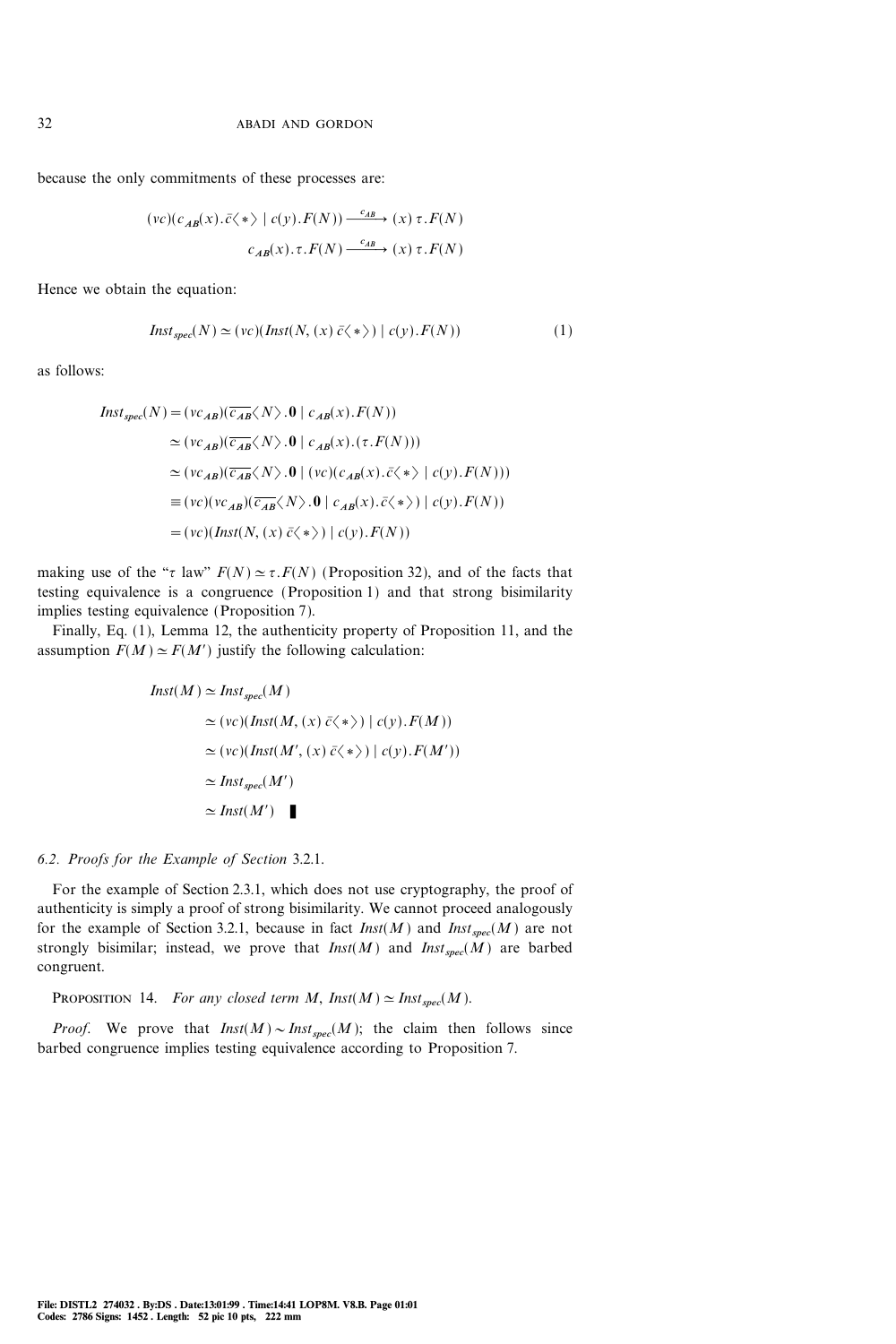Suppose that R is some arbitrary closed process and M is some arbitrary closed term. Without loss of generality, we assume that  $K_{AB} \notin \textit{fn}(R)$ . Below we show that:

$$
(\overline{c_{AB}}\langle\{M\}_{K_{AB}}\rangle \mid B \mid R) \stackrel{\star}{\sim} (\overline{c_{AB}}\langle\{M\}_{K_{AB}}\rangle \mid B_{spec}(M) \mid R) \tag{2}
$$

By Proposition  $5(4)$ , it follows that:

$$
(vK_{AB})(\overline{c_{AB}}\langle\{M\}_{K_{AB}}\rangle \mid B \mid R) \stackrel{\star}{\sim} (vK_{AB})(\overline{c_{AB}}\langle\{M\}_{K_{AB}}\rangle \mid B_{spec}(M) \mid R)
$$

Since  $K_{AB} \notin \text{fn}(R)$ , we have:

$$
Inst(M) | R \equiv (\nu K_{AB})(\overline{c_{AB}}\langle \{M\}_{K_{AB}}\rangle | B | R)
$$

and similarly:

$$
Inst_{spec}(M) | R \equiv (\nu K_{AB})(\overline{c_{AB}}\langle \{M\}_{K_{AB}}\rangle | B_{spec}(M) | R)
$$

Since barbed equivalence respects structural equivalence (by Proposition 5), we obtain:

$$
Inst(M) | R \stackrel{\bullet}{\sim} Inst_{spec}(M) | R
$$

By the definition of barbed congruence, we conclude:

$$
Inst(M) \sim Inst_{spec}(M)
$$

It remains to give a proof of Eq. (2). For this proof, we let  $\sigma = \begin{bmatrix} \{M\}_{K,\rho}/x \end{bmatrix}$  and introduce the following relation  $\mathcal{S}$ :

$$
P\mathcal{G}Q \quad \text{iff} \quad P = B \mid R_1 \sigma \text{ and } Q = B_{\text{spec}}(M) \mid R_1 \sigma
$$
\n
$$
\text{for some } R_1 \text{ such that } x \colon \{-\}_{K_{AB}} \models R_1
$$

Intuitively, the process  $R_1 \sigma$  represents both A and an attacker that does not have  $K_{AB}$ . We prove that  $\mathscr{S} \cup \mathscr{S}$  is a barbed bisimulation. This amounts to showing that if  $P \mathcal{G} Q$  then P and Q can each match the other's barbs and reactions.

If PSQ then there exists R<sub>1</sub> such that  $P = B | R_1 \sigma$  and  $Q = B_{spec}(M) | R_1 \sigma$ , and  $x: \{-\}_{K,n} \mid R_1$ . Hence the barbs of P are:

- (1)  $P \downarrow c_{AB}$  (from B),
- (2)  $P \downarrow \beta$  if  $R_1 \sigma \downarrow \beta$ .

Clearly  $Q$  exhibits these barbs too. The reactions of  $P$  are:

(1) if  $R_1 \sigma \xrightarrow{\overline{c_{AB}}} (v\vec{n}) \langle N \rangle R'$  and  $P' \equiv (v\vec{n}) (case \ N \ of \ \{y\}_{K_{AB}} \ in \ F(y) | R')$  then  $P \rightarrow P'$ .

(2) if  $R_1 \sigma \longrightarrow R'$  and  $P' \equiv B | R'$  then  $P \rightarrow P'$ .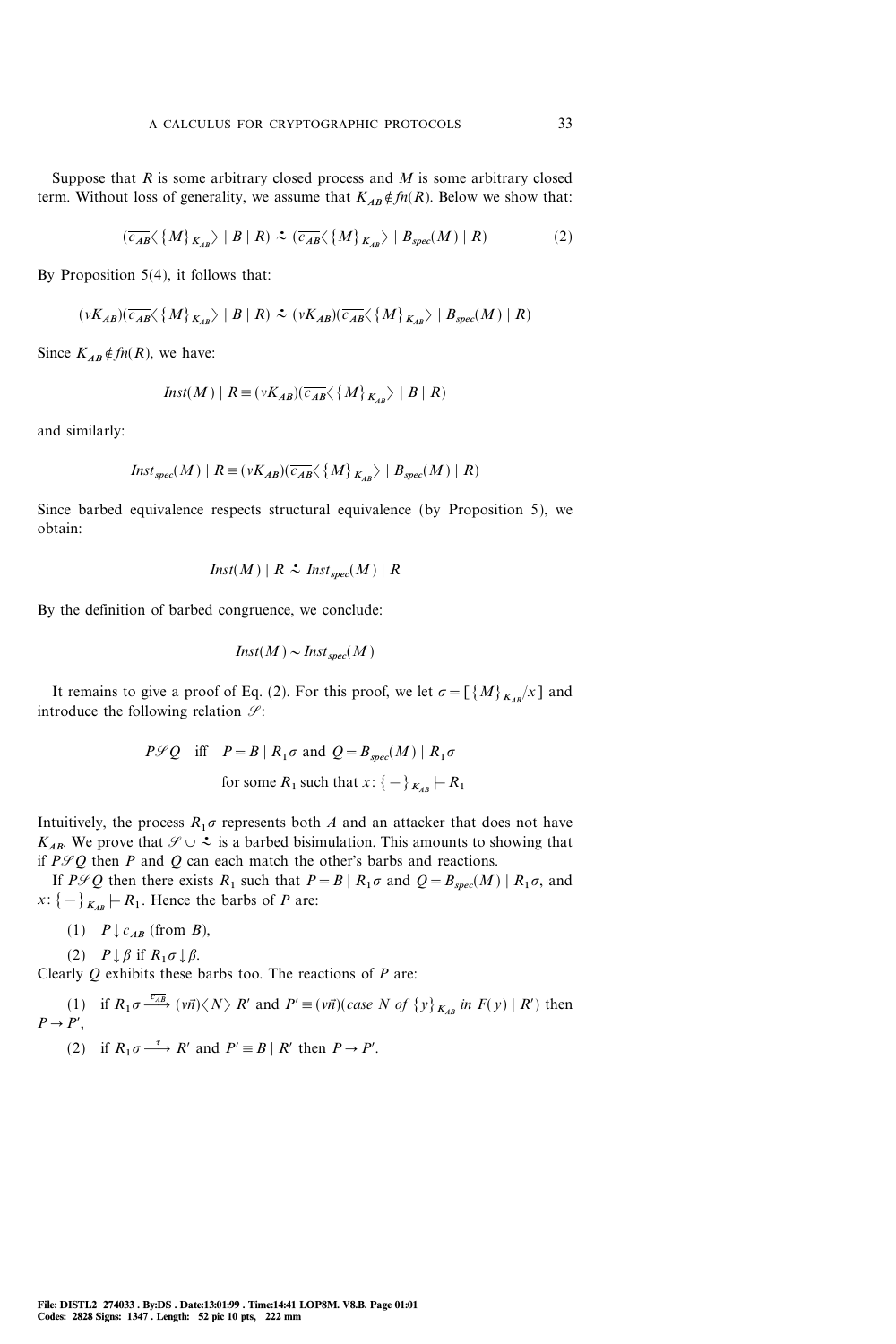(One can calculate these reactions via the commitment relation and Proposition 3. Without loss of generality, we assume that the names  $\vec{n}$  are fresh.) We show that, in each case,  $Q$  can match these reactions of  $P$ .

(1) One of the reactions of  $Q$  is:

$$
Q \to Q' \triangleq (v\vec{n}) (case\ N\ of\ \{y\}_{K_{AB}} in\ F(M) \mid R')
$$

Now it suffices to show that  $P' \sim Q'$ . By Lemma 9(2), there exists  $R'_1$  such that  $x: \{-\}_{K_{AB}} \left\| R_1' \text{ and } R_1' \sigma = (\nu \vec{n}) \langle N \rangle R'.$  Therefore,  $R_1'$  must have the form  $(v\vec{n})\langle N_0 \rangle \overset{\sim}{R}_0$  with  $N=N_0\sigma$ ,  $R'=R_0\sigma$ , and both  $x: \{-\}_{K_{AB}}\left[-N_0 \right]$  and  $x: \{-\}_{K_{AB}} \mapsto R_0$ . Since  $x: \{-\}_{K_{AB}} \mapsto N_0$ , either  $N_0\sigma$  is  $\{M\}_{K_{AB}}$  (if  $N_0$  is x) or  $N_0\sigma$ is not a ciphertext encrypted with  $K_{AB}$ .

In the former case, we have:

$$
P' \equiv (v\vec{n})(case \{M\}_{K_{AB}} of \{y\}_{K_{AB}} in F(y) | R')
$$
  
\n
$$
\equiv (v\vec{n})(F(M) | R')
$$
  
\n
$$
\equiv (v\vec{n})(case \{M\}_{K_{AB}} of \{y\}_{K_{AB}} in F(M) | R')
$$
  
\n
$$
\equiv Q'
$$

In the latter case, decryption gets stuck, and by appeal to Propositions 5 and 8 we get:

$$
P' \equiv (v\vec{n})(case \ N \ of \{y\}_{K_{AB}} \ in \ F(y) \mid R')
$$
  
\n
$$
\therefore (v\vec{n})(0 \mid R')
$$
  
\n
$$
\therefore (v\vec{n})(case \ N \ of \{y\}_{K_{AB}} \ in \ F(M) \mid R')
$$
  
\n
$$
\equiv Q'
$$

In both cases, we obtain  $P' \sim Q'$  by Proposition 5.

(2) One of the reactions of  $Q$  is:

$$
Q \to Q' \triangleq B_{spec}(M) | R'
$$

Now it suffices to show that  $P' \sim \mathcal{S} \sim Q'$ . By Lemma 9(2), there exists  $R'_1$  such that  $x: \{-\}_{K_{AB}} \vdash R'_1$  and  $R'_1 \sigma = R'$ . Therefore,  $(B | R') \mathcal{P} Q'$ , and hence  $P' \equiv \mathscr{S} \equiv O'.$ 

Almost identical reasoning shows that  $P$  can match the barbs and reactions of  $Q$ . We conclude that  $\mathcal{S} \cup \mathcal{S}$  is a barbed bisimulation, so  $\mathcal{S} \subseteq \mathcal{S}$ .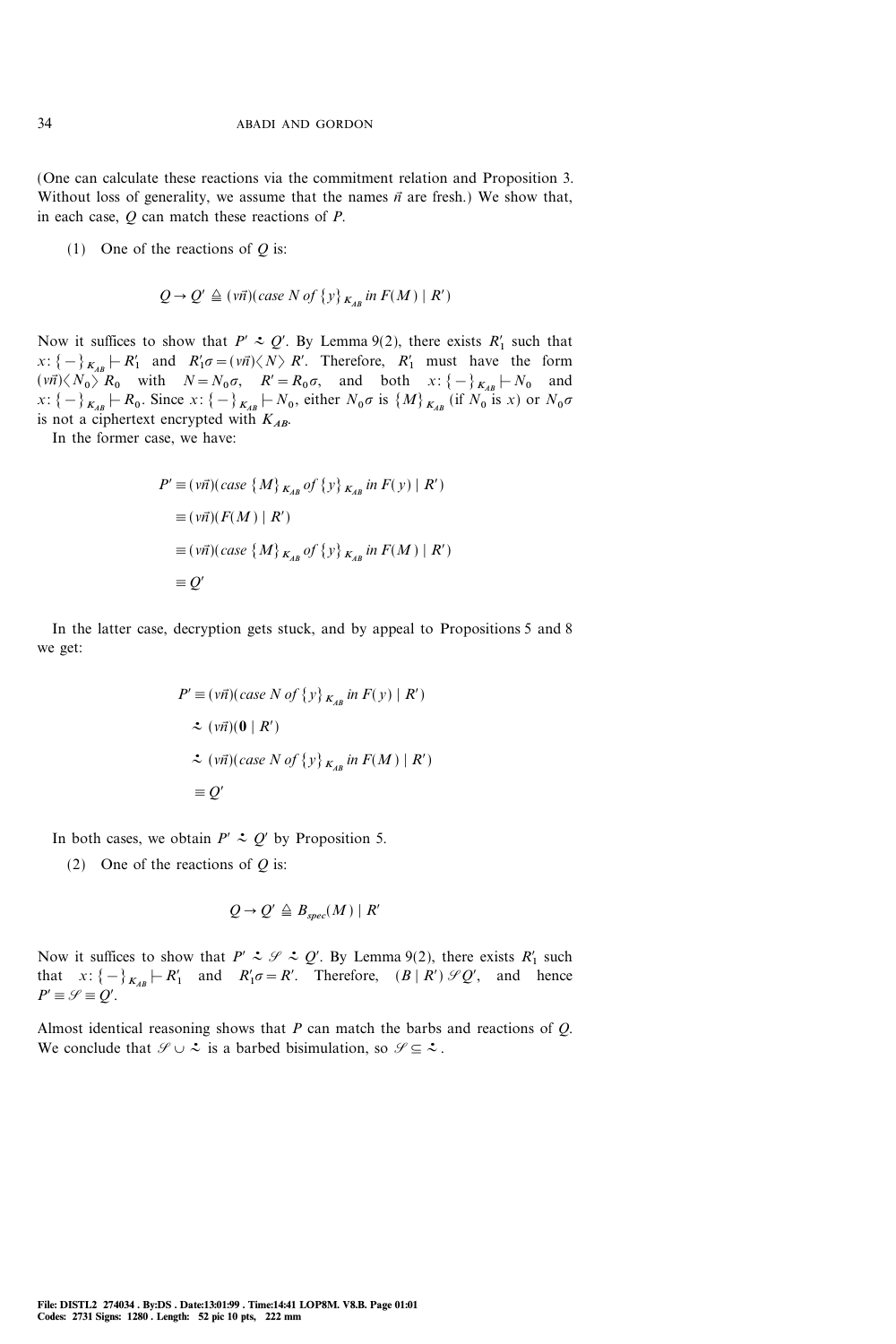In order to derive Eq. (2), we let  $R_1 = \overline{c_{AB}} x \mid R$ . We obtain:

$$
\overline{c_{AB}} \langle \{M\}_{K_{AB}} \rangle | B | R \equiv B | R_1 \sigma
$$
  

$$
\mathcal{L}_{B_{spec}}(M) | R_1 \sigma
$$
  

$$
\equiv \overline{c_{AB}} \langle \{M\}_{K_{AB}} \rangle | B_{spec}(M) | R.
$$

Equation (2) follows since  $\mathcal{S} \subseteq \mathcal{Z}$  and by Proposition 5.

For proving secrecy, we adopt the same general strategy as in Section 6.1. We first prove a restricted version of the secrecy property:

LEMMA 15. Inst(M)  $\simeq$  Inst(M') if  $F(x)$  is  $\bar{c}\langle * \rangle$ , for any closed terms M and M'.

Proof. Almost exactly as in the proof of Proposition 14, it suffices to prove the equation

$$
(\overline{c_{AB}}\langle\{M\}_{K_{AB}}\rangle \mid B \mid R) \stackrel{\bullet}{\sim} (\overline{c_{AB}}\langle\{M'\}_{K_{AB}}\rangle \mid B \mid R)
$$
 (3)

for any closed process R such that  $K_{AB} \notin fn(R)$ , and any closed terms M and M'.

For the proof of this equation, we let  $\sigma = [\{M\}_{K_{AB}}/x]$ ,  $\sigma' = [\{M'\}_{K_{AB}}/x]$ , and introduce the following relation  $\mathscr S$ 

$$
P\mathscr{S}Q \quad \text{iff} \quad P = B \mid R_1 \sigma \text{ and } Q = B \mid R_1 \sigma'
$$
  
for some  $R_1$  such that  $x: \{-\}_{K_{AB}} \vdash R_1$ 

Much as in the proof of Proposition 14, we can establish that  $\mathscr{S} \cup \mathscr{Z}$  is a barbed bisimulation. The proof relies on Proposition 10, which implies for example that the relation  $\{(R_1\sigma, R_1\sigma') | x: \{-\}_{K_{AB}} \vdash R_1\}$  is a barbed bisimulation. (See [AG97a] for details.)  $\blacksquare$ 

The full secrecy property follows.

PROPOSITION 16. Inst(M)  $\simeq$  Inst(M') if  $F(M) \simeq F(M')$ , for any closed terms M and  $M'$ .

Proof. The proof is exactly analogous to that of Proposition 13, and relies on Proposition 14, Lemma 15, and the equation

$$
Inst_{spec}(N) \simeq (vc)(Inst(N, (x) \bar{c}\langle * \rangle) | c(y).F(N)) \quad \blacksquare
$$

## 6.3. Formalization of the Attack of Section 3.2.3

Here we prove that the authenticity equation discussed in Section 3.2.3 does not hold. We do this by formalizing the replay attack sketched there.

PROPOSITION 17. If I is  $(i, j, M)$ , I' is  $(i, j, M')$ , and M and M' are different closed terms, then there exists F such that  $Sys(I, I') \not\cong Sys_{spec}(I, I').$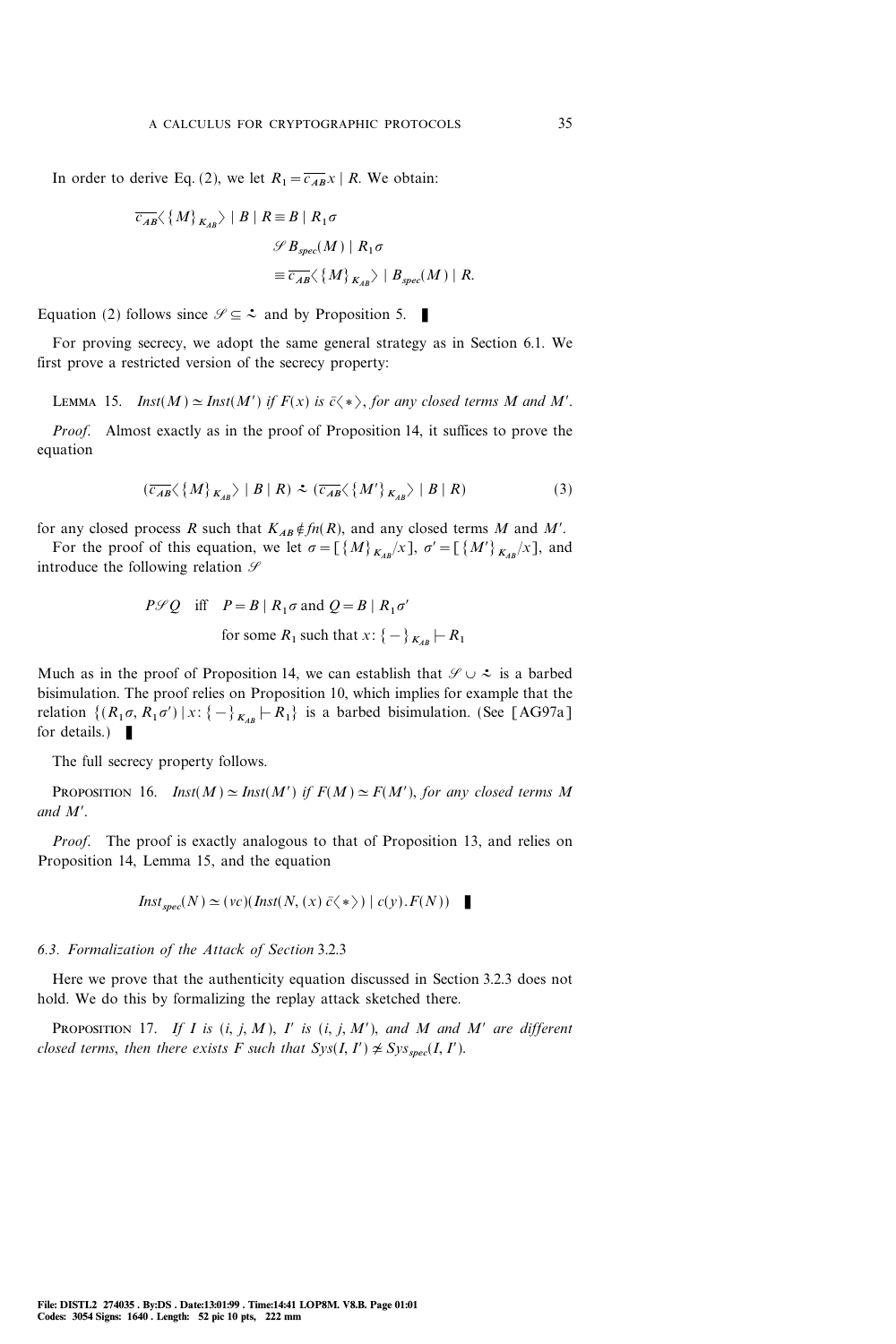*Proof.* We define  $F(x, y, z)$  as  $\bar{c}\langle z \rangle$ , where c is a new name. According to the definition of testing equivalence, it suffices to construct a test  $(R, \beta)$  such that  $Sys(I, I')$  passes  $(R, \beta)$  but  $Sys<sub>spec</sub>(I, I')$  does not pass  $(R, \beta)$ .

For  $\beta$ , we take  $\bar{d}$  where d is a name that does not occur free in  $Sys_{spec}(I, I')$ . For R, we take:

$$
c_S(u).\overline{c_S}\langle u\rangle.\overline{c_S}\langle u\rangle.c_j(x).\overline{c_j}\langle x\rangle.\overline{c_j}\langle x\rangle.c(y).c(z).[y\text{ is }z\text{ ] }\bar{d}\langle *\rangle
$$

This process duplicates a message u sent on  $c_s$  and a message x sent on  $c_i$ , receives two messages y and z through c, and finally sends a message on d if y and z are equal. Intuitively, this process can be understood as an attacker that replays an encrypted key u and some encrypted data x from  $i$ , and signals on d if the replay ֚֞֘ attack has worked, that is, if two identical messages  $y$  and  $z$  appear on  $c$ .

The parallel composition of R with  $Sys(I, I')$  may eventually exhibit  $\overline{d}$ , because y and z may both equal M or M', as a result of the message duplications on  $c_S$  and  $c_j$ . Therefore,  $Sys(I, I')$  passes  $(R, \beta)$ .

In contrast, the parallel composition of R with  $Sys_{spec}(I, I')$  never exhibits d, because each of M and M' will be transmitted at most once on c, so y and z cannot match. Therefore,  $Sys_{spec}(I, I')$  does not pass  $(R, \beta)$ .

#### 6.4. Proofs for the Example of Section 3.2.4

As in Section 3.2.4, we consider a system with a server  $S$  and  $n$  other principals, which we call 1, 2, .... We let  $Prn = 1..n$ , and we use the metavariables *i* and *j* to range over  $Pnn$ . Each principal bas an input abound: these input abounds have the range over Prn. Each principal has an input channel; these input channels have the names  $c_1$ ,  $c_2$ , ...,  $c_n$  and  $c_s$ . The server shares a pair of keys with each other principal: principal *i* uses key  $K_{iS}$  to send to S and key  $K_{Si}$  to receive from S, for each  $i \in Prn$ . The system is parameterized by a list of instances,  $I_1$ , ...,  $I_m$ , indexed by the set Ins = 1..m, and a single abstraction F such that  $F(i, j, M)$  is a process for any ֚֚ instance  $(i, j, M)$ . We use the metavariable k to range over Ins.

We rephrase the formal description of the protocol through the following definitions:

$$
A1(i,j,M) \triangleq \overline{c_S}\langle i \rangle | A2(i,j,M)
$$
  
\n
$$
A2(i,j,M) \triangleq c_i(x) \cdot (vK_{AB})(\overline{c_S}\langle (i, \{i, i, j, K_{AB}, x \}^*_{K_S}) \rangle | \overline{c_j}\langle (i, \{M\}^*_{K_{AB}}) \rangle)
$$
  
\n
$$
S1 \triangleq c_S(x) \cdot \prod_{i \in Prm} [x \text{ is } i] (vN_S)(\overline{c_i} \langle N_S \rangle | S2(i, N_S))
$$
  
\n
$$
S2(i,N) \triangleq c_S(x) \cdot let (y_1, y_2) = x \text{ in}
$$
  
\n
$$
[y_1 \text{ is } i] \text{ case } y_2 \text{ of } \{z_1, z_2, z_3, z_4, z_5\}_{K_S} \text{ in}
$$
  
\n
$$
\prod_{j \in Prm} [z_1 \text{ is } i] [z_2 \text{ is } i] [z_3 \text{ is } j] [z_5 \text{ is } N] S3(i, j, z_4)
$$
  
\n
$$
S3(i, j, K) \triangleq \overline{c_j} \langle * \rangle | S4(i, j, K)
$$
  
\n
$$
S4(i, j, K) \triangleq c_S(x) \cdot \overline{c_j} \langle \{S, i, j, K, x\}_{K_S} \rangle
$$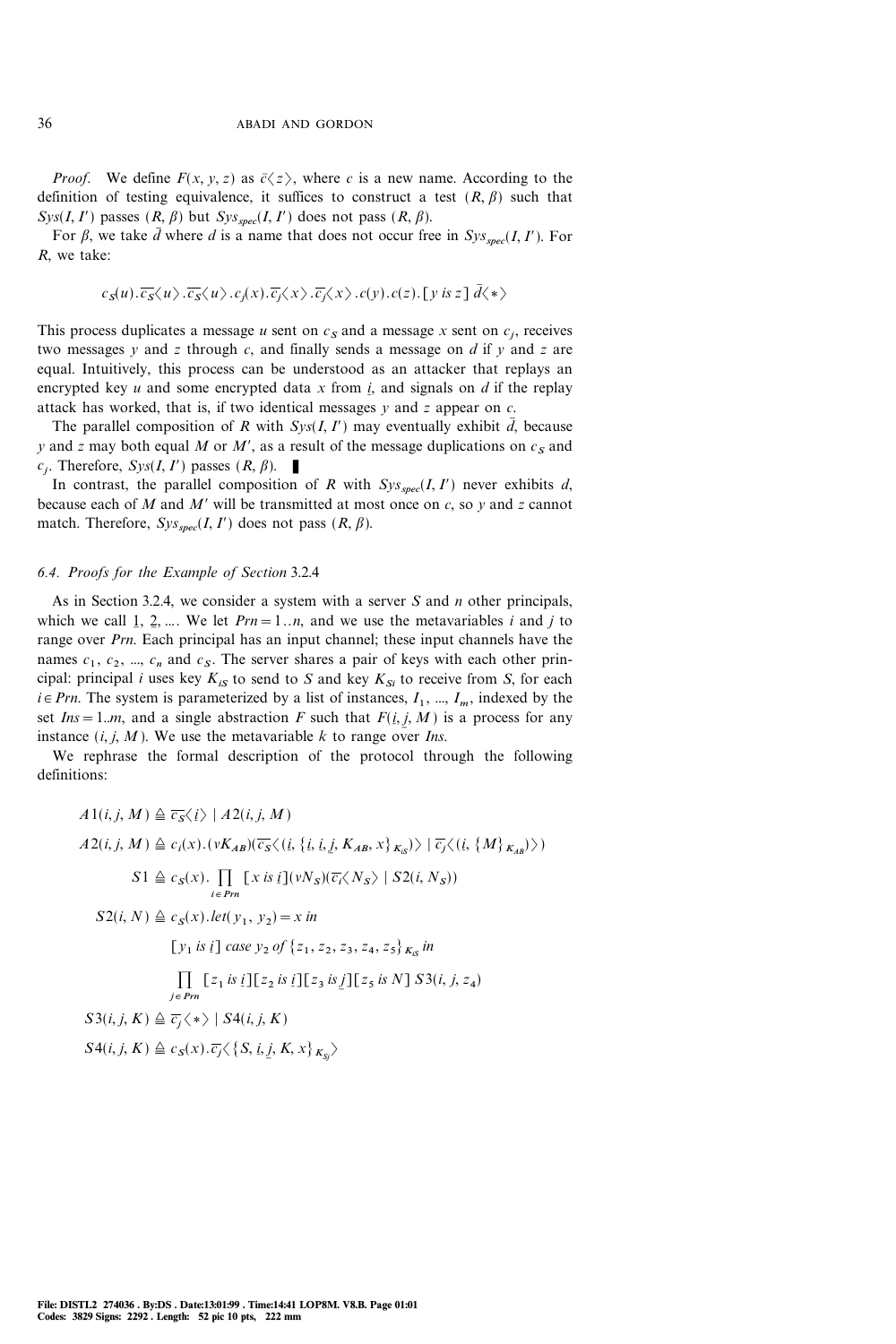$$
B1(j, F) \triangleq c_j(x) \cdot (vN_B)(\overline{c_S} \langle N_B \rangle \mid B2(j, F, N_B))
$$
  
\n
$$
B2(j, F, N) \triangleq c_j(x) \cdot case \ x \ of \{y_1, y_2, y_3, y_4, y_5\}_{K_S} \ in
$$
  
\n
$$
\prod_{i \in Prn} [y_1 \ is \ S][y_2 \ is \ j][y_3 \ is \ j][y_5 \ is \ N] \ B3(i, j, F, y_4)
$$
  
\n
$$
B3(i, j, F, K) \triangleq c_j(x) \cdot let (y_1, y_2) = x \ in
$$
  
\n
$$
[y_1 \ is \ j] case \ y_2 \ of \{z\}_{K} \ in \ F(i, j, z)
$$
  
\n
$$
Sys(I_1, ..., I_m) \triangleq (vK_{is} \ ^{i \in Prn})(vK_{sj} \ ^{j \in Prn})
$$
  
\n
$$
\left(\prod_{k \in Ins} A1(I_k) \mid S1 \mid \prod_{j \in Prn} B1(j, F)\right)
$$

where  $(vK_{iS} \in P^m)(vK_{Sj} \in P^m)$  means  $(vK_{1S})... (vK_{nS})(vK_{S1})... (vK_{Sn})$ . We rephrase the specification as well:

$$
A1_{spec}((i, j, M), F) \triangleq (vp)(A1(i, j, p) | p(x).F(i, j, M))
$$
  
\n
$$
F_{spec}(i, j, p) \triangleq \bar{p}\langle * \rangle
$$
  
\n
$$
Sys_{spec}(I_1, ..., I_m) \triangleq (vK_{is}^{i \in Prn})(vK_{sj}^{j \in Prn})
$$
  
\n
$$
\left(\prod_{k \in Ins} A1_{spec}(I_k, F) | !S1 | \prod_{j \in Prn} !B1(j, F_{spec})\right)
$$

PROPOSITION 18. For any instances  $I_1$ , ...,  $I_m$ ,

$$
Sys(I_1, ..., I_m) \simeq Sys_{spec}(I_1, ..., I_m)
$$

*Proof.* Let  $I_1$ , ...,  $I_m$  be a list of instances, with  $Ins = 1..m$ . We begin by reducing the problem to one involving finite compositions rather than replications, and give a bisimulation proof after this reduction.

First, we group the replications in  $Sys(I_1, ..., I_m)$  and  $Sys_{spec}(I_1, ..., I_m)$  using Proposition 27,

$$
Sys(I_1, ..., I_m) \simeq (vK_{is}^{i \in Prn})(vK_{sj}^{j \in Prn})
$$

$$
\left(\prod_{k \in Ins} A 1(I_k)\right)
$$

$$
\left(\sum_{j \in Prn} I(1,j,F)\right)
$$

$$
Sys_{spec}(I_1, ..., I_m) \simeq (vK_{is}^{i \in Prn})(vK_{sj}^{j \in Prn})
$$

$$
\left(\prod_{k \in Ins} A 1_{spec}(I_k, F)\right)
$$

$$
\left(\sum_{j \in Prn} I(1,j,F_{spec})\right)
$$

$$
\left(\sum_{j \in Prn} B 1(j,F_{spec})\right)
$$
(5)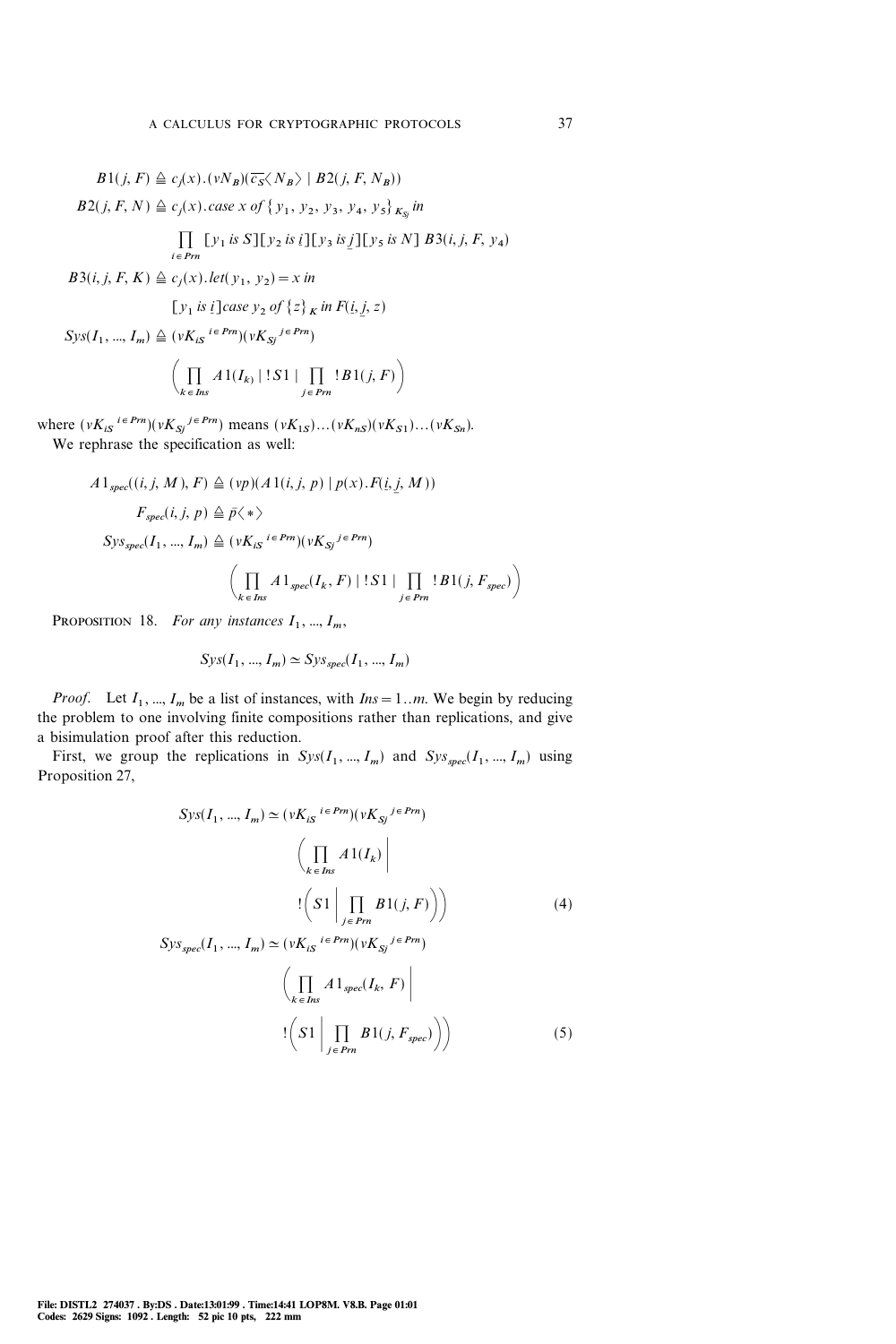Further, we apply Proposition 26 to the right-hand sides of (4) and (5); Proposition 26 implies that, to prove  $Sys(I_1, ..., I_m) \simeq Sys_{spec}(I_1, ..., I_m)$ , it suffices to prove

$$
fSys(I_1, ..., I_m, r) \simeq fSys_{spec}(I_1, ..., I_m, r)
$$

for all  $r\geqslant0$ , where

$$
fSys(I_1, ..., I_m, r) \triangleq (vK_{iS}^{i \in Prn})(vK_{Sj}^{i \in Prn})
$$

$$
\left(\prod_{k \in Ins} A1(I_k)\right)
$$

$$
fSys_{spec}(I_1, ..., I_m, r) \triangleq (vK_{iS}^{i \in Prn})(vK_{Sj}^{i \in Prn})
$$

$$
\left(\prod_{k \in Ins} A1_{spec}(I_k, F)\right)
$$

$$
\left(\prod_{k \in Ins} A1_{spec}(I_k, F)\right)
$$

$$
\prod_{s \in 1..r} \left(S1\right) \prod_{j \in Prn} B1(j, F_{spec})\right)
$$

Thus, we have eliminated replications.

Next we reformulate (6) by pulling restrictions to the top level, and inserting certain additional  $\tau$  steps. For this purpose, we use the following auxiliary definitions:

$$
A1'((i, j, M), K) \triangleq \overline{c_S} \langle i \rangle | A2'((i, j, M), K)
$$
  
\n
$$
A2'((i, j, M), K) \triangleq c_i(x).(\overline{c_S} \langle (i, \{i, i, j, K, x\}_{K_S}) \rangle | \overline{c_j} \langle (i, \{M\}_K) \rangle)
$$
  
\n
$$
S1'(N) \triangleq c_S(x). \prod_{i \in Prn} [x \text{ is } i] (\overline{c_i} \langle N \rangle | S2(i, N))
$$
  
\n
$$
B1'(j, F, N) \triangleq c_j(x).(\overline{c_S} \langle N \rangle | B2(j, F, N))
$$

Lemmas 33 and 34 yield:

$$
A1(I) \simeq (vK_{AB}) A1'(I, K_{AB})
$$
\n<sup>(7)</sup>

$$
A2(I) \simeq (vK_{AB}) A2'(I, K_{AB})
$$
\n(8)

$$
S1 \simeq (vN_S) S1'(N_S) \tag{9}
$$

$$
B1(j, F) \simeq (vN_B) B1'(j, F, N_B)
$$
\n<sup>(10)</sup>

Moreover, Eq. (7) yields:

$$
A1_{spec}(i,j,M) \simeq (\nu K_{AB})(\nu p)(A1'((i,j,p), K_{AB}) \mid p(x).F(i,j,M))
$$
 (11)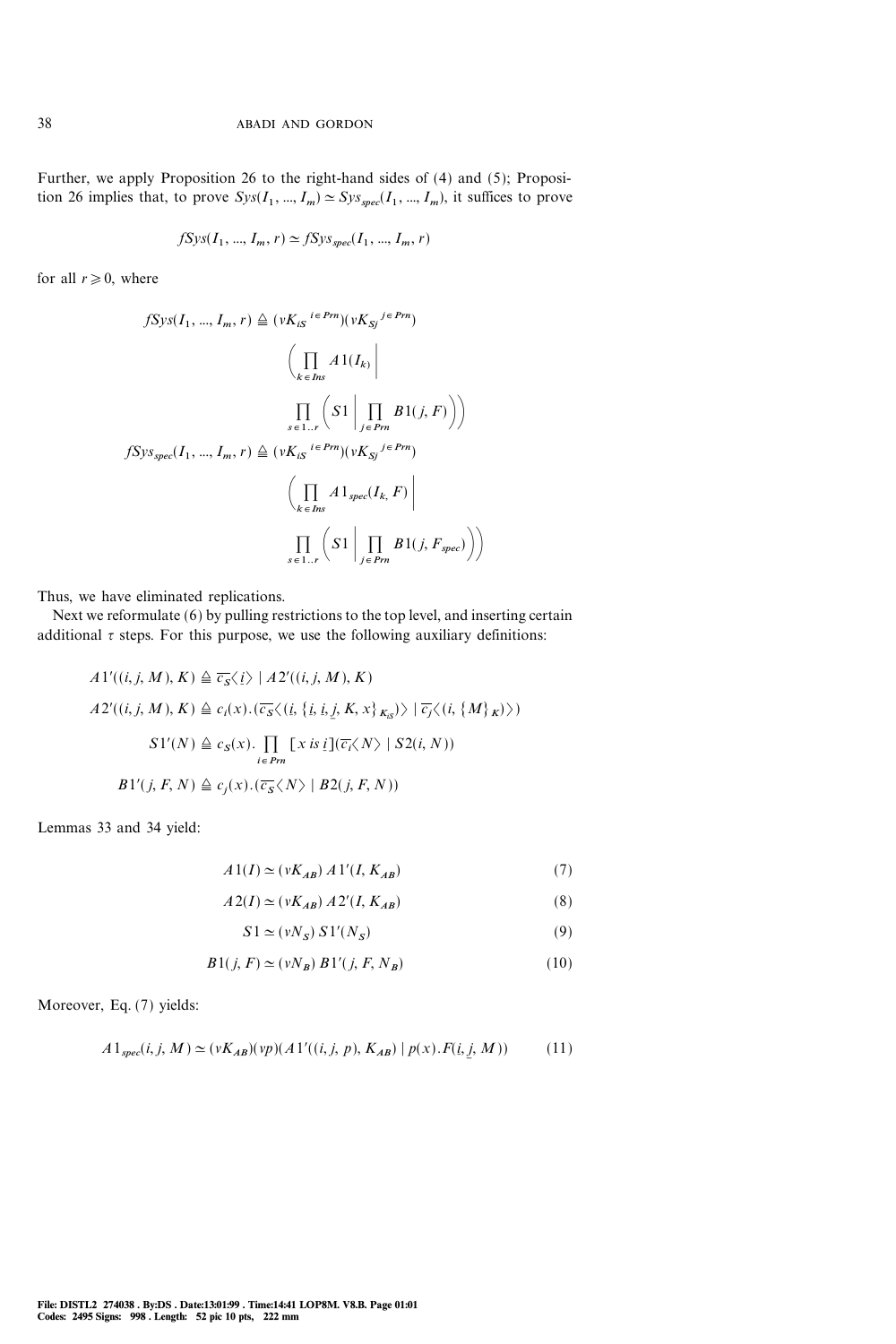We also introduce the sets of names:

$$
\{p_k | k \in Ins\}
$$
  

$$
\{K_{ABk} | k \in Ins\}
$$
  

$$
\{N_{Ss} | s \in 1..r\}
$$
  

$$
\{N_{Bjt} | j \in Prn \& t \in 1..r\}
$$

All the names listed are assumed distinct and fresh. Given that  $\tau$ . F is short for the abstraction  $(x) \tau.F(x)$ , we obtain:

$$
fSys(I_1, ..., I_m, r) \simeq (vK_{is} \stackrel{i \in Prn}{(vK_{Bk} \stackrel{k \in Ins}{})(vN_{Ss} \stackrel{s \in 1..r}{(v_{Bjl} \stackrel{j \in Prn \& t \in 1..r})}
$$
\n
$$
\left(\prod_{k \in Ins} A1'(I_k, K_{ABk}) \middle| \prod_{s \in 1..r} S1'(N_{Ss}) \middle| \prod_{s \in 1..r} I(N_{Ss}) \middle| \prod_{k \in Ins} I \middle| \prod_{s \in 1..r} B1'(j, \tau, F, N_{Bjl}) \right)
$$
\n
$$
fSys_{spec}(I_1, ..., I_m, r) \simeq (vK_{is} \stackrel{i \in Prn}{(vK_{sj} \stackrel{k \in Ins}{})(vN_{Ss} \stackrel{s \in 1..r}{(vN_{Bjl} \stackrel{s \in Ims}{(vN_{s} \stackrel{s \in 1..r}{(vN_{Bjl} \stackrel{s \in Ims}{(vN_{s} \stackrel{s \in 1..r}{(vN_{s} \stackrel{s \in 1..r}{(vN_{s} \stackrel{s \in 1..r}{(vN_{s} \stackrel{s \in 1..r}{(vN_{s} \stackrel{s \in 1..r}{(vN_{s} \stackrel{s \in 1..r}{(vN_{s} \stackrel{s \in 1..r}{(vN_{s} \stackrel{s \in 1..r}{(vN_{s} \stackrel{s \in 1..r}{(vN_{s} \stackrel{s \in 1..r}{(vN_{s} \stackrel{s \in 1..r}{(vN_{s} \stackrel{s \in 1..r}{(vN_{s} \stackrel{s \in 1..r}{(vN_{s} \stackrel{s \in 1..r}{(vN_{s} \stackrel{s \in 1..r}{(vN_{s} \stackrel{s \in 1..r}{(vN_{s} \stackrel{s \in 1..r}{(vN_{s} \stackrel{s \in 1..r}{(vN_{s} \stackrel{s \in 1..r}{(vN_{s} \stackrel{s \in 1..r}{(vN_{s} \stackrel{s \in 1..r}{(vN_{s} \stackrel{s \in 1..r}{(vN_{s} \stackrel{s \in 1..r}{(vN_{s} \stackrel{s \in 1..r}{(vN_{s} \stackrel{s \in 1..r}{
$$

The proof of (12) and (13) is in three steps. First, we expose all the restrictions in the processes  $fSys(I_1, ..., I_m, r)$  and  $fSys_{spec}(I_1, ..., I_m, r)$  by rewriting with Eqs. (7), (8), (9), (10), and (11). Second, we use the rules of structural equivalence to group all the restrictions at the top level of the processes. Third, we use the  $\tau$ law  $({\tau}, P \simeq P$ , Proposition 32) to insert a  ${\tau}$  step before each call to F in  $fSys(I_1, ..., I_m, r)$ . (The  $\tau$  step is useful because it corresponds to the interaction on one of the  $p_k$ 's that precedes each call to F in  $fSys_{spec}(I_1, ..., I_m, r)$ .)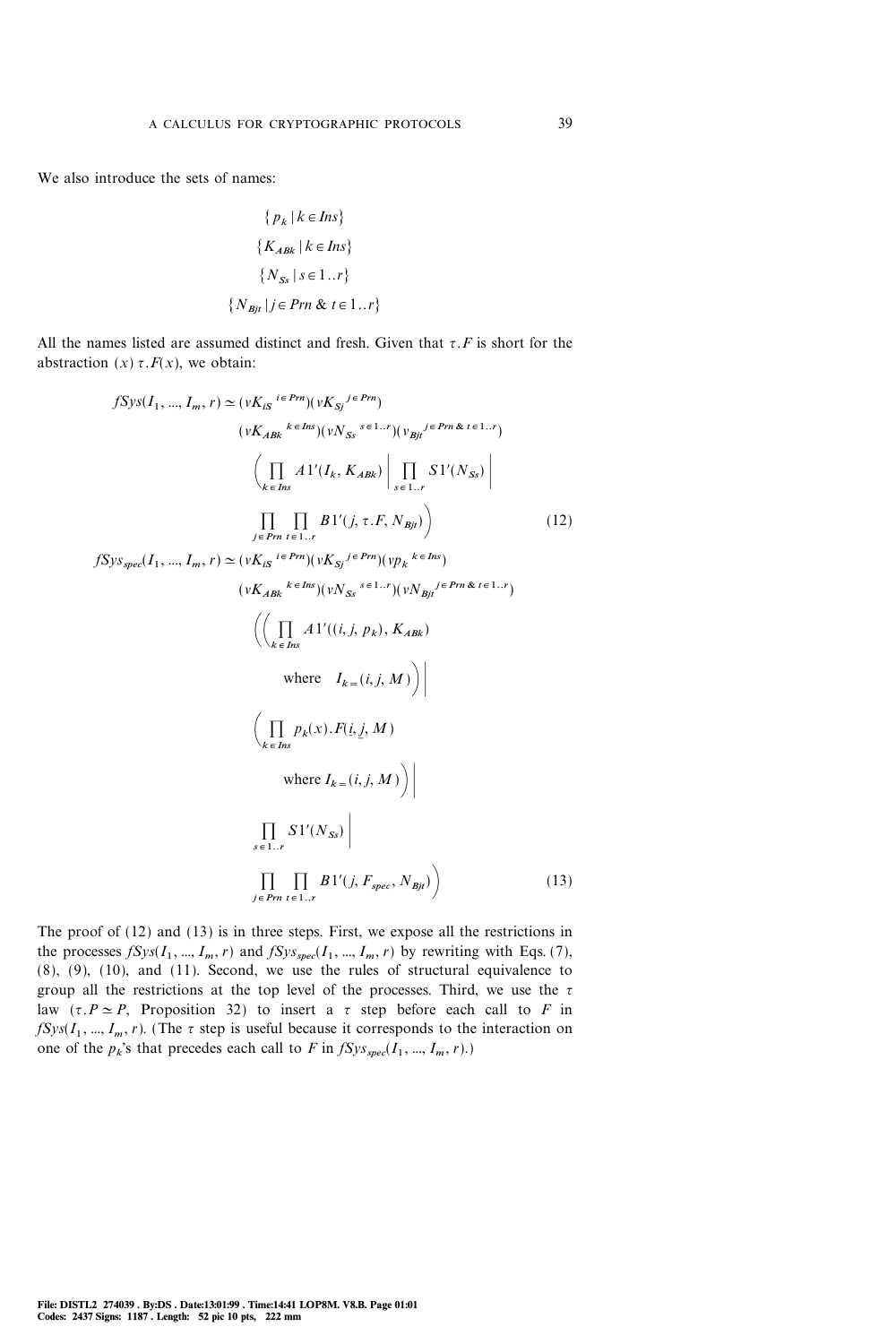Thus, we have reduced the property claimed in this proposition to Eq. (6), and in turn have reduced this equation to the equivalence of the right-hand sides of Eqs. (12) and (13), for an arbitrary number  $r \ge 0$ . To prove this equivalence, we invoke Proposition 7, and show that when composed with any closed process  $R$ the two right-hand sides of (12) and (13) are barbed equivalent. Without loss of generality we may assume that none of the names bound in the outermost restrictions occurs free in R. Up to structural equivalence, and therefore barbed equivalence, we may extrude the scope of those restrictions to include R. Since barbed equivalence is preserved by restriction (Proposition  $5(4)$ ), it suffices to prove that the following two processes are barbed equivalent:

$$
\prod_{k \in Ins} A1'(I_{k, K_{ABk}}) \Big|
$$
\n
$$
\prod_{s \in 1..r} S1'(N_{Ss}) \Big| \prod_{j \in Prn} \prod_{t \in 1..r} B1'(j, \tau. F, N_{Bjt}) \Big| R
$$
\n(14)

and

$$
(vp_k^{k \in Ins})
$$
\n
$$
\left( \left( \prod_{k \in Ins} A1'((i,j, p_k), K_{ABk}) \text{ where } I_k = (i,j, M) \right) \middle| \right)
$$
\n
$$
\left( \prod_{k \in Ins} p_k(x).F(i,j,M) \text{ where } I_k = (i,j,M) \right) \middle| \right)
$$
\n
$$
\prod_{s \in 1..r} S1'(N_{S_s}) \middle| \prod_{j \in Pm} \prod_{t \in 1..r} B1'(j, F_{spec}, N_{Bjt}) \middle| R \right) \tag{15}
$$

for any closed R such that no  $K_{iS}$ ,  $K_{Si}$ ,  $K_{ABk}$ ,  $N_{Ss}$ ,  $N_{Bi}$ , or  $p_k$  occurs free in R. (We have removed most of the outermost restrictions only for the sake of notational simplicity. On the other hand, it is necessary to retain the restriction on the  $p_k$ 's: otherwise the simplified process (15) would have input barbs  $p_k$  that could not be matched by process (14).)

The remainder of our proof consists in constructing a relation  $\mathscr S$  such that  $\equiv \mathcal{S} \equiv$  relates processes (14) and (15), and in establishing that S is a barbed bisimulation up to  $\approx$  and restriction, hence that processes (14) and (15) are barbed equivalent. We lead up to the definition of  $\mathscr S$  with several preliminary definitions:

• We let a *world* be a tuple  $W = (snd, src, rcv, X, E, σ, σ<sub>spec</sub>, R)$  where E is an environment and  $\sigma$  and  $\sigma_{spec}$  are substitutions, R is a process,  $X \subseteq Ins$ , and snd, srv, and rcv are finite maps such that:

> $snd(k) \in \{a2, sent(L, L') \mid \text{any closed terms } L \text{ and } L'\}$  $srv(s) \in \{s1, s2(i), stuck, s4(k), sent(k, L, L')\}$  $i \in Prn, k \in Ins$ , any closed terms L and  $L'$  $rcv(j, t) \in \{b1, b2, stuck, b3(k), run(k), done \mid k \in Ins\}$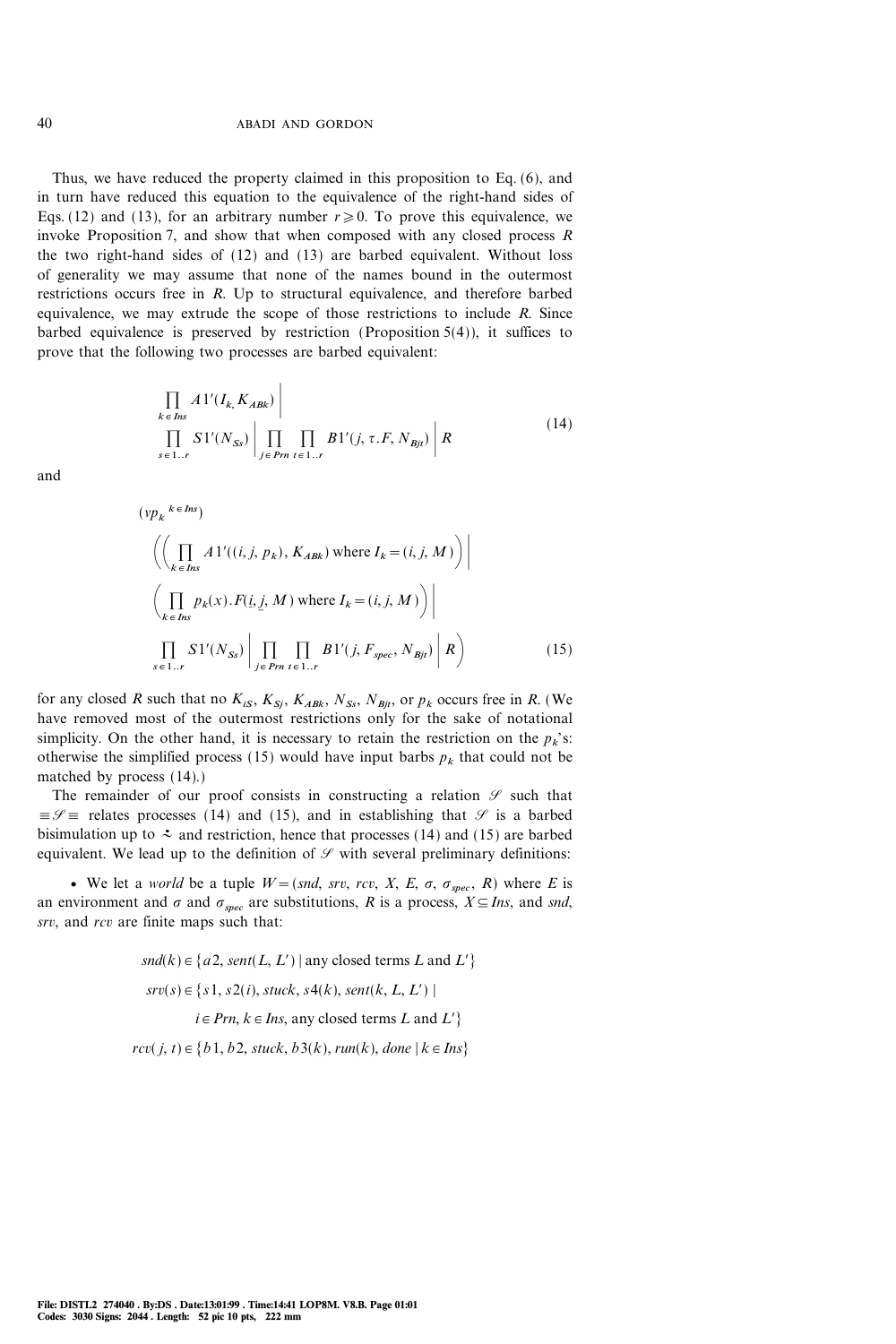for each  $k \in Ins$ ,  $s \in 1..r$ , and  $(j, t) \in Prn \times 1..r$ . The symbols a2, sent, s1, s2, stuck, s4, b1, b2, stuck, b3, run, and done are string tags;  $s2(i)$  is short for the pair (s2, i), sent(k, L, L') for the pair (sent,  $(k, L, L')$ ), and similarly for the other tags.

Intuitively,  $k \in X$  just if instance k may yet complete the protocol. The maps snd, srv, and rcv represent the states of the senders, servers, and receivers, respectively, that participate in the protocol.

• Given a world  $W = (snd, src, rcv, X, E, σ, σ<sub>spec</sub>, R)$ , and given  $k \in Ins$ ,  $s \in 1..r$ , and  $(j, t) \in Prn \times 1..r$ , we define processes  $A^{W}(k)$ ,  $A^{W}_{spec}(k)$ ,  $S^{W}(s)$ ,  $B^{W}(j, t)$ , and  $B_{spec}^W(j, t)$ :

$$
A^{W}(k) \triangleq \begin{cases} A^{2'}(I_{k,} K_{ABk}) & \text{if } snd(k) = a2 \\ 0 & \text{otherwise} \end{cases}
$$
  
\n
$$
A^{W}_{spec}(k) \triangleq \begin{cases} A^{2'}((i, j, p_{k}), K_{ABk}) & \text{if } snd(k) = a2, I_{k} = (i, j, M) \\ 0 & \text{otherwise} \end{cases}
$$
  
\n
$$
S^{W}(s) \triangleq \begin{cases} S^{1'}(N_{ss}) & \text{if } srv(s) = s1 \\ S^{2}(i, N_{ss}) & \text{if } srv(s) = s2(i) \\ S^{4}(i, j, K_{ABk}) & \text{if } srv(s) = s4(k), I_{k} = (i, j, M) \\ 0 & \text{otherwise} \end{cases}
$$
  
\n
$$
B^{W}(j, t) \triangleq \begin{cases} B^{1'}(j, \tau, F, N_{Bj}t) & \text{if } rcv(j, t) = b1 \\ B^{2}(j, \tau, F, K_{ABk}) & \text{if } rcv(j, t) = b3(k), \\ B^{3}(i, j, \tau, F, K_{ABk}) & \text{if } rcv(j, t) = b3(k), \\ T_{k} = (i, j, M) \\ 0 & \text{otherwise} \end{cases}
$$
  
\n
$$
B^{W}(j, t) \triangleq \begin{cases} B^{1'}(j, F_{spec}, N_{Bj}t) & \text{if } rcv(j, t) = b1 \\ B^{2}(j, F_{spec}, N_{Bj}t) & \text{if } rcv(j, t) = b1 \\ B^{2}(j, F_{spec}, K_{ABk}) & \text{if } rcv(j, t) = b2 \\ B^{3}(i, j, F_{spec}, K_{ABk}) & \text{if } rcv(j, t) = b3(k), \\ T_{k} = (i, j, M) \\ 0 & \text{otherwise} \end{cases}
$$
  
\n
$$
B^{W}_{spec}(j, t) \triangleq \begin{cases} B^{W}(k) & \text{if } rcv(j, t) = b1 \\ B^{2}(k, F_{spec}, K_{ABk}) & \text{if } rcv(j, t) = b4(k), \\ T_{k} = (i, j, M) \\ 0 & \text{otherwise} \end{cases}
$$

Intuitively,  $A^{W}(k)$  is the process that sender k has left to run when its state is snd(k). Similarly, in the context of the specification,  $A_{spec}^W(k)$  is the process that sender k has left to run when its state is  $snd(k)$ ; this process does not include  $p_k(x)$ .  $F(i, j, M)$ , which is treated separately. The other definitions deal analogously ֖֖֖֖֖֖֖֧ׅׅ֖֖֚֚֚֚֚֚֚֚֚֚֚֚֚֚֚֚֚֚֚֚֡֝֓֞֡֞֡֞֡֡֞֡֞֟֡֡֓֞֞֡֡֞֡֞֡֡֓֞֞֞֞֞֞ ֚֚֬ with replicas of the server and of the receivers.

Given a world  $W = (snd, src, rcv, X, E, \sigma, \sigma_{spec}, R)$ , we also let  $P^W$  be:

$$
\prod_{k \in Ins} A^{W}(k) \left| \prod_{s \in 1..r} S^{W}(s) \right| \prod_{(j, t) \in Prn \times 1..r} B^{W}(j, t) \left| R \sigma \right|
$$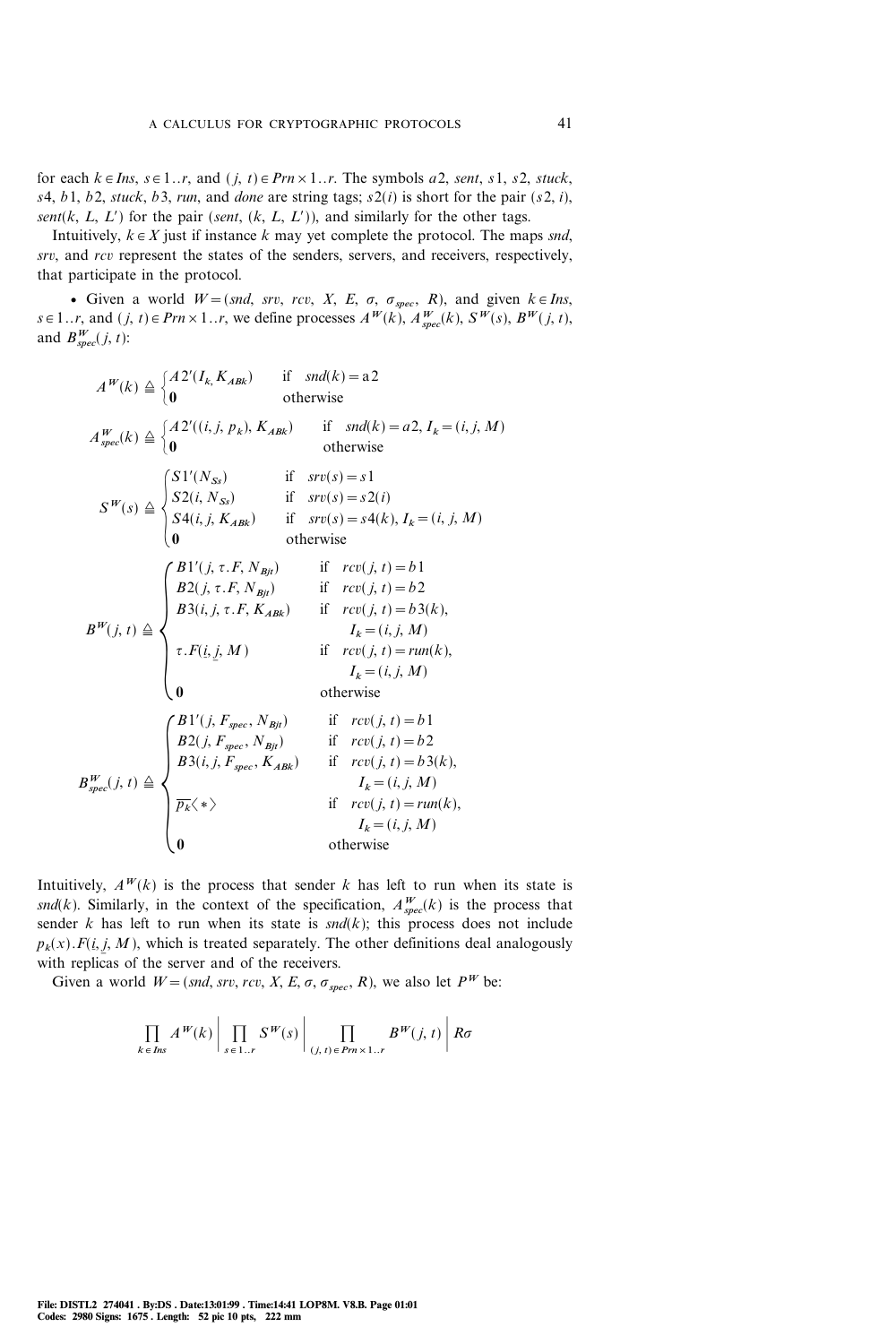and  $Q^W$  be:

$$
(vp_k^{k \in Ins}) \left( \prod_{k \in Ins} A_{spec}^W(k) \middle| \prod_{s \in 1..r} S^W(s) \middle| \prod_{(j, t) \in Prn \times 1..r} B^W_{spec}(j, t) \right)
$$

$$
\left( \prod_{k \in X} p_k(x).F(i, j, M) \text{ where } I_k = (i, j, M) \right) \middle| R\sigma_{spec} \right)
$$

Intuitively,  $P^{W}$  is the process that the whole system has left to run when its state is as described in W, and  $Q^W$  is the corresponding process for the specification.

• Given a world  $W$  with maps snd, srv, and rcv, we define the instance sets of W to be the subsets  $X_2^W$ ,  $X_3^W$ ,  $X_5^W$ ,  $X_6^W$ ,  $X_7^W$ ,  $X_8^W$  of Ins, such that for any  $k \in Ins$ with  $I_k = (i, j, M)$ :

$$
k \in X_2^W \quad \text{iff} \quad \operatorname{snd}(k) = a2
$$
\n
$$
k \in X_3^W \quad \text{iff} \quad \exists s \in 1..r, \, i' \in Prn(\operatorname{snd}(k) = \operatorname{sent}(N_{Ss}, N_{Ss}) \& \quad \operatorname{src}(s) \in \{s1, s2(i')\})
$$
\n
$$
k \in X_5^W \quad \text{iff} \quad \exists s \in 1..r(\operatorname{src}(s) = s4(k))
$$
\n
$$
k \in X_6^W \quad \text{iff} \quad \exists s \in 1..r, \, t \in 1..r
$$
\n
$$
(\operatorname{src}(s) = \operatorname{sent}(k, N_{Bjt}, N_{Bjt}) \& \operatorname{rcv}(j, t) \in \{b1, b2\})
$$
\n
$$
k \in X_7^W \quad \text{iff} \quad \exists t \in 1..r(\operatorname{rcv}(j, t) = b3(k))
$$
\n
$$
k \in X_8^W \quad \text{iff} \quad \exists t \in 1..r(\operatorname{rcv}(j, t) = \operatorname{run}(k))
$$

Intuitively, if  $k \in X_s^W$  and  $s \in \{2, 3, 5, 6, 7\}$ , then the message in the protocol numbered s is the next to be received in instance k. Instance set  $X_8^W$  represents instances that, having completed the protocol, are a  $\tau$  step away from running F.

• A world  $W=(\text{snd}, \text{ src}, \text{ rcv}, \text{ X}, \text{ E}, \sigma, \sigma_{\text{spec}}, R)$  is possible if and only if the following conditions hold:

(1) Sets  $X_2^W$ ,  $X_3^W$ ,  $X_5^W$ ,  $X_6^W$ ,  $X_7^W$ ,  $X_8^W$  are pairwise disjoint.

(2) The union  $X_2^W \cup X_3^W \cup X_5^W \cup X_6^W \cup X_7^W \cup X_8^W$  is a subset of X.

(3) For any  $k \in Ins$ ,  $s \in 1..r$ , and terms L and L', if either  $srv(s) = s4(k)$  or  $srv(s) = sent(k, L, L')$  then  $snd(k) = sent(N_{Ss}, N_{Ss}).$ 

(4) For any  $k \in Ins$ ,  $j \in Prn$ , and  $t \in 1..r$ , if either  $rcv(j, t) = b3(k)$  or  $rcv(j, t) = run(k)$  then there exists  $s \in 1..r$  such that  $sv(s) = sent(k, N_{Bjt}, N_{Bjt})$ .

(5) For any  $k \in Ins$ , terms L and L', and name p, snd(k) = sent(L, L') implies either  $L = L' = p$  or neither  $L = p$  nor  $L' = p$ .

(6) For any  $k \in Ins$ ,  $s \in 1..r$ , terms L and L', and name p,  $srv(s)$  = sent(k, L, L') implies either  $L = L' = p$  or neither  $L = p$  nor  $L' = p$ .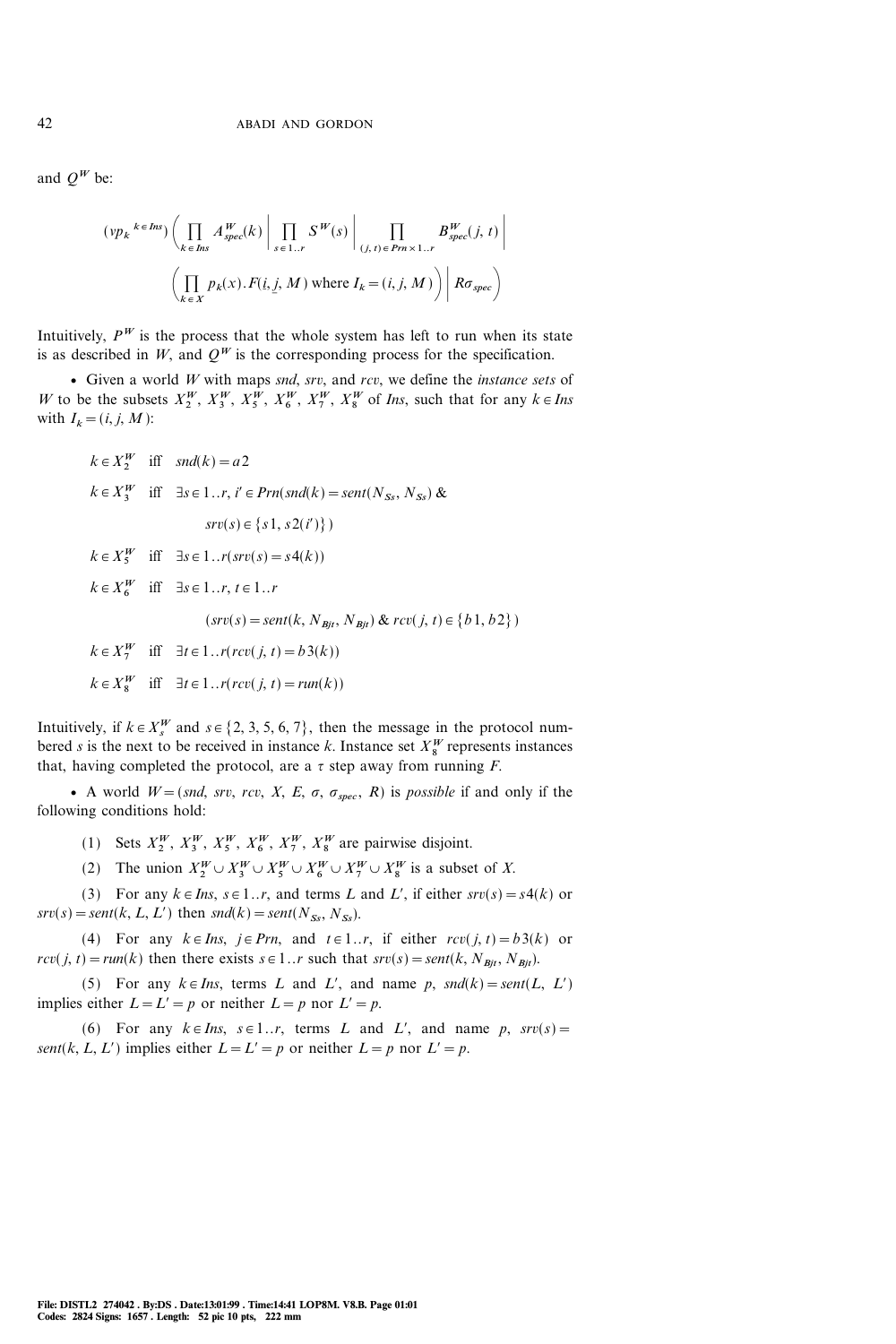$(7)$  Environment E is:

$$
X_k: \left\{ -\right\} K_{iS} \stackrel{k \in Ins \text{ with } I_k = (i, j, M), \text{ and } (k) = \text{sent}(L, L'),
$$
  

$$
y_k: \left\{ -\right\} K_{ABk} \stackrel{k \in Ins \text{ with } I_k = (i, j, M), \text{ and } (k) = \text{sent}(L, L'),
$$
  

$$
z_s: \left\{ -\right\} K_{Sj} \stackrel{s \in 1..r \text{ with } I_k = (i, j, M), \text{ srv}(s) = \text{sent}(k, L, L')
$$

(8) Substitution  $\sigma$  is:

$$
\begin{aligned}\n\left\{\n\left[i,\,i,\,j,\,K_{ABk},\,L\right\}_{K_{iS}}\n/ x_{k} & \in \text{Ins with } I_{k} = (i,j,\,M), \text{snd}(k) = \text{sent}(L,L'), \\
\left\{\n\left\{\n\left|\n\left\|\n\right\|_{K_{ABk}}\n/ y_{k} & \in \text{Ins with } I_{k} = (i,j,\,M), \text{snd}(k) = \text{sent}(L,L')\n\right.\n\right\} \\
\left\{\n\left\{\n\left.\n\left.\n\left.\n\right|\n\right\}_{K_{ABk}},\n\left.\n\left.\n\left.\n\right|\n\right\}_{K_{Sj}}\n/ z_{s} & \in 1..r \text{ with } I_{k} = (i,j,\,M), \text{src}(s) = \text{sent}(k,\,L,\,L')\n\right.\n\right\}\n\end{aligned}
$$

and substitution  $\sigma_{spec}$  is:

[[i , i , j , KABk , L\$]KiS x<sup>k</sup> <sup>k</sup> # Ins with Ik=(i, <sup>j</sup>, <sup>M</sup>), snd(k)=sent(L, <sup>L</sup>\$), [pk]KABk y<sup>k</sup> <sup>k</sup> # Ins with snd(k)=sent(L, <sup>L</sup>\$), [S, i , j , KABk , L\$]KSjz<sup>s</sup> <sup>s</sup> #1..<sup>r</sup> with Ik=(i, <sup>j</sup>, <sup>M</sup>), srv(s)=sent(k, <sup>L</sup>, <sup>L</sup>\$)]

(9) Process R contains no free occurrence of any of the names  $p_{k} K_{iS}$ ,  $K_{Si}$ ,  $K_{ABk}$  and satisfies  $E \mid R$ .

• Finally, we define the relation  $\mathscr S$  as follows:

$$
\mathcal{S} \triangleq \{ (P^W, Q^W) | \text{any possible world } W \}
$$

Given a possible world (snd, srv, rcv, X, E,  $\sigma$ ,  $\sigma_{spec}$ , R), conditions (7) and (8) imply that E,  $\sigma$ , and  $\sigma_{spec}$  are determined by the other components of the world, and that  $E |_{\sigma} \sigma$  and  $E |_{\sigma} \sigma$  hold. Moreover,  $\sigma$  is injective, as we show next. Let us suppose that w and w' are two variables that  $\sigma$  maps to the same term. Since  $\sigma$  maps all variables to ciphertexts under keys in one of three disjoint families, we can distinguish three possible cases:

• w is  $x_k$  and w' is  $x_{k'}$  for some k,  $k' \in Ins$ . Since  $\sigma(x_k)$  has the form  $\{i, i, j, K_{ABk}, L\}_{K_{iS}}, \sigma(x_k)$  textually contains  $K_{ABk}$ . Similarly,  $\sigma(x_k)$  textually ֖֖֚֚֚֚֚֚֚֚֚֚֚֚֚֡֝֝֝֝֝֝ ֚֞ ֖֖֖֖֧֧֧֚֚֚֚֚֚֚֚֚֚֚֚֚֚֚֚֚֚֚֚֚֚֚֚֚֚֚֚֚֚֬֝֓֓֓֡֓֓֡֓֓ contains  $K_{ABk}$  in the same position. Therefore  $k=k'$ , so  $w=w'$ .

• w is  $y_k$  and w' is  $y_{k'}$  for some k,  $k' \in Ins$ . Since  $\sigma(y_k)$  has the form  $\{M\}_{K_{ABk}}$ ,  $\sigma(y_k)$  textually contains  $K_{ABk}$ . Similarly,  $\sigma(y_k)$  textually contains  $K_{ABk}$  in the same position. Therefore  $k = k'$ , so  $w = w'$ .

• w is  $z_s$  and w' is  $z_{s'}$  for some s,  $s' \in 1...$ . For some  $k \in Ins$ , we have  $\sigma(z_s)=$  $\{S, i, j, K_{ABk}, L\}_{K_{Sj}}$  where  $srv(s) = sent(k, L, L')$  and  $I_k = (i, j, M)$ . Since  $\sigma(z_{s'}) =$ י<br>י ֡֡֡֡֡֡  $\sigma(z_s)$ , there exists L" such that  $srv(s') = sent(k, L, L")$ . By condition (3), we obtain  $snd(k) = sent(N_{Ss}, N_{Ss})$  and  $snd(k) = sent(N_{Ss'}, N_{Ss'})$ . Therefore  $s = s'$ , so  $w = w'$ .

Thus, if  $\sigma$  maps two variables w and w' to the same term then  $w=w'$ , so  $\sigma$  is injective. By the same argument,  $\sigma_{spec}$  is injective too.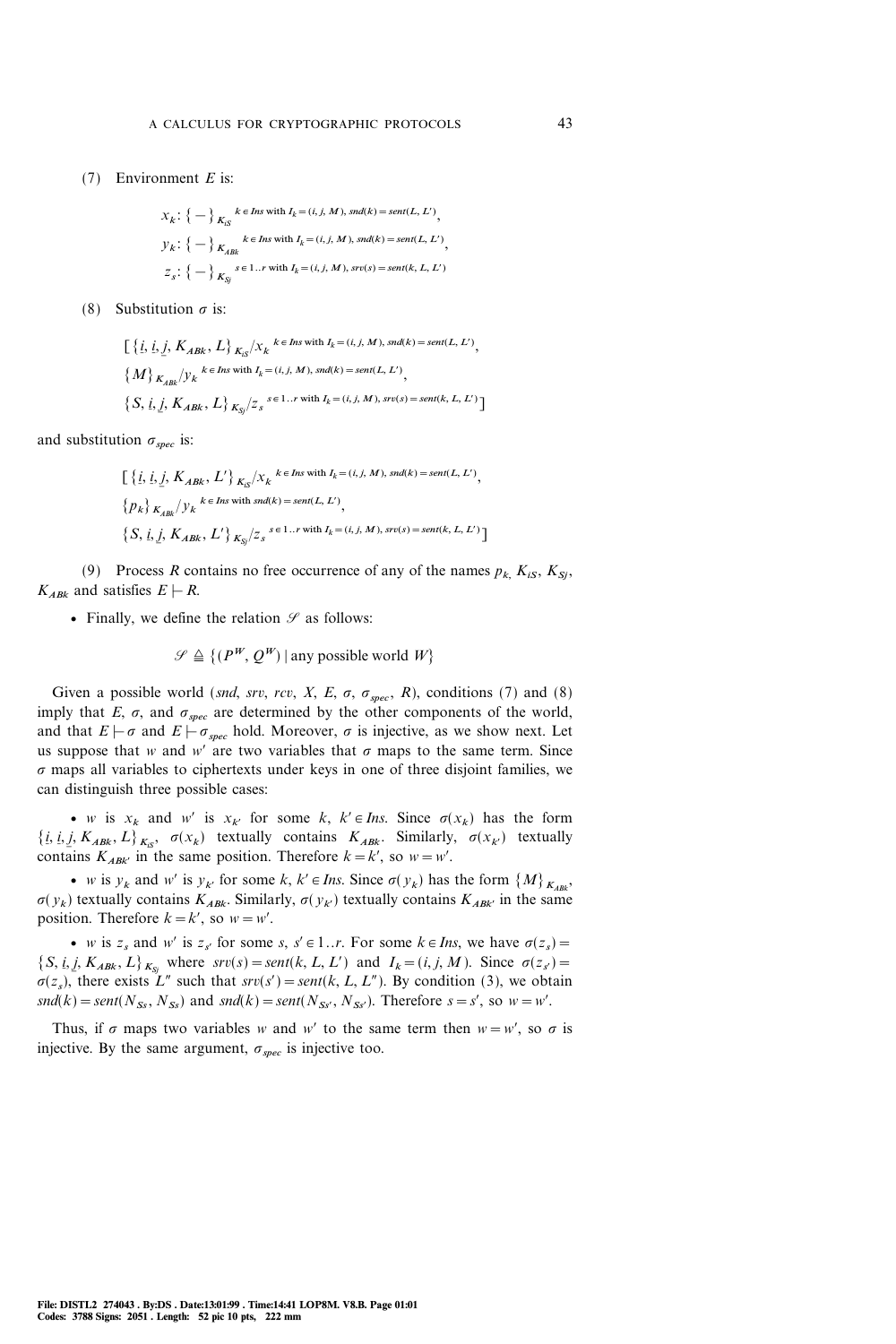Now we consider the world  $W = (snd, src, rcv, Ins, Ø, Ø, Ø, R')$  where

$$
R' \triangleq R \Big| \prod_{k \in \text{Ins}} (\overline{c_S} \langle i \rangle \text{ where } I_k = (i, j, M))
$$

such that  $\text{snd}(k) = a2$  for all  $k \in \text{Ins}, \text{src}(s) = s1$  for all  $s \in 1..r$ , and  $\text{rcv}(j, t) = b1$  for all  $(j, t) \in Prn \times 1...$ . The conditions for W to be possible are satisfied. In particular, X and  $X_2^W$  both equal Ins, while all other instance sets are empty. Furthermore, processes  $P^{W}$  and  $Q^{W}$  are related by  $\mathcal{S}$ , and are structurally equivalent to processes (14) and (15) respectively. Therefore, if we can show that  $\mathcal{S} \subseteq \mathcal{Z}$  it will follow that processes (14) and (15) are barbed equivalent.

To prove that  $\mathscr{S} \subseteq \mathscr{L}$ , we rely on Proposition 6: we show that  $\mathscr{S}$  is a barbed bisimulation up to  $\dot{\sim}$  and restriction. Thus, we prove, for any possible world  $W = (snd, src, rcv, X, E, σ, σ<sub>spec</sub>, R)$ , that: (1) any barb exhibited by  $P<sup>W</sup>$  is also exhibited by  $Q^W$ , and vice versa, and (2) for any reaction  $P^W \rightarrow P'$  there is Q' with  $Q^W \rightarrow Q'$  and there is a possible world W' and names  $\vec{n}$  such that  $P' \sim (v\vec{n}) P^{W'}$ ,  $Q' \sim (v\vec{n}) Q^{W'}$ , and vice versa. We treat only conditions (1) and (2); the symmetric conditions can be established by a symmetric treatment.

Condition (1) holds because  $P^W$  and  $Q^W$  have almost identical structure; the only names to appear in one process but not the other are the  $p_k$ 's occurring in  $Q^W$ ; but the outermost restriction on the  $p_k$ 's prevents their being exhibited as barbs.

To show condition (2), we first recall that  $P^{W}$  is:

$$
\prod_{k \in Ins} A^{W}(k) \left| \prod_{s \in 1..r} S^{W}(s) \right| \prod_{(j, t) \in Prn \times 1..r} B^{W}(j, t) \left| R \sigma \right|
$$

and  $Q^W$  is:

$$
(vp_k^{k \in Ins}) \left( \prod_{k \in Ins} A_{spec}^W(k) \middle| \prod_{s \in 1..r} S^W(s) \middle| \prod_{(j, t) \in Prn \times 1..r} B^W_{spec}(j, t) \right)
$$

$$
\left( \prod_{k \in X} p_k(x) \cdot F(i, j, M) \text{ where } I_{k} = (i, j, M) \right) \middle| R\sigma_{spec} \right)
$$

|<br>|<br>|

As usual, we appeal to Proposition 3 in order to analyze the reactions of  $P<sup>W</sup>$  in terms of its possible commitments. Processes  $A^{W}(k)$ ,  $S^{W}(s)$ ,  $B^{W}(j, t)$  have only input or  $\tau$  commitments, whereas the arbitrary process  $R\sigma$  may have input, output, or  $\tau$  commitments. Therefore, a reaction of  $P^W$  can arise in only one of the following ways:

(A) from the interaction of an output commitment  $R\sigma \stackrel{\alpha}{\longrightarrow} (\nu \vec{n}) \langle L_1 \rangle R_1$  and an input commitment of one of the following seven kinds of process:

- $A^{W}(k) = A 2'(I_k, K_{ABk})$ where  $k \in Ins$  and  $snd(k) = a2$ ,
- $S^{W}(s) = S1'(N_{Ss})$ where  $s \in 1..r$  and  $srv(s) = s1$ ,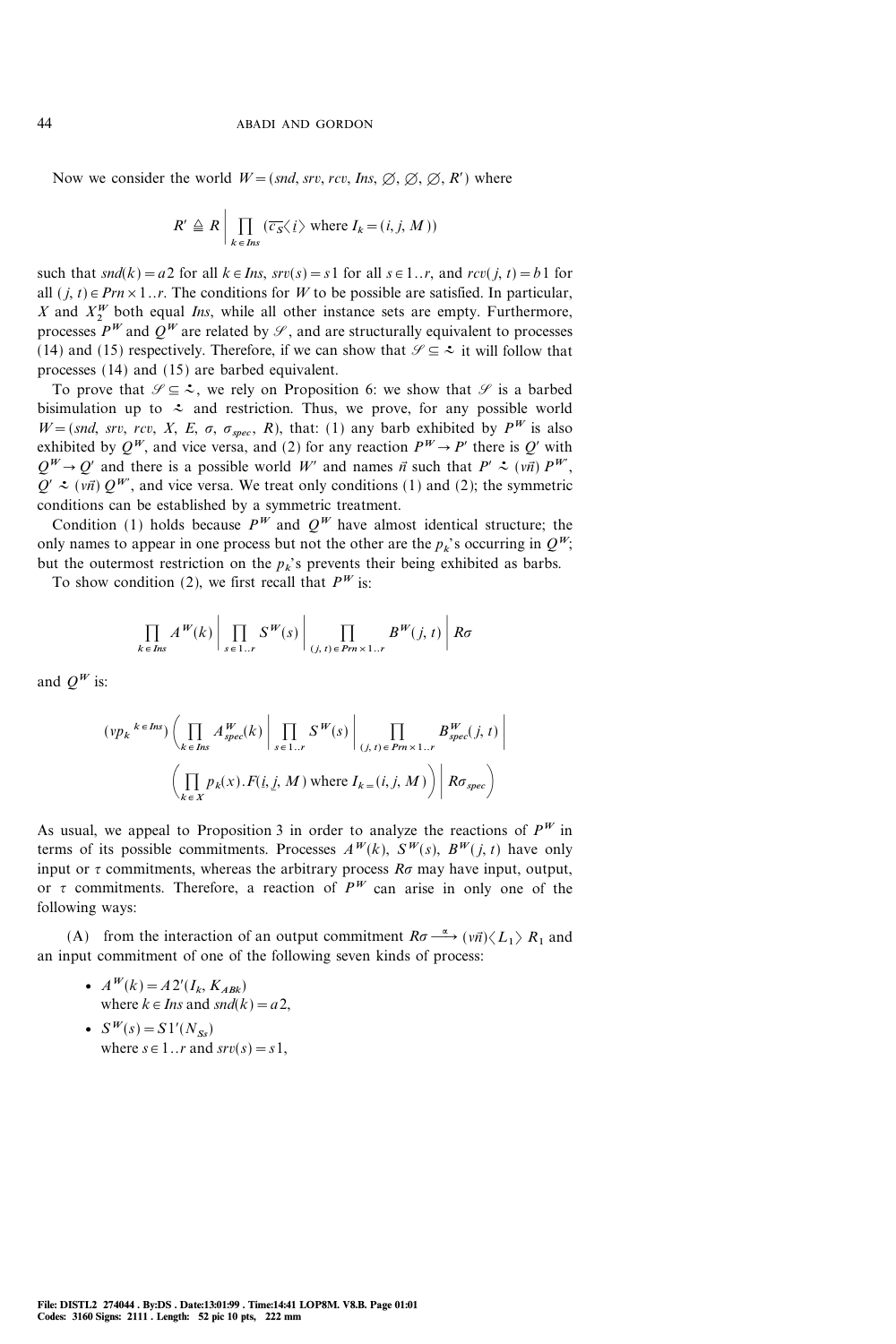- $S^{W}(s) = S2(i, N_{ss})$ where  $s \in 1$ ..*r* and  $srv(s) = s2(i)$ ,
- $S^{W}(s) = S4(i, j, K_{ABk})$ where  $s \in 1...r$ ,  $srv(s) = s4(k)$ , and  $I_k = (i, j, M)$ ,
- $B^{W}(j, t) = B 1'(j, \tau \cdot F, N_{Bjt})$ where  $(j, t) \in Prn \times 1$ ..r and rcv(  $j, t$ ) = b1,
- $B^{W}(j, t) = B2(j, \tau, F, N_{Bjt})$ where  $(j, t) \in Prn \times 1$ ..r and rcv(  $j, t$ ) = b2,
- $B^{W}(j, t) = B3(i, j, \tau, F, K_{ABk})$ where  $(j, t) \in Prn \times 1...$ ,  $rcv(j, t) = b3(k)$ , and  $I_k = (i, j, M)$ ,

(B) from a  $\tau$  commitment  $B^W(j, t) = \tau \cdot F(i, j, M) \xrightarrow{\tau} F(i, j, M)$  where ֞֘֝֬ İ ֺ֝֡  $rcv(j, t) = run(k)$  and  $I_k = (i, j, M)$ ,

(C) from a  $\tau$  commitment  $R\sigma \stackrel{\tau}{\longrightarrow} R_1$ .

In case (A), we may assume that the bound names  $\vec{n}$  are fresh. Since W is possible, it follows that  $E |_{\sigma}$  and  $E |_{\sigma}$  and that both  $\sigma$  and  $\sigma$  are injective substitutions. Therefore, given the commitment  $R\sigma \stackrel{\alpha}{\longrightarrow} (\nu \vec{n}) \langle L_1 \rangle R_1$ , Lemma 9(2) guarantees that there is an agent A such that  $E \mid A$ ,  $fv(A) \subseteq fv(R)$ ,  $fn(A) \subseteq fn(R)$ , and  $(v\vec{n})\langle L_1\rangle R_1 = A\sigma$ , and moreover that  $R\sigma_{spec} \stackrel{\alpha}{\longrightarrow} A\sigma_{spec}$ . From  $(v\vec{n})\langle L_1\rangle R_1$  $= A\sigma$  it follows there are  $L_2$  and  $R_2$  such that  $A=(\nu\vec{n})\langle L_2 \rangle R_2$ ,  $L_1=L_2\sigma$ , and  $R_1=R_2\sigma.$ 

We now examine the input commitments of the seven kinds of process above (ordered according to the enumeration of messages in the informal description of the protocol, rather than as in the list above) and exhibit in each case a possible world W' such that  $P' \sim (v\vec{n}) P^{W'}$  and there is Q' with  $Q^W \rightarrow Q'$  and  $Q' \sim (v\vec{n}) Q^{W'}$ , where  $\vec{n}$  are the names generated in the commitment of R.

(1) The reaction  $P^W \rightarrow P'$ , where

$$
P' \equiv (v\vec{n}) \left( \prod_{k \in Ins} A^W(k) \middle| \prod_{s' \in 1..r - \{s\}} S^W(s') \middle| \right)
$$

$$
\prod_{i \in Prn} [L_2 \sigma \text{ is } i] (\overline{c_i} \langle N_{Ss} \rangle \middle| S2(i, N_{Ss})) \right)
$$

$$
\prod_{(j, t) \in Prn \times 1..r} B^W(j, t) \middle| R_2 \sigma \right)
$$

arises when  $\alpha$  is  $\overline{c_s}$ , and there is an input commitment

$$
S1'(N_{Ss}) \xrightarrow{c_S} (x) \prod_{i \in Prn} [x \text{ is } i] (\overline{c_i} \langle N_{Ss} \rangle \mid S2(i, N_{Ss}))
$$

for some  $s \in 1..r$  such that  $srv(s) = s1$ .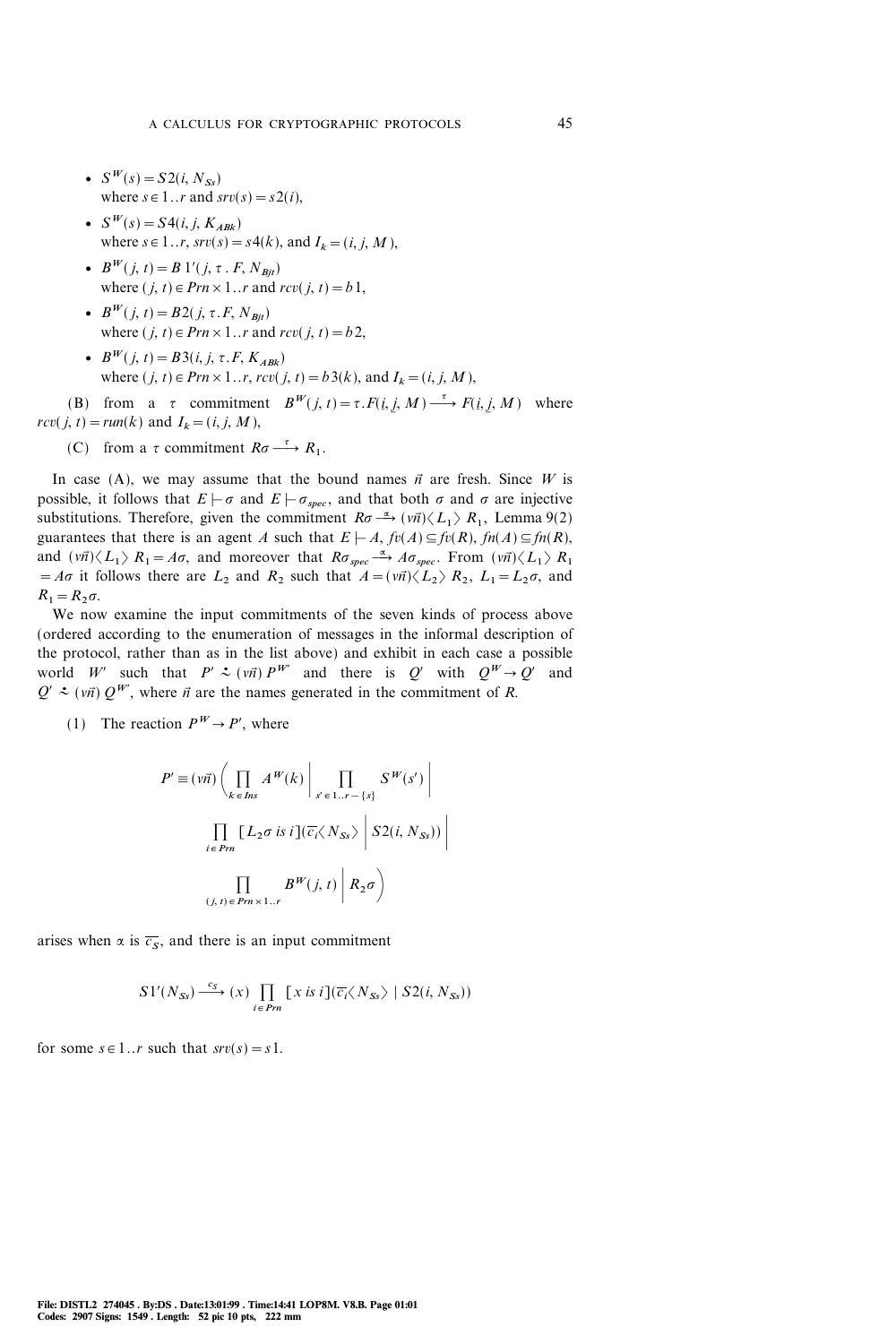We argue by cases on whether there is  $i \in Prn$  such that  $L_2 \sigma = i$ . ֚֚ When there is  $i \in Prn$  such that  $L_2 \sigma = i$ , we can simplify P' as follows: ֖֖֖֖֖֖֖֖֖֖֖֖֖֖֖֖֪֪֪ׅ֖֧֧֚֚֚֚֚֚֚֚֚֚֚֚֚֚֚֚֚֚֚֚֚֚֬֝֝֝֓֞֡֬֓֝֓֞֡֬֝֓֞֝֝֓֞֝֬֝֓֞֬֝֬֝֓֞֬֝֬֝֬

$$
P' \equiv (\nu \vec{n}) \left( \prod_{k \in Ins} A^W(k) \Big| \prod_{s' \in 1..r - \{s\}} S^W(s') \Big| S2(i, N_{SS}) \right)
$$

$$
\prod_{(j, t) \in Prn \times 1..r} B^W(j, t) \Big| \overline{c_i} \langle N_{SS} \rangle \Big| R_2 \sigma \right)
$$

We set

$$
W' = (snd, src', rcv, X, E, \sigma, \sigma_{spec}, \overline{c_i} \langle N_{Ss} \rangle \mid R_2)
$$

where srv' is identical to srv except that  $srv'(s)=s(1)$ . With this definition,  $P' \equiv (v\vec{n}) P^{W'}$ . Given the form of  $\sigma$ ,  $L_2\sigma = \vec{i}$  implies that  $L_2 = \vec{i}$ , and therefore also ֖֖֖֖֖֖֖֖֖֪ׅ֖֪֪֪֦֖֧֪֪֪֦֖֧֪֪֪֪֪֪֦֖֧֚֚֚֚֚֚֚֚֚֚֚֚֚֚֚֚֚֬֝֝֝֝֝֝֝֝֝֬ that  $L_2 \sigma_{spec} = i$ . Therefore,  $Q^W \rightarrow (v\vec{n}) Q^W$ , so we let  $Q' = (v\vec{n}) Q^W$ .

֚֕֡֡֡֡֡֡ It remains to prove that the world  $W'$  is possible. Conditions (1) and (2), which are about the instance sets of W', must hold since the instance sets of W' equal those of  $W$ , which itself is possible. Conditions (3) and (6) concern servers in states s4 and sent(k, L, L'); they hold for W and continue to hold for W' as no servers have entered those states. Conditions  $(4)$  and  $(5)$  continue to hold in W' as no senders or receivers have changed state. Conditions (7) and (8) concerning  $E, \sigma$ , and  $\sigma_{spec}$  hold, since W is possible, no senders have entered or left a sent(L, L') state, and no servers have entered or left a sent(k, L, L') state. Finally, condition (9) is that  $\overline{c_i} \langle N_{ss} \rangle \mid R_2$  contains no free occurrence of any of the names  $p_{k_i}$ ,  $K_{is}$ ,  $K_{sj}$ ,  $K_{ABk}$  and that  $E \left| \overline{c_i} \langle N_{ss} \rangle \right| R_2$ . It holds since the same condition holds for R, and we know that  $fn((\nu \vec{n})\langle L_2 \rangle R_2) \subseteq fn(R)$ , that the names  $\vec{n}$  are fresh, and that  $E \mid (v\vec{n}) \langle L_2 \rangle R_2$ . Therefore, W' is a possible world.

Otherwise, when there is no  $i \in Prn$  such that  $L_2 \sigma = i$ , we can simplify P' as İ follows:

$$
P' \sim (v\vec{n}) \left( \prod_{k \in \text{Ins}} A^{W}(k) \bigg| \prod_{s' \in 1...r - \{s\}} S^{W}(s') \bigg|
$$

$$
\prod_{(j, t) \in \text{Pm} \times 1...r} B^{W}(j, t) \bigg| R_{2} \sigma \right)
$$

We set:

$$
W' = (snd, src', rcv, X, E, \sigma, \sigma_{spec}, R_2)
$$

where srv' is identical to srv except that  $srv'(s) = stuck$ . With this definition, P'  $\sim$  ( $\nu \vec{n}$ ) P<sup>W</sup>'. Given the form of  $\sigma$  and  $\sigma_{spec}$ ,  $L_2\sigma \neq i$  implies that  $L_2\sigma_{spec} \neq i$  for ֖֖֖֖֖֖֖֖֖֪ׅ֖֪֪֪֦֖֧֪֪֪֦֖֧֪֪֪֪֪֪֦֖֧֚֚֚֚֚֚֚֚֚֚֚֚֚֚֚֚֚֬֝֝֝֝֝֝֝֝֝֬ every  $i \in Prn$ . Letting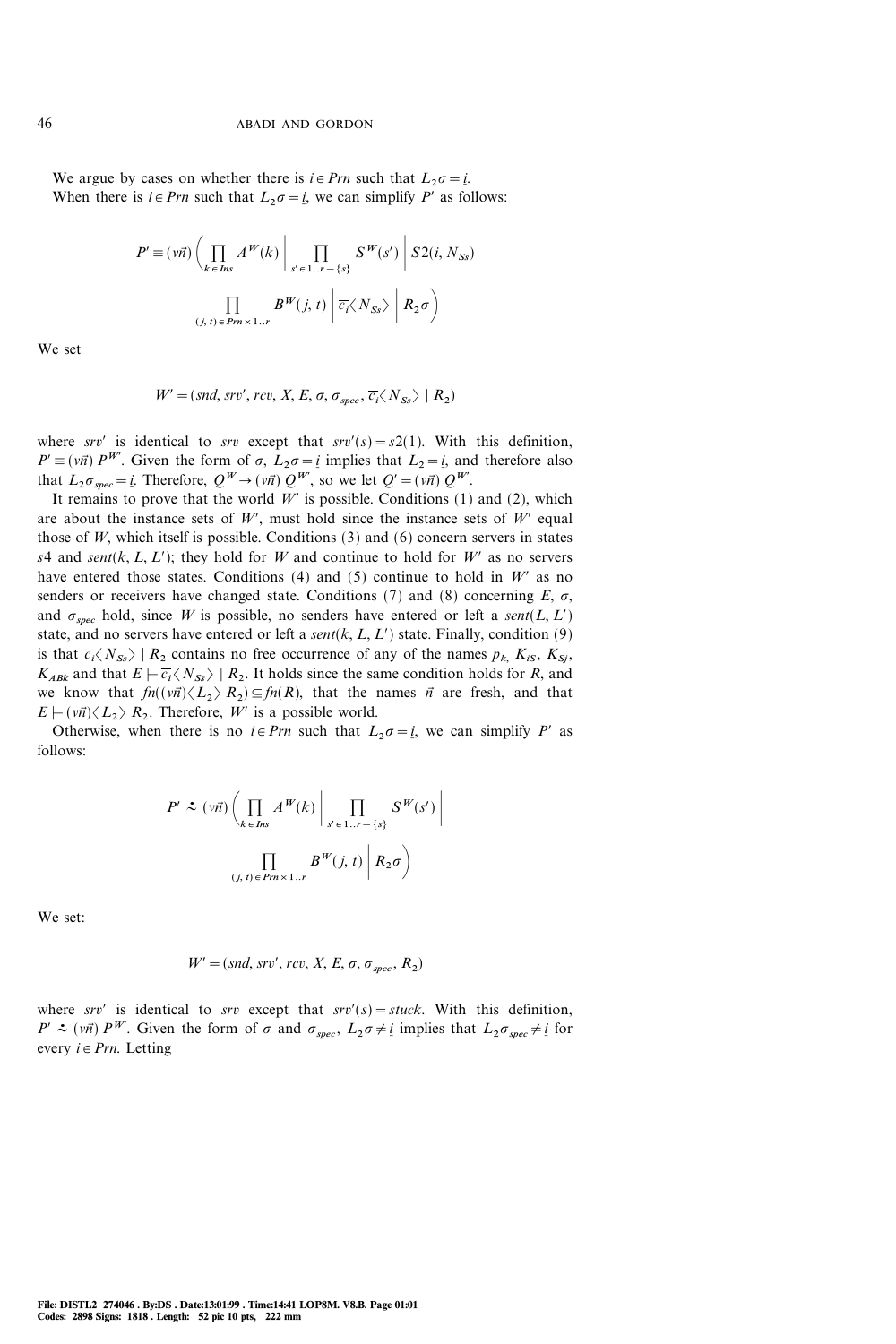$$
Q' \triangleq (v\vec{n})(vp_k^{k \in Ins}) \left( \prod_{k \in Ins} A_{spec}^W(k) \Big| \prod_{s' \in 1..r - \{s\}} S^W(s') \Big|
$$
  

$$
\prod_{i \in Prm} [L_2 \sigma_{spec} \text{ is } i] (\overline{c_i} \langle N_{Ss} \rangle \mid S2(i, N_{Ss})) \Big|
$$
  

$$
\prod_{(j, t) \in Prm \times 1..r} B^W_{spec}(j, t) \Big|
$$
  

$$
\left( \prod_{k \in X} p_k(x).F(i, j, M) \text{ where } I_{k} = (i, j, M) \right)
$$
  

$$
R_2 \sigma_{spec} \right)
$$

we obtain  $Q^W \rightarrow Q' \stackrel{*}{\sim} (v\vec{n}) Q^W$ .

In this case, it remains to show that the world  $W'$  is possible. Conditions (1) and (2) concern the instance sets of  $W'$ . We have:

$$
X_3^{W'} = \{k \in X_3^W \mid \text{snd}(k) \neq \text{sent}(N_{S_s}, N_{S_s})\}
$$

from which it follows that  $X_3^{W'} \subseteq X_3^W$ . All the other instance sets of W' equal those of W. Since conditions (1) and (2) hold for W, they hold also for W'. The rest of the proof that the world W' is possible is as in the case where there is  $i \in Prn$  such that  $L_2 \sigma = \underline{i}$ . 

(2) The reaction  $P^W \rightarrow P'$ , where

$$
P' \equiv (v\vec{n}) \left( \prod_{k' \in Ins - \{k\}} A^{W}(k') \middle| \right)
$$
  

$$
\overline{c}_{S} \langle (i, \{i, i, j, K_{ABk}, L_{2}\sigma\} K_{iS}) \rangle | \overline{c}_{j} \langle (i, \{M\}_{K_{ABk}}) \rangle \right)
$$
  

$$
\prod_{s \in 1..r} S^{W}(s) \left| \prod_{(j, t) \in Prn \times 1..r} B^{W}(j, t) \right| R_{2}\sigma
$$

arises when  $\alpha$  is  $\overline{c_i}$ , and there is an input commitment

$$
A2'(I_{k, K_{ABk}}) \xrightarrow{c_i} (x)(\overline{c_S} \langle (\underline{i} \{i, \underline{i}, \underline{j}, K_{ABk}, x \} \rangle_{K_{iS}}) \rangle | \overline{c_j} \langle (\underline{i}, \{M\} \rangle_{K_{ABk}}) \rangle),
$$

for some  $k \in Ins$  such that  $snd(k) = a2$  and  $I_k = (i, j, M)$ . We set:

$$
W' = (snd', src, rcv, X, E', \sigma', \sigma'_{spec}, R_2 | \overline{c_S} \langle x_k \rangle | \overline{c_j} \langle (i, y_k) \rangle)
$$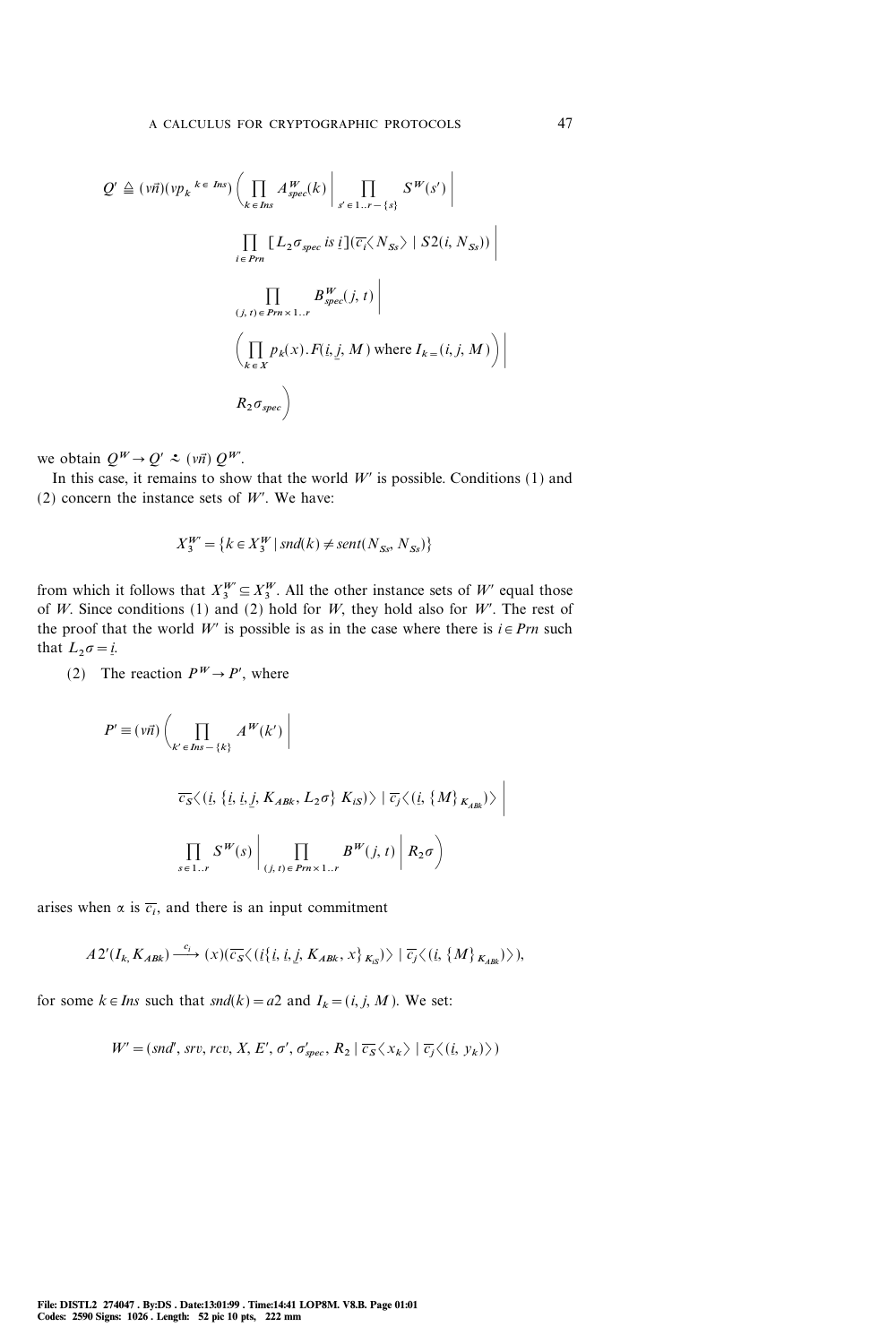where snd' is identical to snd except that snd'(k) = sent( $L_2\sigma$ ,  $L_2\sigma_{spec}$ ), and

$$
E' \triangleq E, x_k: \{-\}_{K_{iS}}, y_k: \{-\}_{K_{ABk}}
$$
  
\n
$$
\sigma' \triangleq \sigma, \{i, i, j, K_{ABk}, L_2 \sigma\}_{K_{iS}}/x_k, \{M\}_{K_{ABk}}/y_k
$$
  
\n
$$
\sigma'_{spec} \triangleq \sigma_{spec}, \{i, i, j, K_{ABk}, L_2 \sigma_{spec}\}_{K_{iS}}/x_k, \{M\}_{K_{ABk}}/y_k
$$

With this definition,  $P' \equiv (v\vec{n}) P^{W'}$ ; moreover,  $Q^{W} \rightarrow (v\vec{n}) Q^{W'}$ .

It remains to show that the world  $W'$  is possible. First, we consider the instance sets of  $W'$ . They are equal to those of  $W$ , except for:

$$
X_2^W = X_2^W - \{k\}
$$
 while  $k \in X_2^W$   
\n
$$
X_3^W = \begin{cases} X_3^W \cup \{k\} & \text{if } \exists s \in 1..r, i' \in Prn \\ & (L_2 \sigma = L_2 \sigma_{spec} = N_{ss} \& \text{srv}(s) \in \{s1, s2(i')\}) \\ X_3^W & \text{otherwise} \end{cases}
$$

Therefore, since conditions (1) and (2) hold for  $W$ , they hold also for  $W'$ . Condition (5) holds for W' because there are no names in the range of  $\sigma$  or  $\sigma_{spec}$ , so for any name *n* either  $L_2\sigma = L_2\sigma_{spec} = n$  or neither  $L_2\sigma = n$  nor  $L_2\sigma_{spec} = n$ . Conditions  $(3)$ ,  $(4)$ ,  $(6)$ ,  $(7)$ ,  $(8)$ , and  $(9)$  hold for W, and it follows easily that they continue to hold for  $W'$ .

(3) The reaction  $P^W \rightarrow P'$ , where

$$
P' \equiv (v\vec{n}) \left( \prod_{k \in \text{Ins}} A^W(k) \Big| \prod_{s' \in 1..r - \{s\}} S^W(s') \Big|
$$
  

$$
\prod_{(j, t) \in \text{Prn} \times 1..r} B^W(j, t) \Big| R_2 \sigma \Big|
$$
  
let  $(y_1, y_2) = L_2 \sigma$  in  

$$
[y_1 \text{ is } i] \text{ case } y_2 \text{ of } \{z_1, z_2, z_3, z_4, z_5\} \underset{j \in \text{Prn}}{\times} in
$$
  

$$
\prod_{j \in \text{Prm}} [z_1 \text{ is } i] [z_2 \text{ is } i] [z_3 \text{ is } j] [z_5 \text{ is } N_{Ss}]
$$

arises when  $\alpha$  is  $\overline{c_s}$ , and there is an input commitment

$$
S2(i, N_{SS}) \xrightarrow{c_S} (x) let(y_1, y_2) = x in
$$
  
\n[ $y_1$  is  $i$ ] case  $y_2$  of  $\{z_1, z_2, z_3, z_4, z_5\}_{K_{IS}}$  in  
\n
$$
\prod_{j \in Prn} [z_1 \text{ is } i] [z_2 \text{ is } i] [z_3 \text{ is } j] [z_5 \text{ is } N_{SS}]
$$
  
\n( $\overline{c_j} \langle * \rangle | S4(i, j, z_4)$ )

for some  $s \in 1..r$  with  $srv(s) = s2(i)$ .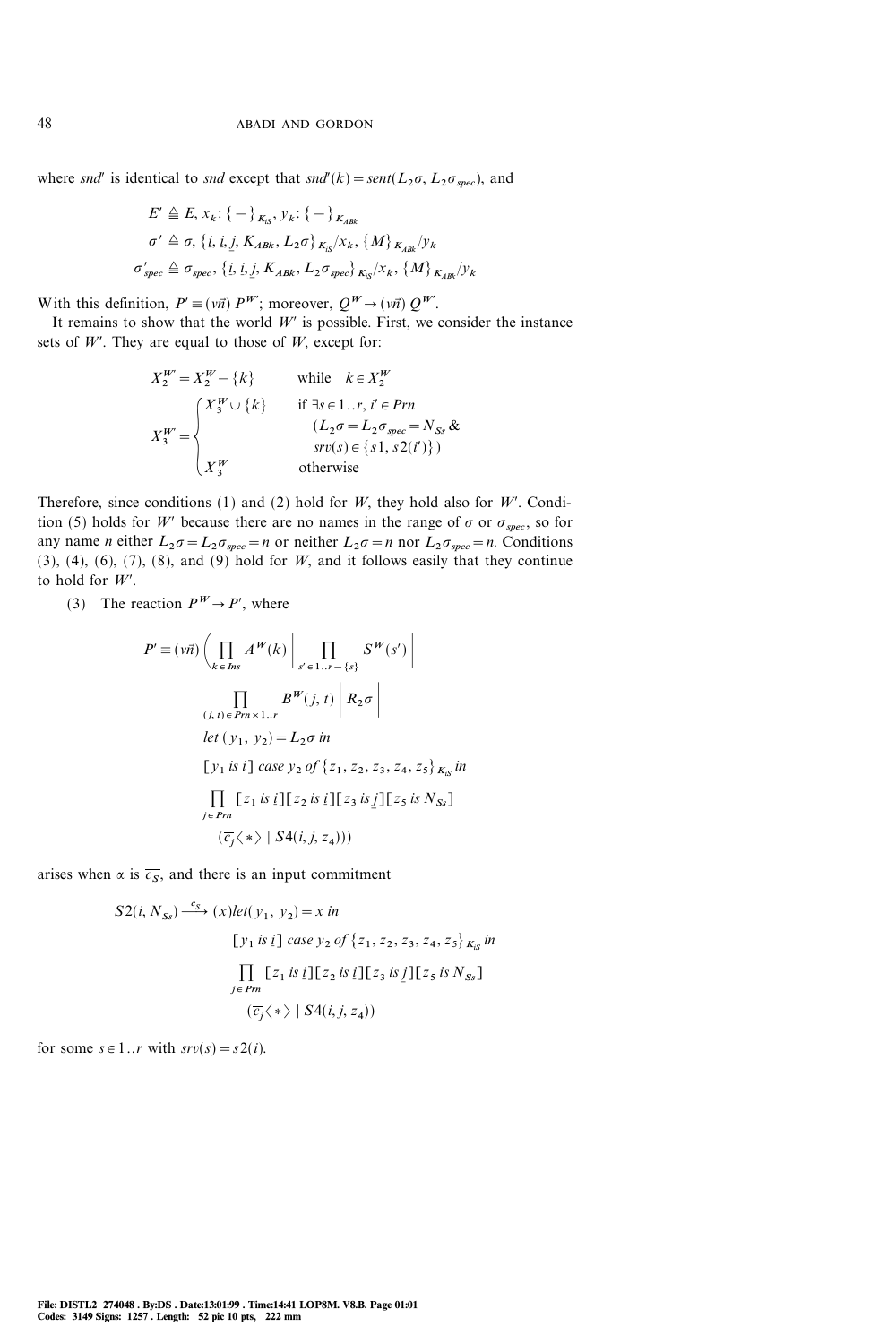We argue by cases on whether  $L_2\sigma$  is a pair with first component i and second ֚֞ component a ciphertext under  $K_{iS}$  containing  $N_{Ss}$  as last field. By condition (8),  $L_2\sigma$  has *i* as first component if and only if  $L_2$  has *i* as first component. Similarly, ֧֖֖֖֖֖֖֖֧֚֚֚֚֚֚֚֡֬֝֬<u>֚</u> ֖֖֖֖֖֖֖֪֖֪֪֖֖֚֚֚֚֚֚֚֚֚֚֡֝֬֝֝֝֝֝֝֝֝֝֝<br>֧֛֝֝ since  $fn(L_2) \subseteq fn(R) \cup \{\vec{n}\}\$ , the second component of  $L_2\sigma$  is a ciphertext under  $K_{iS}$ containing  $N_{S<sub>s</sub>}$  if and only if the second component of  $L<sub>2</sub>$  is a variable  $x<sub>k</sub>$  for some  $k \in Ins$  such that  $snd(k) = sent(N_{Ss}, L')$  for some L'. In this case, the second component of  $L_2\sigma$  is  $\{i, i, j, K_{ABk}, N_{SS}\}_{K_{iS}}$  where  $I_k = (i, j, M)$ . Thus,  $L_2\sigma$  determines k ֚֡֡֡֡֡֡֡ ֚֞ i uniquely because of the presence of  $K_{ABk}$ . By condition (5),  $L' = N_{Ss}$  and  $snd(k) = sent(N_{ss}, N_{ss})$ , so if  $L_2$  has the form  $(i, x_k)$ , then  $L_2\sigma$  and  $L_2\sigma_{spec}$  both ֚֞֘ equal (*i*, {*i*, *i*, *j*,  $K_{ABk}$ ,  $N_{Ss}$ }  $_{K_{iS}}$ ). Conversely, the form of  $L_2\sigma_{spec}$  determines the form İ İ İ İ of  $L_2\sigma$ .

Assuming that  $L_2\sigma$  is a pair of the form described, we can simplify P' as follows:

$$
P' \equiv (v\vec{n}) \left( \prod_{k \in Ins} A^{W}(k) \bigg| \prod_{s' \in 1..r - \{s\}} S^{W}(s') \bigg|
$$
  

$$
\prod_{(j, t) \in Prn \times 1..r} B^{W}(j, t) \bigg|
$$
  

$$
S4(i, j, K_{ABk}) | R_2 \sigma | \overline{c_j} \langle * \rangle
$$

where  $i, j$ , and  $k$  are defined as explained above. We set:

$$
W' = (snd, srv', rcv, X, E, \sigma, \sigma_{spec}, R_2 | \overline{c_j} \langle * \rangle)
$$

where srv' is identical to srv except that  $srv'(s)=s4(k)$ . With this definition,  $P' \equiv (v\vec{n}) P^{W'}$  and  $Q^W \rightarrow (v\vec{n}) Q^{W'}$ .

It remains to show that the world  $W'$  is possible. All the instance sets of  $W'$  equal those of  $W$ , except for:

$$
X_3^{W'} = X_3^{W} - \{k' \in X_3^{W} | \text{snd}(k') = \text{sent}(N_{S_s}, N_{S_s})\}
$$
  
while  $k \in X_3^{W}$   

$$
X_5^{W'} = X_5^{W} \cup \{k\}
$$

In particular,  $k \notin X_3^W$ . Therefore, conditions (1) and (2) hold for W'. Conditions  $(3)$ ,  $(4)$ ,  $(5)$ ,  $(6)$ ,  $(7)$ ,  $(8)$ , and  $(9)$  hold for W, and it follows easily that they continue to hold for W'. For condition (3), we use the fact that  $\mathit{snd}(k) = \mathit{sent}(N_{S<sub>s</sub>}, N_{S<sub>s</sub>}).$ 

On the other hand, if  $L_2\sigma$  is not of the form described, we can simplify P' as follows:

$$
P' \sim (\nu \vec{n}) \left( \prod_{k \in \text{Ins}} A^W(k) \Big| \prod_{s' \in 1..r - \{s\}} S^W(s') \Big|
$$

$$
\prod_{(j, t) \in \text{Prn} \times 1..r} B^W(j, t) \Big| R_2 \sigma \right)
$$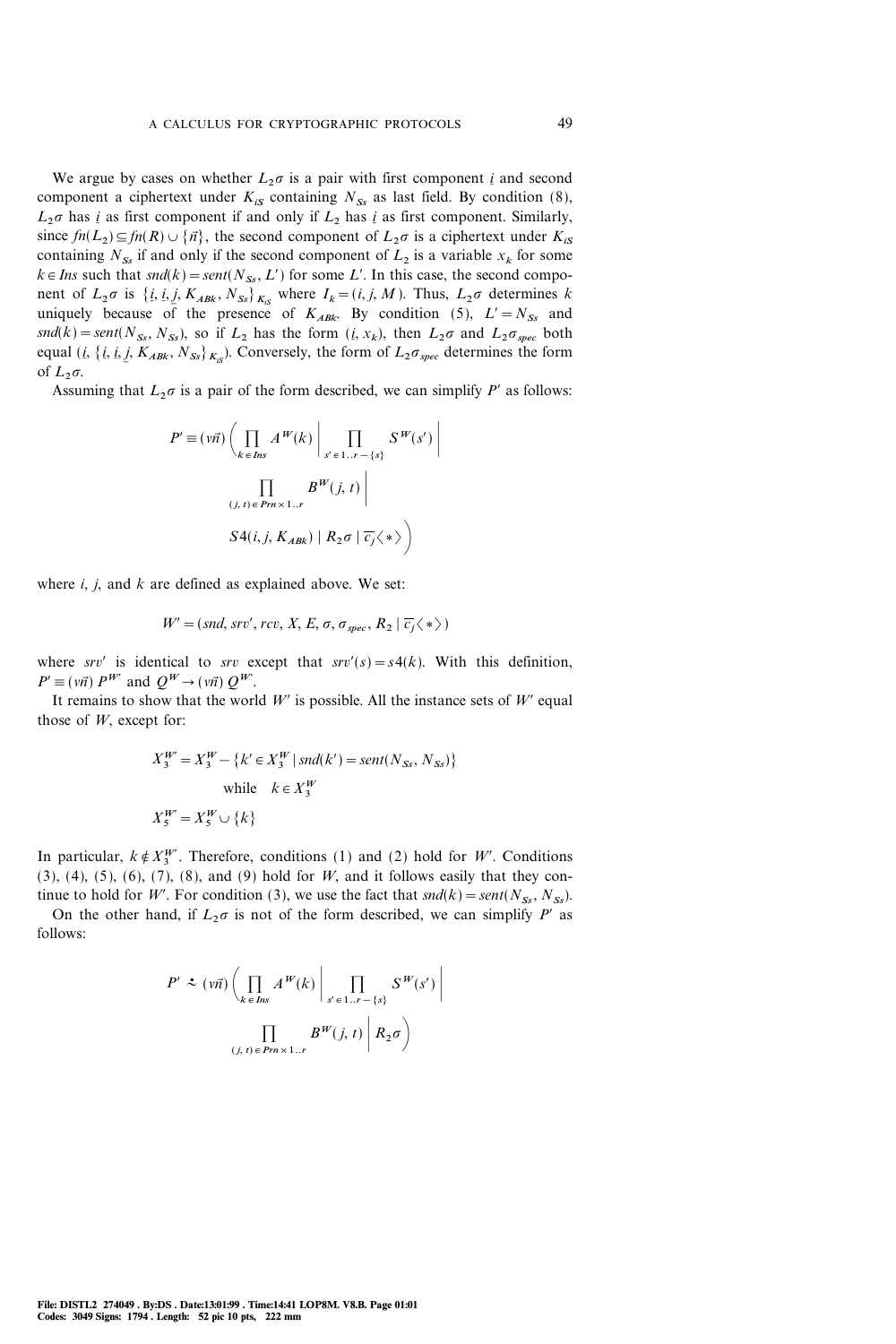We set

$$
W' = (snd, src', rcv, X, E, \sigma, \sigma_{spec}, R_2)
$$

where srv' is identical to srv except that  $srv'(s) = stuck$ . With this definition,  $P' \sim (v\vec{n}) P^{W'}$ . Letting

$$
Q' \triangleq (v\vec{n})(vp_k^{k \in Ins}) \left( \prod_{k \in Ins} A_{spec}^W(k) \Big| \prod_{s' \in 1..r - \{s\}} S^W(s') \Big|
$$
  

$$
let (y_1, y_2) = L_2 \sigma_{spec} in ...
$$
  

$$
\prod_{(j, t) \in Prn \times 1..r} B^W_{spec}(j, t) \Big|
$$
  

$$
\left( \prod_{k \in X} p_k(x).F(\underline{i}, \underline{j}, M) \text{ where } I_{k} = (i, j, M) \right)
$$
  

$$
R_2 \sigma_{spec}
$$

where the omitted code gets stuck, we obtain  $Q^W \rightarrow Q' \stackrel{\sim}{\sim} (v\vec{n}) Q^{W'}$ .

In this case, it is easy to check that the world  $W'$  is possible. All the instance sets of  $W'$  equal those of  $W$ , except for:

$$
X_3^{W'} = \{k \in X_3^W \mid \text{snd}(k) \neq \text{sent}(N_{S\circ}, N_{S\circ})\}
$$

so  $X_3^{W'} \subseteq X_3^W$ .

(4) The reaction  $P^W \rightarrow P'$ , where

$$
P' \equiv (v\vec{n}) \left( \prod_{k \in Ins} A^W(k) \middle| \prod_{s \in 1..r} S^W(s) \middle| \prod_{s \in 1..r} S^W(s) \middle| \prod_{(j',\,t') \in Pm \times 1..r - \{(j,\,t)\}} B^W(j',\,t') \middle| \right)
$$

$$
\overline{c_S} \langle N_{Bjt} \rangle \left| B2(j,\,\tau.\,F,\,N_{Bjt}) \right| R_2 \sigma \right)
$$

arises when  $\alpha$  is  $\overline{c_j}$ , and there is an input commitment

$$
B1'(j, \tau.F, N_{Bjt}) \xrightarrow{c_j} (x)(\overline{c_s} \langle N_{Bjt} \rangle \mid B2(j, \tau.F, N_{Bjt}))
$$

for some  $(j, t) \in Prn \times 1..r$  such that  $rcv(j, t) = b1$ . We set:

$$
W' = (snd, src, rcv', X, E, \sigma, \sigma_{spec}, R_2 | \overline{c_s} \langle N_{Bjt} \rangle)
$$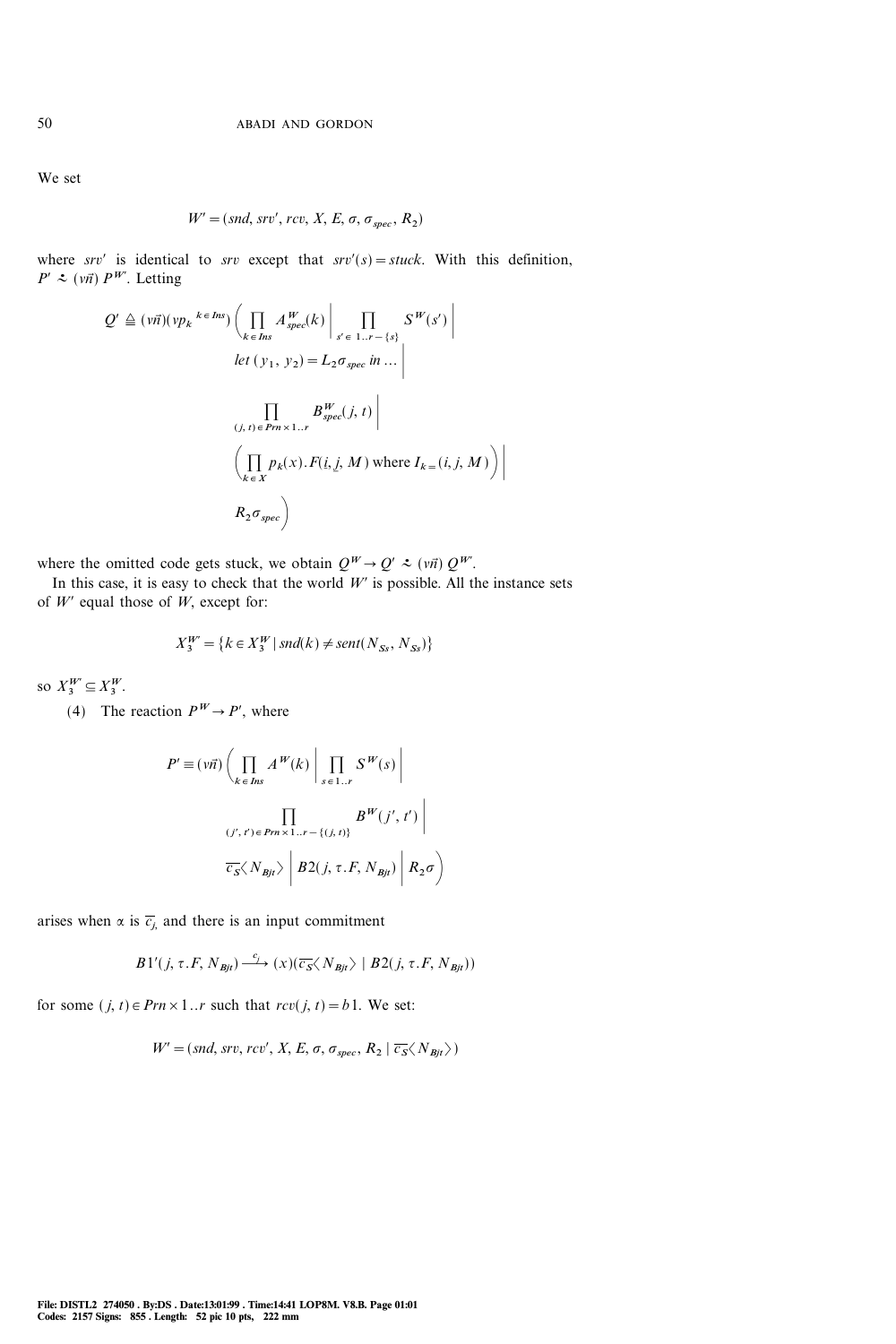where rcv' is identical to rcv except that  $rcv'(j, t) = b2$ . With this definition,  $P' \equiv (v\vec{n}) P^{W'}$  and  $Q^W \rightarrow (v\vec{n}) Q^{W'}$ . Given that W is a possible world, so is W'; in particular, the instance sets of  $W'$  equal those of  $W$ .

(5) The reaction  $P^W \rightarrow P'$ , where

$$
P' \equiv (v\vec{n}) \left( \prod_{k \in Ins} A^{W}(k) \Big| \prod_{s' \in 1..r - \{s\}} S^{W}(s') \Big|
$$
  

$$
\prod_{(j, t) \in Prn \times 1..r} B^{W}(j, t) \Big|
$$
  

$$
\overline{c_{j}} \left\langle \{S, \underline{i}, \underline{j}, K_{ABk}, L_{2} \sigma \} \right\rangle_{K_{Sj}} \right\rangle \Big| R_{2} \sigma \Big)
$$

arises when  $\alpha$  is  $\overline{c_s}$ , and there is an input commitment

$$
S4(i,j, K_{ABk}) \xrightarrow{c_S} (x) \overline{c_j} \langle \{S, \underline{i}, \underline{j}, K_{ABk}, x\} \rangle_{K_{Sj}} \rangle
$$

for some  $s \in 1..r$  such that  $srv(s) = s4(k)$  and  $I_k = (i, j, M)$ . We set:

$$
W' = (snd, src', rcv, X, E', \sigma', \sigma'_{spec}, R_2 | \overline{c_j} \langle z_s \rangle)
$$

where srv' is identical to srv except that  $srv'(s) = sent(k, L_2\sigma, L_2\sigma_{spec})$ , and:

$$
E' \triangleq E, z_s: \{-\}_{K_{Sj}}
$$
  
\n
$$
\sigma' \triangleq \sigma, \{S, i, j, K_{ABk}, L_2 \sigma\}_{K_{Sj}}/z_s
$$
  
\n
$$
\sigma'_{spec} \triangleq \sigma_{spec}, \{S, i, j, K_{ABk}, L_2 \sigma_{spec}\}_{K_{Sj}}/z_s
$$

With this definition,  $P' \equiv (v\vec{n}) P^{W'}$  and  $Q^W \rightarrow (v\vec{n}) Q^{W'}$ .

It remains to show that the world  $W'$  is possible. First, we note that if  $srv(s') = s4(k)$  then  $s = s'$ , because  $srv(s) = s4(k)$  and by condition (3). Therefore, all the instance sets of  $W'$  equal those of  $W$ , except for:

$$
X_5^{W'} = X_5^{W} - \{k\}
$$
  
\n
$$
X_6^{W'} = \begin{cases} X_6^{W} \cup \{k\} & \text{sometimes—when is unimportant} \\ X_6^{W'} & \text{otherwise} \end{cases}
$$

So conditions (1) and (2) hold for W'. Since W satisfies conditions (4) and (5), so does W', trivially. Condition (3) for W implies that  $\text{snd}(k) = \text{sent}(N_{S_s}, N_{S_s})$ ; it follows that condition (3) holds for W'. Condition (6) holds for W' because there can be no names in the ranges of  $\sigma$  and  $\sigma_{spec}$ , so, for any name *n*, either  $L_2\sigma = L_2\sigma_{spec} = n$  or neither  $L_2\sigma = n$  nor  $L_2\sigma_{spec} = n$ . Conditions (7), (8), and (9) for  $W'$  are easy consequences of the corresponding conditions for  $W$ .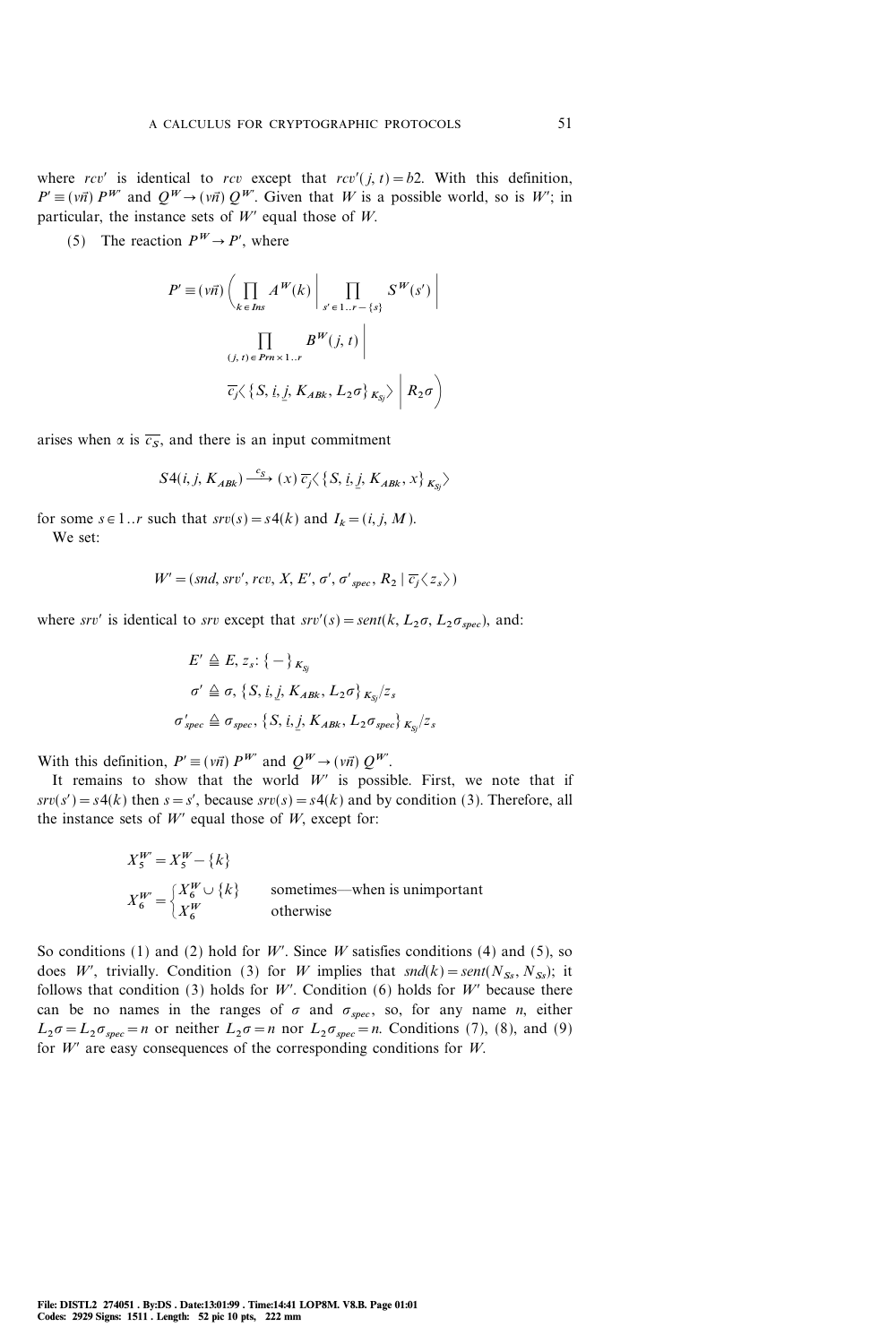(6) The reaction  $P^W \rightarrow P'$ , where

$$
P' \equiv (v\vec{n}) \left( \prod_{k \in Ins} A^W(k) \middle| \prod_{s \in 1..r} S^W(s) \middle| \prod_{s \in 1..r} B^W(j', t') \middle| R_2 \sigma \middle| \prod_{(j',\,t') \in Prn \times 1..r - \{(j,t)\}} B^W(j',\,t') \middle| R_2 \sigma \middle| \right)
$$
  
*case*  $L_2 \sigma$  *of*  $\{y_1, y_2, y_3, y_4, y_5\} \, K_{sj}$  *in*  

$$
\prod_{i \in Prn} [y_1 \, is \, S] [y_2 \, is \, i] [y_3 \, is \, j] [y_5 \, is \, N_{Bjt}]
$$

$$
B3(i, j, \tau. F, y_4)
$$

arises when  $\alpha$  is  $\overline{c_i}$  and there is an input commitment

$$
B2(j, \tau.F, N_{Bjt}) \xrightarrow{c_j} (x) \text{ case } x \text{ of } \{y_1, y_2, y_3, y_4, y_5\}_{K_{Sj}} \text{ in}
$$
\n
$$
\prod_{i \in Prn} [y_1 \text{ is } S][y_2 \text{ is } i][y_3 \text{ is } j][y_5 \text{ is } N_{Bjt}]
$$
\n
$$
B3(i, j, \tau.F, y_4)
$$

for some  $(j, t) \in Prn \times 1..r$  with  $rcv(j, t)=b2$ .

We argue by cases on whether  $L_2\sigma$  is a ciphertext under  $K_{S_i}$  containing  $N_{Bit}$  as last field. By condition (8), since  $fn(L_2) \subseteq fn(R) \cup \{\vec{n}\}, L_2\sigma$  is a ciphertext under  $K_{Si}$ containing  $N_{Bjt}$  if and only if  $L_2$  is a variable  $z_s$  for some  $s \in 1..r$  such that  $srv(s) = sent(k, N_{Bjt}, L')$  for some k and L'. In this case,  $L_2\sigma$  is  $\{S, i, j, K_{ABk}, K_{ABk}\}$ ֖֖֖ׅׅ֚֚֚֚֚֚֚֚֚֚֚֚֚֚֚֚֚֚֚֚֚֚֚֚֚֚֚֬֡֡֓֡֞֡֡֡֓֡  $(N_{\text{Bjt}})_{K_{\text{Sj}}}$  where  $I_k = (i, j, M)$ . Thus,  $L_2\sigma$  determines k uniquely because of the presence of  $K_{ABk}$ . By condition (6),  $L' = N_{Bit}$  and srv(s) = sent(k,  $N_{Bit}$ ,  $N_{Bit}$ ), so if  $L_2$ is  $z_s$  then  $L_2\sigma$  and  $L_2\sigma_{spec}$  both equal  $\{S, i, j, K_{ABk}, N_{Bjt}\}_{K_{Sj}}$ . Conversely, the form İ ֺ֝֡ of  $L_2\sigma_{spec}$  determines the form of  $L_2\sigma$ .

Assuming that  $L_2\sigma$  is of the form described, we can simplify P' as follows:

$$
P' \equiv (v\vec{n}) \left( \prod_{k \in Ins} A^W(k) \middle| \prod_{s \in 1..r} S^W(s) \middle| \prod_{s \in 1..r} S^W(s) \middle| \prod_{(j',t') \in Prm \times 1..r - \{(j,t)\}} B^W(j',t') \middle| B3(i,j,\tau.F, K_{ABk}) \middle| \right)
$$
  

$$
R_2 \sigma \right)
$$

We set:

$$
W' = (snd, src, rcv', X, E, \sigma, \sigma_{spec}, R_2)
$$

where rcv' is identical to rcv except that  $rcv'(j, t)=b3(k)$ . With this definition,  $P' \equiv (v\vec{n}) P^{W'}$  and  $Q^W \rightarrow (v\vec{n}) Q^{W'}$ .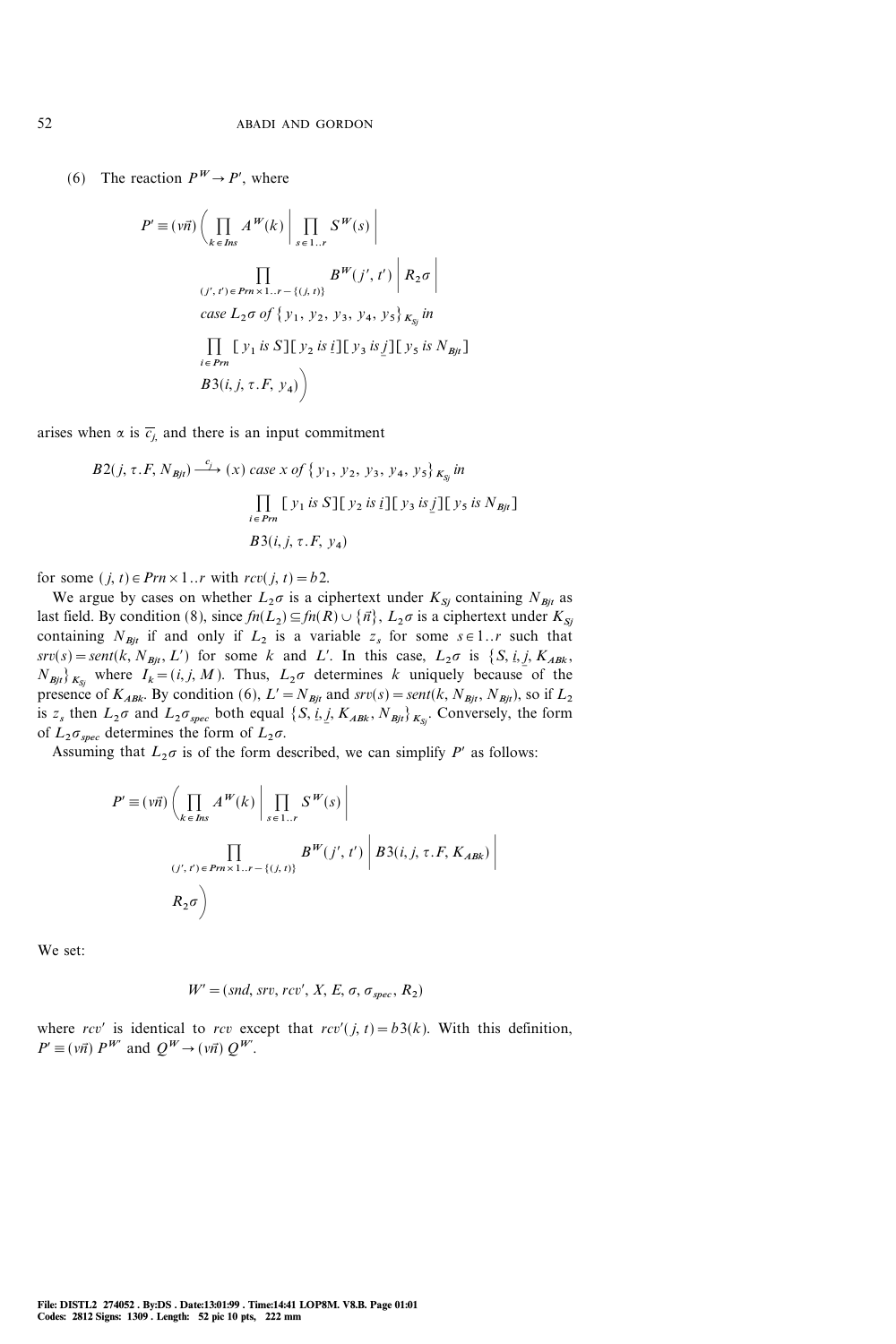It remains to check that the world  $W'$  is possible. All the instance sets of  $W'$ equal those of  $W$ , except for:

$$
X_6^{W'} = X_6^W - \{k' \text{ where } I_{k'} = (i', j, M')|
$$
  

$$
\exists s' \in 1..r(srv(s') = sent(k', N_{Bjt}, N_{Bjt}))\}
$$
  
while  $k \in X_6^W$   

$$
X_7^{W'} = X_7^W \cup \{k\}
$$

In particular,  $k \notin X_6^W$ . Therefore, conditions (1) and (2) hold for W'. Conditions  $(3)$ ,  $(5)$ ,  $(6)$ ,  $(7)$ ,  $(8)$ , and  $(9)$  hold for  $W$ , and it follows easily that they continue to hold for W'. Condition (4) holds for W' because  $srv(s)=sent(k, N_{Bit}, N_{Bit})$ .

On the other hand, if  $L_2\sigma$  is not of the form described, we can simplify P' as follows:

$$
P' \sim (\nu \vec{n}) \left( \prod_{k \in \text{Ins}} A^W(k) \middle| \prod_{s \in 1..r} S^W(s) \middle| \prod_{s \in 1..r} B^W(j', t') \middle| R_2 \sigma \right)
$$
  

$$
(j', t') \in \text{Prn} \times 1..r - \{(j, t)\}
$$

We set:

$$
W' = (snd, src, rcv', X, E, \sigma, \sigma_{spec}, R_2)
$$

where rcv' is identical to rcv except that  $rcv' ( j, t) = stuck$ . With this definition,  $P' \sim (v\vec{n}) P^{W'}$ . Letting

$$
Q' \triangleq (v\vec{n}) (v p_k^{k \in Ims}) \left( \prod_{k \in Ims} A_{spec}^{W}(k) \Big| \prod_{s \in 1..r} S^{W}(s) \Big|
$$
  

$$
\prod_{(j',\,r') \in Pm \times 1..r - \{(j,\,t)\}} B_{spec}^{W}(j',\,t') \Big|
$$
  
*case*  $L_2 \sigma$  *of* {  $y_1$ ,  $y_2$ ,  $y_3$ ,  $y_4$ ,  $y_5$ }  $\underset{K_S}{\times} \underset{m}{m} \cdots$   

$$
\left( \prod_{k \in X} p_k(x). F(\underline{i}, \underline{j}, M) \text{ where } I_k = (i, j, M) \right)
$$
  
 $R_2 \sigma_{spec}$ 

where the omitted code gets stuck, we obtain  $Q^W \rightarrow Q' \stackrel{*}{\sim} (v\vec{n}) Q^W$ .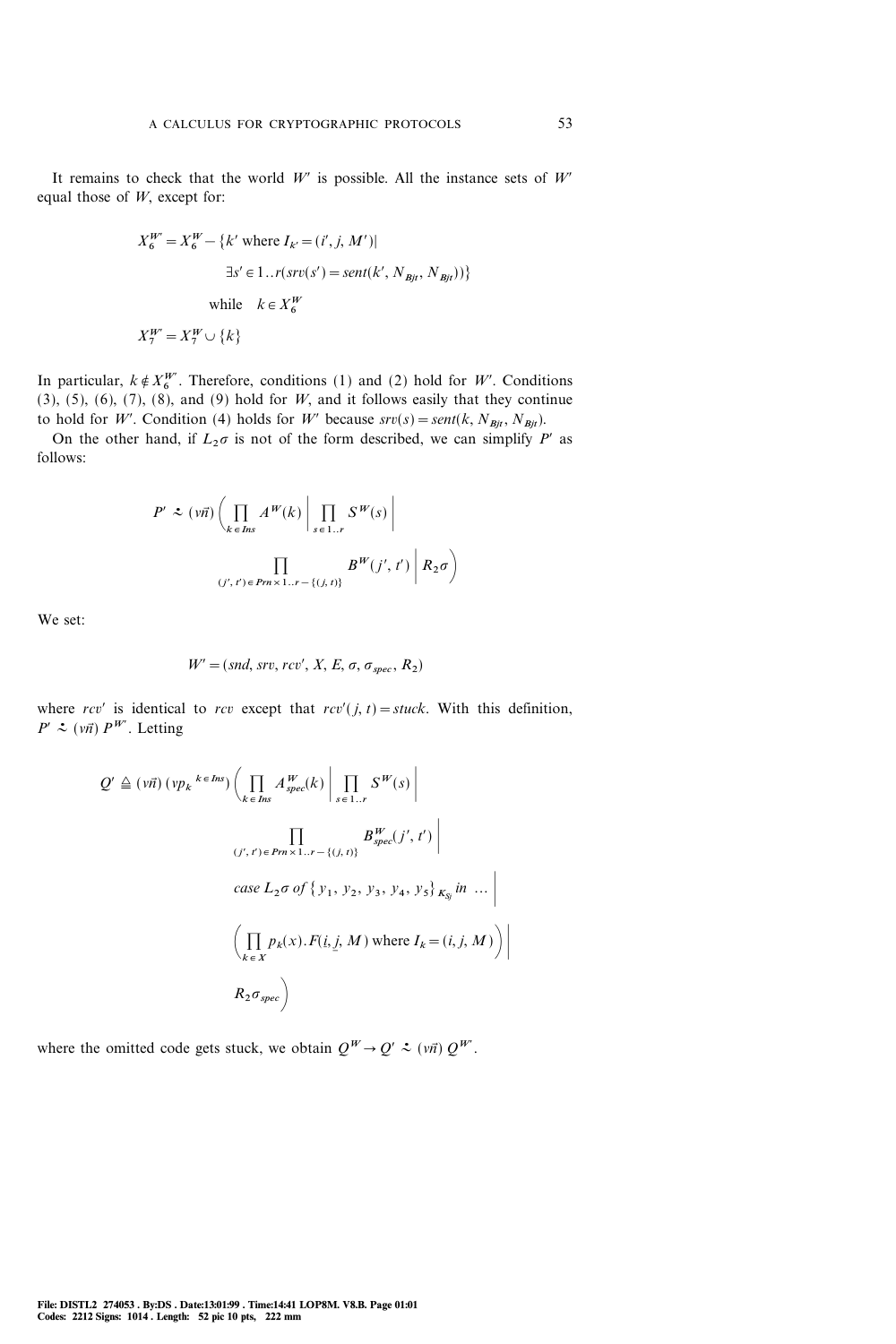In this case, it is easy to check that the world  $W'$  is possible. All the instance sets of  $W'$  equal those of  $W$ , except for:

$$
X_6^{W'} = X_6^{W} - \{k \text{ where } I_k = (i, j, M) |
$$
  

$$
\exists s \in 1.. r(srv(s) = sent(k, N_{Bjt}, N_{Bjt}))\}
$$

so  $X_6^{W'} \subseteq X_6^W$ .

(7) The reaction  $P^W \rightarrow P'$ , where

$$
P' \equiv (v\vec{n}) \left( \prod_{k \in Ins} A^W(k) \middle| \prod_{s \in 1..r} S^W(s) \middle| \prod_{s \in 1..r} B^W(j', t') \middle| R_2 \sigma \right)
$$
  

$$
\prod_{(j',\,r') \in Prn \times 1..r - \{(j, t)\}} B^W(j', t') \middle| R_2 \sigma \right)
$$
  
let  $(y_1, y_2) = L_2 \sigma$  in  

$$
[y_1 \text{ is } i] \text{ case } y_2 \text{ of } \{z\}_{K_{ABk}} \text{ in } \tau \cdot F(i, j, z)
$$

arises when  $\alpha$  is  $\overline{c_i}$  and there is an input commitment

$$
B3(i, j, \tau.F, K_{ABk}) \xrightarrow{c_j} (x) \text{ let } (y_1, y_2) = x \text{ in}
$$
  
[ $y_1 \text{ is } i \text{]} \text{case } y_2 \text{ of } \{z\}_{K_{ABk}} \text{ in } \tau.F(i, j, z)$ 

for some  $k \in Ins$  and  $(j, t) \in Prn \times 1..r$  such that  $rcv(j, t)=b3(k)$  and  $I_k=(i, j, M)$ for some M.

We argue by cases on whether  $L_2\sigma$  is a pair with first component *i* and second component a ciphertext under  $K_{ABk}$ . By condition (8),  $L_2\sigma$  has *i* as first component ֚֚֕ if and only if  $L_2$  has *i* as first component. Similarly, since  $fn(L_2) \subseteq fn(R) \cup \{\vec{n}\}\$ , the I second component of  $L_2\sigma$  is a ciphertext under  $K_{ABk}$  if and only if the second component of  $L_2$  is  $y_k$  and  $\text{snd}(k) = \text{sent}(L, L')$  for some L and L'. In this case, the second component of  $L_2\sigma$  is  $\{M\}_{K_{ABk}}$ . Thus, if  $L_2$  has the form  $(i, y_k)$ , then  $L_2\sigma$  equals  $(i, \{M\}_{K_{ABk}})$ , while  $L_2\sigma_{spec}$  equals  $(i, \{p_k\}_{K_{ABk}})$ . Conversely, the form of i  $L_2\sigma_{spec}$  determines the form of  $L_2\sigma$ .

Assuming that  $L_2\sigma$  is a pair of the form described, we can simplify P' as follows:

$$
P' \equiv (v\vec{n}) \left( \prod_{k \in Ins} A^W(k) \middle| \prod_{s \in 1..r} S^W(s) \middle| \prod_{s \in 1..r} S^W(s) \middle| \prod_{s \in 1..r} B^W(j',t') \middle| R_2 \sigma \middle| \tau.F(\underline{i},\underline{j},M) \right)
$$

We set

$$
W' = (snd, src, rcv', X, E, \sigma, \sigma_{spec}, R_2)
$$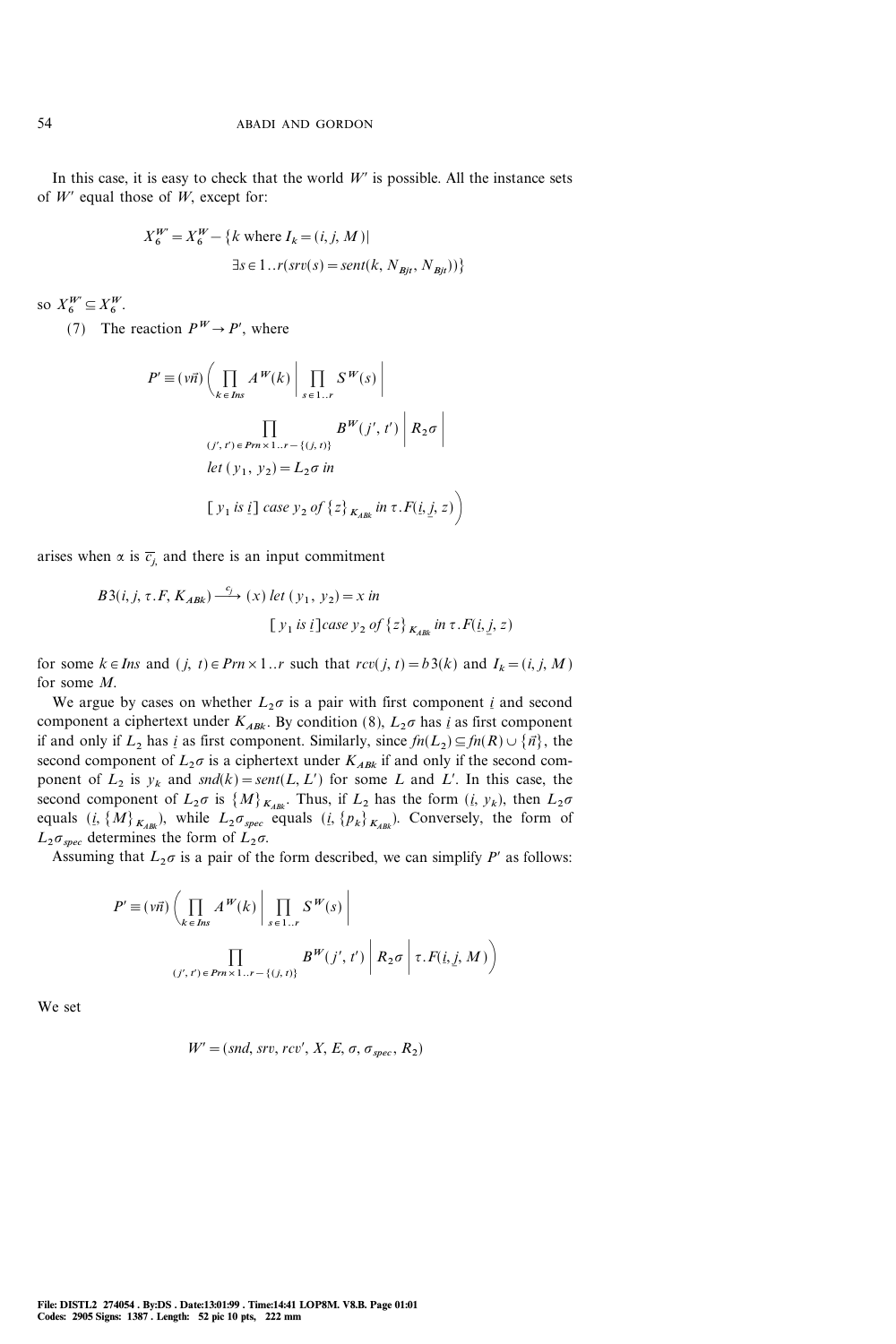where rcv' is identical to rcv except that  $rcv'(j, t) = run(k)$ . With this definition,  $P' \equiv (v\vec{n}) P^{W'}$  and  $Q^W \rightarrow (v\vec{n}) Q^W$ .

In order to check that the world  $W'$  is possible, we first consider the instance sets of W'. First, we argue that  $k \notin X_7^W$ . It suffices to show that if  $rcv(j, t') = b3(k)$  then in fact  $t = t'$ . Condition (4) for W says that there exists  $s \in 1..r$  such that  $srv(s) = sent(k, N_{Bit}, N_{Bit})$ , and that if  $rcv(j, t') = b3(k)$  then there exists  $s' \in 1..r$ such that  $srv(s') = sent(k, N_{Bjt'}, N_{Bjt'})$ . Condition (3) for W says that  $snd(k) =$ sent( $N_{S_s}$ ,  $N_{S_s}$ ) and snd(k) = sent( $N_{S_s}$ ,  $N_{S_s}$ ). Therefore,  $s=s'$  and then  $t=t'$ . We conclude that  $k \notin X^W$ . We obtain that the instance sets of W' equal those of W except for

$$
X_7^{W'} = X_7^{W} - \{k\}
$$
 while  $k \in X_7^{W}$   

$$
X_8^{W'} = X_8^{W} \cup \{k\}
$$

So conditions (1) and (2) hold for  $W'$ . Conditions (3), (4), (5), (6), (7), (8), and (9) hold for W, and it follows easily that they continue to hold for  $W'$ .

On the other hand, if  $L_2\sigma$  is not of the form described, we can simplify P' as follows:

$$
P' \sim (\nu \vec{n}) \left( \prod_{k \in \text{Ins}} A^W(k) \middle| \prod_{s \in 1..r} S^W(s) \middle| \prod_{s \in 1..r} B^W(j', t') \middle| R_2 \sigma \right)
$$
  

$$
\prod_{(j',t') \in \text{Prn} \times 1..r - \{(j, t)\}}
$$

We set:

$$
W' = (snd, src, rcv', X, E, \sigma, \sigma_{spec}, R_2)
$$

where rcv' is identical to rcv except that  $rcv' ( j, t) = stuck$ . With this definition,  $P' \sim (v\vec{n}) P^{W'}$ . Letting

$$
Q' \triangleq (v\vec{n}) (vp_k^{k \in Ins}) \left( \prod_{k \in Ins} A_{spec}^W(k) \Big| \prod_{s \in 1..r} S^W(s) \Big|
$$
  

$$
\prod_{(j',\,t') \in Prn \times 1..r - \{(j,\,t)\}} B_{spec}^W(j',\,t') \Big|
$$
  
let  $(y_1, y_2) L_2 \sigma \text{ in } ... \Big|$   

$$
\left( \prod_{k \in X} p_k(x).F(\underline{i}, \underline{j}, M) \text{ where } I_k = (i, j, M) \right)
$$
  
 $R_2 \sigma_{spec}$ 

where the omitted code gets stuck, we obtain  $Q^W \rightarrow Q' \stackrel{*}{\sim} (v\vec{n}) Q^W$ .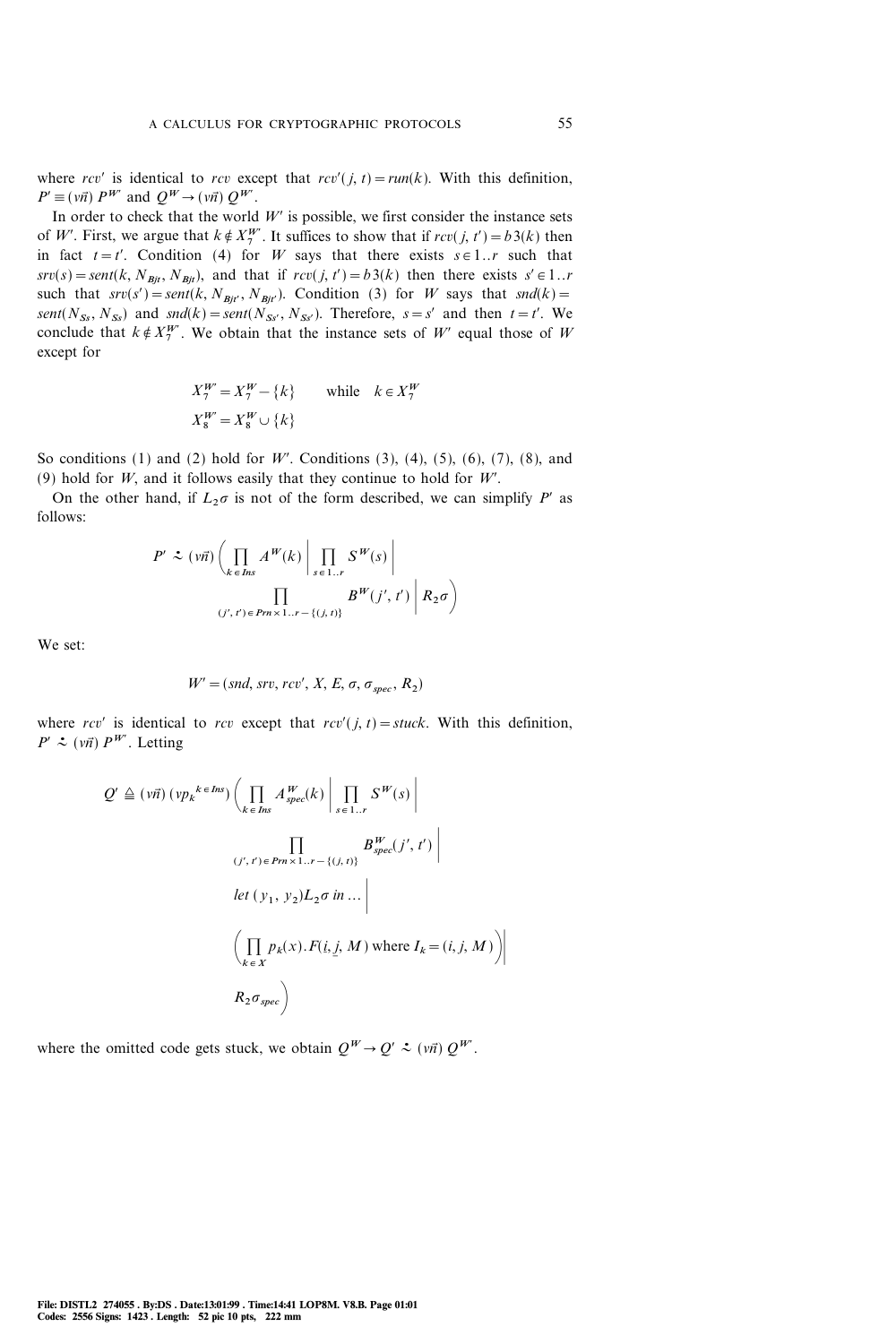The proof that  $W'$  is possible is almost identical to that just given for the other case; the only change is that  $X_8^W = X_8^W$ .

This completes case (A).

In case (B), the reaction  $P^W \rightarrow P'$ , where

$$
P' \equiv \prod_{k \in Ins} A^{W}(k) \left| \prod_{s \in 1..r} S^{W}(s) \right|
$$
  

$$
\prod_{(j',\,t') \in Prm \times 1..r - \{(j,\,t)\}} B^{W}(j',\,t') \left| F(i,\underline{j},M) \right| R\sigma
$$

arises from the  $\tau$  commitment

$$
B^W(j, t) \xrightarrow{\tau} F(\underline{i}, \underline{j}, M)
$$

Ì

for some  $(j, t) \in Prn \times 1..r$  such that  $rcv(j, t)=run(k)$  and  $I_k=(i, j, M)$  for some  $k \in Ins$ . Note that  $k \in X$ , since  $rcv(j, t) = run(k)$  implies  $k \in X_{8}^{W} \subseteq X$ . We set:

$$
W' = (snd, src, rcv', X', E, \sigma, \sigma_{spec}, F(i, \underline{j}, M) \mid R),
$$

where rcv' is identical to rcv except that  $rcv'(j, t) = done$  and where  $X' = X - \{k\}.$ With this definition,  $P' \equiv P^{W'}$ . Moreover, we have:

$$
Q^{W} = (\nu p_{k}{}^{k \in Ins}) \left( \prod_{k \in Ins} A^{W}(k) \Big| \prod_{s \in 1..r} S^{W}(s) \Big|
$$
  

$$
\prod_{(j, t) \in Prn \times 1..r} B^{W}_{spec}(j, t) \Big|
$$
  

$$
\left( \prod_{k \in X} p_{k}(x) . F(\underline{i}, \underline{j}, M) \text{ where } I_{k} = (i, j, M) \right) \Big| R \sigma_{spec} \right)
$$
  

$$
\equiv (\nu p_{k}{}^{k \in Ins}) \left( \prod_{k \in Ins} A^{W}(k) \Big| \prod_{s \in 1..r} S^{W}(s) \Big|
$$
  

$$
(j', t') \in Prn \times 1..r - \{(j, t)\}
$$
  

$$
\left( \prod_{k \in X} p_{k}(x) . F(\underline{i}, \underline{j}, M) \text{ where } I_{k} = (i, j, M) \right)
$$
  

$$
\overline{p_{k}} \Big\langle * \Big\rangle \Big| p_{k}(x) . F(\underline{i}, \underline{j}, M) \Big| R \sigma_{spec} \Big)
$$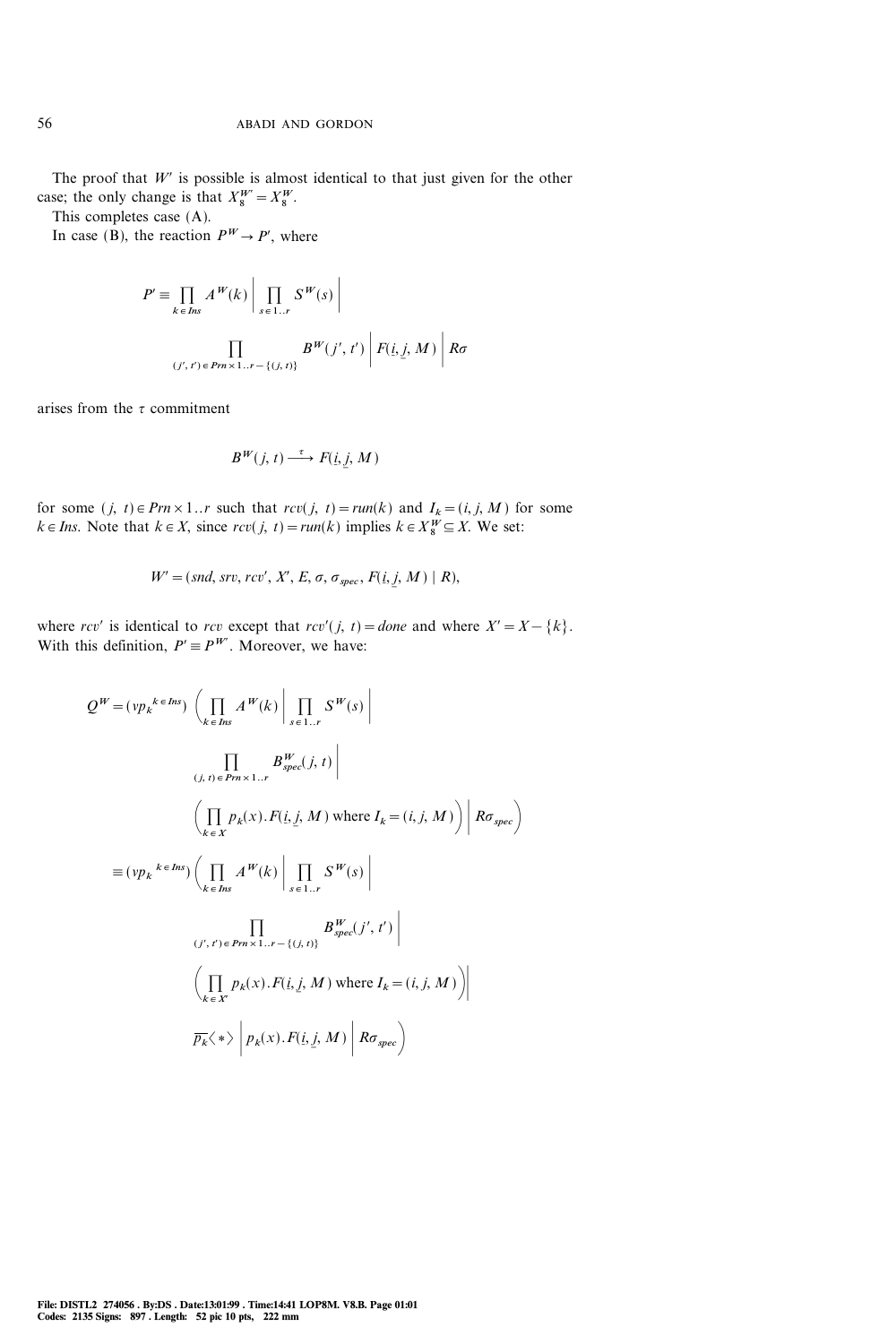$$
\rightarrow (vp_k^{k \in Ins}) \left( \prod_{k \in Ins} A^{W}(k) \middle| \prod_{s \in 1..r} S^{W}(s) \middle| \prod_{s \in 1..r} S^{W}(s) \middle| \prod_{(j',\,t') \in Prn \times 1..r - \{(j,\,t)\}} B^{W}_{spec}(j',\,t') \middle| \right)
$$

$$
\left( \prod_{k \in X'} p_k(x).F(\underline{i},\underline{j},M) \text{ where } I_k = (i,j,M) \right) \middle|
$$

$$
F(\underline{i},\underline{j},M) \middle| R\sigma_{spec} \right)
$$

$$
\equiv Q^{W'}
$$

In order to check that the world W' is possible, we first argue that  $k \notin X_8^{W}$ . It suffices to show that if  $rcv(j, t') = run(k)$  then in fact  $t = t'$ . Condition (4) for W says that there exists  $s \in 1..r$  such that  $srv(s) = sent(k, N_{Bjt}, N_{Bjt})$ , and that if  $rcv(j, t') = run(k)$  then there exists  $s' \in 1..r$  such that  $srv(s') = sent(k, N_{Bit}, N_{Bit})$ . Condition (3) for W says that  $\text{snd}(k) = \text{sent}(N_{S_s}, N_{S_s})$  and  $\text{snd}(k) = \text{sent}(N_{S_s}, N_{S_s}).$ Therefore,  $s = s'$  and then  $t = t'$ . We conclude that  $k \notin X_8^W$ . We obtain that the instance sets of  $W'$  equal those of  $W$  except for:

$$
X_8^{W'} = X_8^{W} - \{k\}
$$

So conditions (1) and (2) hold for  $W'$ . Conditions (3), (4), (5), (6), (7), (8), and (9) hold for W, and it follows easily that they continue to hold for  $W'$ . For condition (9), we rely on the fact that  $F(i, j, M)$  is a closed process and that it cannot ׇ֞֘֝ ֞֘֝֬֝ contain free occurrences of any of the names  $p_k$ ,  $K_{iS}$ ,  $K_{Si}$ ,  $K_{ABk}$ . (The abstraction F cannot contain free occurrences of those names because of our general convention that bound parameters of the protocol do not occur free in  $F$ . The term  $M$  cannot because it is part of the arguments to  $Sys_{spec}$ .)

Finally, in case (C), the reaction  $P^W \rightarrow P'$ , where

$$
P' \equiv \prod_{k \in \text{Ins}} A^W(k) \left| \prod_{s \in 1..r} S^W(s) \right| \prod_{(j, t) \in \text{Prn} \times 1..r} B^W(j, t) \left| R_1 \right|
$$

arises from the  $\tau$  commitment  $R\sigma \stackrel{\tau}{\longrightarrow} R_1$ . Lemma 9(2) implies that there is a process  $R_2$  such that  $E \mid R_2$ ,  $fv(R_2) \subseteq fv(R)$ ,  $fn(R_2) \subseteq fn(R)$ ,  $R_1 = R_2\sigma$ , and  $R\sigma_{spec} \xrightarrow{\tau} R_2\sigma_{spec}$ . We set:

$$
W' = (snd, src, rcv, X, E, \sigma, \sigma_{spec}, R_2).
$$

With this definition,  $P' \equiv P^{W'}$  and  $Q \rightarrow Q^{W'}$ ; moreover, W' is a possible world. This concludes the proof of the authenticity property, Proposition 18.  $\blacksquare$ 

Proposition 18 is rather strong, so we obtain the secrecy property as a corollary (Proposition 19). This strength is convenient but not essential: weaker formulations of authenticity that do not imply secrecy would be satisfactory.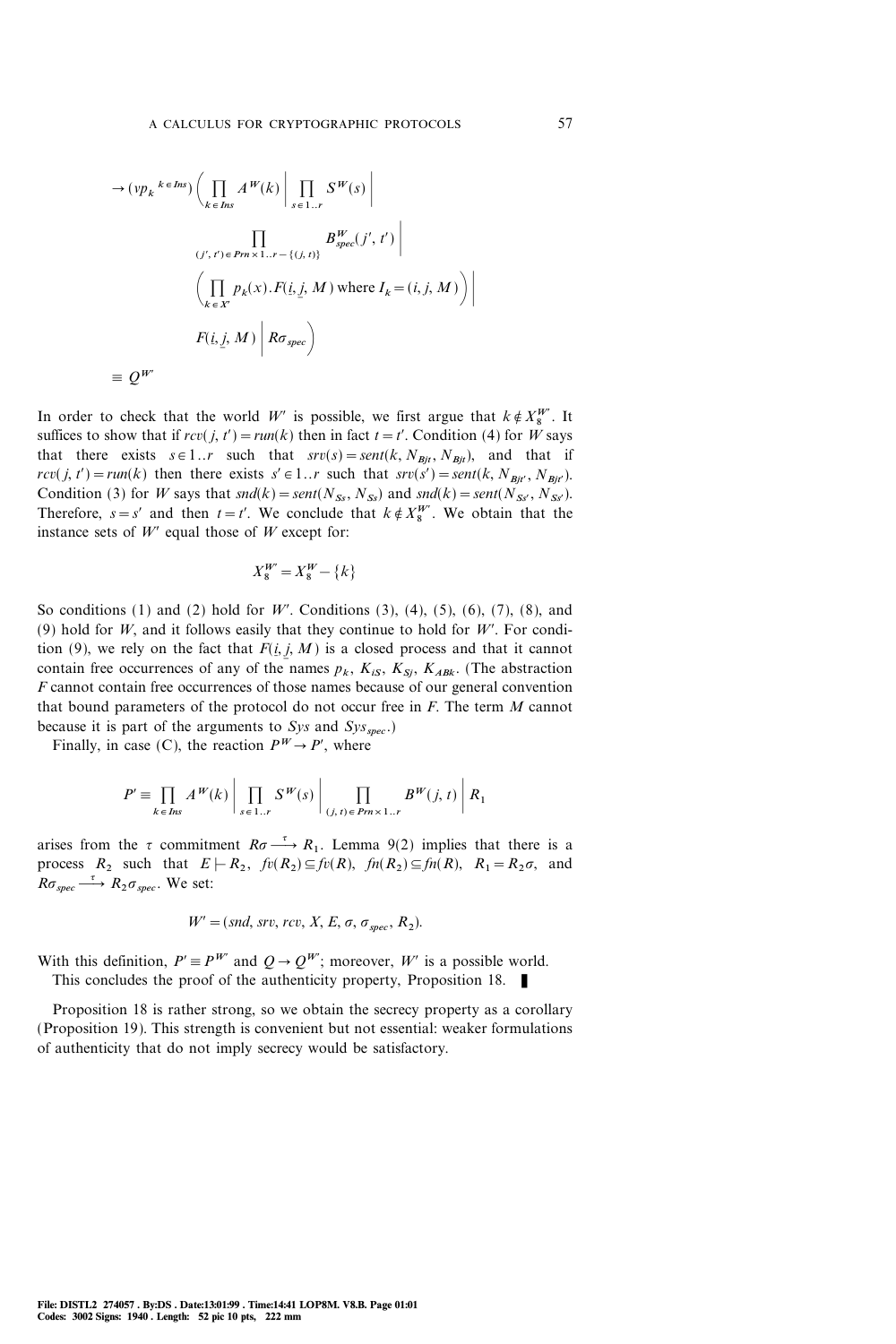PROPOSITION 19. If each pair  $(I_1, J_1)$ , ...,  $(I_m, J_m)$  is indistinguishable, then

$$
Sys(I_1, ..., I_m) \simeq Sys(J_1, ..., J_m).
$$

*Proof.* When  $I = (i, j, M)$  and  $J = (i, j, M')$ , the pair  $(I, J)$  is indistinguishable only if  $F(i, j, M) \simeq F(i, j, M')$ . Using the fact that testing equivalence is a İ i ֺ֝֡ congruence (Proposition 1), we obtain:

$$
A1_{spec}(I, F) = (vp)(A1(i,j, p) | p(x).F(i,j, M))
$$

$$
\simeq (vp)(A1(i,j, p) | p(x).F(i,j, M'))
$$

$$
= A1_{spec}(J, F)
$$

If each pair  $(I_1, J_1)$ , ...,  $(I_m, J_m)$  is indistinguishable, then Propositions 1 and 18 permit the following calculation:

$$
Sys(I_1, ..., I_m) \simeq Sys_{spec}(I_1, ..., I_m)
$$
  
\n
$$
= (vK_{iS}^{i \in Prn})(vK_{Sj}^{j \in Prn})
$$
  
\n
$$
\left(\prod_{k \in Ins} A 1_{spec}(I_k, F)\right) \cdot S1 \Big| \prod_{j \in Prn} B1(j, F_{spec})\right)
$$
  
\n
$$
\simeq (vK_{iS}^{i \in Prn})(vK_{Sj}^{j \in Prn})
$$
  
\n
$$
\left(\prod_{k \in Ins} A 1_{spec}(J_k, F)\right) \cdot S1 \Big| \prod_{j \in Prn} B1(j, F_{spec})\right)
$$
  
\n
$$
= Sys_{spec}(J_1, ..., J_m)
$$
  
\n
$$
\simeq Sys(J_1, ..., J_m)
$$

This completes the proof of the secrecy property.  $\blacksquare$ 

#### 7. FURTHER CRYPTOGRAPHIC PRIMITIVES

Although so far we have discussed only shared-key cryptography, other kinds of cryptography are also easy to treat within the spi calculus. In this section we show how to handle cryptographic hashing, public-key encryption, and digital signatures. We add syntax for these operations to the spi calculus and give their semantics. We thus provide evidence that our ideas are applicable to a wide range of security protocols, beyond those that rely on shared-key encryption. We believe that we may be able to deal similarly with Diffie-Hellman techniques and with secret sharing. However, protocols for oblivious transfer and for zero-knowledge proofs, for example, are probably beyond the scope of our approach.

#### 7.1. Hashing

A cryptographic hash function has the properties that it is very expensive to recover an input from its image or to find two inputs with the same image.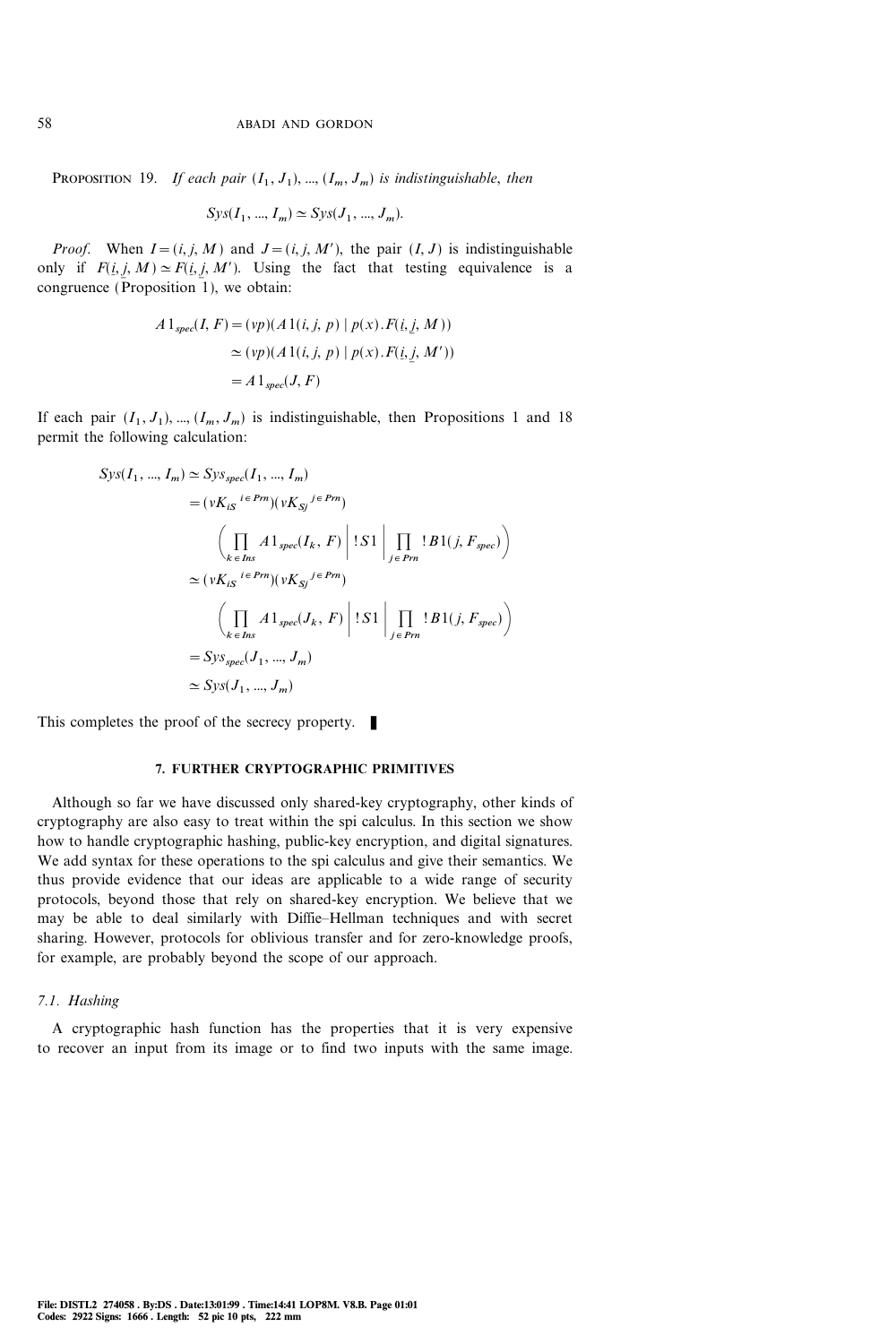Functions such as SHA and RIPE-MD are generally believed to have these properties [Sch96b].

When we represent hash functions in the spi calculus, we pretend that operations that are very expensive are altogether impossible. We simply add a construct to the syntax of terms of the spi calculus:

> L,  $M, N ::=$  terms as in Section 3.1  $H(M)$  hashing

The syntax of processes is unchanged. Intuitively,  $H(M)$  represents the hash of M. The absence of a construct for recovering  $M$  from  $H(M)$  corresponds to the assumption that H cannot be inverted. The lack of any equations  $H(M) = H(M')$ corresponds to the assumption that  $H$  is free of collisions.

#### 7.2. Public-Key Encryption and Digital Signatures

Traditional public-key encryption systems are based on key pairs. Normally, one of the keys in each pair is private to one principal, while the other key is public. Any principal can encrypt a message using the public key; only a principal that has the private key can then decrypt the message.

We assume that neither key can be recovered from the other. We could just as easily deal with the case where the public key can be derived from the private one. Much as in Section 3.1, we also assume that the only way to decrypt an encrypted packet is to know the corresponding private key; that an encrypted packet does not reveal the public key that was used to encrypt it; and that there is sufficient redundancy in messages so that the decryption algorithm can detect whether a ciphertext was encrypted with the expected public key.

We arrive at the following syntax for the spi calculus with public-key encryption. (This syntax is concise, rather than memorable.)

| L, $M, N ::=$                         | terms                 |
|---------------------------------------|-----------------------|
| $\cdots$                              | as in Section 3.1     |
| $M^+$                                 | public part           |
| $M^-$                                 | private part          |
| ${M_N \brack N}$                      | public-key encryption |
| $P, Q ::=$                            | processes             |
| .                                     | as in Section 3.1     |
| case L of $\left\{ [x] \right\}$ in P | decryption            |

If M represents a key pair, then  $M^+$  represents its public half and  $M^-$  represents its private half. Given a public key N, the term  $\{[M]\}_N$  represents the result of the public-key encryption of M with N. In case L of  $\{[x]\}_N$  in P, the variable x is bound in P. This construct is useful when N is a private key  $K^-$ ; then it binds x to the M such that  $\{[M]\}_{K^+}$  is L, if such an M exists.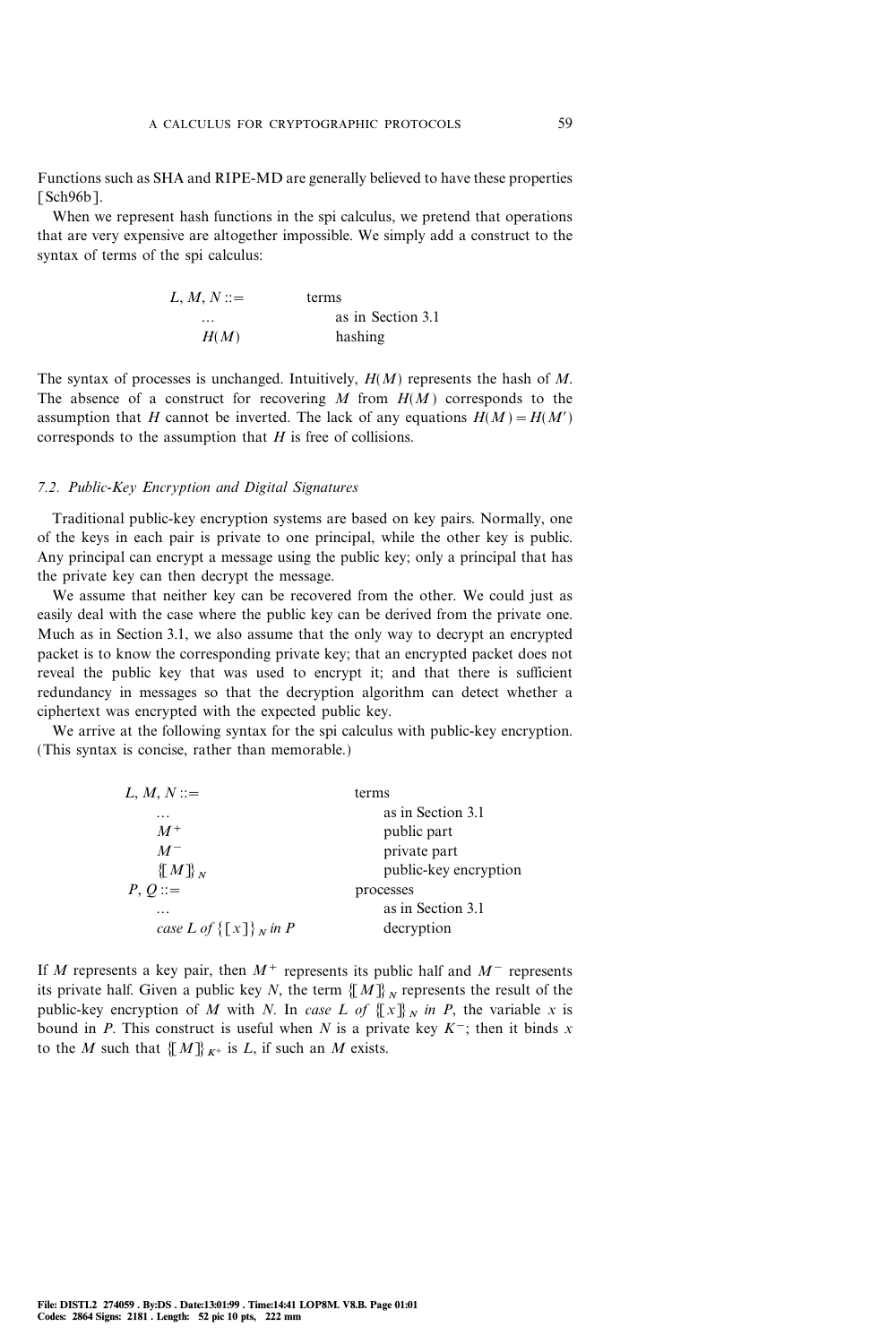It is also common to use key pairs for digital signatures. Private keys are used for signing, while public keys are used for checking signatures. We can represent digital signatures through the following extended syntax:

| $L, M, N ::=$                | terms                 |
|------------------------------|-----------------------|
| $\cdots$                     | as above              |
| $\left[\right\{M\right\}]_N$ | private-key signature |
| $P, Q ::=$                   | processes             |
| $\cdots$                     | as in                 |
| case N of $[\{x\}]_M$ in P   | decryption.           |

Given a private key N, the term  $\left[\right\{M\right\}]_N$  represents the result of the signature of M with N. Again, the variable x is bound in P in the construct case N of  $[\{x\}]_M$  in P. This construct is dual to *case L of*  $\{x\}_N$  in P. The new construct is useful when N is a public key  $K^+$ ; then it binds x to the M such that  $\left[\{M\}\right]_{K^-}$  is L, if such an M exists. (Thus, we are assuming that M can be recovered from the result of signing it; but there is no difficulty in dropping this assumption.)

Formally, the semantics of the new constructs is captured with two new rules for the reduction relation:

| (Red Public Decrypt)  | $case \{ [M] \}_{N^+} of \{ [x] \}_{N^-} in P > P [M/x]$ |
|-----------------------|----------------------------------------------------------|
| (Red Signature Check) | $case \{ [M] \}_{N^-} of \{ [x] \}_{N^+} in P > P [M/x]$ |

We believe that our basic theoretical results for the spi calculus still apply.

As a small example, we can write the following public-key analogue for the protocol of Section 3.2.1:

$$
A(M) \triangleq \overline{c_{AB}} \langle \{ [M, [\{ H(M) \}]_{K_A^-} ] \} _{K_B^+} \rangle
$$
  
\n
$$
B \triangleq c_{AB}(x).case \space x \space of \{ [y] \} _{K_B^-} \space in
$$
  
\nlet  $(y_1, y_2) = y \space in$   
\n
$$
case \space y_2 \space of \{ \{ z \} \} _{K_A^+} \space in
$$
  
\n
$$
[H(y_1) \space is \space z] \space F(y_1)
$$
  
\n
$$
Inst(M) \triangleq (vK_A)(vK_B)(A(M) \mid B).
$$

In this protocol, A sends M on the channel  $c_{AB}$ , signed with A's private key and encrypted under  $B$ 's public key; the signature is applied to a hash of  $M$  rather than to M itself. On receipt of a message on  $c_{AB}$ , B decrypts using its private key, checks A's signature using A's public key, checks the hash, and applies  $F$  to the body of the message (to M). The key pairs  $K_A$  and  $K_B$  are restricted; but there would be no harm in sending their public parts  $K_A^+$  and  $K_B^+$  on a public channel.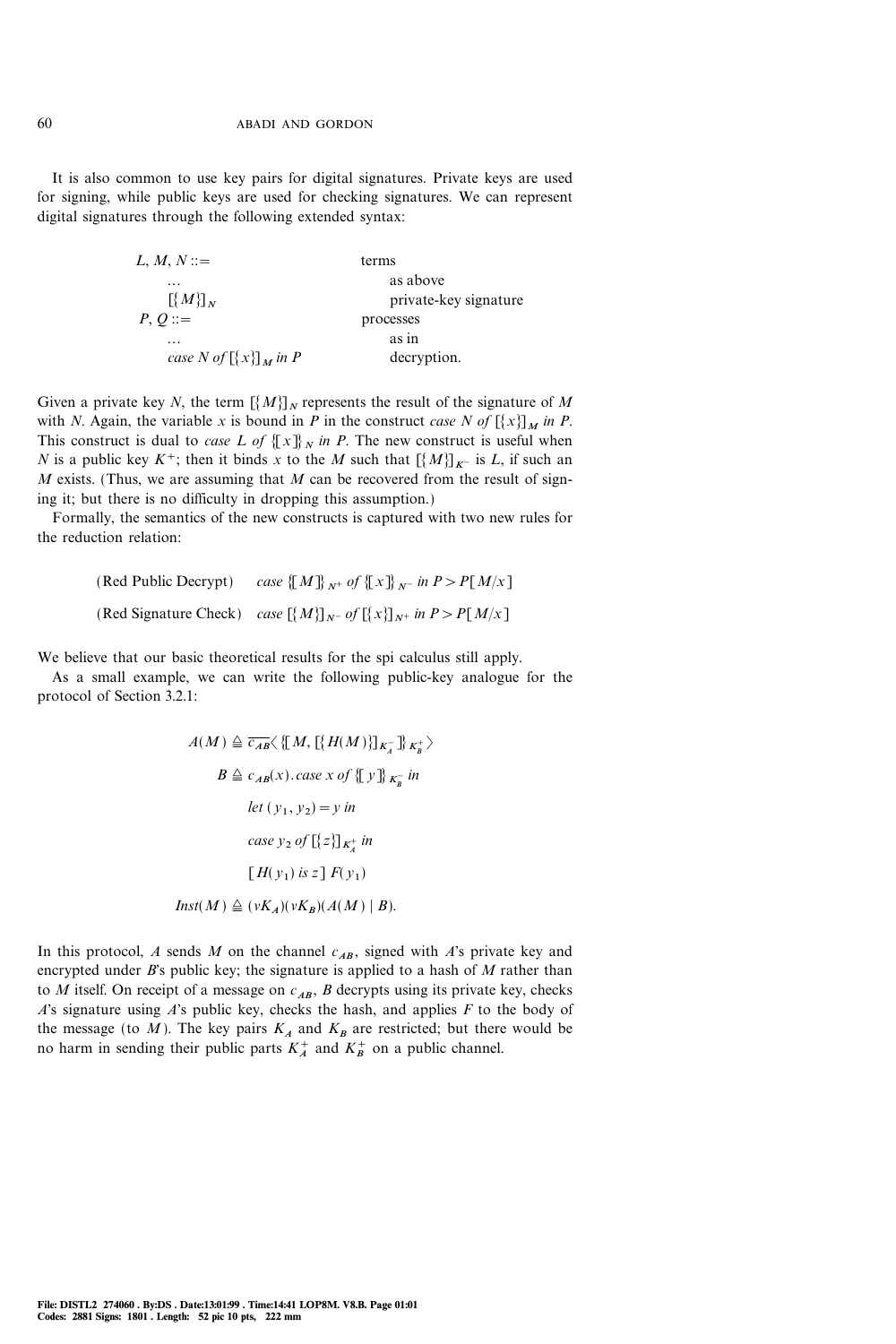Undoubtedly, other formalizations of public-key cryptography are possible, perhaps even desirable. In particular, we have represented cryptographic operations at an abstract level and do not attempt to model closely the properties of any one algorithm. We are concerned with public-key encryption and digital signatures in general rather than with their RSA implementations, say. The RSA system satisfies equations that our formalization does not capture. For example, in the RSA system,  $\left[\left\{\left\{\left\{M\right\}\right\}_{K^+}\right\}\right]_{K^-}$  equals M. We leave the treatment of those equations for future work.

#### 8. CONCLUSIONS

We have applied both the standard pi calculus and the new spi calculus in the description and analysis of security protocols. As examples, we chose protocols of the sort commonly found in the authentication literature. We showed how to represent the protocols, how to express their security properties, and how to prove some of these properties. Our model of protocols takes into account the possibility of attacks, but does not require writing explicit specifications for an attacker. In particular, we express secrecy properties as simple equations that mean indistinguishability from the point of view of an arbitrary attacker. To our knowledge, this sharp treatment of attacks has not been previously possible.

Although our examples are small, we have found them instructive. Some of the techniques that we developed may be amenable to automation; the experience in other process algebras is encouraging. Moreover, there seems to be no fundamental difficulty in writing other kinds of examples, such as protocols for electronic commerce. Unfortunately, the specifications for those protocols do not yet seem to be fully understood, even in informal terms [Mao96].

In both the pi calculus and the spi calculus, restriction and scope extrusion play a central role. The pi calculus provides an abstract treatment of channels, while the spi calculus expresses the cryptographic operations that usually underlie channels in systems for distributed security. Thus, the pi calculus and the spi calculus are appropriate at different levels.

Those two levels are however related. In particular, as we have discussed briefly, we can specify a security protocol abstractly and then implement it using cryptography. Similarly, we may give an API (application programming interface) for secure channels and implement it on top of an API for cryptography. In more formal terms, it should be possible to define cryptographic implementations for the pi calculus, translating restricted channels into public channels with encryption. Implementation relations such as these are useful in practice; they seem worth studying further.

#### APPENDICES

The Appendices contain proofs for claims that appear without proof in the main body of this paper. Proofs for auxiliary results can be found in a technical report [AG97a].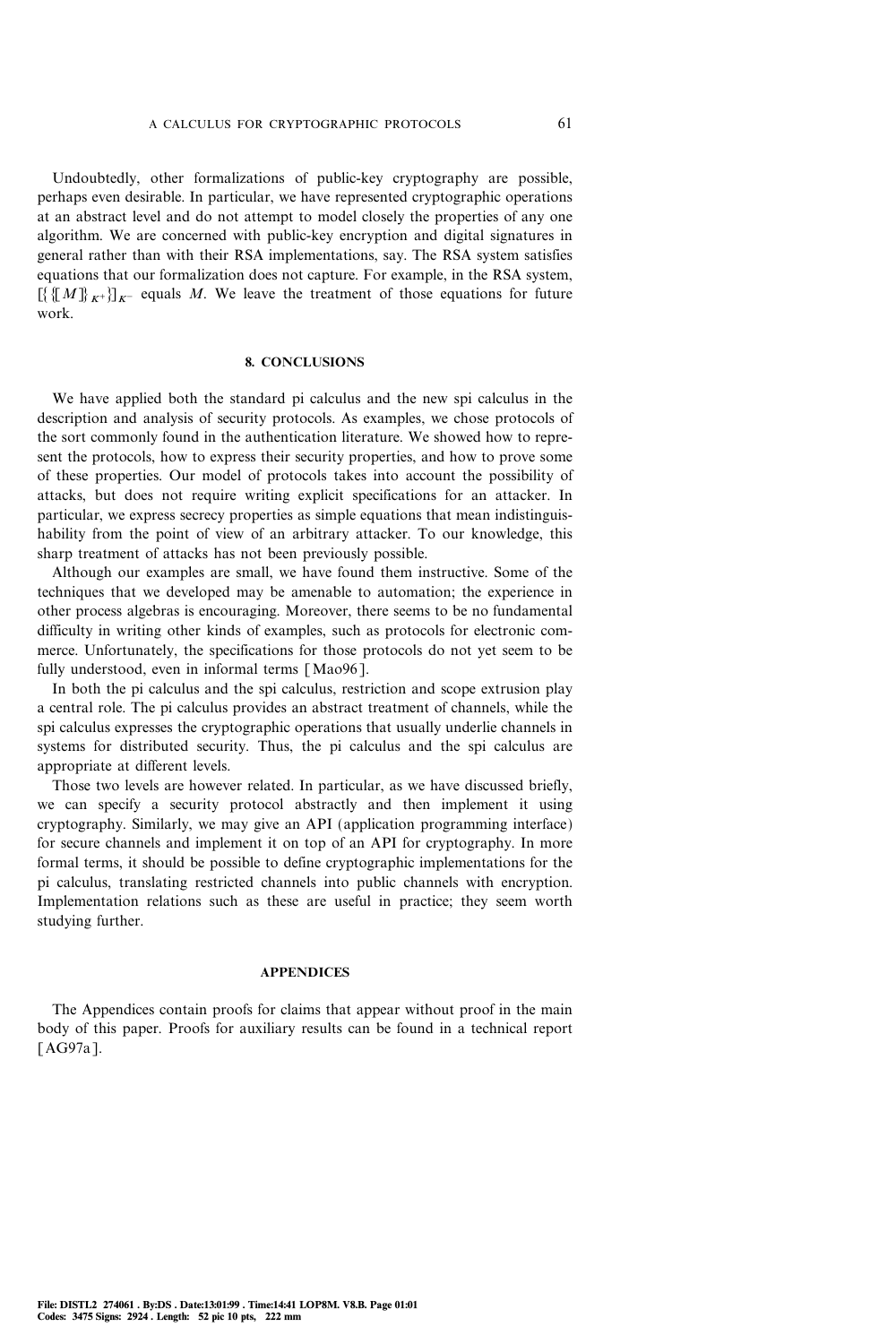## A. Proofs about Commitment

In this section we prove Propositions 2, 3, and 4 from Section 5.1.

We begin with a lemma that relates the free names of a process to the free names of any agent to which it commits.

LEMMA 20. (1) If  $P \xrightarrow{\tau} \tau Q$  then  $fn(Q) \subseteq fn(P)$ . (2) If  $P \xrightarrow{m} (x)Q$  then  $\{m\} \cup fn(Q) \subseteq fn(P)$ . (3) If  $P \xrightarrow{\bar{m}} (\nu \vec{n}) \langle M \rangle Q$  then  $\{m\} \cup \mathfrak{fn}((\nu \vec{n}) \langle M \rangle Q) \subseteq \mathfrak{fn}(P)$  and  $\{\vec{n}\} \subseteq \mathfrak{fn}(M)$ .

The purpose of the next lemma is to show that  $P \stackrel{\tau}{\longrightarrow} Q$  implies  $P \rightarrow Q$ , half of Proposition 3.

LEMMA 21. (1) If  $P \stackrel{m}{\longrightarrow} (x) Q$  then there are  $Q_1, Q_2$ , and names  $\vec{p}$  such that  $m \notin {\{\vec{p}\}}, P \equiv (v\vec{p})(Q_1 | m(x).Q_2)$ , and  $Q[M/x] \equiv ((v\vec{p})(Q_1 | Q_2)) [M/x]$  for any closed M.

(2) If  $P \stackrel{\bar{m}}{\longrightarrow} (\nu \vec{n}) \langle M \rangle Q$  then there are  $Q_1$ ,  $Q_2$ , and names  $\vec{p}$  such that  $m \notin {\{\vec{p}\}},$   $fn(M) \cap {\{\vec{p}\}} = \emptyset$ ,  $P \equiv (v\vec{n}, \vec{p})(Q_1 | \vec{m} \langle M \rangle \cdot Q_2)$ , and  $Q \equiv (v\vec{p})(Q_1 | Q_2)$ .

(3) If 
$$
P \xrightarrow{\tau} Q
$$
 then  $P \to Q$ .

The key fact we need for the other direction of Proposition 3 is that structural equivalence is a strong bisimulation.

LEMMA 22.  $P = Q$  implies that:

- (1) whenever  $P \stackrel{\alpha}{\longrightarrow} A$  there is B with  $Q \stackrel{\alpha}{\longrightarrow} B$  and  $A \equiv B$ ;
- (2) whenever  $Q \stackrel{\alpha}{\longrightarrow} B$  there is A with  $P \stackrel{\alpha}{\longrightarrow} A$  and  $A \equiv B$ .

Hence structural equivalence is a strong bisimulation.

We can now prove the three propositions claimed in Section 5.1.

Proof of Proposition 2

 $P \downarrow \beta$  iff  $\exists A(P \stackrel{\beta}{\longrightarrow} A).$ 

*Proof.* This is not entirely trivial, as the  $\downarrow$  relation is defined using structural equivalence, but the transition relation  $\stackrel{\beta}{\longrightarrow}$  is not. We can easily show that  $P \stackrel{\beta}{\longrightarrow} A$  implies  $P \downarrow \beta$  by induction on the derivation of  $P \stackrel{\beta}{\longrightarrow} A$ , using (Barb Struct) where necessary. On the other hand, we can show that  $P \downarrow \beta$  implies  $\exists A(P \xrightarrow{\beta} A)$  by induction on the derivation of  $P \downarrow \beta$ . The case of (Barb Struct) needs the fact that if  $\exists A(P \stackrel{\beta}{\longrightarrow} A)$  and  $P \equiv Q$  then  $\exists A(Q \stackrel{\beta}{\longrightarrow} A)$  also, which follows from Lemma 22.  $\blacksquare$ 

Proof of Proposition 3

 $P \rightarrow O$  iff  $P \stackrel{\tau}{\longrightarrow} \equiv O$ .

*Proof.* For the backwards direction suppose  $P \xrightarrow{\tau} R$  and  $R \equiv Q$ . By Lemma 21(3),  $P \rightarrow R$ , and then  $P \rightarrow Q$  by (React Struct).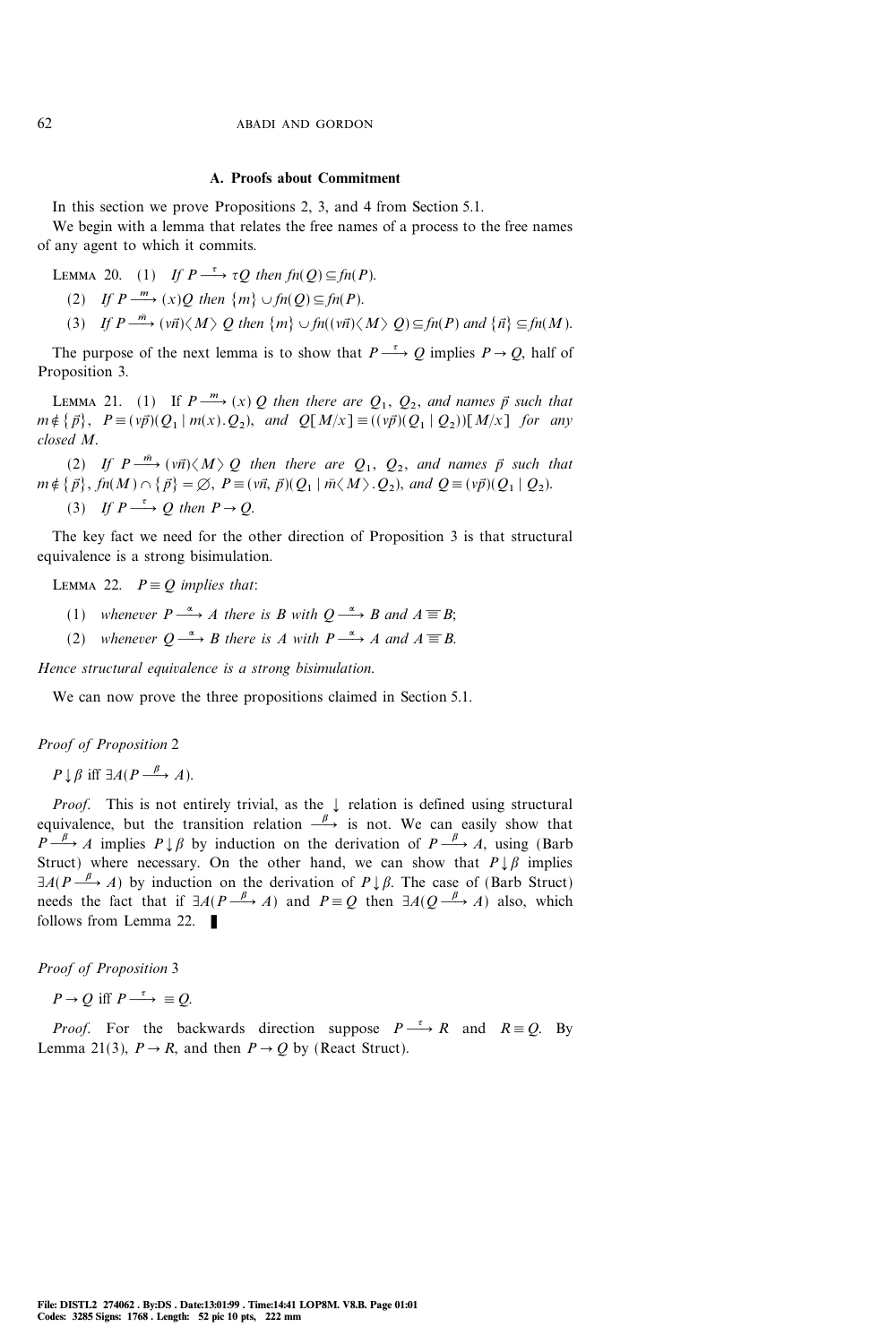We can show that  $P\rightarrow Q$  implies that there exists R such that  $P \stackrel{\tau}{\longrightarrow} R$  and  $R \equiv Q$  by induction on the derivation of  $P \rightarrow Q$ . The only interesting case is (React Struct). Suppose that  $P \to Q$  follows from  $P = P'$ ,  $P' \to Q'$ , and  $Q' = Q$ . By induction hypothesis,  $P' \stackrel{\tau}{\longrightarrow} Q''$  with  $Q'' \equiv Q'$ . By Lemma 22, structural equivalence is a strong bisimulation, so  $P \xrightarrow{\tau} R$  for some R such that  $R = Q''$ . This with the previous equations gives  $R = Q$  as required.

#### Proof of Proposition 4

P passes a test  $(R, \beta)$  iff there exist an agent A and a process Q such that  $P \mid R \longrightarrow^* Q$  and  $Q \longrightarrow^{\beta} A$ .

*Proof.* By definition, P passes a test  $(R, \beta)$  iff  $P | R \psi \beta$ , which holds iff there is Q with  $P \mid R \rightarrow^* Q$  and  $Q \downarrow \beta$ , which by (Barb Struct), Lemma 22, and Propositions 2 and 3 is equivalent to there being Q and A with  $P | R \rightarrow^* Q$  and  $Q \stackrel{\beta}{\longrightarrow} A.$ 

#### B. Proofs about Replication

This section is devoted to lemmas concerning the interaction between replication and commitment, reaction, and convergence.

LEMMA 23. (1) If  $P \longrightarrow^m (x) Q$ , then there is R with  $P \longrightarrow^m (x) R$  and  $Q[M/x] \equiv R[M/x] | ! P$  for any closed M.

(2) If  $P \longrightarrow (v\vec{n}) \langle M \rangle Q$ , then there is R with  $P \longrightarrow (v\vec{n}) \langle M \rangle R$  and  $Q = R$  | ! *P*.

(3) If  $P \longrightarrow Q$ , then there is R with  $P | P \longrightarrow R$  and  $Q \equiv R | P$ .

Intuitively, part  $(3)$  states that any reaction of  $P$  can be obtained from two copies of P running in parallel. As Pierce and Sangiorgi [PS96] have remarked, we can strengthen part  $(3)$  to require only one copy of P, but this stronger property would fail for an extended language with a choice construct. The claim with two copies would remain true for such an extended language.

LEMMA 24. Suppose  $\vert P \vert R \longrightarrow Q$ . Then there is Q' such that  $Q \equiv \vert P \vert Q'$  and  $P | P | R \longrightarrow Q'.$ 

For  $n \geq 0$ , we let  $P \to {}^{n}Q$  mean that  $P = P_0 \to P_1 \to P_2 \to \cdots \to P_n = Q$  for some processes  $P_0$ ,  $P_1$ , ...,  $P_n$ .

LEMMA 25. (1) Whenever  $\{P \mid R \to {}^nQ \text{ there is } Q' \text{ with } (\prod_{i \in 1..2n} P) \mid R \to {}^nQ' \text{ }$ and  $Q \equiv !P | Q'.$ 

(2) Whenever  $\{P \mid R \Downarrow \beta \}$  there is n such that  $(\prod_{i \in 1..n} P) \mid R \Downarrow \beta$ .

PROPOSITION 26. If  $(v\vec{p})(P_1 | \prod_{i \in 1..n} P_2) \simeq (v\vec{p})(Q_1 | \prod_{i \in 1..n} Q_2)$  for all  $n \ge 0$ , then  $(v\vec{p})(P_1 | P_2) \simeq (v\vec{p})(Q_1 | Q_2).$ 

PROPOSITION 27.  $!(P \mid Q) \simeq !P | !Q$ .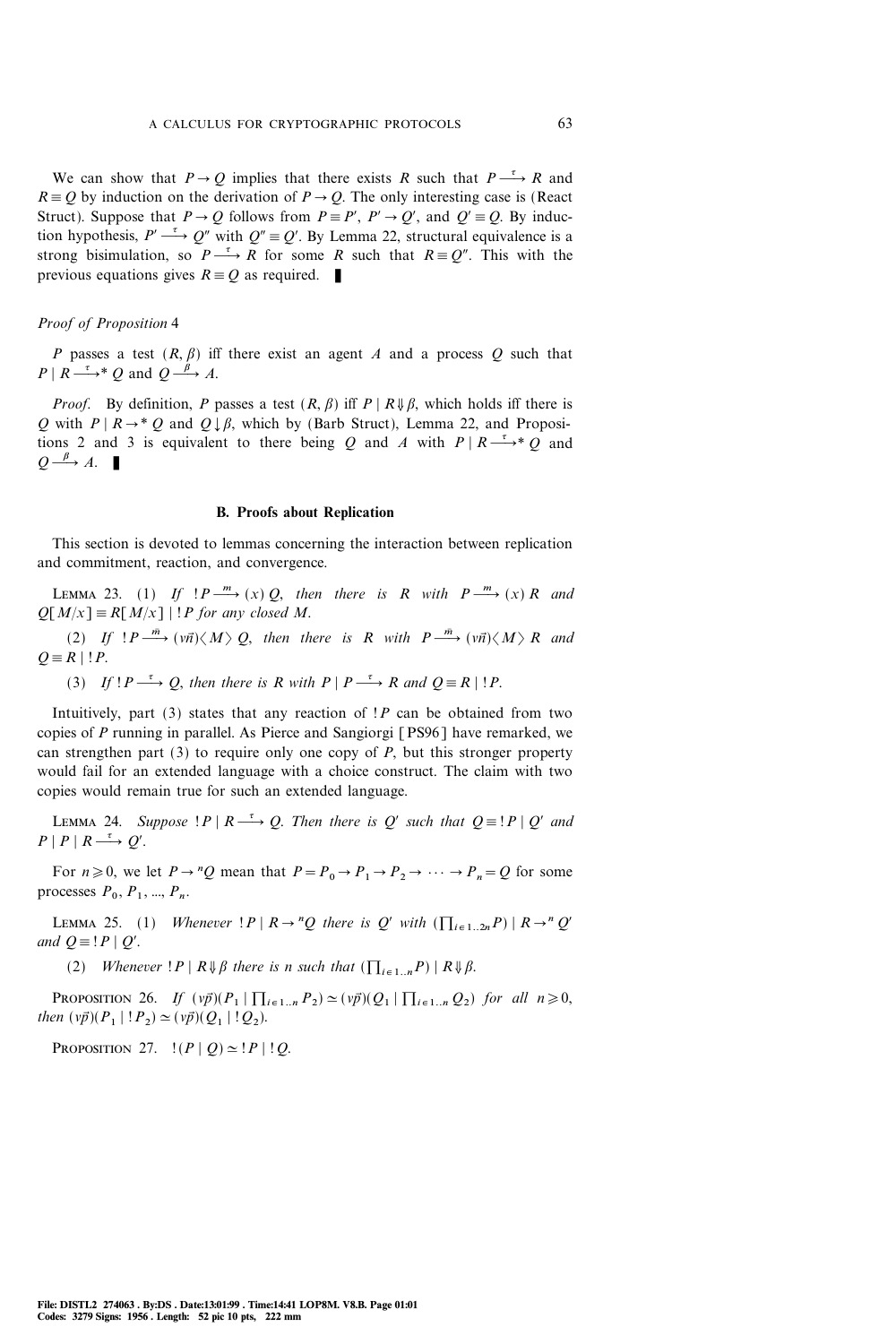## C. Proofs about Equivalences

## C.1. Testing Equivalence

The following are auxiliary facts needed for the proofs in this section.

LEMMA 28. (1)  $P \Downarrow \beta$  and  $P \equiv Q$  imply  $Q \Downarrow \beta$ .

(2)  $P \Downarrow \beta$  implies  $P \mid Q \Downarrow \beta$ .

(3) If (vm)  $P \stackrel{\tau}{\longrightarrow} R$  there is Q with  $P \stackrel{\tau}{\longrightarrow} Q$  and  $R = (vm) Q$ .

- (4) If (vm)  $P \downarrow \beta$  then  $P \downarrow \beta$  and  $\beta \notin \{m, m\}$ .
- (5) ( $vm)$   $P \Downarrow \beta$  iff  $P \Downarrow \beta$  and  $\beta \notin \{m, m\}.$

LEMMA 29.  $\equiv \subseteq \simeq$ .

If  $\mathcal{R}$  is a relation on closed processes, we let its open extension  $\mathcal{R}^{\circ}$  be the relation on arbitrary processes such that  $P \mathcal{R}^{\circ} Q$  if and only if  $P \sigma \mathcal{R} Q \sigma$  for any substitution  $\sigma$  of closed terms for variables such that both  $P\sigma$  and  $Q\sigma$  are closed.

A congruence on closed processes is an equivalence relation  $\mathscr S$  on closed processes such that  $P \mathcal{S} Q$  implies  $\mathcal{C}[P] \mathcal{S}\mathcal{C}[Q]$  for every closed context  $\mathcal{C}$ . Similarly, a congruence on open processes is an equivalence relation  $\mathscr S$  on open processes such that  $P \mathcal{L} Q$  implies  $\mathcal{C}[P] \mathcal{L} \mathcal{C}[Q]$  for every context  $\mathcal{C}$ . The notion of precongruence is analogous, except that a precongruence must be a preorder instead of an equivalence relation.

We give an alternative characterization of congruence and precongruence that avoids the use of contexts. When  $\mathcal R$  is a relation on open processes, we let its *compatible refinement*  $\hat{\mathcal{R}}$  be the relation on open processes given by the rules in Fig. 3.

| (Comp Out)                                                                                                                       |                   | (Comp In)                   |  |
|----------------------------------------------------------------------------------------------------------------------------------|-------------------|-----------------------------|--|
| $P \mathcal{R} Q$                                                                                                                |                   | $P \mathrel{\mathcal{R}} Q$ |  |
| $\overline{M}\langle N\rangle.P \widehat{\mathcal{R}} \overline{M}\langle N\rangle.Q \qquad M(x).P \widehat{\mathcal{R}} M(x).Q$ |                   |                             |  |
| (Comp Par)                                                                                                                       | (Comp Res)        | (Comp Repl)                 |  |
| $P_1 \mathcal{R} Q_1 \_ P_2 \mathcal{R} Q_2$                                                                                     | $P \mathcal{R} Q$ | $P \mathrel{\mathcal{R}} Q$ |  |
| $P_1   P_2 \hat{\mathcal{R}} Q_1   Q_2$ $\overline{(v_n)P} \hat{\mathcal{R}} (v_n)Q$ $P \hat{\mathcal{R}} Q_2$                   |                   |                             |  |
| (Comp Match)                                                                                                                     |                   | (Comp Nil)                  |  |
| P R Q                                                                                                                            |                   |                             |  |
| $0 \mathcal{R} 0$<br>$\overline{[M\;is\;N]\;P\;\widehat{\cal R}\;[M\;is\;N]\;Q}$                                                 |                   |                             |  |
| (Comp Split)                                                                                                                     |                   |                             |  |
| P R Q                                                                                                                            |                   |                             |  |
| let $(x, y) = M$ in P $\tilde{\mathcal{R}}$ let $(x, y) = M$ in Q                                                                |                   |                             |  |
| (Comp IntCase)                                                                                                                   |                   |                             |  |
| $P_1 \mathrel{\mathcal{R}} Q_1$ $P_2 \mathrel{\mathcal{R}} Q_2$                                                                  |                   |                             |  |
| case M of $0: P_1$ suc $(x): P_2 \widehat{\mathcal{R}}$ case M of $0: Q_1$ suc $(x): Q_2$                                        |                   |                             |  |
| (Comp Decrypt)                                                                                                                   |                   |                             |  |
| $P \mathcal{R} Q$                                                                                                                |                   |                             |  |
| case N of $\{x\}_M$ in P $\widehat{\mathcal{R}}$ case N of $\{x\}_M$ in Q                                                        |                   |                             |  |

FIG. 3. Rules of compatible refinement.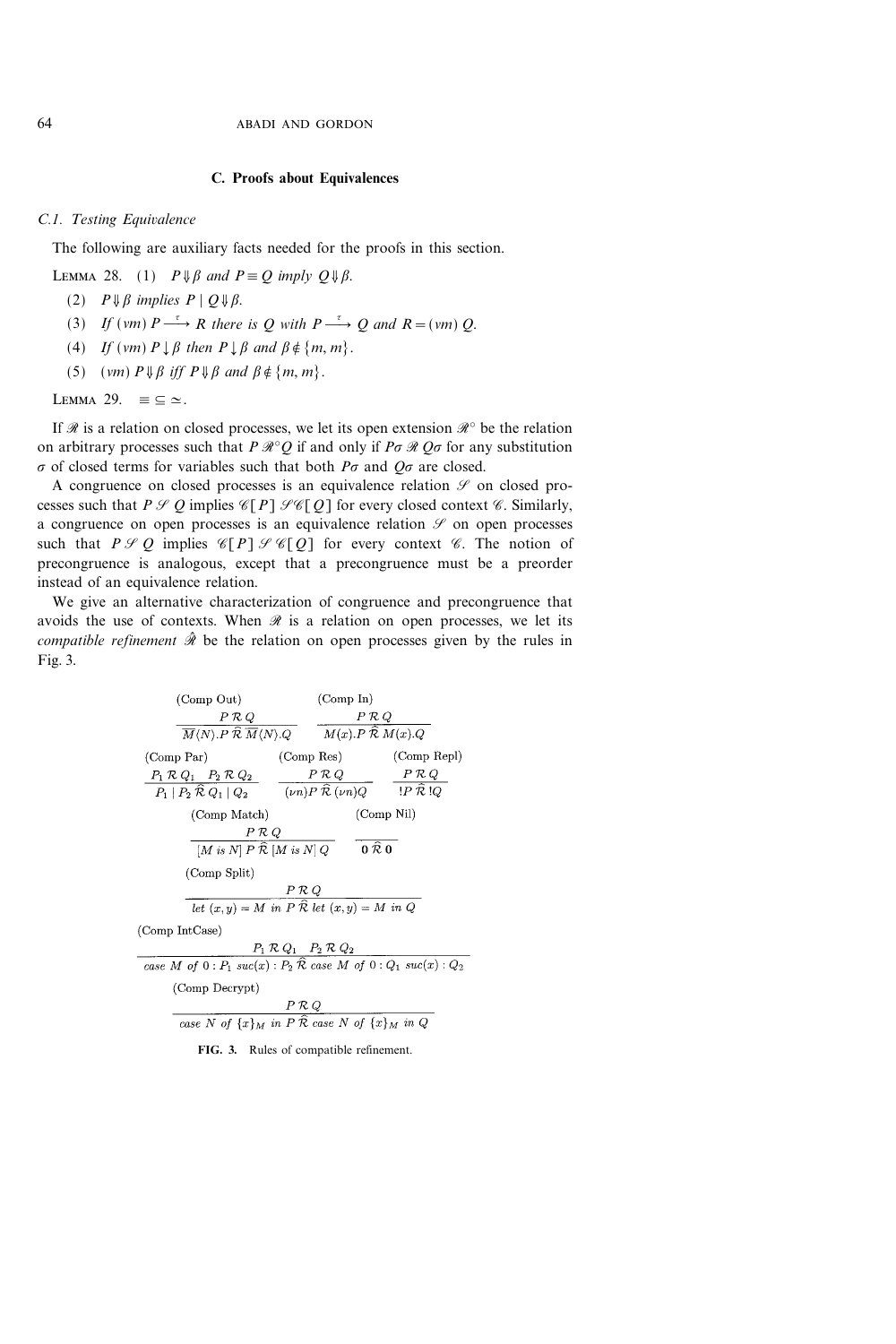LEMMA 30. Suppose that  $\Re$  is a preorder. Then  $\Re$  is a precongruence (closed under arbitrary contexts) if  $\hat{\mathcal{R}} \subseteq \mathcal{R}$ .

See [Gor95] for the proof of a similar proposition.

LEMMA 31. The open extension of testing equivalence,  $\simeq$ <sup>o</sup>, is a congruence. We obtain:

Proof of Proposition 1. (1) Structural equivalence implies testing equivalence.

- (2) Testing equivalence is reflexive, transitive, and symmetric.
- (3) Testing equivalence is a congruence on closed processes.

Proof. That structural equivalence implies testing equivalence is said in Lemma 29. Whenever  $\mathscr S$  is a relation on closed processes and  $\mathscr S$  is a congruence on open processes,  $\mathscr S$  is a congruence on closed processes.

The remainder of this section concerns some testing equivalences that we use in reasoning about protocols.

PROPOSITION 32. For any closed process P,  $P \simeq \tau.P$ .

LEMMA 33. For any P such that  $fv(P) \subseteq \{x\}$  and any distinct names m and n,  $m(x)$ .(vn)  $P \simeq (vn) m(x)$ . P.

LEMMA 34. Let n be a name, M a (possibly open) term,  $\{N_i | i \in I\}$  a set of distinct closed terms, and  $\{P_i | i \in I\}$  a set of (possibly open) processes, where I is a finite set of indices. Then  $\prod_{i \in I} [M \text{ is } N_i](m) P_i \simeq^{\circ}(m) \prod_{i \in I} [M \text{ is } N_i] P_i$ .

## C.2. Barbed Equivalence

Proof of Proposition 5. (1) Barbed equivalence is reflexive, transitive, and symmetric.

- (2) Strong bisimilarity implies barbed equivalence.
- (3) Structural equivalence implies barbed equivalence.
- (4) Barbed equivalence is preserved by restriction.

*Proof.* (1) As usual, we can show that the identity relation is a barbed bisimulation, that the composition of two barbed bisimulations yields a barbed bisimulation, and that the converse of a barbed bisimulation is a barbed bisimulation.

(2) It is enough to show that strong bisimilarity is a barbed bisimulation. Given Propositions 2 and 3 this is easy.

(3) By Lemma 22, structural equivalence is a strong bisimulation. By part (2), it is contained in barbed equivalence.

(4) It suffices to show that  $\{((vn) P, (vn) Q) | P \sim Q\}$  is a barbed bisimulation. The proof is straightforward.  $\blacksquare$ 

*Proof of Proposition* 6. If  $\mathcal{S}$  is a barbed bisimulation up to  $\dot{\sim}$  and restriction, then  $\mathscr{S} \subseteq \mathscr{L}$ . A fortiori, if  $\mathscr{S}$  is a barbed bisimulation up to  $\mathscr{L}$ , then  $\mathscr{S} \subseteq \mathscr{L}$ .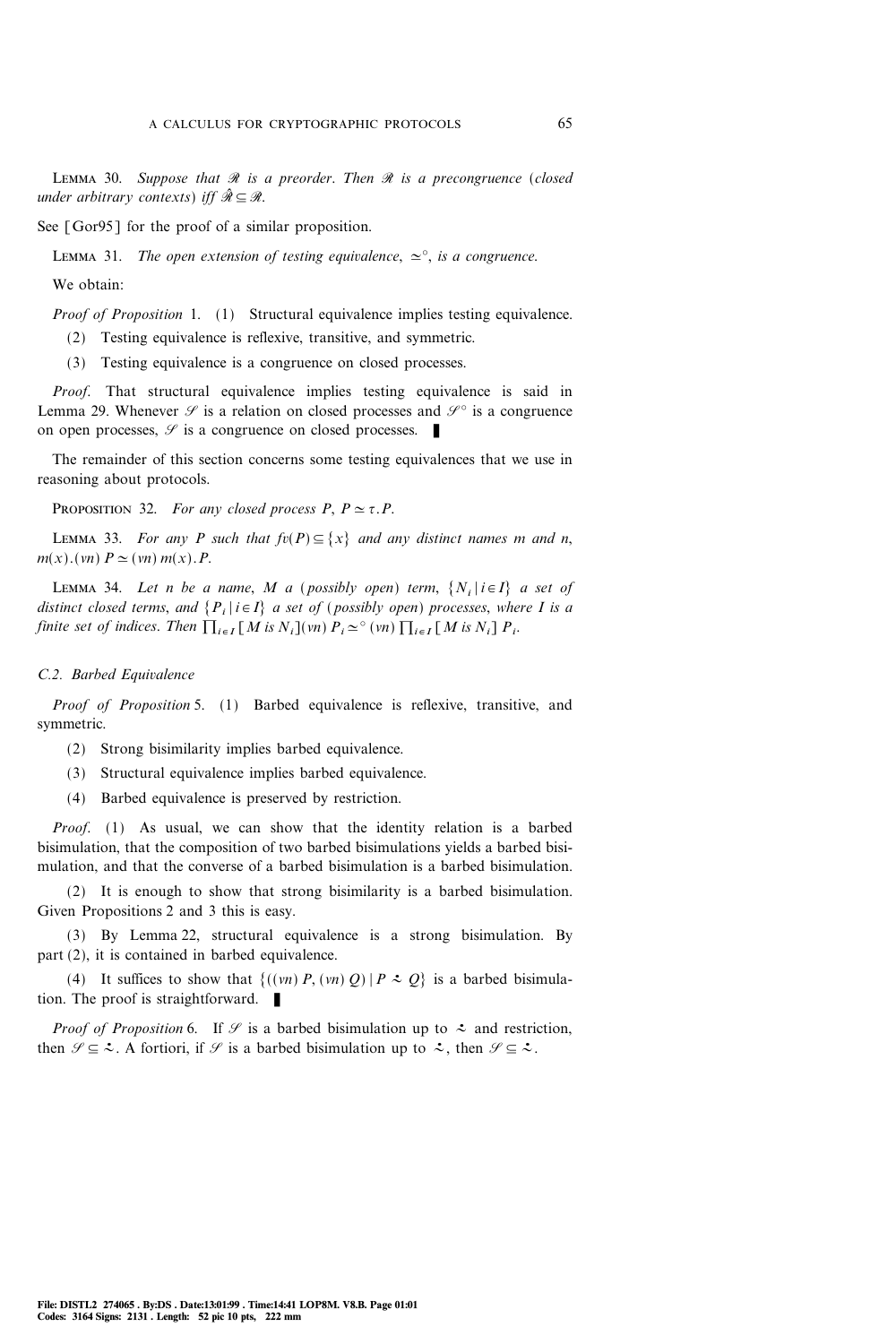*Proof.* This proposition can be proved easily through the standard technique used in the pi calculus [MPW92]. (See [AG97a] for details.) An alternative is to rely on the modular framework recently developed by Sangiorgi [San94].

#### C.3. Barbed Congruence

The main task of this section is to show  $\widehat{\lambda}^{\circ} \subseteq \infty^{\circ}$ , from which it follows that  $\sim^{\circ}$ is a congruence. The following is an adaptation of the proof by Pierce and Sangiorgi [PS96].

We begin with two lemmas concerning replication and commitment.

LEMMA 35.  $\widehat{\sim}^{\circ} \subseteq \sim^{\circ}$ .

Now we can prove the basic facts about barbed congruence claimed in Section 5.2.3.

Proof of Proposition 7. (1) Barbed congruence is reflexive, transitive, and symmetric.

- (2) Barbed congruence is a congruence on closed processes.
- (3) Structural equivalence implies barbed congruence.
- (4) Strong bisimilarity implies barbed congruence.
- (5) Barbed congruence implies testing equivalence.

*Proof.* (1) Since  $\dot{\sim}$  is an equivalence relation, so is  $\sim$ .

(2) Lemma 35 yields that the open extension of barbed congruence,  $\sim^{\circ}$ , is a congruence on open processes. It follows that barbed congruence is a congruence on closed processes.

(3) This follows from part (4), since we know from Lemma 22 that structural equivalence implies strong bisimilarity.

(4) It suffices to check that the following relation is a barbed bisimulation:

 $\mathcal{S} = \{(P | R, Q | R) | P \text{ and } Q \text{ strongly bisimilar}\}$ 

We omit the routine proof, which involves using the commitment relation to analyze the possible barbs and reactions of  $P | R$  and  $Q | R$ , and showing that they match up to  $\mathscr{S}$ .

(5) Suppose that  $P \sim Q$ , and consider any test  $(R, \beta)$ . By definition of barbed congruence,  $(P | R) \ge (Q | R)$ . Hence,  $(P | R) \Downarrow \beta$  implies  $(Q | R) \Downarrow \beta$  too. Therefore,  $P \simeq Q$ .

## D. Proofs about Underpinning

LEMMA 36. Suppose  $E \mid M, E \mid N$ , and  $E \mid \sigma$ . If  $\sigma$  is injective, then  $M\sigma = N\sigma$ implies  $M = N$ .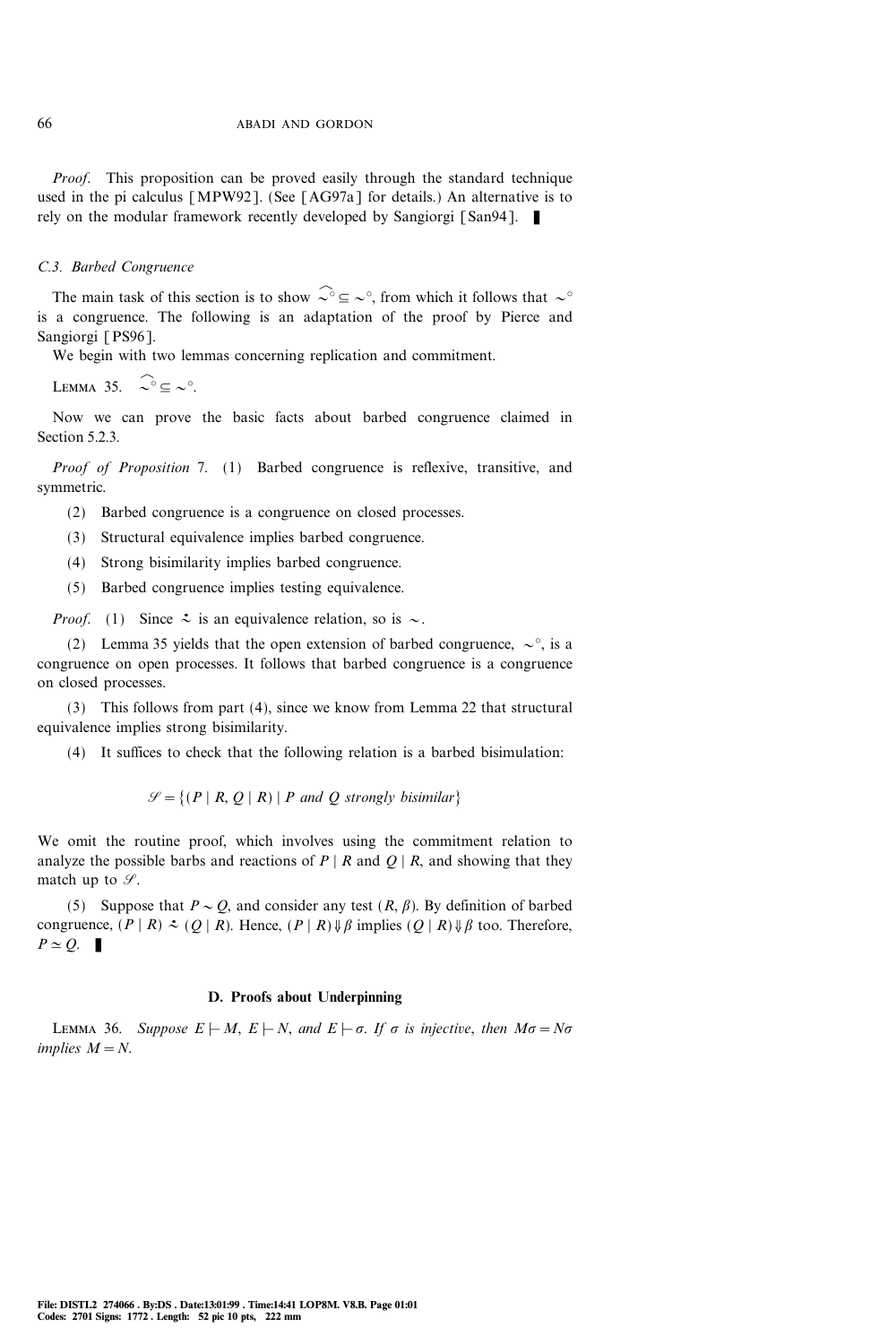*Proof of Lemma* 9. Suppose that  $E \mid P$  and  $E \mid \sigma$ , and that  $\sigma$  is injective.

(1) If  $P\sigma > Q'$  then there is a process Q with  $E |_{Q, f\nu(Q) \subseteq f\nu(P)}$ ,  $fn(Q) \subseteq fn(P)$ , and  $Q' = Q\sigma$  such that, whenever  $E | \sigma'$  and  $\sigma'$  is injective,  $P\sigma' > Q\sigma'.$ 

(2) If  $P\sigma \stackrel{\alpha}{\longrightarrow} A'$  then there is an agent A with  $E \mid A, f v(A) \subseteq f v(P)$ ,  $fn(A) \subseteq fn(P)$ , and  $A' = A\sigma$  such that, whenever  $E | \sigma'$  and  $\sigma'$  is injective,  $P\sigma' \stackrel{\alpha}{\longrightarrow} A\sigma'.$ 

*Proof.* (1) By analysis of the rules that may yield  $P\sigma > Q'$ .

(Red Decrypt) Here  $P = case M$  of  $\{x\}_N$  in R with  $M\sigma = \{M'_1\}_{N\sigma}$  and  $Q' = R\sigma[M_1'/x]$ , given that we may assume that bound variable x is not in the domain or range of  $\sigma$ . Since  $M\sigma = \{M'_1\}_{N\sigma}$ , either M is a variable  $y \in dom(\sigma)$  or a ciphertext  $\{M_1\}_{M_2}$ .

In the former case,  $y\sigma = \{M'_1\}_{N\sigma}$  so  $N\sigma$  must be a member of  $keys(E)$ , and therefore is a name, say K. Since the range of  $\sigma$  consists of ciphertexts, N itself must be the name K. But then we have  $K \in keys(E)$  while also  $K \in fn(P)$ , which contradicts our assumption that  $E \mid P$ .

Therefore  $M = \{M_1\}_{M_2}$ . It follows that  $M_1 \sigma = M'_1$  and  $M_2 \sigma = N \sigma$ . By Lemma 36,  $M_2 = N$ . Let  $Q = R[M_1/x]$ . From  $E \mid P$  it follows that  $E \mid Q$  too. Further,  $f(v(Q)) \subseteq fv(M_1) \cup (fv(R) - \{x\}) \subseteq fv(P)$  and  $fn(Q) \subseteq fn(M_1) \cup fn(R) \subseteq fn(P)$ . For any injective  $\sigma'$  with  $E \mid \sigma'$ , we have:

$$
P\sigma' = case \{ M_1 \sigma' \}_{N\sigma'} \text{ of } \{x\}_{N\sigma'} \text{ in } R\sigma'
$$

$$
> R\sigma' [M_1 \sigma'/x]
$$

$$
= (R[M_1/x]) \sigma'
$$

So we have  $P\sigma' > Q\sigma'$  as required.

(Red Match) Here  $P = [N_1 \text{ is } N_2]$  Q with  $N_1\sigma = N_2\sigma$  and  $Q' = Q\sigma$ . By Lemma 36,  $N_1 = N_2$ . From  $E \vdash P$  it follows that  $E \vdash Q$  too. Since Q is a part of P,  $f(v(Q)) \subseteq fv(P)$  and  $fn(Q) \subseteq fn(P)$ . For any injective  $\sigma'$  with  $E | \sigma'$ , we have  $P\sigma' = [N_1 \sigma' \text{ is } N_2 \sigma']$   $Q\sigma' > Q\sigma'$  as required.

The other cases are routine, given that  $M$  must be a ciphertext if it is in the range of  $\sigma$ .

(2) By induction on the derivation of  $P\sigma \stackrel{\alpha}{\longrightarrow} A'.$ 

(Comm In) Here  $P=M(x)$ . Q with  $M\sigma=m=\alpha$  and  $A'=(x)(Q\sigma)$ , where we may assume that bound variable x is not in the domain or range of  $\sigma$ . Since  $M\sigma$ is a name,  $m$ , it must be that M itself is the name, since only ciphertexts are in the range of  $\sigma$ . Let  $A=(x)Q$ . From  $E \mid P$  it follows that  $E \mid A$  too. Further,  $fv(A) = fv(Q) - \{x\} \subseteq fv(P)$  and  $fn(A) = fn(Q) \subseteq fn(P)$ . We have  $A' = (x)(Q\sigma) = A\sigma$ . For any injective  $\sigma'$  with  $E | \sigma'$ , we have:

$$
P\sigma' = m(x).Q\sigma' \xrightarrow{m} (x)(Q\sigma') = A\sigma'
$$

as required.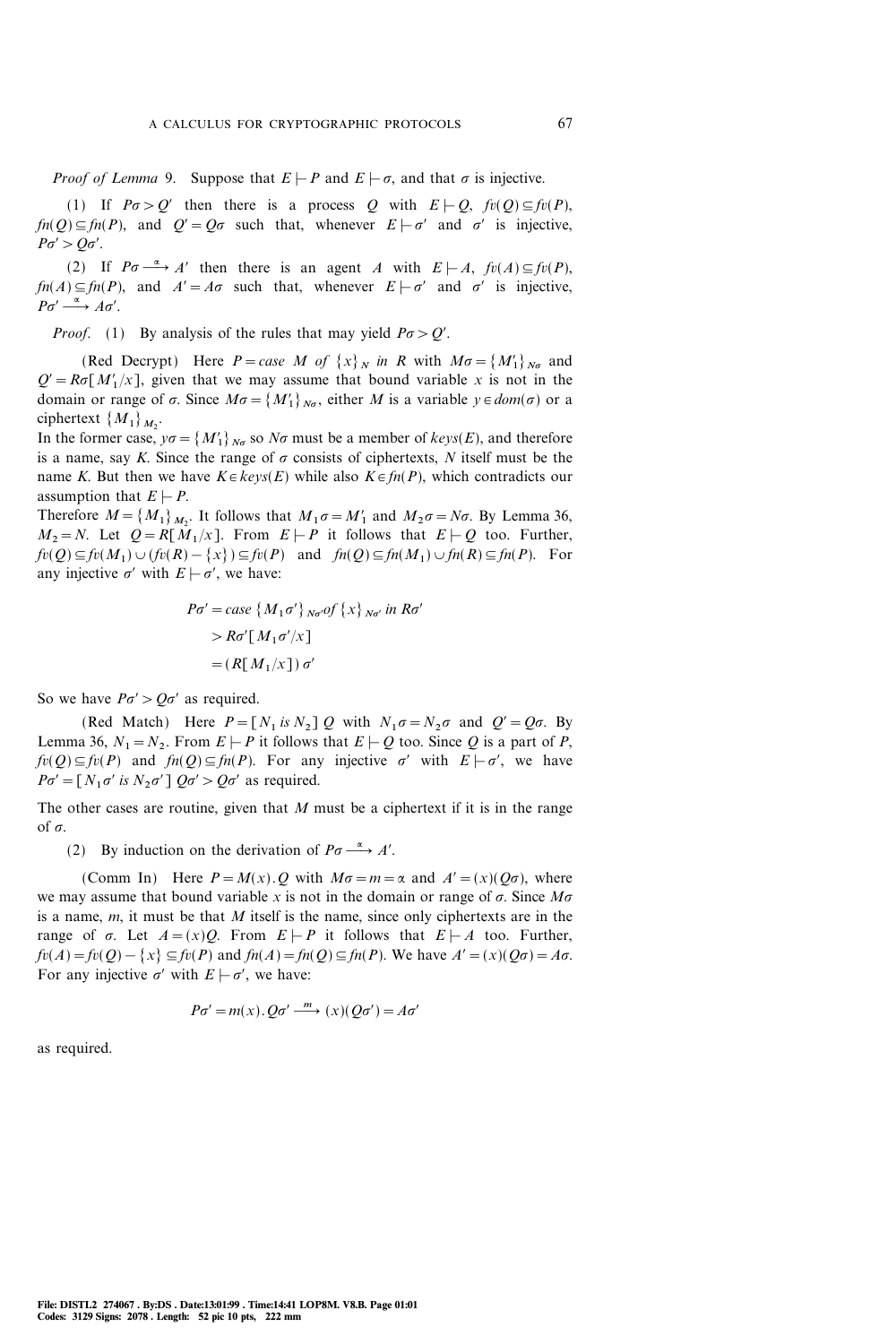(Comm Inter 1) Here  $P = P_1 | P_2$ , with  $P_1 \sigma \xrightarrow{m} F'$  and  $P_2 \sigma \xrightarrow{m} C'$ ,  $\alpha = \tau$ , and  $A' = F'dC'$ . By induction hypothesis, there is F such that  $F' = F\sigma, E \models F$ ,  $fv(F) \subseteq fv(P_1)$ ,  $fn(F) \subseteq fn(P_1)$ , and  $P_1 \sigma' \xrightarrow{m} Fo'$  for all injective  $\sigma'$  with  $E |_{\sigma'}$ . By induction hypothesis, there is C such that  $C' = C\sigma$ ,  $E | -C$ ,  $fv(C) \subseteq fv(P_2)$ ,  $fn(C) \subseteq fn(P_2)$ , and  $P_2\sigma' \stackrel{\bar{m}}{\longrightarrow} C\sigma'$  for all injective  $\sigma'$  with  $E | \sigma'$ . Let  $A = F@C$ . Interaction,  $\omega$ , is defined so that it commutes with substitution, so we have  $A\sigma = F\sigma\omega C\sigma = F'\omega C' = A'.$  From  $E |F$  and  $E |C$  follows  $E |A$ . Further,  $fv(A) \subseteq fv(F) \cup fv(C) \subseteq fv(P_1) \cup fv(P_2) = fv(P)$  and  $fn(A) = fn(F) \cup fn(C) \subseteq$  $fn(P_1) \cup fn(P_2) = fn(P)$ . For any injective  $\sigma'$  with  $E | \sigma'$ , we have

$$
P\sigma' = P_1\sigma' | P_2\sigma'
$$
  
\n
$$
\stackrel{\tau}{\rightarrow} F\sigma'\textcircled{a}C\sigma'
$$
  
\n
$$
= (F\textcircled{a}C)\sigma'
$$

where the  $\tau$  commitment follows using (Comm Inter 1) and the facts that  $P_1 \sigma' \xrightarrow{m} F \sigma'$  and  $P_2 \sigma' \xrightarrow{\bar{m}} C \sigma'$ . We have obtained  $P \sigma' \xrightarrow{\tau} A \sigma'$ , as required.

(Comm Red) Here  $P\sigma > Q'$  and  $Q' \stackrel{\alpha}{\longrightarrow} A'$ . By part (1), there is Q with  $E \models Q, f \circ (Q) \subseteq f \circ (P), f \circ (Q) \subseteq f \circ (P), Q' = Q \sigma$ , and  $P \sigma' > Q \sigma'$  for all injective  $\sigma'$  with  $E \mid \sigma'$ . Since  $E \mid Q$  and  $Q\sigma \stackrel{\alpha}{\longrightarrow} A'$ , by induction hypothesis, there is A with  $E \mid A, fv(A) \subseteq fv(Q), fn(A) \subseteq fn(Q), A' = A\sigma$ , and  $Q\sigma' \stackrel{\alpha}{\longrightarrow} A\sigma'$  for all such  $\sigma'$ . By transitivity, we have  $fv(A) \subseteq fv(P)$  and  $fn(A) \subseteq fn(P)$ . Further, for any injective  $\sigma'$ with  $E \models \sigma'$ , we have obtained  $P\sigma' > Q\sigma'$  and  $Q\sigma' \stackrel{\alpha}{\longrightarrow} A\sigma'$ , so by (Comm Red)  $P\sigma \longrightarrow A\sigma'$ , as required.

The case for (Comm Out) is similar to that for (Comm In). The case for (Comm Inter 2) is like that for (Comm Inter 1). Those for (Comm Par 1), (Comm Par 2), and (Comm Res) are by simple uses of the induction hypothesis.  $\blacksquare$ 

This lemma would still hold in a spi calculus with the mismatch operator mentioned in Section 4.2. The case for mismatch in part (1) would be like that of (Red Match), with a similar appeal to Lemma 36.

#### ACKNOWLEDGMENTS

Peter Sewell, Phil Wadler, and anonymous referees suggested improvements to a draft of this paper. Cynthia Hibbard provided editorial help. For most of the time we worked on this paper, Gordon held a University Research Fellowship awarded by the Royal Society.

Received May 8, 1997; final manuscript received March 22, 1998

#### REFERENCES

- [Aba97] Abadi, M. (1997), Secrecy by typing in security protocols, in "Theoretical Aspects of Computer Software," Lecture Notes in Computer Science, Vol. 1281, pp. 611-638, Springer-Verlag, Berlin/New York.
- [ABLP93] Abadi, M., Burrows, M., Lampson, B., and Plotkin, G. (1993), A calculus for access control in distributed systems, ACM Trans. Program. Languages Systems 15(4), 706–734.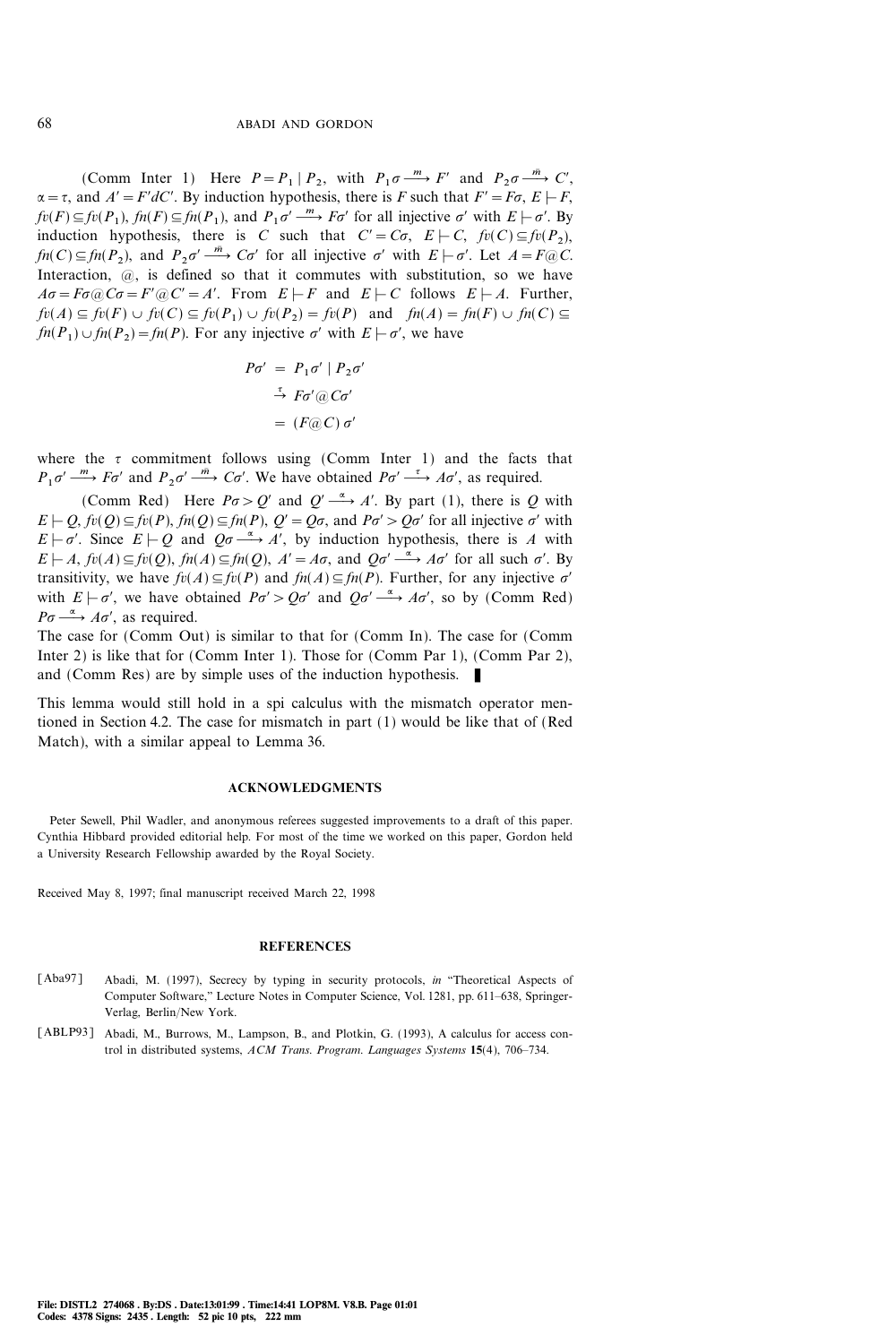- [AG97a] Abadi, M. and Gordon, A. D. (1997a), A calculus for cryptographic protocols: The Spi Calculus, Technical Report 414, University of Cambridge Computer Laboratory, January. [A revised version appeared as Digital Equipment Corporation Systems Research Center Report No. 149, January 1998]
- [AG97b] Abadi, M., and Gordon, A. D. (1997b), A calculus for cryptographic protocols: The spi calculus, in "Proceedings of the Fourth ACM Conference on Computer and Communications Security," pp. 36-47.
- [AG97c] Abadi, M., and Gordon, A. D. (1997), Reasoning about cryptographic protocols in the spi calculus, in "CONCUR'97: Concurrency Theory," Lecture Notes in Computer Science, Vol. 1243, pp. 59-73, Springer-Verlag, Berlin/New York.
- [AG98] Abadi, M., and Gordon, A. D. (1998), A bisimulation method for cryptographic protocols, in "Proceedings of ESOP'98," Lecture Notes in Computer Science, pp.  $12-26$ , Springer-Verlag, Berlin/New York.
- [AN96] Abadi, M., and Needham, R. (1996), Prudent engineering practice for cryptographic protocols, IEEE Trans. Software Engrg. 22(1), 6-15.
- [BAN89] Burrows, M., Abadi, M., and Needham, R. M. (1989), A logic of authentication, *Proc. Roy.* Soc. London Ser. A 426, 233-271. [A preliminary version appeared as Digital Equipment Corporation Systems Research Center Report No. 39, Feb. 1989]
- [BB92] Berry, G., and Boudol, G. (1992), The chemical abstract machine, *Theoret. Comput. Sci.*  $96(1)$ , 217-248.
- [BN95] Boreale, M., and De Nicola, R. (1995), Testing equivalence for mobile processes, *Inform.* and Comput.  $120(2)$ ,  $279-303$ .
- [BR95] Bellare, M., and Rogaway, P. (1995), Provably secure session key distribution: The three party case, in "Proceedings of the 27th Annual ACM Symposium on Theory of Computing," pp.  $57-66$ .
- [DES77] Data encryption standard. Fed. Inform. Processing Standards Pub. 46, National Bureau of Standards, Washington DC, Jan. 1977.
- [DH76] Diffie, W., and Hellman, M. (1976), New directions in cryptography, IEEE Trans. Inform. Theory  $22(6)$ , 644-654.
- [DH84] De Nicola, R., and Hennessy, M. C. B. (1984), Testing equivalences for processes, Theoret. Comput. Sci. 34, 83-133.
- [DY81] Dolev, D., and Yao, A. C. (1981), On the security of public key protocols, in "Proc. 22th IEEE Symposium on Foundations of Computer Science," pp. 350-357.
- [GM95] Gray, J., and McLean, J. (1995), Using temporal logic to specify and verify cryptographic protocols (progress report), in "Proceedings of the 8th IEEE Computer Security Foundations Workshop," pp.  $108-116$ .
- [Gor95] Gordon, A. D. (1995), Bisimilarity as a theory of functional programming, Minicourse, BRICS Notes Series NS-95-3, BRICS, Aarhus University.
- [Hoa85] Hoare, C. A. R. (1985), "Communicating Sequential Process," Prentice-Hall International, Englewood Cliffs, NJ.
- [Kem89] Kemmerer, R. A. (1989), Analyzing encryption protocols using formal verification techniques, IEEE J. Selected Areas Commun. 7, 448-457.
- [LABW92] Lampson, B., Abadi, M., Burrows, M., and Wobber, E. (1992), Authentication in distributed systems: Theory and practice,  $ACM$  Trans. Comput. Systems  $10(4)$ , 265-310.
- [Lie93] Liebl, A. (1993), Authentication in distributed systems: A bibliography, ACM Oper. Systems Rev.  $27(4)$ ,  $31-41$ .
- [Low96] Lowe, G. (1996), Breaking and fixing the Needham–Schroeder public-key protocol using FDR, in "Tools and Algorithms for the Construction and Analysis of Systems," Lecture Notes in Computer Science, Vol. 1055, pp. 147–166, Springer-Verlag, Berlin/New York.